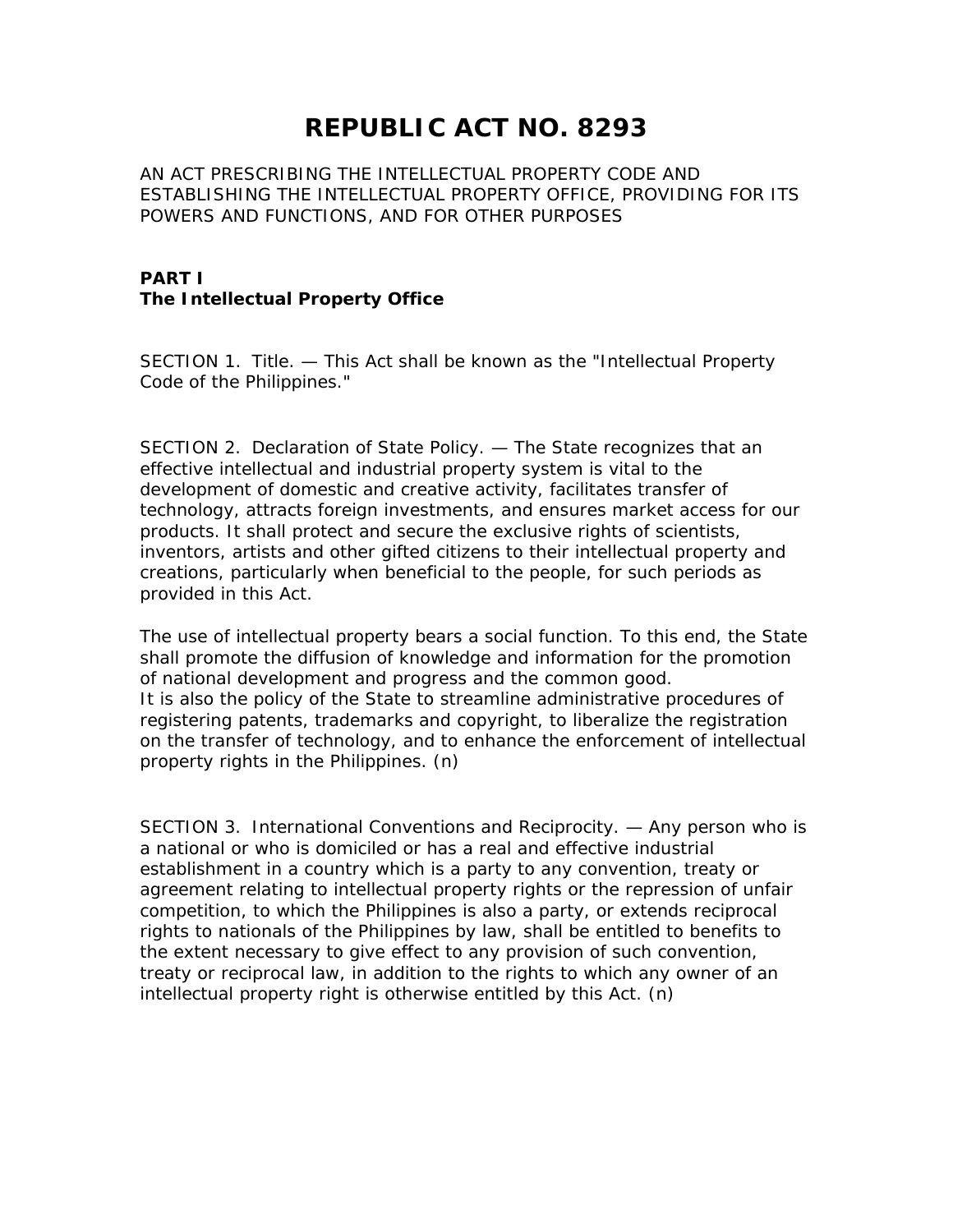SECTION 4. Definitions. —

- 4.1. The term "intellectual property rights" consists of:
	- a. Copyright and Related Rights;
	- b. Trademarks and Service Marks;
	- c. Geographic Indications;
	- d. Industrial Designs;
	- e. Patents;
	- f. Layout-Designs (Topographies) of Integrated Circuits; and
	- g. Protection of Undisclosed Information (n, TRIPS).
- 4.2. The term "technology transfer arrangements" refers to contracts or agreements involving the transfer of systematic knowledge for the manufacture of a product, the application of a process, or rendering of a service including management contracts; and the transfer, assignment or licensing of all forms of intellectual property rights, including licensing of computer software except computer software developed for mass market.
- 4.3. The term "Office" refers to the Intellectual Property Office created by this Act.
- 4.4. The term "IPO Gazette" refers to the gazette published by the Office under this Act. (n)

SECTION 5. Functions of the Intellectual Property Office (IPO). —

- 5.1. To administer and implement the State policies declared in this Act, there is hereby created the Intellectual Property Office (IPO) which shall have the following functions:
	- a. Examine applications for grant of letters patent for inventions and register utility models and industrial designs;
	- b. Examine applications for the registration of marks, geographic indication, integrated circuits;
	- c. Register technology transfer arrangements and settle disputes involving technology transfer payments covered by the provisions of Part II, Chapter IX on Voluntary Licensing and develop and implement strategies to promote and facilitate technology transfer;
	- d. Promote the use of patent information as a tool for technology development;
	- e. Publish regularly in its own publication the patents, marks, utility models and industrial designs, issued and approved, and the technology transfer arrangements registered; cdasia
	- f. Administratively adjudicate contested proceedings affecting intellectual property rights; and
	- g. Coordinate with other government agencies and the private sector efforts to formulate and implement plans and policies to strengthen the protection of intellectual property rights in the country.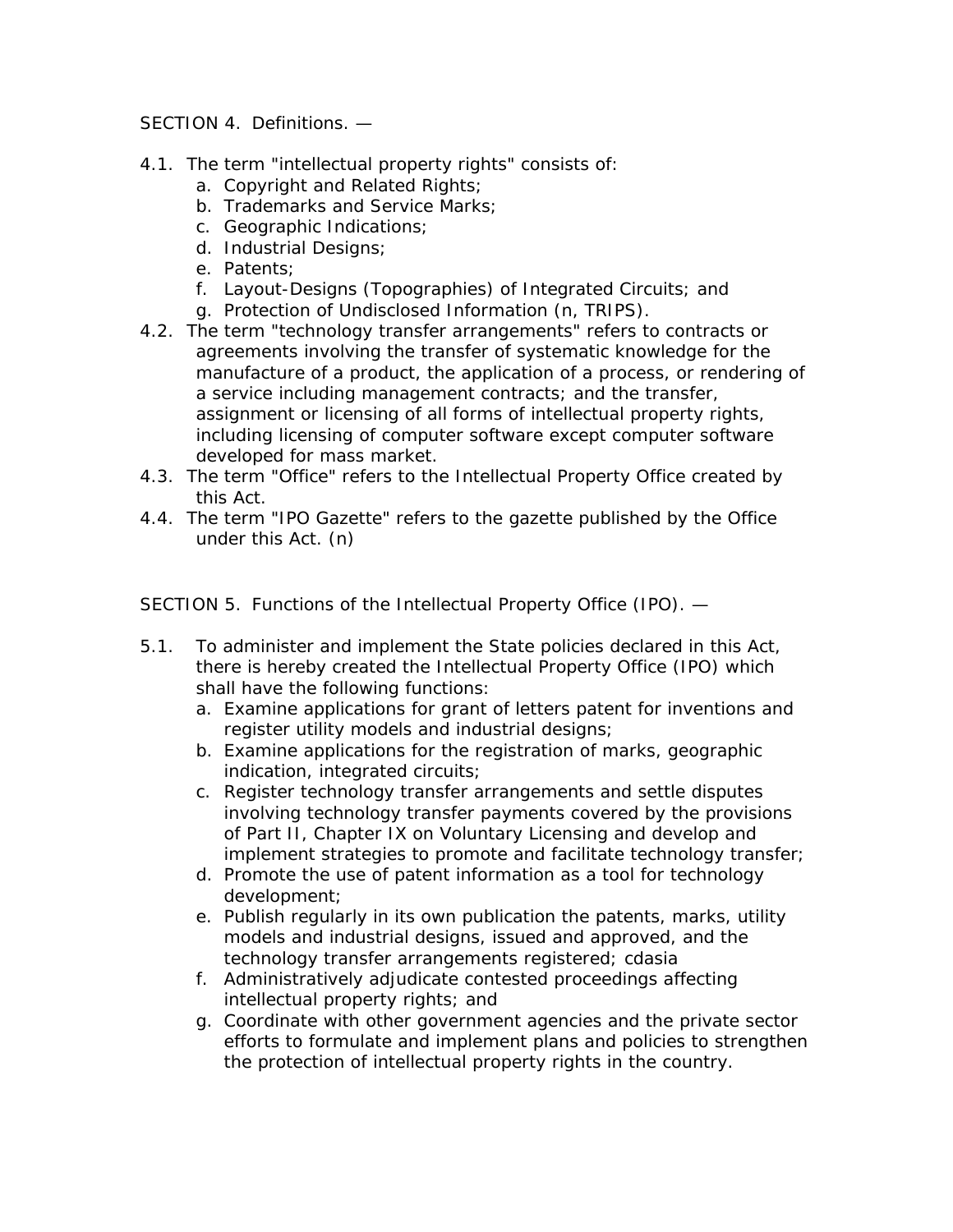5.2. The Office shall have custody of all records, books, drawings, specifications, documents, and other papers and things relating to intellectual property rights applications filed with the Office. (n)

SECTION 6. The Organizatioal Structure of the IPO. —

- 6.1. The Office shall be headed by a Director General who shall be assisted by two (2) Deputies Director General.
- 6.2. The Office shall be divided into six (6) Bureaus, each of which shall be headed by a Director and assisted by an Assistant Director. These Bureaus are:
	- a. The Bureau of Patents;
	- b. The Bureau of Trademarks;
	- c. The Bureau of Legal Affairs;
	- d. The Documentation, Information and Technology Transfer Bureau;
	- e. The Management Information System and EDP Bureau; and
	- f. The Administrative, Financial and Personnel Services Bureau.
- 6.3. The Director General, Deputies Director General, Directors and Assistant Directors shall be appointed by the President, and the other officers and employees of the Office by the Secretary of Trade and Industry, conformably with and under the Civil Service Law. (n)

SECTION 7. The Director General and Deputies Director General. —

- 7.1. Functions. The Director General shall exercise the following powers and functions:
	- a. Manage and direct all functions and activities of the Office, including the promulgation of rules and regulations to implement the objectives, policies, plans, programs and projects of the Office: Provided, That in the exercise of the authority to propose policies and standards in relation to the following: (1) the effective, efficient, and economical operations of the Office requiring statutory enactment; (2) coordination with other agencies of government in relation to the enforcement of intellectual property rights; (3) the recognition of attorneys, agents, or other persons representing applicants or other parties before the Office; and (4) the establishment of fees for the filing and processing of an application for a patent, utility model or industrial design or mark or a collective mark, geographic indication and other marks of ownership, and for all other services performed and materials furnished by the Office, the Director General shall be subject to the supervision of the Secretary of Trade and Industry;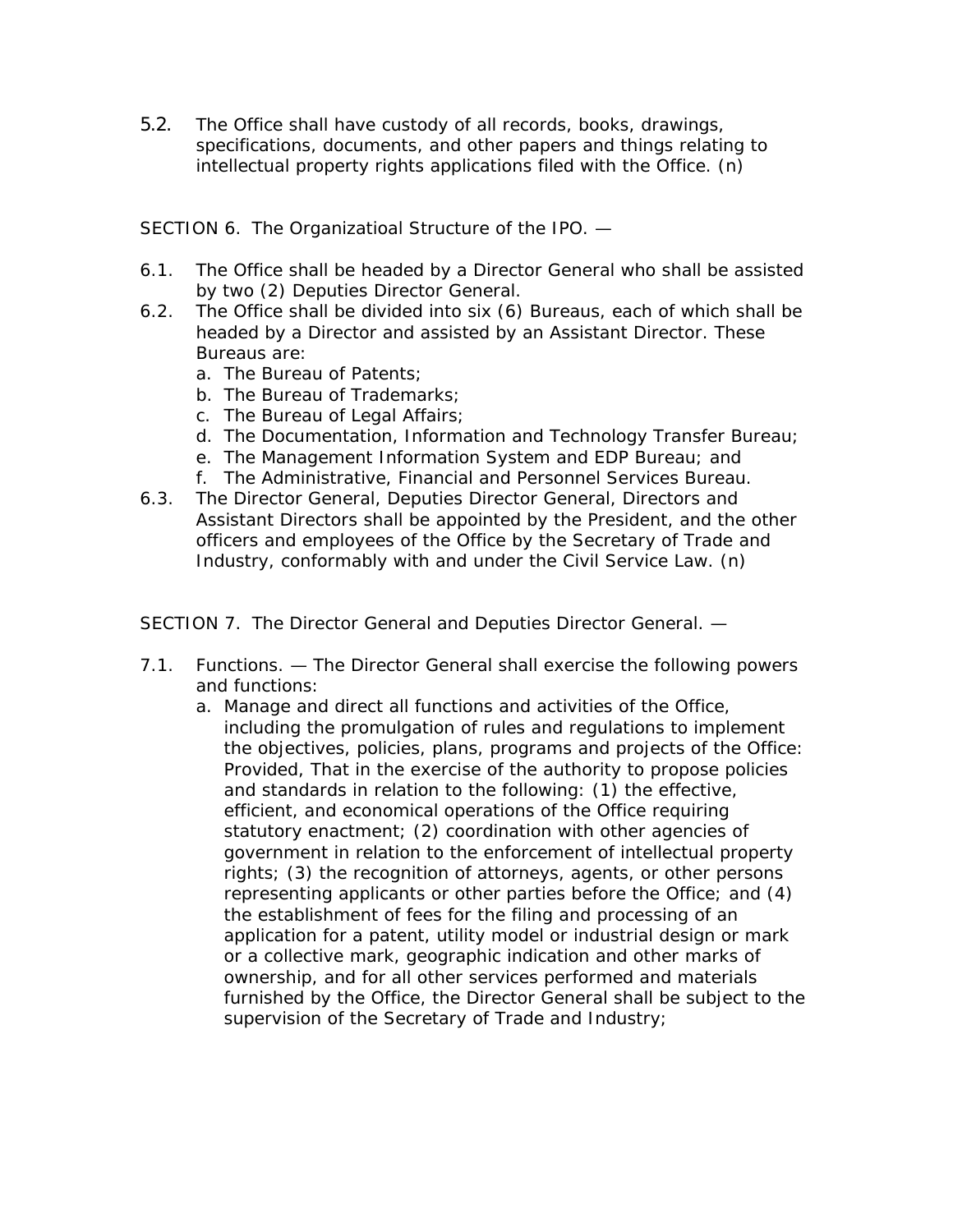- b. Exercise exclusive appellate jurisdiction over all decisions rendered by the Director of Legal Affairs, the Director of Patents, the Director of Trademarks, and the Director of the Documentation, Information and Technology Transfer Bureau. The decisions of the Director General in the exercise of his appellate jurisdiction in respect of the decisions of the Director of Patents, and the Director of Trademarks shall be appealable to the Court of Appeals in accordance with the Rules of Court; and those in respect of the decisions of the Director of Documentation, Information and Technology Transfer Bureau shall be appealable to the Secretary of Trade and Industry; and
- c. Exercise original jurisdiction to resolve disputes relating to the terms of a license involving the author's right to public performance or other communication of his work. The decisions of the Director General in these cases shall be appealable to the Secretary of Trade and Industry.
- 7.2. Qualifications. The Director General and the Deputies Director General must be natural born citizens of the Philippines, at least thirtyfive (35) years of age on the day of their appointment, holders of a college degree, and of proven competence, integrity, probity and independence: Provided, That the Director General and at least one (1) Deputy Director General shall be members of the Philippine Bar who have engaged in the practice of law for at least ten (10) years: Provided further, That in the selection of the Director General and the Deputies Director General, consideration shall be given to such qualifications as would result, as far as practicable, in the balanced representation in the Directorate General of the various fields of intellectual property.
- 7.3. Term of Office. The Director General and the Deputies Director General shall be appointed by the President for a term of five (5) years and shall be eligible for reappointment only once: Provided, That the first Director General shall have a first term of seven (7) years. Appointment to any vacancy shall be only for the unexpired term of the predecessor.
- 7.4. The Office of the Director General. The Office of the Director General shall consist of the Director General and the Deputies Director General, their immediate staff and such Offices and Services that the Director General will set up to support directly the Office of the Director General. (n)

SECTION 8. The Bureau of Patents. — The Bureau of Patents shall have the following functions:

- 8.1. Search and examination of patent applications and the grant of patents;
- 8.2. Registration of utility models, industrial designs, and integrated circuits; and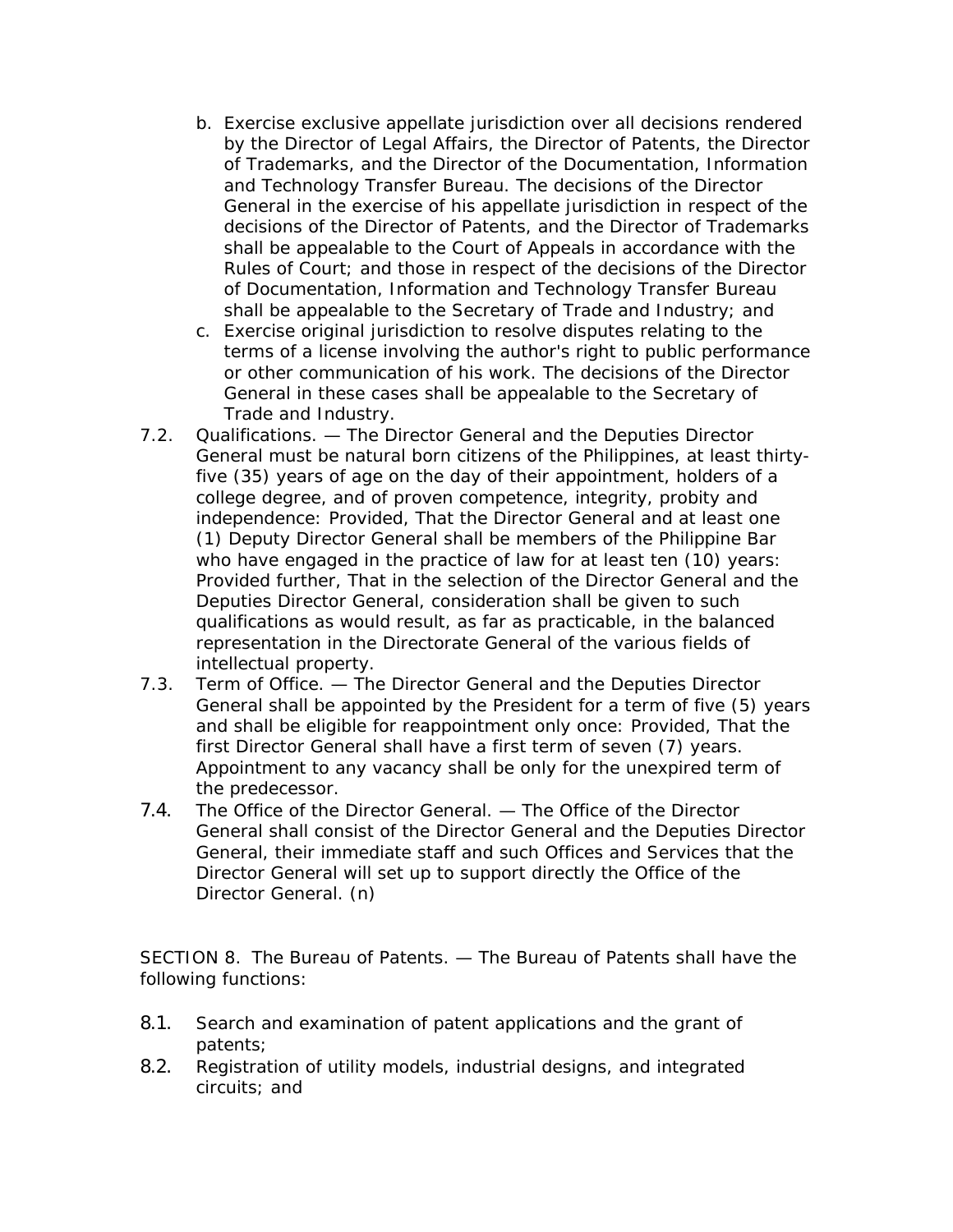8.3. Conduct studies and researches in the field of patents in order to assist the Director General in formulating policies on the administration and examination of patents. (n)

SECTION 9. The Bureau of Trademarks. — The Bureau of Trademarks shall have the following functions: cd

- 9.1. Search and examination of the applications for the registration of marks, geographic indications and other marks of ownership and the issuance of the certificates of registration; and
- 9.2. Conduct studies and researches in the field of trademarks in order to assist the Director General in formulating policies on the administration and examination of trademarks. (n)

SECTION 10. The Bureau of Legal Affairs. — The Bureau of Legal Affairs shall have the following functions:

- 10.1. Hear and decide opposition to the application for registration of marks; cancellation of trademarks; subject to the provisions of Section 64, cancellation of patents, utility models, and industrial designs; and petitions for compulsory licensing of patents;
- 10.2.
- a. Exercise original jurisdiction in administrative complaints for violations of laws involving intellectual property rights: Provided, That its jurisdiction is limited to complaints where the total damages claimed are not less than Two hundred thousand pesos (P200,000): Provided further, That availment of the provisional remedies may be granted in accordance with the Rules of Court. The Director of Legal Affairs shall have the power to hold and punish for contempt all those who disregard orders or writs issued in the course of the proceedings. (n)
- b. After formal investigation, the Director for Legal Affairs may impose one (1) or more of the following administrative penalties:
	- i. The issuance of a cease and desist order which shall specify the acts that the respondent shall cease and desist from and shall require him to submit a compliance report within a reasonable time which shall be fixed in the order;
	- ii. The acceptance of a voluntary assurance of compliance or discontinuance as may be imposed. Such voluntary assurance may include one or more of the following:
		- 1. An assurance to comply with the provisions of the intellectual property law violated;
		- 2. An assurance to refrain from engaging in unlawful and unfair acts and practices subject of the formal investigation;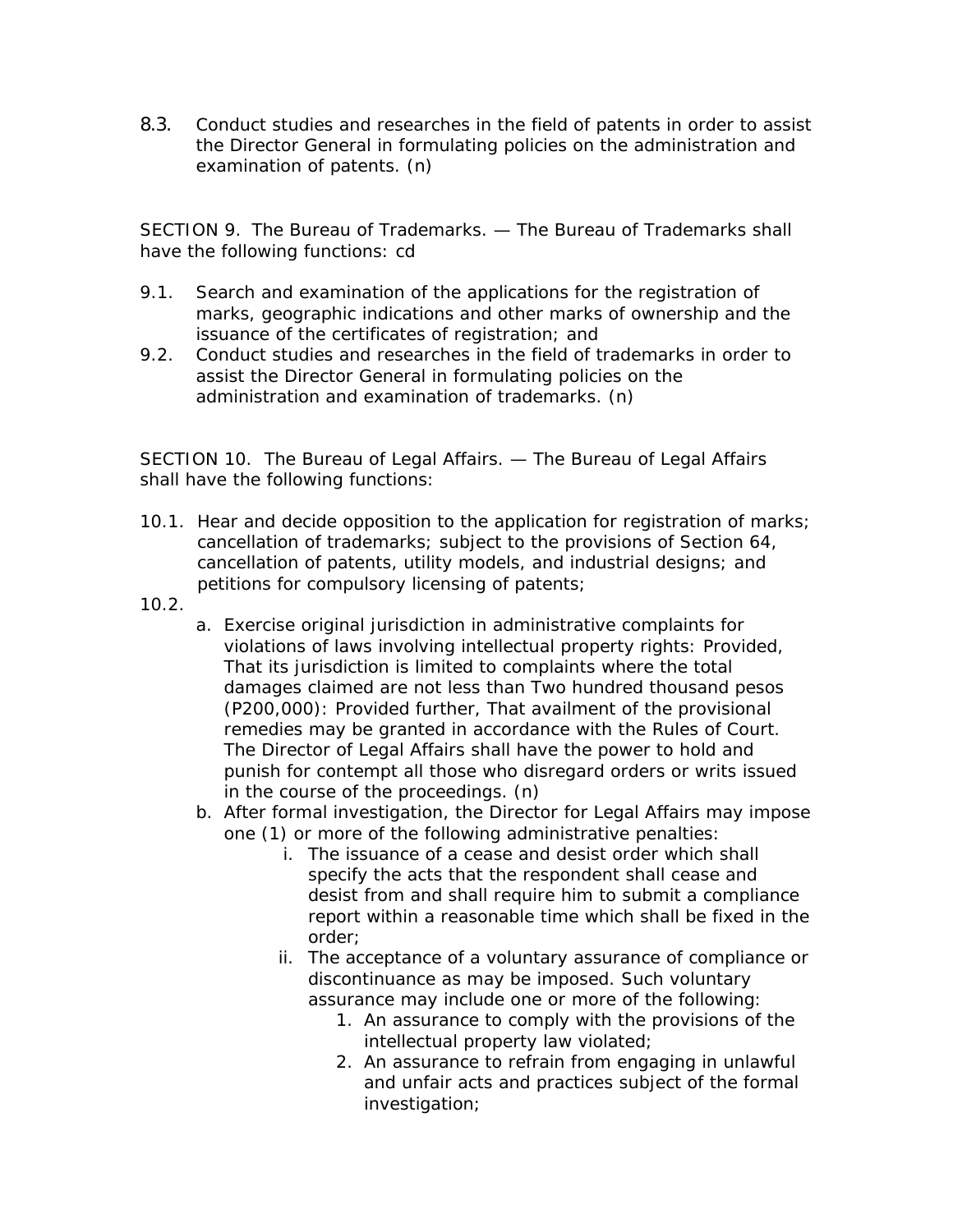- 3. An assurance to recall, replace, repair, or refund the money value of defective goods distributed in commerce; and
- 4. An assurance to reimburse the complainant the expenses and costs incurred in prosecuting the case in the Bureau of Legal Affairs. The Director of Legal Affairs may also require the respondent to submit periodic compliance reports and file a bond to guarantee compliance of his undertaking;
- iii. The condemnation or seizure of products which are subject of the offense. The goods seized hereunder shall be disposed of in such manner as may be deemed appropriate by the Director of Legal Affairs, such as by sale, donation to distressed local governments or to charitable or relief institutions, exportation, recycling into other goods, or any combination thereof, under such guidelines as he may provide;
- iv. The forfeiture of paraphernalia and all real and personal properties which have been used in the commission of the offense;
- v. The imposition of administrative fines in such amount as deemed reasonable by the Director of Legal Affairs, which shall in no case be less than Five thousand pesos (P5,000) nor more than One hundred fifty thousand pesos (P150,000). In addition, an additional fine of not more than One thousand pesos (P1,000) shall be imposed for each day of continuing violation;
- vi. The cancellation of any permit, license, authority, or registration which may have been granted by the Office, or the suspension of the validity thereof for such period of time as the Director of Legal Affairs may deem reasonable which shall not exceed one (1) year;
- vii. The withholding of any permit, license, authority, or registration which is being secured by the respondent from the Office;
- viii. The assessment of damages;
- ix. Censure; and
- x. Other analogous penalties or sanctions. (Secs. 6, 7, 8, and 9, Executive Order No. 913 [1983]a)
- 10.3. The Director General may by Regulations establish the procedure to govern the implementation of this Section. (n)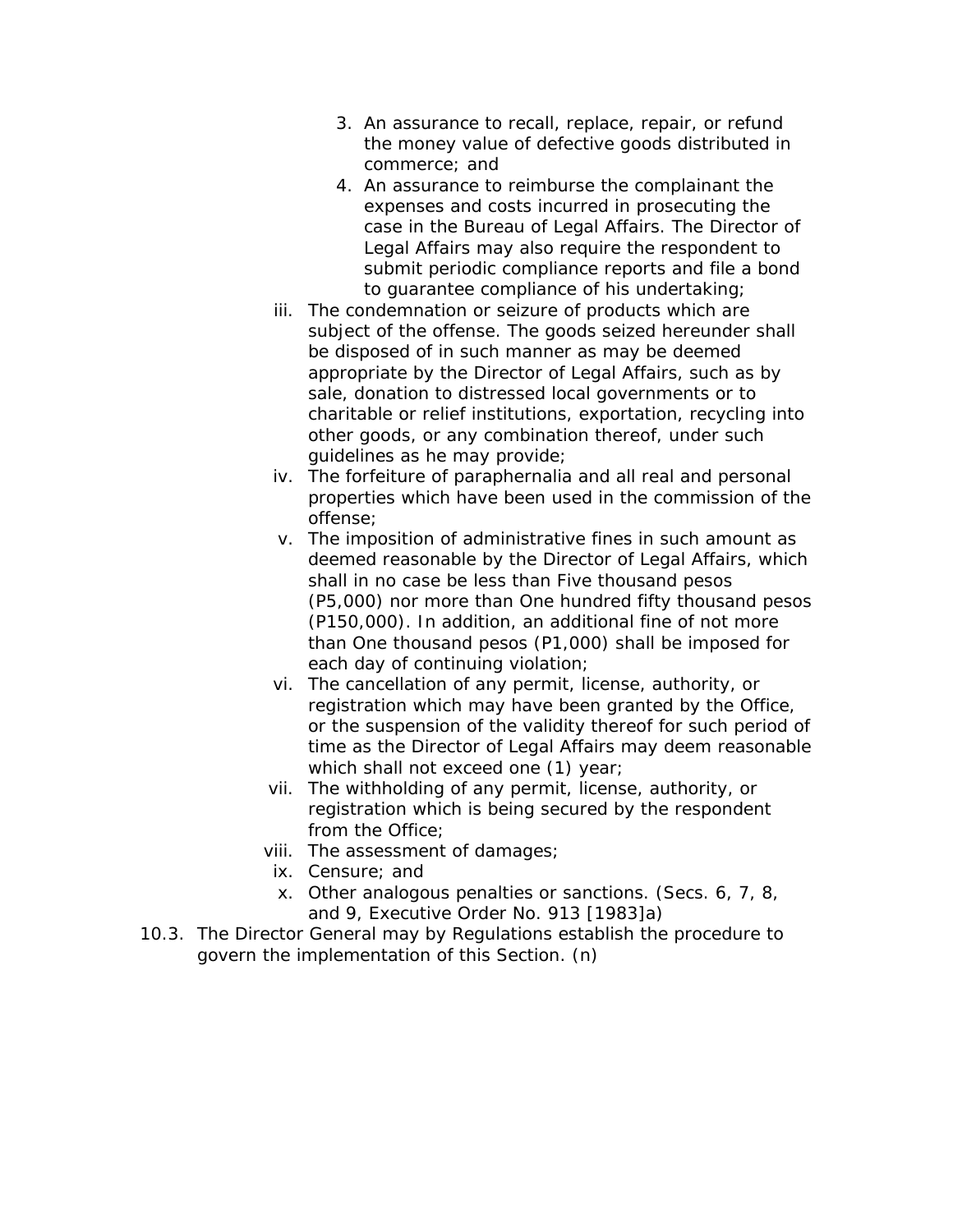SECTION 11. The Documentation, Information and Technology Transfer Bureau. — The Documentation, Information and Technology Transfer Bureau shall have the following functions:

- 11.1. Support the search and examination activities of the Office through the following activities:
	- a. Maintain and upkeep classification systems whether they be national or international such as the International Patent Classification (IPC) system;
	- b. Provide advisory services for the determination of search patterns;
	- c. Maintain search files and search rooms and reference libraries; and
	- d. Adapt and package industrial property information.
- 11.2. Establish networks or intermediaries or regional representatives;
- 11.3. Educate the public and build awareness on intellectual property through the conduct of seminars and lectures, and other similar activities;
- 11.4. Establish working relations with research and development institutions as well as with local and international intellectual property professional groups and the like;
- 11.5. Perform state-of-the-art searches;
- 11.6. Promote the use of patent information as an effective tool to facilitate the development of technology in the country;
- 11.7. Provide technical, advisory, and other services relating to the licensing and promotion of technology, and carry out an efficient and effective program for technology transfer; and
- 11.8. Register technology transfer arrangements, and settle disputes involving technology transfer payments. (n) cdta

SECTION 12. The Management Information Services and EDP Bureau. — The Management Information Services and EDP Bureau shall:

- 12.1. Conduct automation planning, research and development, testing of systems, contracts with firms, contracting, purchase and maintenance of equipment, design and maintenance of systems, user consultation, and the like; and
- 12.2. Provide management information support and service to the Office. (n)

SECTION 13. The Administrative, Financial and Human Resource Development Service Bureau. —

- 13.1. 13.1. The Administrative Service shall:
	- a. Provide services relative to procurement and allocation of supplies and equipment, transportation, messengerial work, cashiering, payment of salaries and other Office's obligations, office maintenance, proper safety and security, and other utility services; and comply with government regulatory requirements in the areas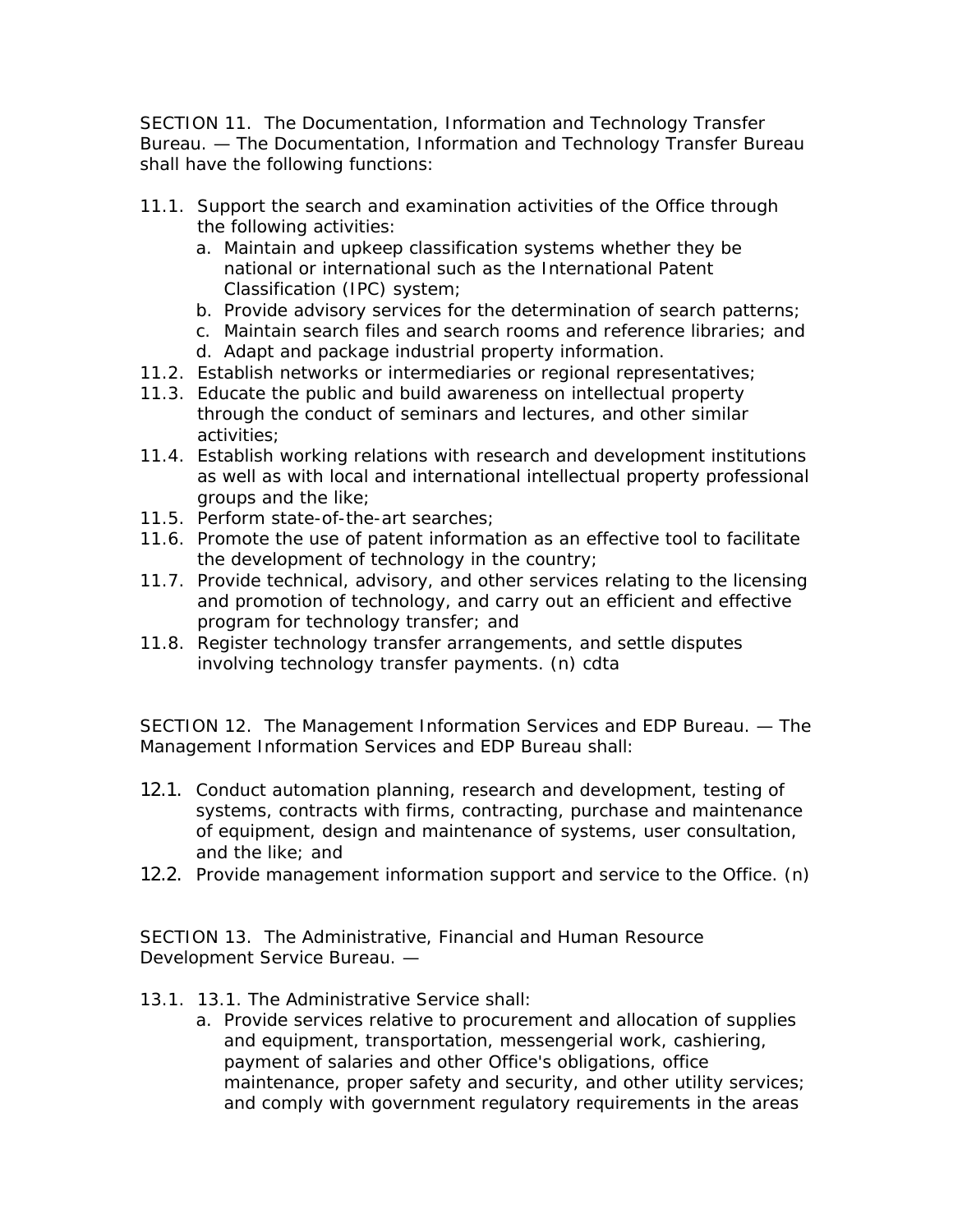of performance appraisal, compensation and benefits, employment records and reports;

- b. Receive all applications filed with the Office and collect fees therefore; and
- c. Publish patent applications and grants, trademark applications, and registration of marks, industrial designs, utility models, geographic indication, and lay-out-designs of integrated circuits registrations.
- 13.2. The Patent and Trademark Administration Services shall perform the following functions among others:
	- a. Maintain registers of assignments, mergings, licenses, and bibliographic on patents and trademarks;
	- b. Collect maintenance fees, issue certified copies of documents in its custody and perform similar other activities; and
	- c. Hold in custody all the applications filed with the office, and all patent grants, certificate of registrations issued by the office, and the like.
- 13.3. The Financial Service shall formulate and manage a financial program to ensure availability and proper utilization of funds; provide for an effective monitoring system of the financial operations of the Office; and
- 13.4. The Human Resource Development Service shall design and implement human resource development plans and programs for the personnel of the Office; provide for present and future manpower needs of the organization; maintain high morale and favorable employee attitudes towards the organization through the continuing design and implementation of employee development programs. (n)

SECTION 14. Use of Intellectual Property Rights Fees by the IPO. —

14.1. For a more effective and expeditious implementation of this Act, the Director General shall be authorized to retain, without need of a separate approval from any government agency, and subject only to the existing accounting and auditing rules and regulations, all the fees, fines, royalties and other charges, collected by the Office under this Act and the other laws that the Office will be mandated to administer, for use in its operations, like upgrading of its facilities, equipment outlay, human resource development, and the acquisition of the appropriate office space, among others, to improve the delivery of its services to the public. This amount, which shall be in addition to the Office's annual budget, shall be deposited and maintained in a separate account or fund, which may be used or disbursed directly by the Director General.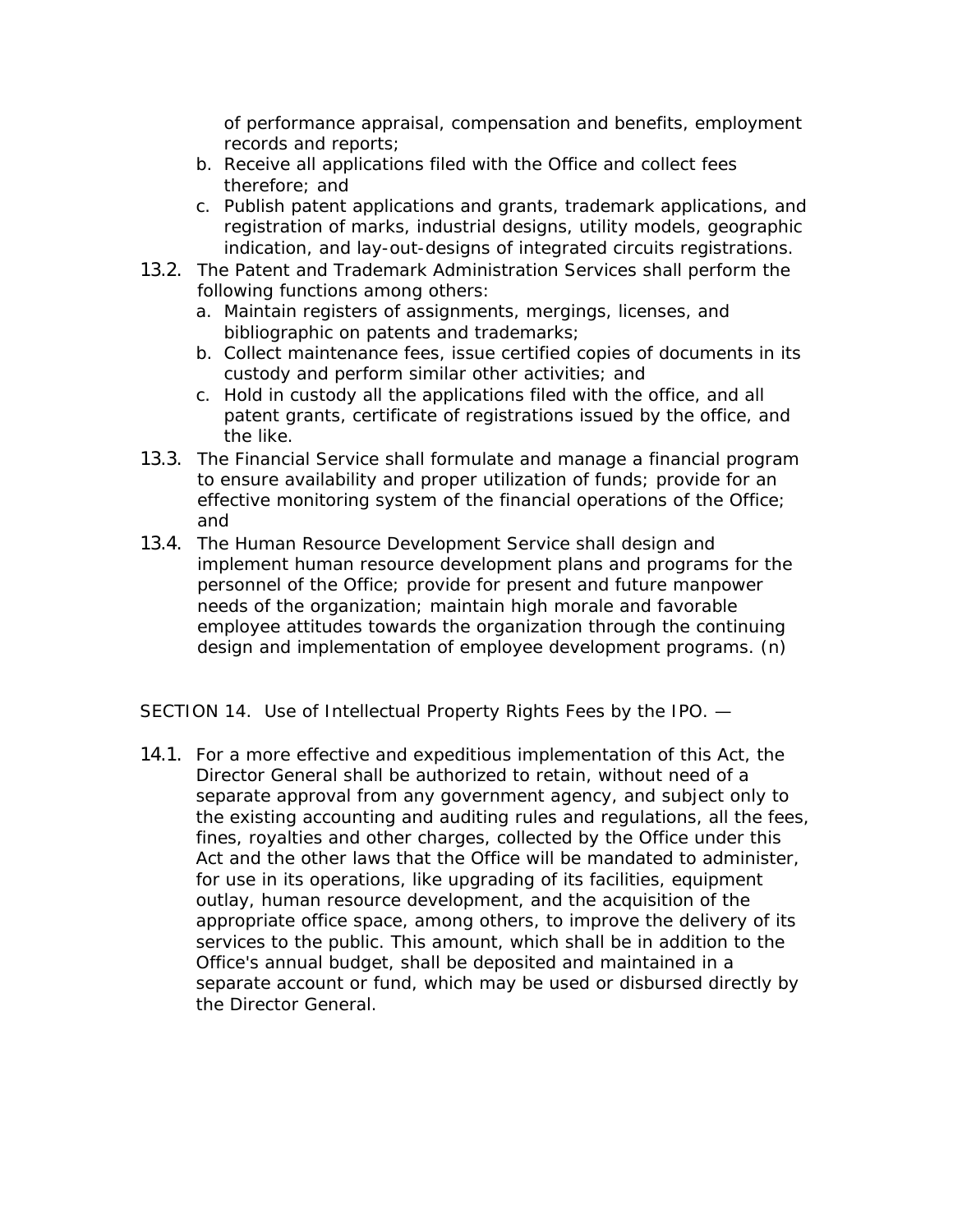14.2. After five (5) years from the coming into force of this Act, the Director General shall, subject to the approval of the Secretary of Trade and Industry, determine if the fees and charges mentioned in Subsection 14.1 hereof that the Office shall collect are sufficient to meet its budgetary requirements. If so, it shall retain all the fees and charges it shall collect under the same conditions indicated in said Subsection 14.1 but shall forthwith, cease to receive any funds from the annual budget of the National Government; if not, the provisions of said Subsection 14.1 shall continue to apply until such time when the Director General, subject to the approval of the Secretary of Trade and Industry, certifies that the above-stated fees and charges the Office shall collect are enough to fund its operations. (n) aisadc

SECTION 15. Special Technical and Scientific Assistance. — The Director General is empowered to obtain the assistance of technical, scientific or other qualified officers and employees of other departments, bureaus, offices, agencies and instrumentalities of the Government, including corporations owned, controlled or operated by the Government, when deemed necessary in the consideration of any matter submitted to the Office relative to the enforcement of the provisions of this Act. (Sec. 3, R.A. No. 165a)

SECTION 16. Seal of Office. — The Office shall have a seal, the form and design of which shall be approved by the Director General. (Sec. 4, R.A. No. 165a)

SECTION 17. Publication of Laws and Regulations. — The Director General shall cause to be printed and make available for distribution, pamphlet copies of this Act, other pertinent laws, executive orders and information circulars relating to matters within the jurisdiction of the Office. (Sec. 5, R.A. No. 165a)

SECTION 18. The IPO Gazette. — All matters required to be published under this Act shall be published in the Office's own publication to be known as the IPO Gazette. (n)

SECTION 19. Disqualification of Officers and Employees of the Office. — All officers and employees of the Office shall not apply or act as an attorney or patent agent of an application for a grant of patent, for the registration of a utility model, industrial design or mark nor acquire, except by hereditary succession, any patent or utility model, design registration, or mark or any right, title or interest therein during their employment and for one (1) year thereafter. (Sec. 77, R.A. No. 165a)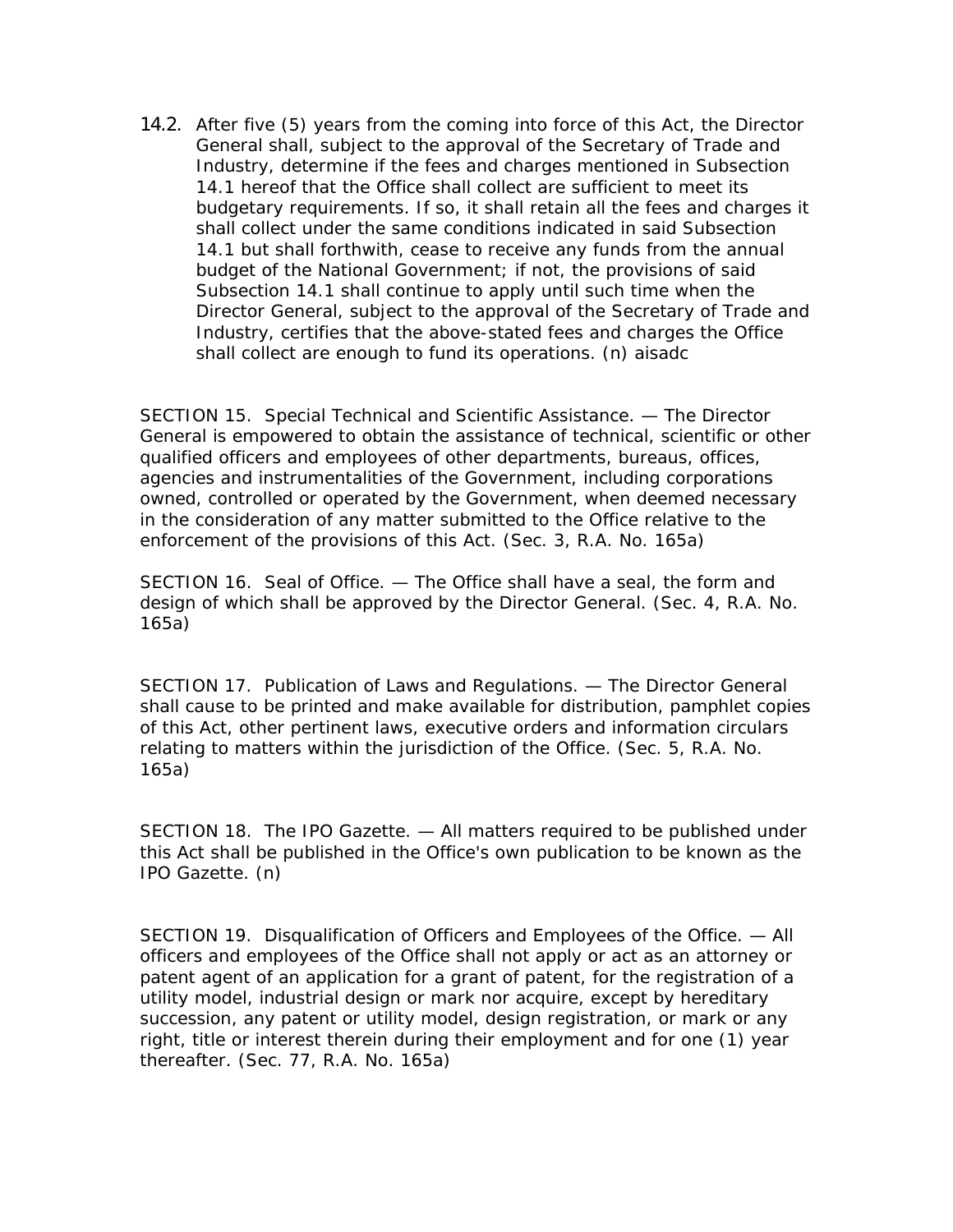## **PART II The Law on Patents**

CHAPTER I General Provisions

SECTION 20. Definition of Terms Used in Part II, The Law on Patents. — As used in Part II, the following terms shall have the following meanings:

- 20.1. "Bureau" means the Bureau of Patents;
- 20.2. "Director" means the Director of Patents;
- 20.3. "Regulations" means the Rules of Practice in Patent Cases formulated by the Director of Patents and promulgated by the Director General;
- 20.4. "Examiner" means the patent examiner;
- 20.5. "Patent application" or "application" means an application for a patent for an invention except in Chapters XII and XIII, where "application" means an application for a utility model and an industrial design, respectively; and
- 20.6. "Priority date" means the date of filing of the foreign application for the same invention referred to in Section 31 of this Act. (n)

CHAPTER II **Patentability** 

SECTION 21. Patentable Inventions. — Any technical solution of a problem in any field of human activity which is new, involves an inventive step and is industrially applicable shall be patentable. It may be, or may relate to, a product, or process, or an improvement of any of the foregoing. (Sec. 7, R.A. No. 165a)

SECTION 22. Non-Patentable Inventions. — The following shall be excluded from patent protection:

- 22.1. Discoveries, scientific theories and mathematical methods;
- 22.2. Schemes, rules and methods of performing mental acts, playing games or doing business, and programs for computers;
- 22.3. Methods for treatment of the human or animal body by surgery or therapy and diagnostic methods practiced on the human or animal body. This provision shall not apply to products and composition for use in any of these methods;
- 22.4. Plant varieties or animal breeds or essentially biological process for the production of plants or animals. This provision shall not apply to microorganisms and non-biological and microbiological processes.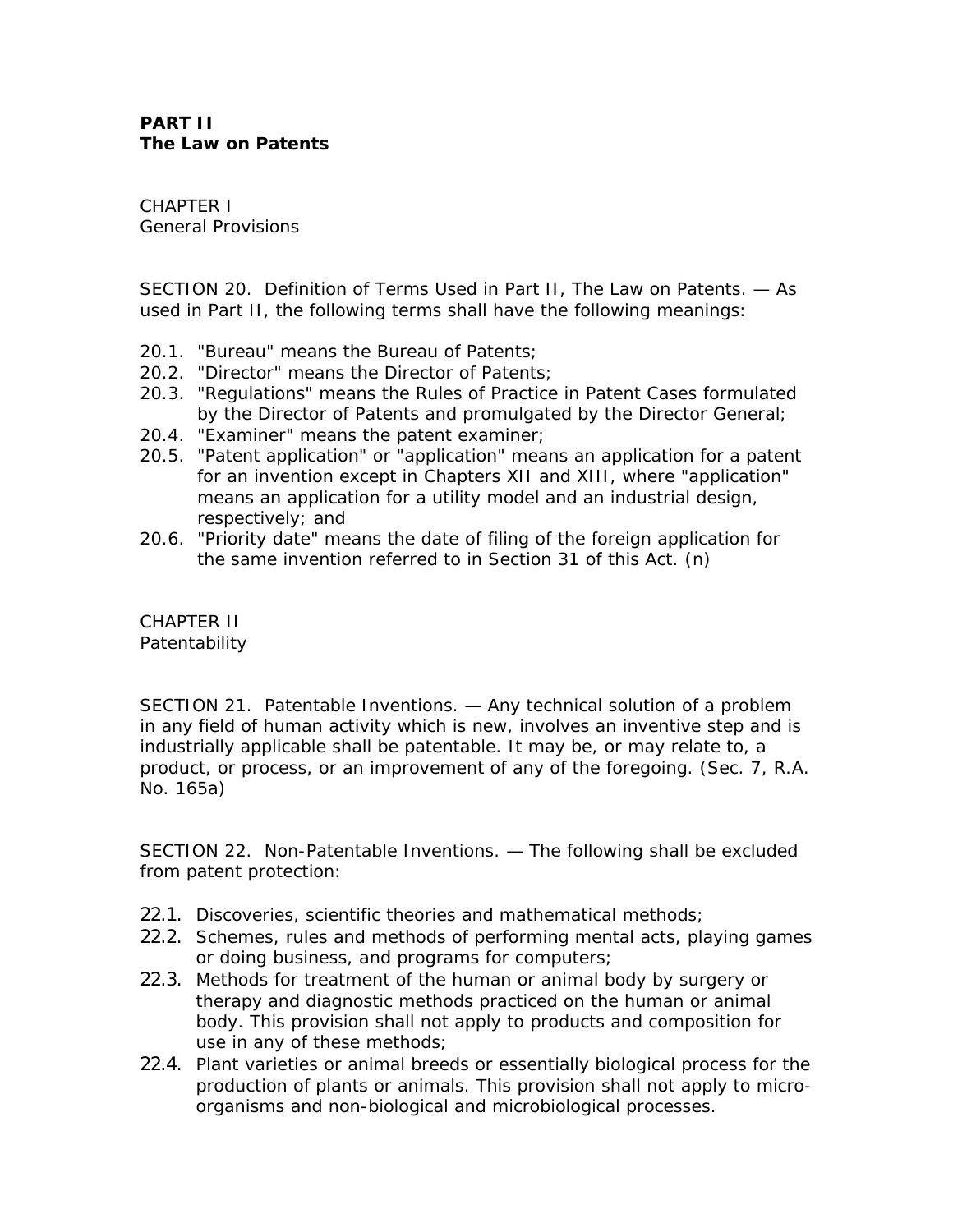Provisions under this subsection shall not preclude Congress to consider the enactment of a law providing sui generis protection of plant varieties and animal breeds and a system of community intellectual rights protection:

- 22.5. Aesthetic creations; and
- 22.6. Anything which is contrary to public order or morality. (Sec. 8, R.A. No. 165a)

SECTION 23. Novelty. — An invention shall not be considered new if it forms part of a prior art. (Sec. 9, R.A. No. 165a)

SECTION 24. Prior Art. — Prior art shall consist of:

- 24.1. Everything which has been made available to the public anywhere in the world, before the filing date or the priority date of the application claiming the invention; and
- 24.2. The whole contents of an application for a patent, utility model, or industrial design registration, published in accordance with this Act, filed or effective in the Philippines, with a filing or priority date that is earlier than the filing or priority date of the application: Provided, That the application which has validly claimed the filing date of an earlier application under Section 31 of this Act, shall be prior art with effect as of the filing date of such earlier application: Provided further, That the applicant or the inventor identified in both applications are not one and the same. (Sec. 9, R.A. No. 165a) cdt

SECTION 25. Non-Prejudicial Disclosure. —

- 25.1. The disclosure of information contained in the application during the twelve (12) months preceding the filing date or the priority date of the application shall not prejudice the applicant on the ground of lack of novelty if such disclosure was made by:
	- a. The inventor;
	- b. A patent office and the information was contained (a) in another application filed by the inventor and should not have been disclosed by the office, or (b) in an application filed without the knowledge or consent of the inventor by a third party which obtained the information directly or indirectly from the inventor; or
	- c. A third party which obtained the information directly or indirectly from the inventor.
- 25.2. For the purposes of Subsection 25.1, "inventor" also means any person who, at the filing date of application, had the right to the patent. (n)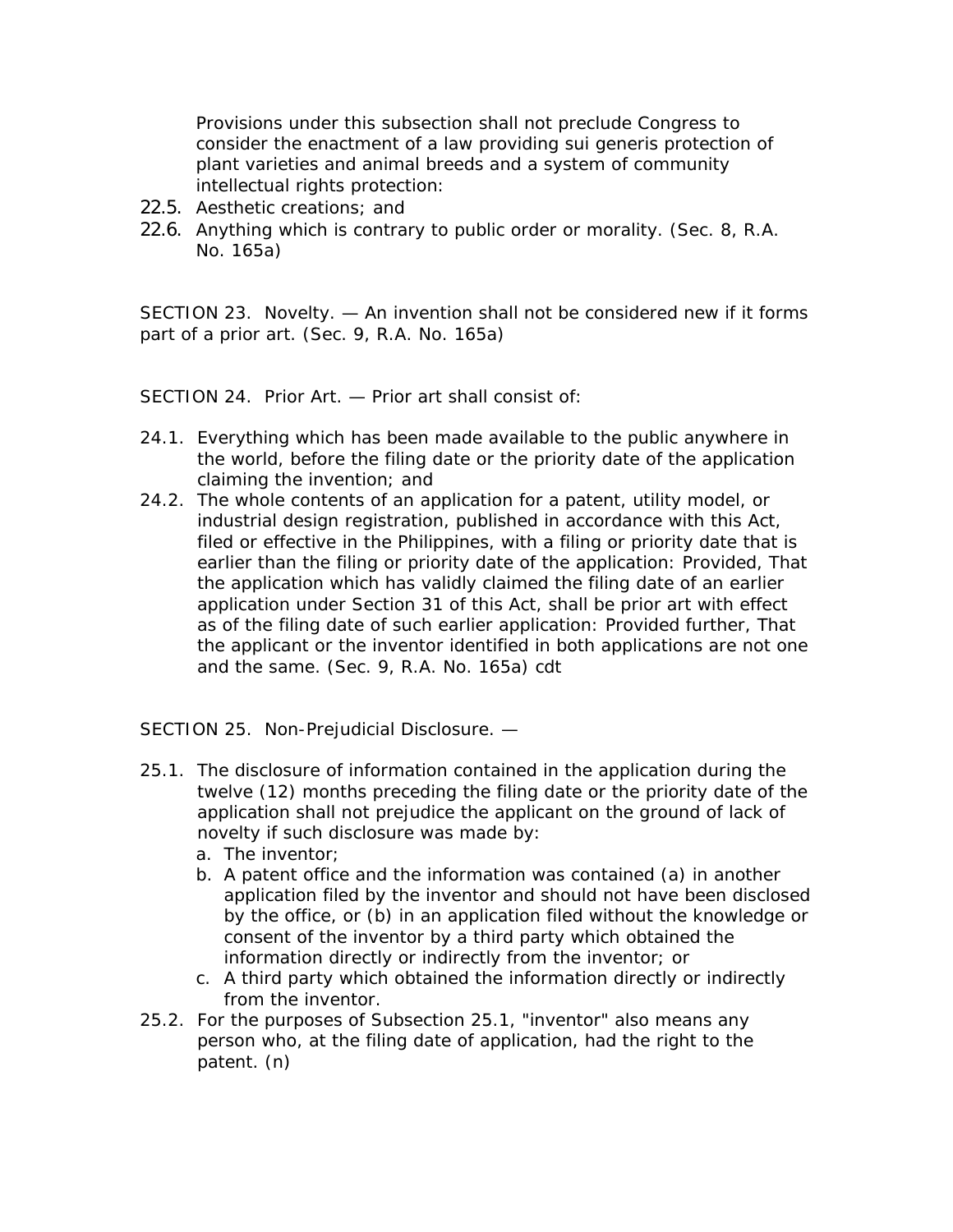SECTION 26. Inventive Step. — An invention involves an inventive step if, having regard to prior art, it is not obvious to a person skilled in the art at the time of the filing date or priority date of the application claiming the invention. (n)

SECTION 27. Industrial Applicability. — An invention that can be produced and used in any industry shall be industrially applicable. (n)

CHAPTER III Right to a Patent

SECTION 28. Right to a Patent. — The right to a patent belongs to the inventor, his heirs, or assigns. When two (2) or more persons have jointly made an invention, the right to a patent shall belong to them jointly. (Sec. 10, R.A. No. 165a)

SECTION 29. First to File Rule. — If two (2) or more persons have made the invention separately and independently of each other, the right to the patent shall belong to the person who filed an application for such invention, or where two or more applications are filed for the same invention, to the applicant who has the earliest filing date or, the earliest priority date. (3rd sentence, Sec. 10, R.A. No. 165a.)

SECTION 30. Inventions Created Pursuant to a Commission. —

- 30.1. The person who commissions the work shall own the patent, unless otherwise provided in the contract.
- 30.2. In case the employee made the invention in the course of his employment contract, the patent shall belong to:
	- a. The employee, if the inventive activity is not a part of his regular duties even if the employee uses the time, facilities and materials of the employer.
	- b. The employer, if the invention is the result of the performance of his regularly-assigned duties, unless there is an agreement, express or implied, to the contrary. (n)

SECTION 31. Right of Priority. — An application for patent filed by any person who has previously applied for the same invention in another country which by treaty, convention, or law affords similar privileges to Filipino citizens, shall be considered as filed as of the date of filing the foreign application: Provided, That: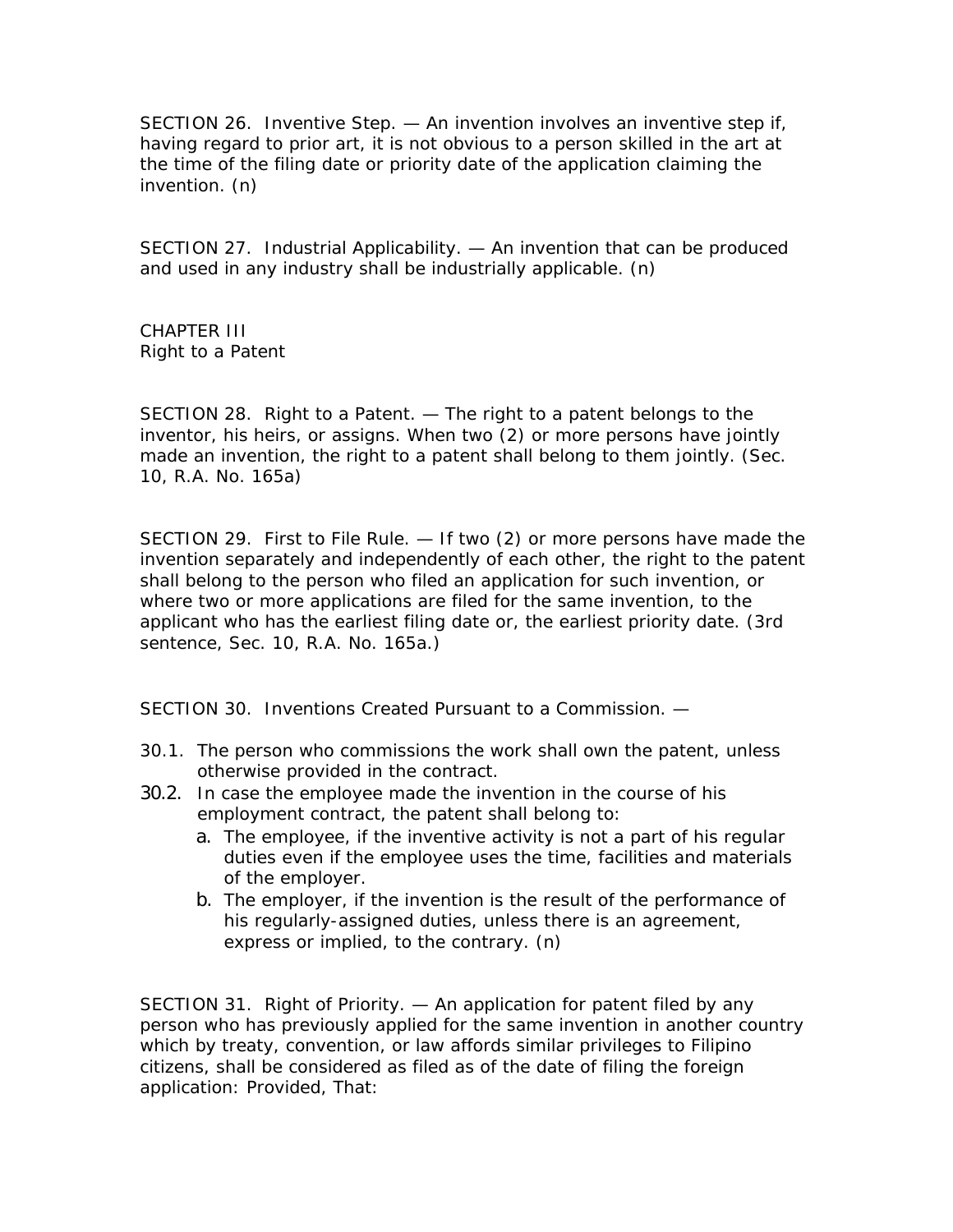- a. the local application expressly claims priority;
- b. it is filed within twelve (12) months from the date the earliest foreign application was filed; and
- c. a certified copy of the foreign application together with an English translation is filed within six (6) months from the date of filing in the Philippines. (Sec. 15, R.A. No. 165a)

CHAPTER IV Patent Application

SECTION 32. The Application. —

- 32.1. The patent application shall be in Filipino or English and shall contain the following:
	- a. A request for the grant of a patent;
	- b. A description of the invention;
	- c. Drawings necessary for the understanding of the invention;
	- d. One or more claims; and
	- e. An abstract.
- 32.2. No patent may be granted unless the application identifies the inventor. If the applicant is not the inventor, the Office may require him to submit said authority. (Sec. 13, R.A. No. 165a) cdtai

SECTION 33. Appointment of Agent or Representative. — An applicant who is not a resident of the Philippines must appoint and maintain a resident agent or representative in the Philippines upon whom notice or process for judicial or administrative procedure relating to the application for patent or the patent may be served. (Sec. 11, R.A. No. 165a)

SECTION 34. The Request. — The request shall contain a petition for the grant of the patent, the name and other data of the applicant, the inventor and the agent and the title of the invention. (n)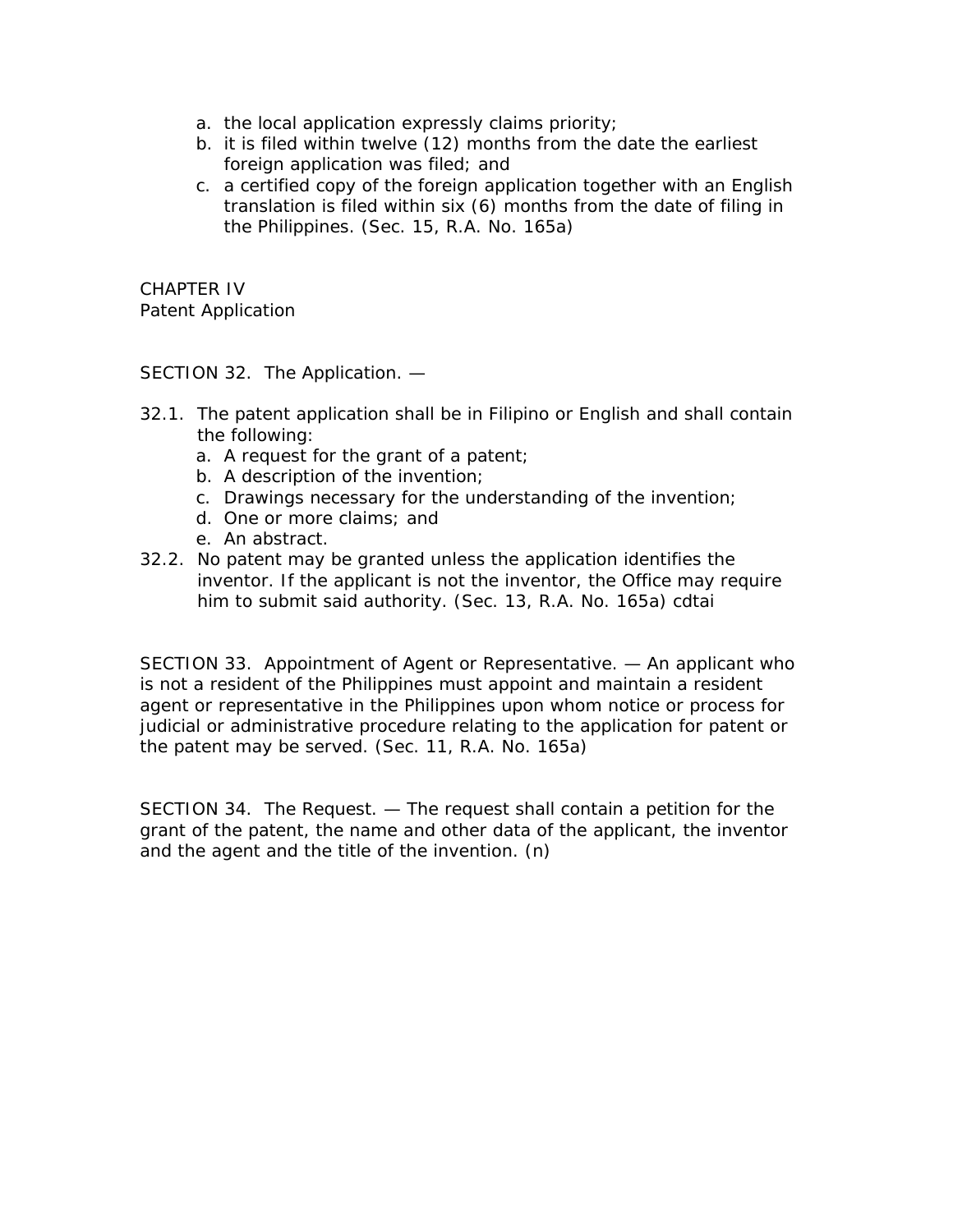SECTION 35. Disclosure and Description of the Invention. —

- 35.1. Disclosure. The application shall disclose the invention in a manner sufficiently clear and complete for it to be carried out by a person skilled in the art. Where the application concerns a microbiological process or the product thereof and involves the use of a microorganism which cannot be sufficiently disclosed in the application in such a way as to enable the invention to be carried out by a person skilled in the art, and such material is not available to the public, the application shall be supplemented by a deposit of such material with an international depository institution.
- 35.2. Description. The Regulations shall prescribe the contents of the description and the order of presentation. (Sec. 14, R.A. No. 165a)

SECTION 36. The Claims. —

- 36.1. The application shall contain one (1) or more claims which shall define the matter for which protection is sought. Each claim shall be clear and concise, and shall be supported by the description.
- 36.2. The Regulations shall prescribe the manner of the presentation of claims. (n)

SECTION 37. The Abstract. — The abstract shall consist of a concise summary of the disclosure of the invention as contained in the description, claims and drawings in preferably not more than one hundred fifty (150) words. It must be drafted in a way which allows the clear understanding of the technical problem, the gist of the solution of that problem through the invention, and the principal use or uses of the invention. The abstract shall merely serve for technical information. (n)

SECTION 38. Unity of Invention. —

- 38.1. The application shall relate to one invention only or to a group of inventions forming a single general inventive concept.
- 38.2. If several independent inventions which do not form a single general inventive concept are claimed in one application, the Director may require that the application be restricted to a single invention. A later application filed for an invention divided out shall be considered as having been filed on the same day as the first application: Provided, That the later application is filed within four (4) months after the requirement to divide becomes final, or within such additional time, not exceeding four (4) months, as may be granted: Provided further, That each divisional application shall not go beyond the disclosure in the initial application.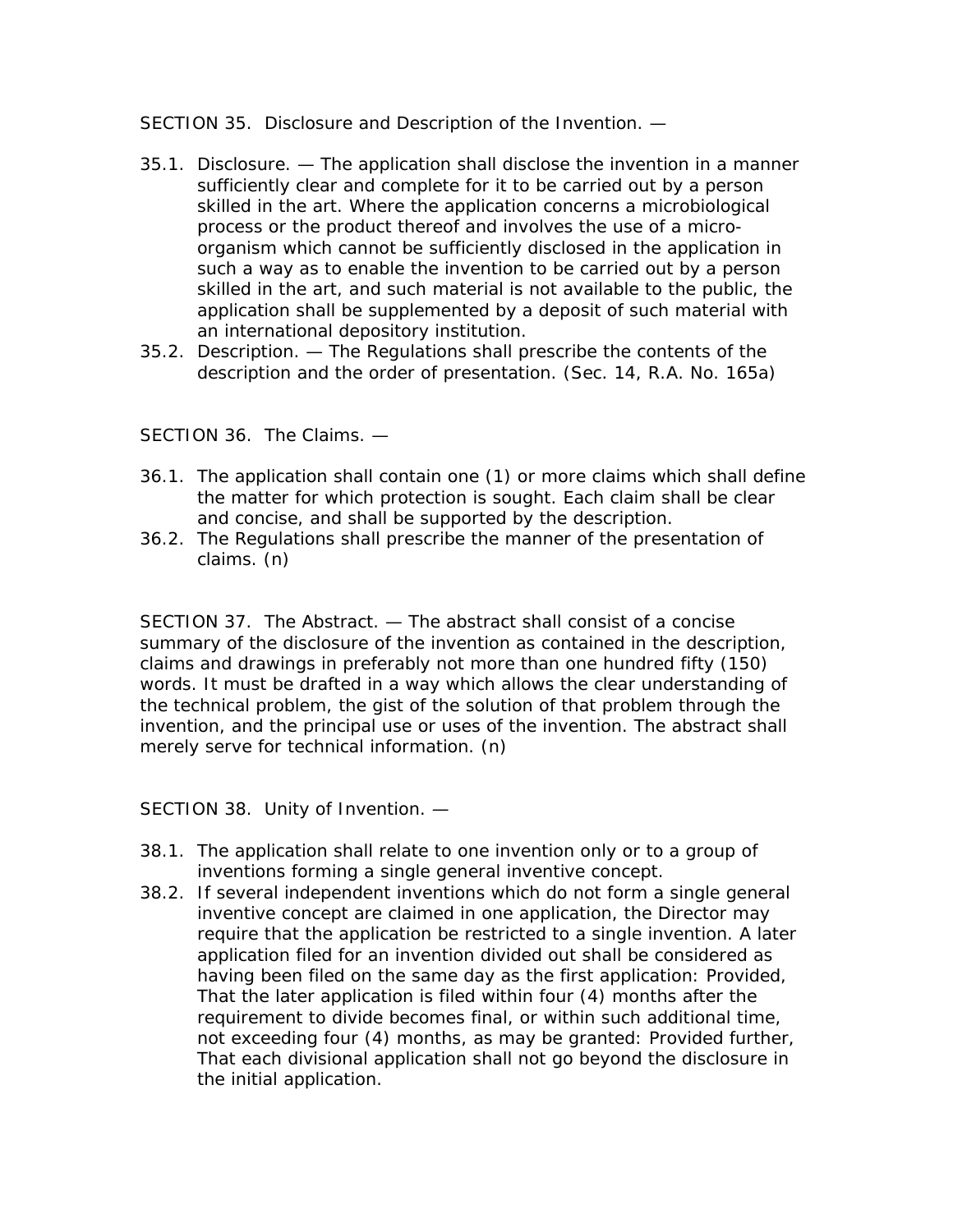38.3. The fact that a patent has been granted on an application that did not comply with the requirement of unity of invention shall not be a ground to cancel the patent. (Sec. 17, R.A. No. 165a)

SECTION 39. Information Concerning Corresponding Foreign Application for Patents. — The applicant shall, at the request of the Director, furnish him with the date and number of any application for a patent filed by him abroad, hereafter referred to as the "foreign application," relating to the same or essentially the same invention as that claimed in the application filed with the Office and other documents relating to the foreign application. (n)

CHAPTER V Procedure for Grant of Patent

SECTION 40. Filing Date Requirements.

- 40.1. The filing date of a patent application shall be the date of receipt by the Office of at least the following elements:
	- a. An express or implicit indication that a Philippine patent is sought;
	- b. Information identifying the applicant; and
	- c. Description of the invention and one (1) or more claims in Filipino or English.
- 40.2. If any of these elements is not submitted within the period set by the Regulations, the application shall be considered withdrawn. (n)

SECTION 41. According a Filing Date. — The Office shall examine whether the patent application satisfies the requirements for the grant of date of filing as provided in Section 40 hereof. If the date of filing cannot be accorded, the applicant shall be given an opportunity to correct the deficiencies in accordance with the implementing Regulations. If the application does not contain all the elements indicated in Section 40, the filing date should be that date when all the elements are received. If the deficiencies are not remedied within the prescribed time limit, the application shall be considered withdrawn. (n)

SECTION 42. Formality Examination. —

42.1. After the patent application has been accorded a filing date and the required fees have been paid on time in accordance with the Regulations, the applicant shall comply with the formal requirements specified by Section 32 and the Regulations within the prescribed period, otherwise the application shall be considered withdrawn.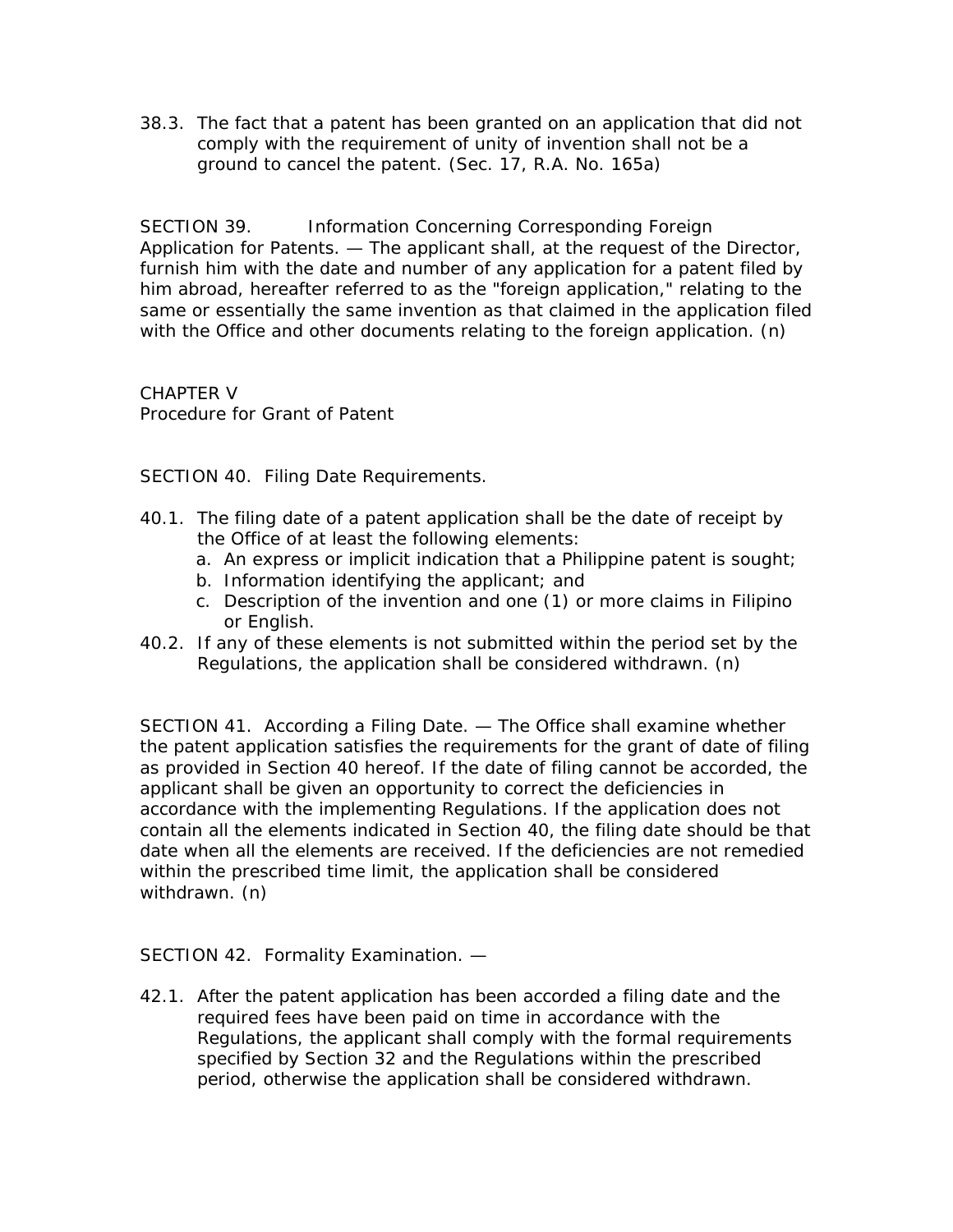42.2. The Regulations shall determine the procedure for the re-examination and revival of an application as well as the appeal to the Director of Patents from any final action by the examiner. (Sec. 16, R.A. No. 165a)

SECTION 43. Classification and Search. — An application that has complied with the formal requirements shall be classified and a search conducted to determine the prior art. (n)

SECTION 44. Publication of Patent Application. —

- 44.1. The patent application shall be published in the IPO Gazette together with a search document established by or on behalf of the Office citing any documents that reflect prior art, after the expiration of eighteen (18) months from the filing date or priority date.
- 44.2. After publication of a patent application, any interested party may inspect the application documents filed with the Office.
- 44.3. The Director General, subject to the approval of the Secretary of Trade and Industry, may prohibit or restrict the publication of an application, if in his opinion, to do so would be prejudicial to the national security and interests of the Republic of the Philippines. (n)

SECTION 45. Confidentiality Before Publication. — A patent application, which has not yet been published, and all related documents, shall not be made available for inspection without the consent of the applicant. (n)

SECTION 46. Rights Conferred by a Patent Application After Publication. — The applicant shall have all the rights of a patentee under Section 76 against any person who, without his authorization, exercised any of the rights conferred under Section 71 of this Act in relation to the invention claimed in the published patent application, as if a patent had been granted for that invention: Provided that the said person had:

- 46.1. Actual knowledge that the invention that he was using was the subject matter of a published application; or
- 46.2. Received written notice that the invention that he was using was the subject matter of a published application being identified in the said notice by its serial number: Provided that the action may not be filed until after the grant of a patent on the published application and within four (4) years from the commission of the acts complained of. (n)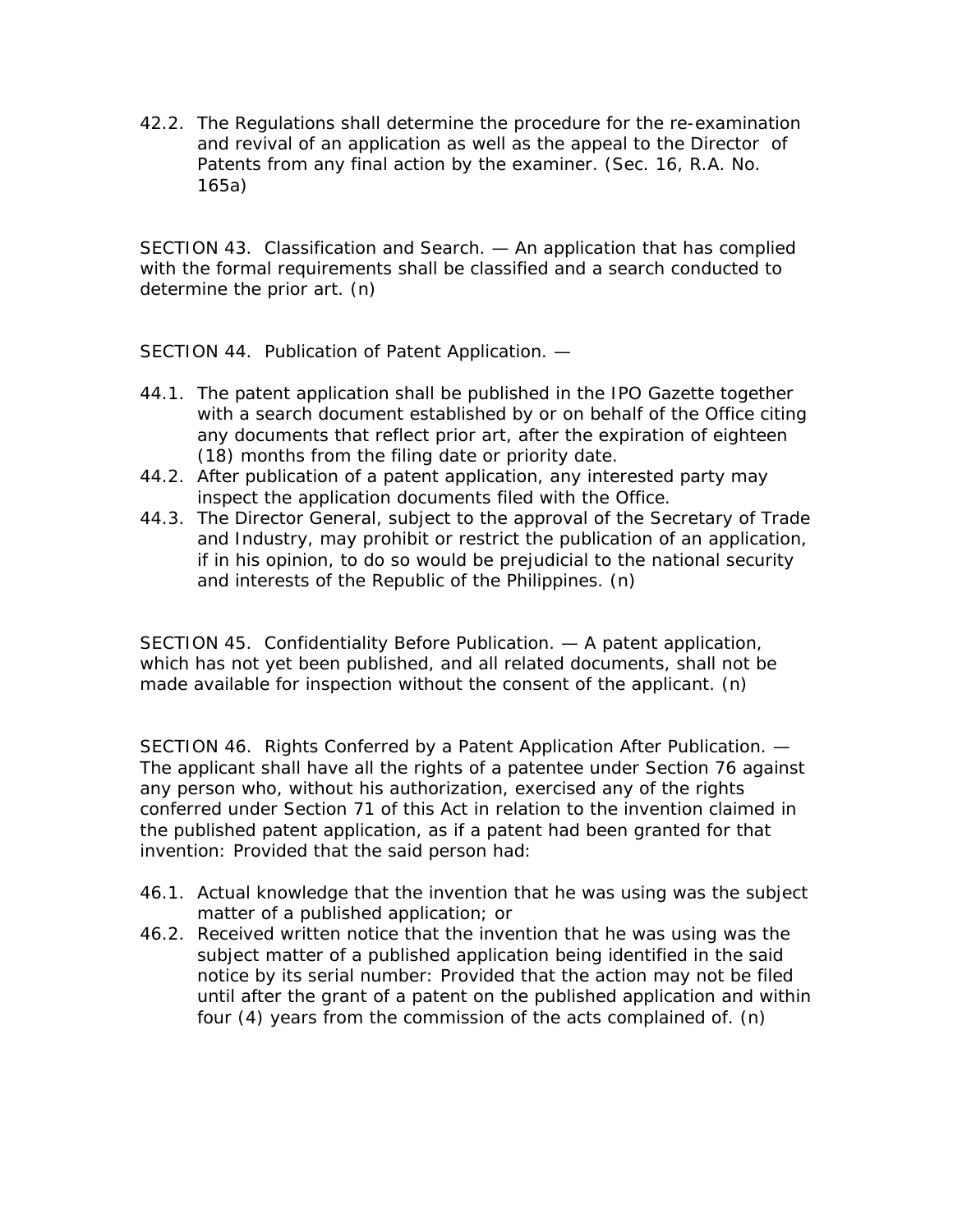SECTION 47. Observation by Third Parties. — Following the publication of the patent application, any person may present observations in writing concerning the patentability of the invention. Such observations shall be communicated to the applicant who may comment on them. The Office shall acknowledge and put such observations and comment in the file of the application to which it relates. (n)

SECTION 48. Request for Substantive Examination. —

- 48.1. The application shall be deemed withdrawn unless within six (6) months from the date of publication under Section 41, a written request to determine whether a patent application meets the requirements of Sections 21 to 27 and Sections 32 to 39 and the fees have been paid on time.
- 48.2. Withdrawal of the request for examination shall be irrevocable and shall not authorize the refund of any fee. (n)

SECTION 49. Amendment of Application. — An applicant may amend the patent application during examination: Provided, That such amendment shall not include new matter outside the scope of the disclosure contained in the application as filed. (n)

SECTION 50. Grant of Patent. —

- 50.1. If the application meets the requirements of this Act, the Office shall grant the patent: Provided that all the fees are paid on time.
- 50.2. If the required fees for grant and printing are not paid in due time, the application shall be deemed to be withdrawn. Cdta
- 50.3. A patent shall take effect on the date of the publication of the grant of the patent in the IPO Gazette. (Sec. 18, R.A. No. 165a)

SECTION 51. Refusal of the Application. —

- 51.1. The final order of refusal of the examiner to grant the patent shall be appealable to the Director in accordance with this Act.
- 51.2. The Regulations shall provide for the procedure by which an appeal from the order of refusal from the Director shall be undertaken. (n)

SECTION 52. Publication Upon Grant of Patent. —

52.1. The grant of the patent together with other related information shall be published in the IPO Gazette within the time prescribed by the Regulations.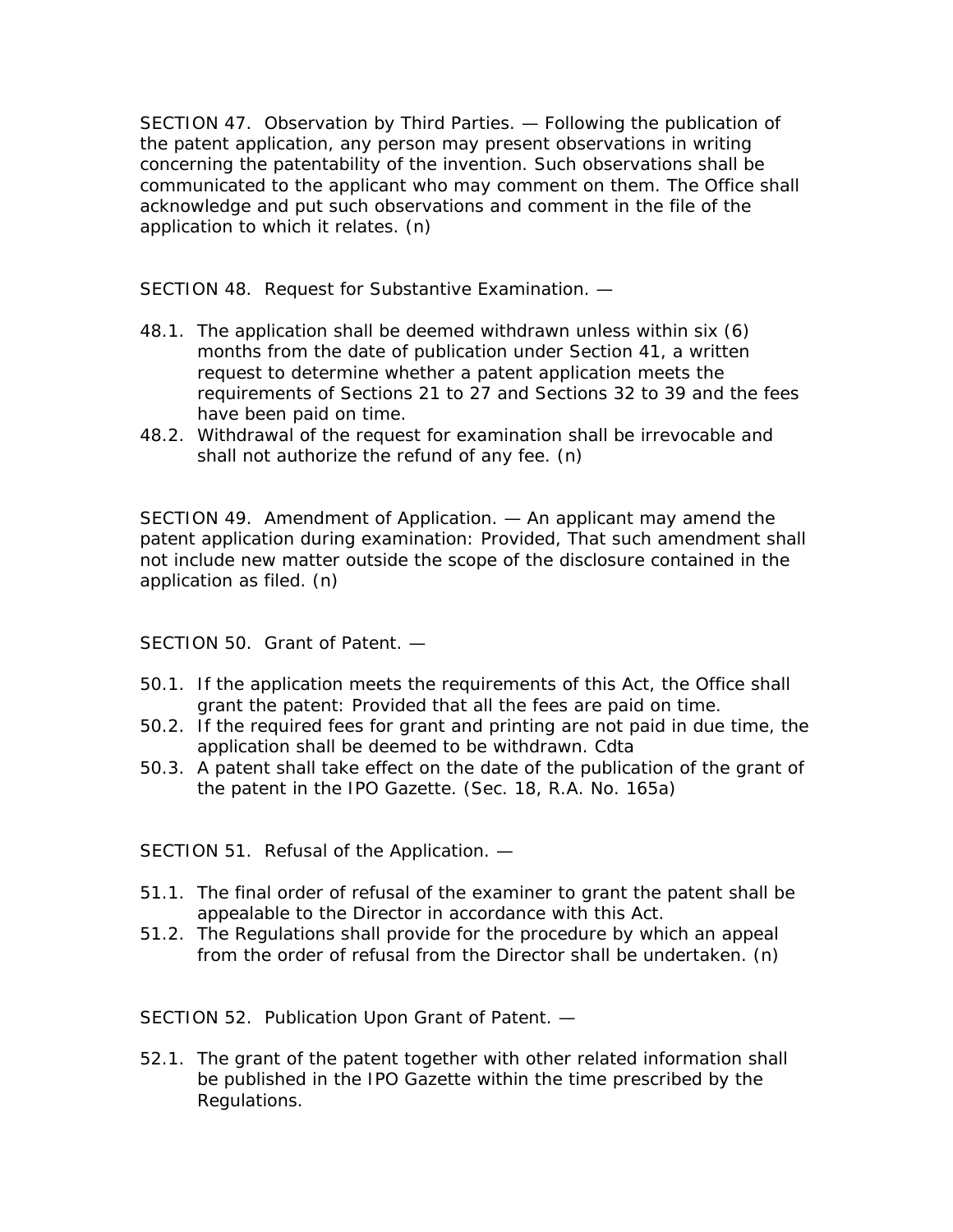52.2. Any interested party may inspect the complete description, claims, and drawings of the patent on file with the Office. (Sec. 18, R.A. No. 165a)

SECTION 53. Contents of Patent. — The patent shall be issued in the name of the Republic of the Philippines under the seal of the Office and shall be signed by the Director, and registered together with the description, claims, and drawings, if any, in books and records of the Office. (Secs. 19 and 20, R.A. No. 165a)

SECTION 54. Term of Patent. — The term of a patent shall be twenty (20) years from the filing date of the application. (Sec. 21, R.A. No. 165a)

SECTION 55. Annual Fees. —

- 55.1. To maintain the patent application or patent, an annual fee shall be paid upon the expiration of four (4) years from the date the application was published pursuant to Section 44 hereof, and on each subsequent anniversary of such date. Payment may be made within three (3) months before the due date. The obligation to pay the annual fees shall terminate should the application be withdrawn, refused, or cancelled.
- 55.2. If the annual fee is not paid, the patent application shall be deemed withdrawn or the patent considered as lapsed from the day following the expiration of the period within which the annual fees were due. A notice that the application is deemed withdrawn or the lapse of a patent for non-payment of any annual fee shall be published in the IPO Gazette and the lapse shall be recorded in the Register of the Office.
- 55.3. A grace period of six (6) months shall be granted for the payment of the annual fee, upon payment of the prescribed surcharge for delayed payment. (Sec. 22, R.A. No. 165a)

SECTION 56. Surrender of Patent. —

- 56.1. The owner of the patent, with the consent of all persons having grants or licenses or other right, title or interest in and to the patent and the invention covered thereby, which have been recorded in the Office, may surrender his patent or any claim or claims forming part thereof to the Office for cancellation.
- 56.2. A person may give notice to the Office of his opposition to the surrender of a patent under this section, and if he does so, the Bureau shall notify the proprietor of the patent and determine the question.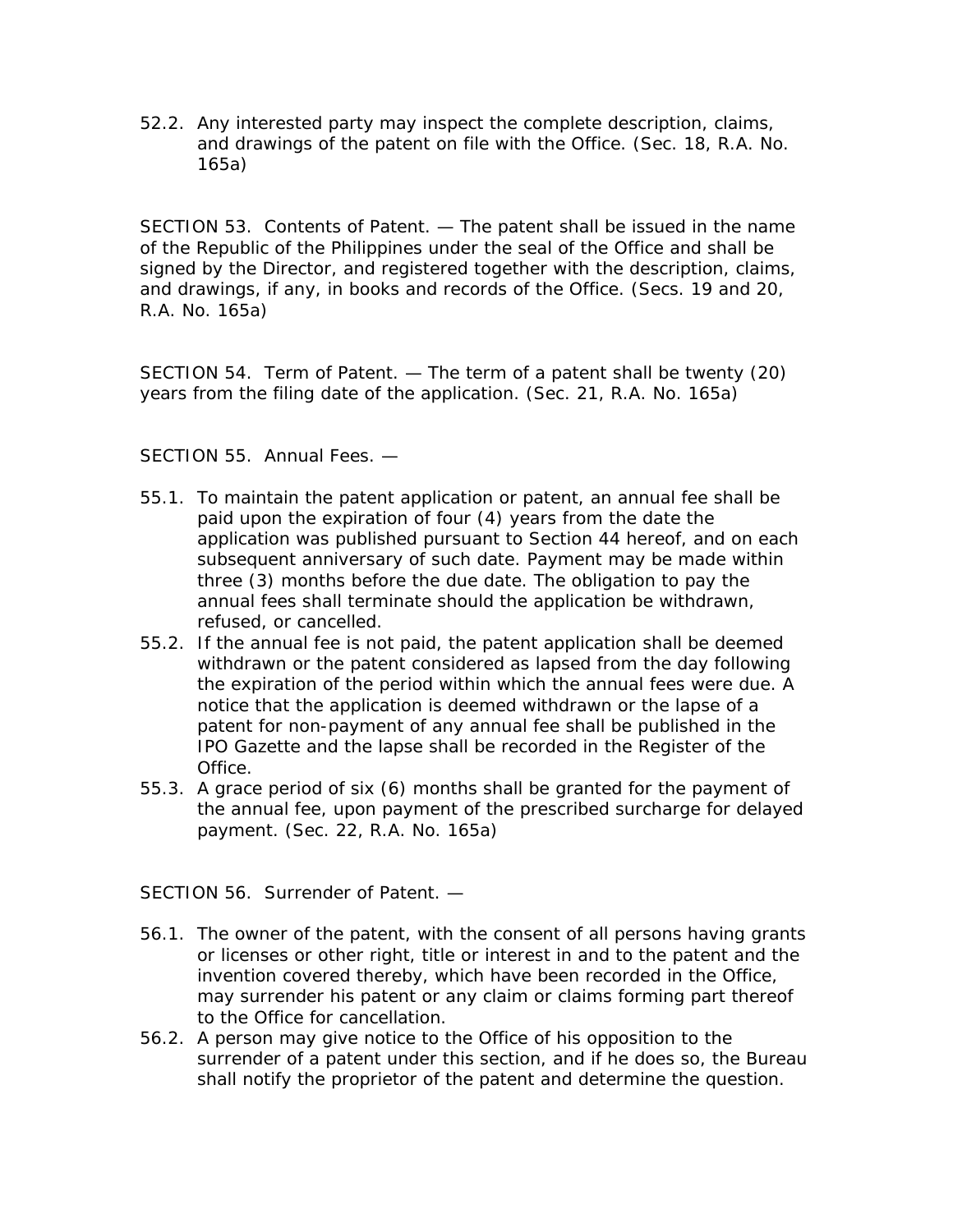56.3. If the Office is satisfied that the patent may properly be surrendered, he may accept the offer and, as from the day when notice of his acceptance is published in the IPO Gazette, the patent shall cease to have effect, but no action for infringement shall lie and no right compensation shall accrue for any use of the patented invention before that day for the services of the government. (Sec. 24, R.A. No. 165a)

SECTION 57. Correction of Mistakes of the Office. — The Director shall have the power to correct, without fee, any mistake in a patent incurred through the fault of the Office when clearly disclosed in the records thereof, to make the patent conform to the records. (Sec. 25, R.A. No. 165)

SECTION 58. Correction of Mistake in the Application. — On request of any interested person and payment of the prescribed fee, the Director is authorized to correct any mistake in a patent of a formal and clerical nature, not incurred through the fault of the Office. (Sec. 26, R.A. No. 165a)

SECTION 59. Changes in Patents. —

- 59.1. The owner of a patent shall have the right to request the Bureau to make the changes in the patent in order to:
	- a. Limit the extent of the protection conferred by it;
	- b. Correct obvious mistakes or to correct clerical errors; and
	- c. Correct mistakes or errors, other than those referred to in letter (b), made in good faith: Provided, That where the change would result in a broadening of the extent of protection conferred by the patent, no request may be made after the expiration of two (2) years from the grant of a patent and the change shall not affect the rights of any third party which has relied on the patent, as published.
- 59.2. No change in the patent shall be permitted under this section, where the change would result in the disclosure contained in the patent going beyond the disclosure contained in the application filed.
- 59.3. If, and to the extent to which the Office changes the patent according to this section, it shall publish the same. (n)

SECTION 60. Form and Publication of Amendment. — An amendment or correction of a patent shall be accomplished by a certificate of such amendment or correction, authenticated by the seal of the Office and signed by the Director, which certificate shall be attached to the patent. Notice of such amendment or correction shall be published in the IPO Gazette and copies of the patent kept or furnished by the Office shall include a copy of the certificate of amendment or correction. (Sec. 27, R.A. No. 165)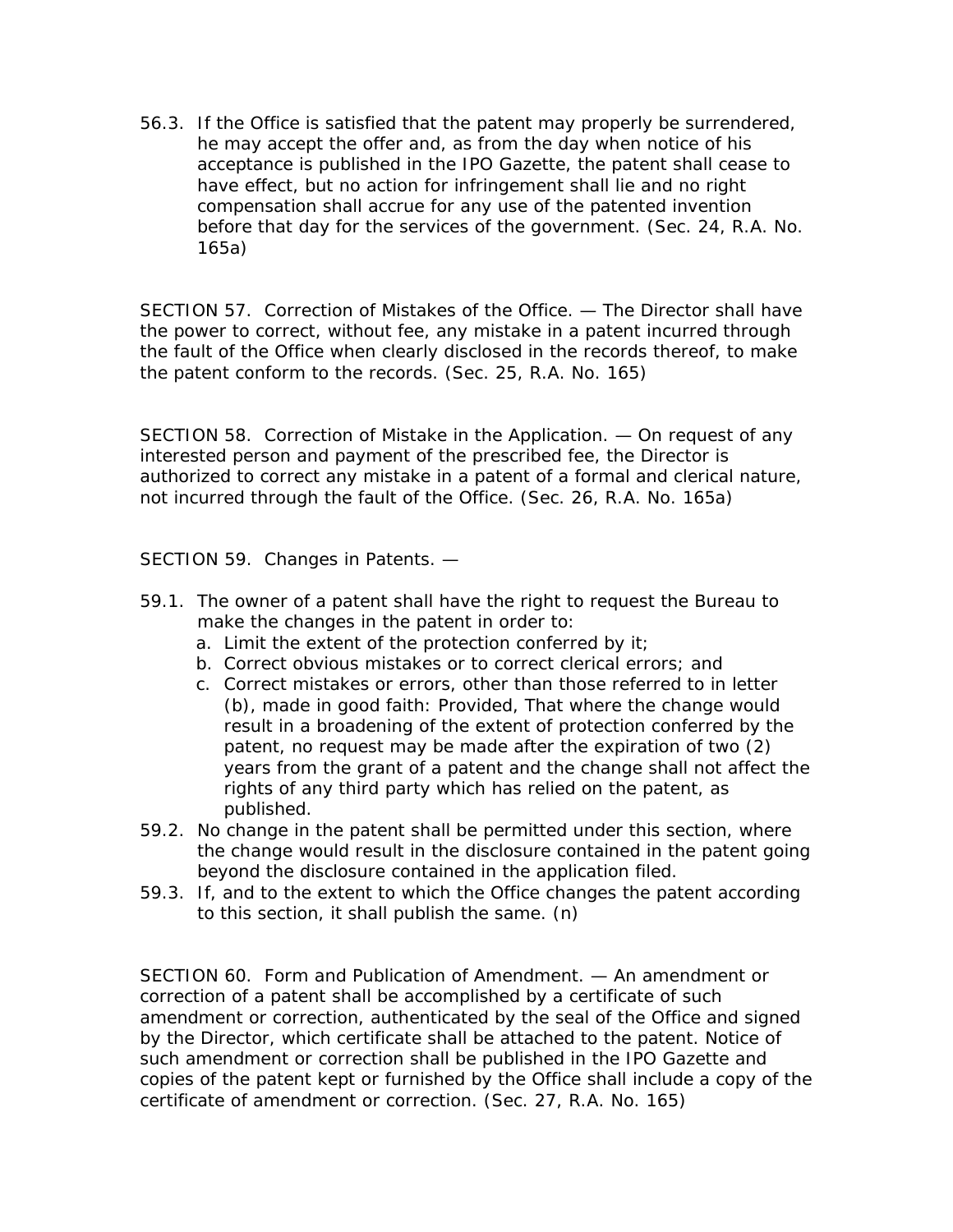CHAPTER VI Cancellation of Patents and Substitution of Patentee

SECTION 61. Cancellation of Patents.

- 61.1. Any interested person may, upon payment of the required fee, petition to cancel the patent or any claim thereof, or parts of the claim, on any of the following grounds:
	- a. That what is claimed as the invention is not new or patentable;
	- b. That the patent does not disclose the invention in a manner sufficiently clear and complete for it to be carried out by any person skilled in the art; or
	- c. That the patent is contrary to public order or morality.
- 61.2. Where the grounds for cancellation relate to some of the claims or parts of the claim, cancellation may be effected to such extent only. (Secs. 28 and 29, R.A. No. 165a)

SECTION 62. Requirement of the Petition. — The petition for cancellation shall be in writing, verified by the petitioner or by any person in his behalf who knows the facts, specify the grounds upon which it is based, include a statement of the facts to be relied upon, and filed with the Office. Copies of printed publications or of patents of other countries, and other supporting documents mentioned in the petition shall be attached thereto, together with the translation thereof in English, if not in the English language. (Sec. 30, R.A. No. 165)

SECTION 63. Notice of Hearing. — Upon filing of a petition for cancellation, the Director of Legal Affairs shall forthwith serve notice of the filing thereof upon the patentee and all persons having grants or licenses, or any other right, title or interest in and to the patent and the invention covered thereby, as appears of record in the Office, and of notice of the date of hearing thereon on such persons and the petitioner. Notice of the filing of the petition shall be published in the IPO Gazette. (Sec. 31, R.A. No. 165a) cd

SECTION 64. Committee of Three. — In cases involving highly technical issues, on motion of any party, the Director of Legal Affairs may order that the petition be heard and decided by a committee composed of the Director of Legal Affairs as chairman and two (2) members who have the experience or expertise in the field of technology to which the patent sought to be cancelled relates. The decision of the committee shall be appealable to the Director General. (n)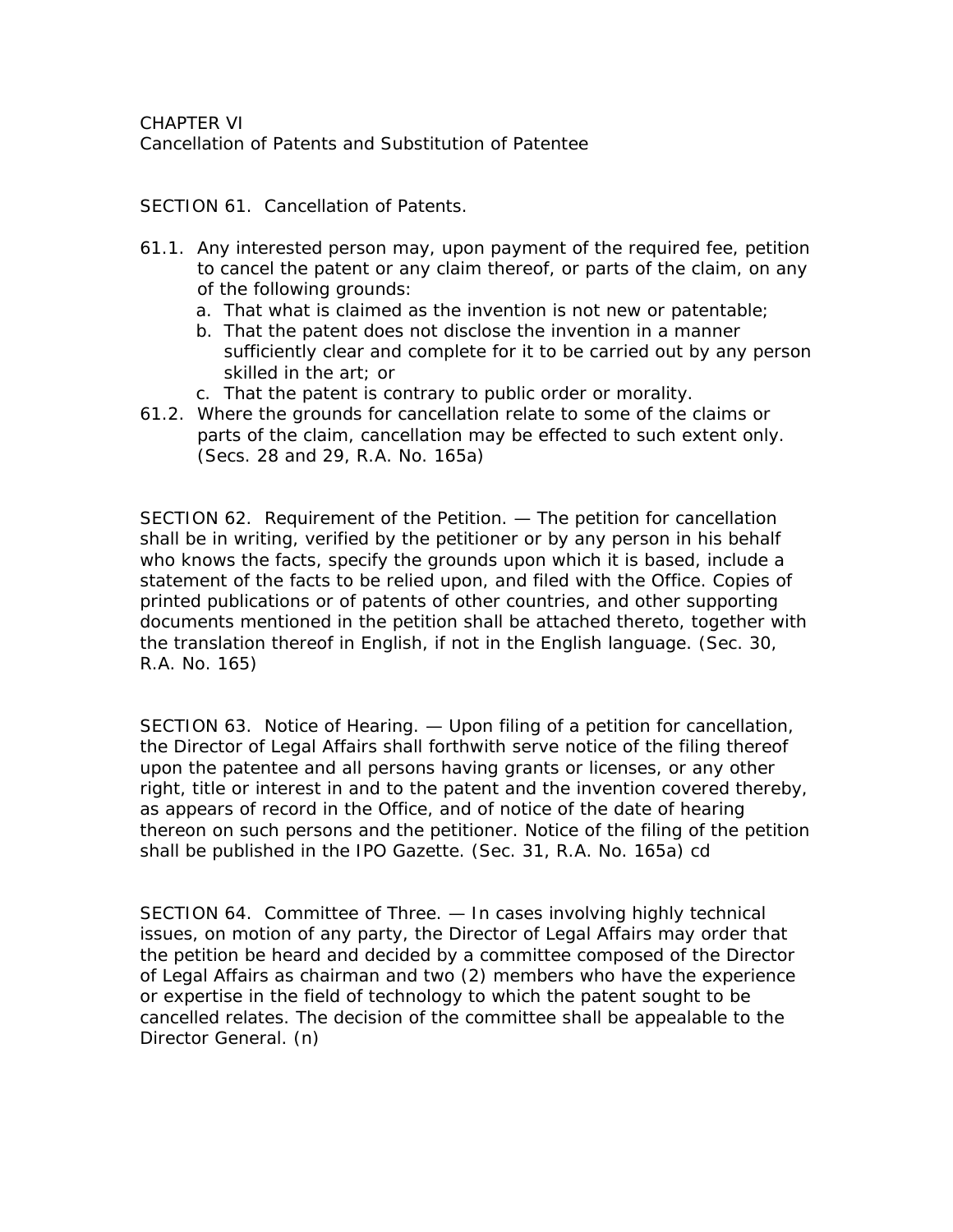SECTION 65. Cancellation of the Patent. —

- 65.1. If the Committee finds that a case for cancellation has been proved, it shall order the patent or any specified claim or claims thereof cancelled.
- 65.2. If the Committee finds that, taking into consideration the amendment made by the patentee during the cancellation proceedings, the patent and the invention to which it relates meet the requirement of this Act, it may decide to maintain the patent as amended: Provided, That the fee for printing of a new patent is paid within the time limit prescribed in the Regulations.
- 65.3. If the fee for the printing of a new patent is not paid in due time, the patent should be revoked
- 65.4. If the patent is amended under Subsection 65.2 hereof, the Bureau shall, at the same time as it publishes the mention of the cancellation decision, publish the abstract, representative claims and drawings indicating clearly what the amendments consist of. (n)

SECTION 66. Effect of Cancellation of Patent or Claim. — The rights conferred by the patent or any specified claim or claims cancelled shall terminate. Notice of the cancellation shall be published in the IPO Gazette. Unless restrained by the Director General, the decision or order to cancel by Director of Legal Affairs shall be immediately executory even pending appeal. (Sec. 32, R.A. No. 165a)

CHAPTER VII Remedies of a Person with a Right to a Patent

SECTION 67. Patent Application by Persons Not Having the Right to a Patent. —

- 67.1. If a person referred to in Section 29 other than the applicant, is declared by final court order or decision as having the right to the patent, such person may, within three (3) months after the decision has become final:
	- a. Prosecute the application as his own application in place of the applicant;
	- b. File a new patent application in respect of the same invention;
	- c. Request that the application be refused; or
	- d. Seek cancellation of the patent, if one has already been issued.
- 67.2. The provisions of Subsection 38.2 shall apply mutatis mutandis to a new application filed under Subsection 67.1(b). (n)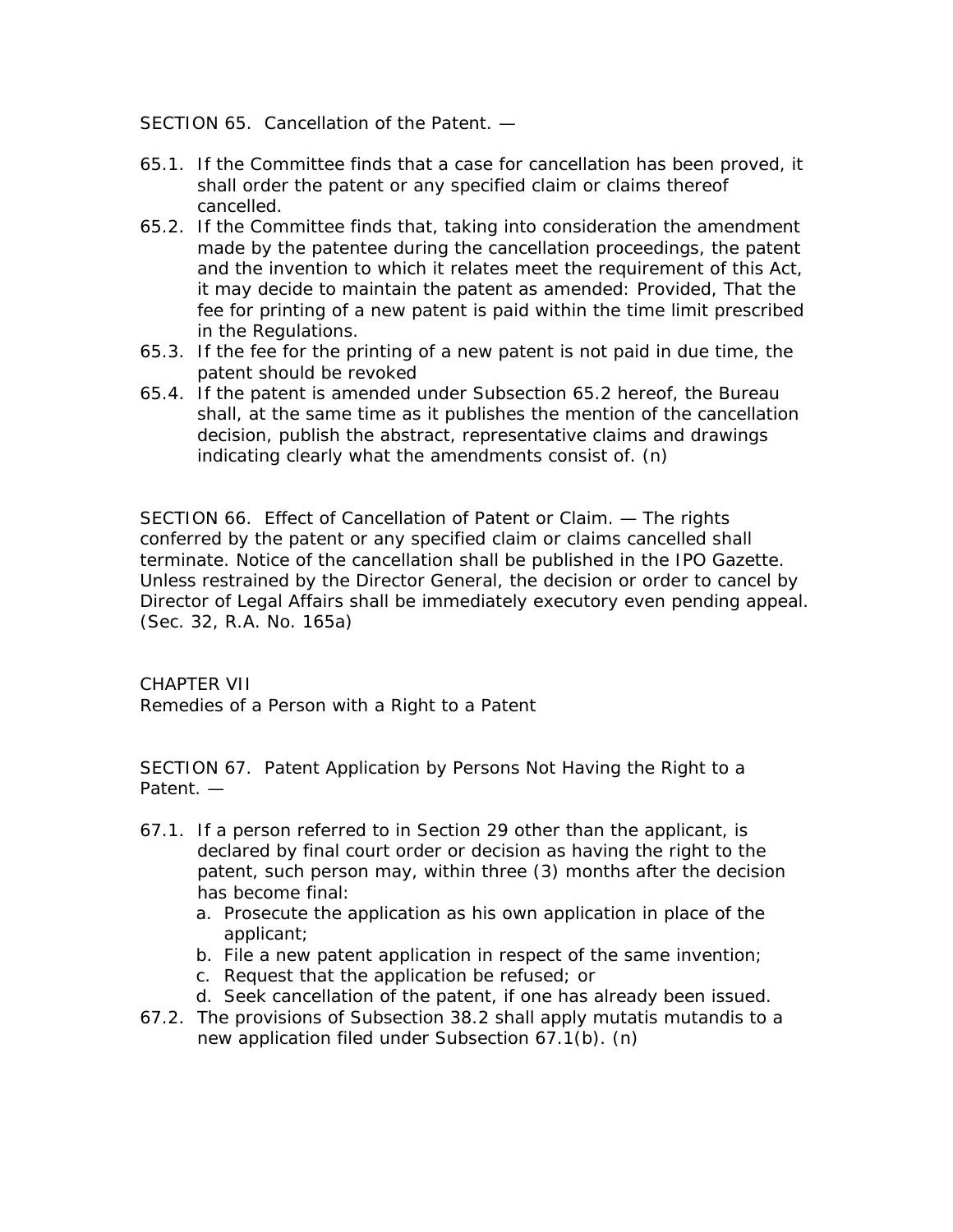SECTION 68. Remedies of the True and Actual Inventor. — If a person, who was deprived of the patent without his consent or through fraud is declared by final court order or decision to be the true and actual inventor, the court shall order for his substitution as patentee, or at the option of the true inventor, cancel the patent, and award actual and other damages in his favor if warranted by the circumstances. (Sec. 33, R.A. No. 165a)

SECTION 69. Publication of the Court Order. — The court shall furnish the Office a copy of the order or decision referred to in Sections 67 and 68, which shall be published in the IPO Gazette within three (3) months from the date such order or decision became final and executory, and shall be recorded in the register of the Office. (n)

SECTION 70. Time to File Action in Court. — The actions indicated in Sections 67 and 68 shall be filed within one (1) year from the date of publication made in accordance with Sections 44 and 51, respectively. (n)

CHAPTER VIII Rights of Patentees and Infringements of Patents

SECTION 71. Rights Conferred by Patent. —

- 71.1. A patent shall confer on its owner the following exclusive rights:
	- a. Where the subject matter of a patent is a product, to restrain, prohibit and prevent any unauthorized person or entity from making, using, offering for sale, selling or importing that product;
	- b. Where the subject matter of a patent is a process, to restrain, prevent or prohibit any unauthorized person or entity from using the process, and from manufacturing, dealing in, using, selling or offering for sale, or importing any product obtained directly or indirectly from such process.
- 71.2. Patent owners shall also have the right to assign, or transfer by succession the patent, and to conclude licensing contracts for the same. (Sec. 37, R.A. No. 165a)

SECTION 72. Limitations of Patent Rights. — The owner of a patent has no right to prevent third parties from performing, without his authorization, the acts referred to in Section 71 hereof in the following circumstances: cdta

72.1. Using a patented product which has been put on the market in the Philippines by the owner of the product, or with his express consent, insofar as such use is performed after that product has been so put on the said market;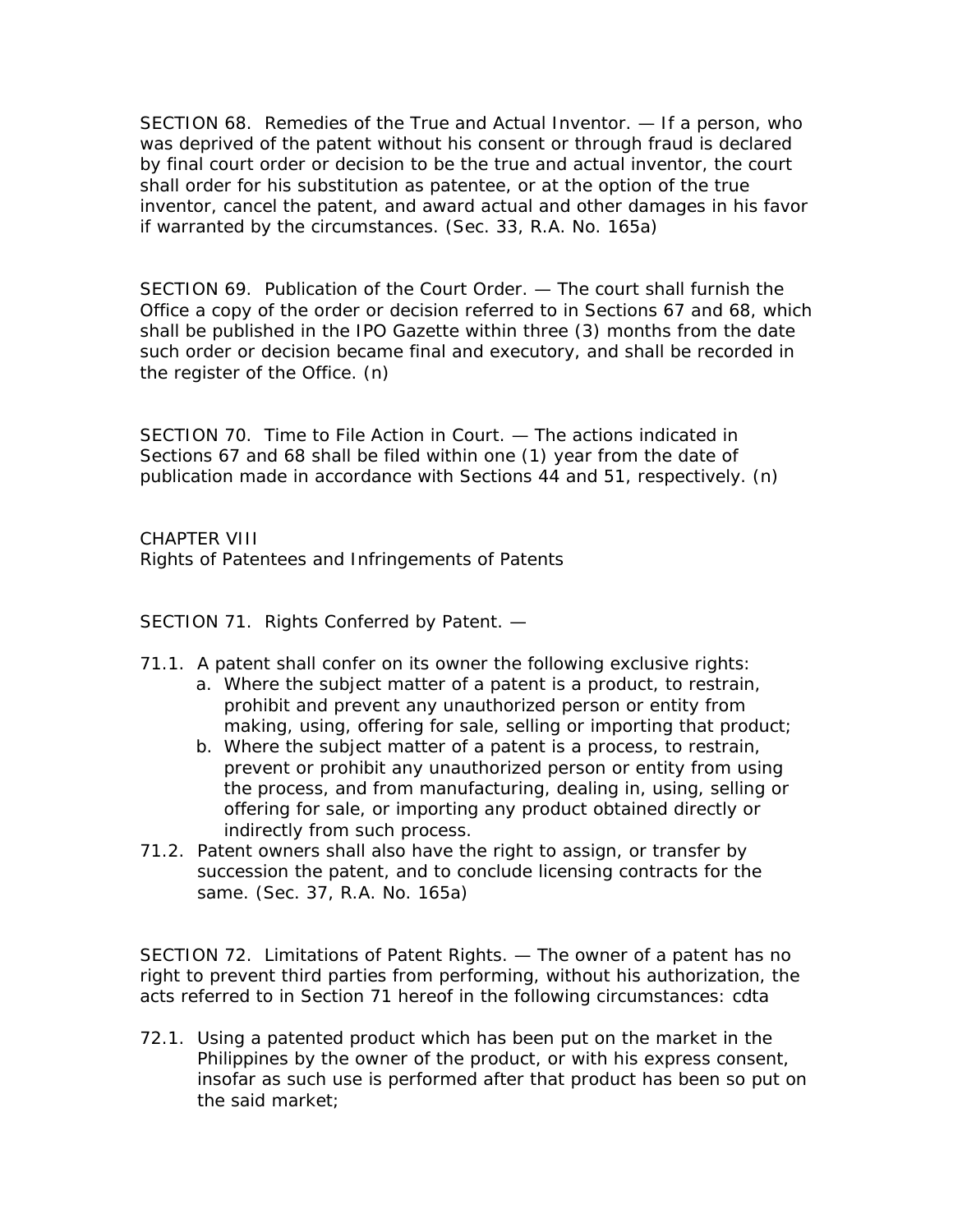- 72.2. Where the act is done privately and on a non-commercial scale or for a non-commercial purpose: Provided, That it does not significantly prejudice the economic interests of the owner of the patent;
- 72.3. Where the act consists of making or using exclusively for the purpose of experiments that relate to the subject matter of the patented invention;
- 72.4. Where the act consists of the preparation for individual cases, in a pharmacy or by a medical professional, of a medicine in accordance with a medical prescription or acts concerning the medicine so prepared;
- 72.5. Where the invention is used in any ship, vessel, aircraft, or land vehicle of any other country entering the territory of the Philippines temporarily or accidentally: Provided, That such invention is used exclusively for the needs of the ship, vessel, aircraft, or land vehicle and not used for the manufacturing of anything to be sold within the Philippines. (Secs. 38 and 39, R.A. No. 165a)

#### SECTION 73. Prior User. —

- 73.1. Notwithstanding Section 72 hereof, any prior user, who, in good faith was using the invention or has undertaken serious preparations to use the invention in his enterprise or business, before the filing date or priority date of the application on which a patent is granted, shall have the right to continue the use thereof as envisaged in such preparations within the territory where the patent produces its effect.
- 73.2. The right of the prior user may only be transferred or assigned together with his enterprise or business, or with that part of his enterprise or business in which the use or preparations for use have been made. (Sec. 40, R.A. No. 165a)

SECTION 74. Use of Invention by Government. —

- 74.1. A Government agency or third person authorized by the Government may exploit the invention even without agreement of the patent owner where:
	- a. The public interest, in particular, national security, nutrition, health or the development of other sectors, as determined by the appropriate agency of the government, so requires; or
	- b. A judicial or administrative body has determined that the manner of exploitation, by the owner of the patent or his licensee is anticompetitive.
- 74.2. The use by the Government, or third person authorized by the Government shall be subject, mutatis mutandis, to the conditions set forth in Sections 95 to 97 and 100 to 102. (Sec. 41, R.A. No. 165a)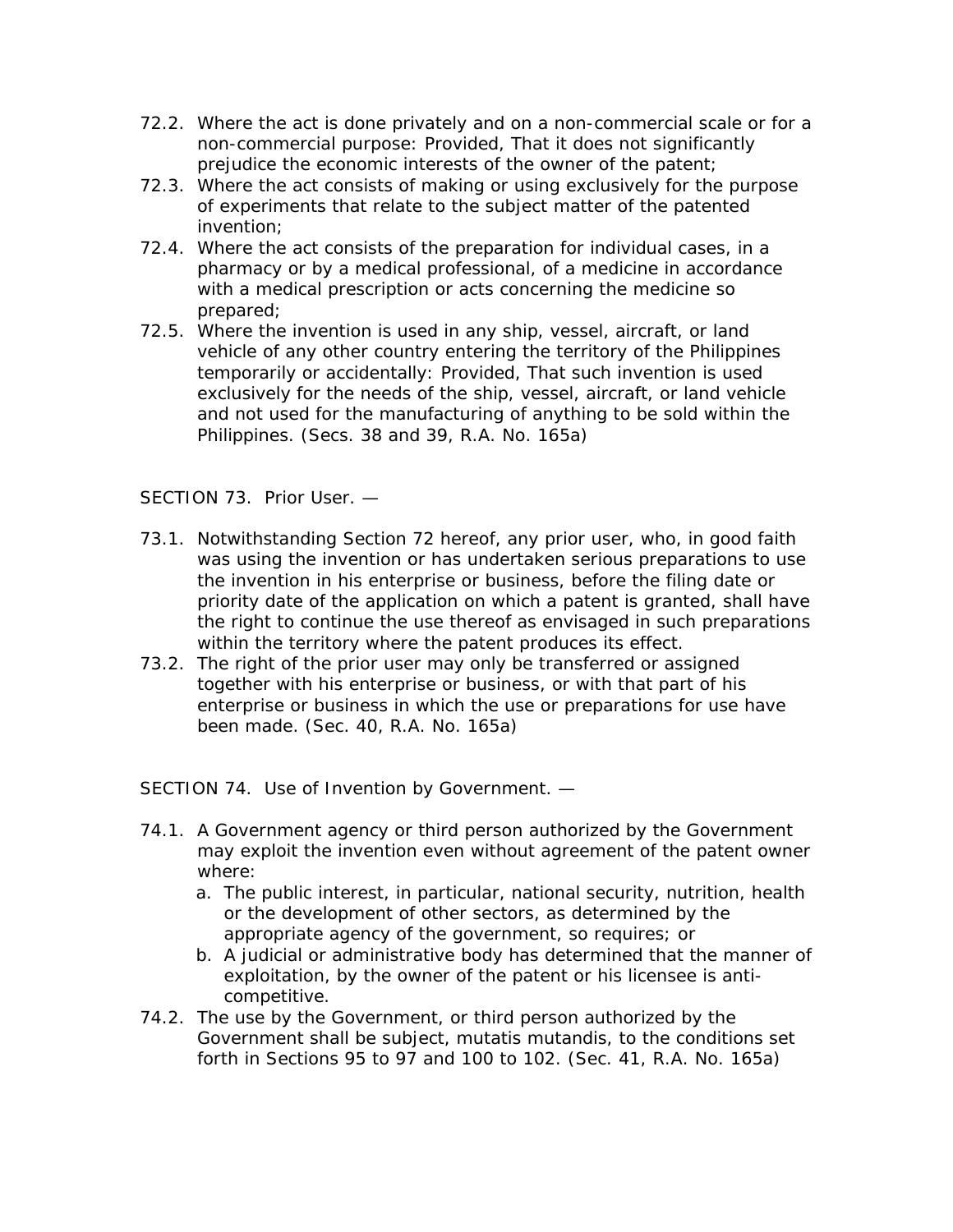SECTION 75. Extent of Protection and Interpretation of Claims. —

- 75.1. The extent of protection conferred by the patent shall be determined by the claims, which are to be interpreted in the light of the description and drawings.
- 75.2. For the purpose of determining the extent of protection conferred by the patent, due account shall be taken of elements which are equivalent to the elements expressed in the claims, so that a claim shall be considered to cover not only all the elements as expressed therein, but also equivalents. (n)

SECTION 76. Civil Action for Infringement. —

- 76.1. The making, using, offering for sale, selling, or importing a patented product or a product obtained directly or indirectly from a patented process, or the use of a patented process without the authorization of the patentee constitutes patent infringement.
- 76.2. Any patentee, or anyone possessing any right, title or interest in and to the patented invention, whose rights have been infringed, may bring a civil action before a court of competent jurisdiction, to recover from the infringer such damages sustained thereby, plus attorney's fees and other expenses of litigation, and to secure an injunction for the protection of his rights.
- 76.3. If the damages are inadequate or cannot be readily ascertained with reasonable certainty, the court may award by way of damages a sum equivalent to reasonable royalty.
- 76.4. The court may, according to the circumstances of the case, award damages in a sum above the amount found as actual damages sustained: Provided, That the award does not exceed three (3) times the amount of such actual damages.
- 76.5. The court may, in its discretion, order that the infringing goods, materials and implements predominantly used in the infringement be disposed of outside the channels of commerce or destroyed, without compensation.
- 76.6. Anyone who actively induces the infringement of a patent or provides the infringer with a component of a patented product or of a product produced because of a patented process knowing it to be especially adopted for infringing the patented invention and not suitable for substantial non-infringing use shall be liable as a contributory infringer and shall be jointly and severally liable with the infringer. (Sec. 42, R.A. No. 165a)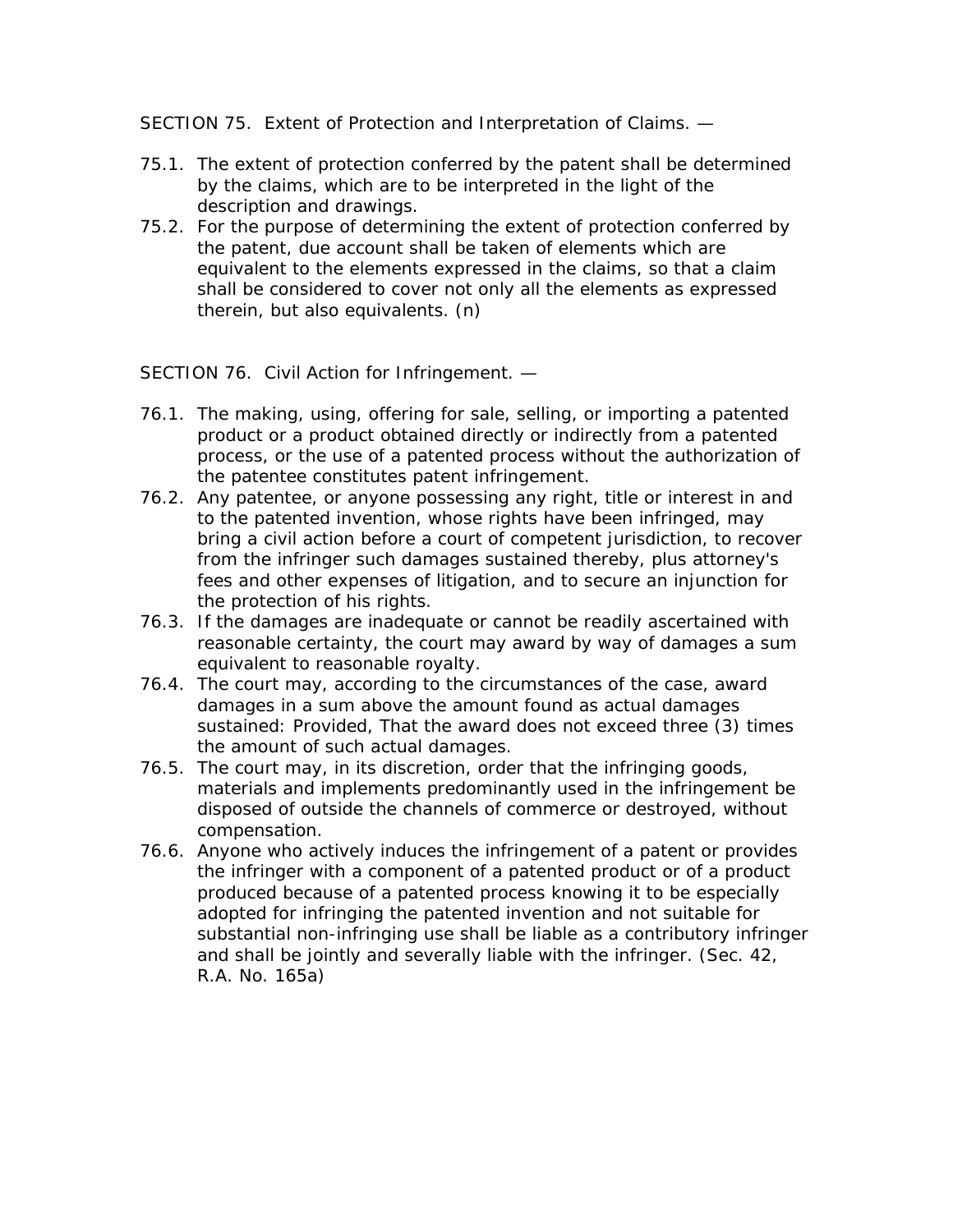SECTION 77. Infringement Action by a Foreign National. — Any foreign national or juridical entity who meets the requirements of Section 3 and not engaged in business in the Philippines, to which a patent has been granted or assigned under this Act, may bring an action for infringement of patent, whether or not it is licensed to do business in the Philippines under existing law. (Sec. 41-A, R.A. No. 165a) aisadc

SECTION 78. Process Patents; Burden of Proof . — If the subject matter of a patent is a process for obtaining a product, any identical product shall be presumed to have been obtained through the use of the patented process if the product is new or there is substantial likelihood that the identical product was made by the process and the owner of the patent has been unable despite reasonable efforts, to determine the process actually used. In ordering the defendant to prove that the process to obtain the identical product is different from the patented process, the court shall adopt measures to protect, as far as practicable, his manufacturing and business secrets. (n)

SECTION 79. Limitation of Action for Damages. — No damages can be recovered for acts of infringement committed more than four (4) years before the institution of the action for infringement. (Sec. 43, R.A. No. 165)

SECTION 80. Damages; Requirement of Notice. — Damages cannot be recovered for acts of infringement committed before the infringer had known, or had reasonable grounds to know of the patent. It is presumed that the infringer had known of the patent if on the patented product, or on the container or package in which the article is supplied to the public, or on the advertising material relating to the patented product or process, are placed the words "Philippine Patent" with the number of the patent. (Sec. 44, R.A. No. 165a)

SECTION 81. Defenses in Action for Infringement. — In an action for infringement, the defendant, in addition to other defenses available to him, may show the invalidity of the patent, or any claim thereof, on any of the grounds on which a petition of cancellation can be brought under Section 61 hereof. (Sec. 45, R.A. No. 165)

SECTION 82. Patent Found Invalid May be Cancelled. — In an action for infringement, if the court shall find the patent or any claim to be invalid, it shall cancel the same, and the Director of Legal Affairs upon receipt of the final judgment of cancellation by the court, shall record that fact in the register of the Office and shall publish a notice to that effect in the IPO Gazette. (Sec. 46, R.A. No. 165a)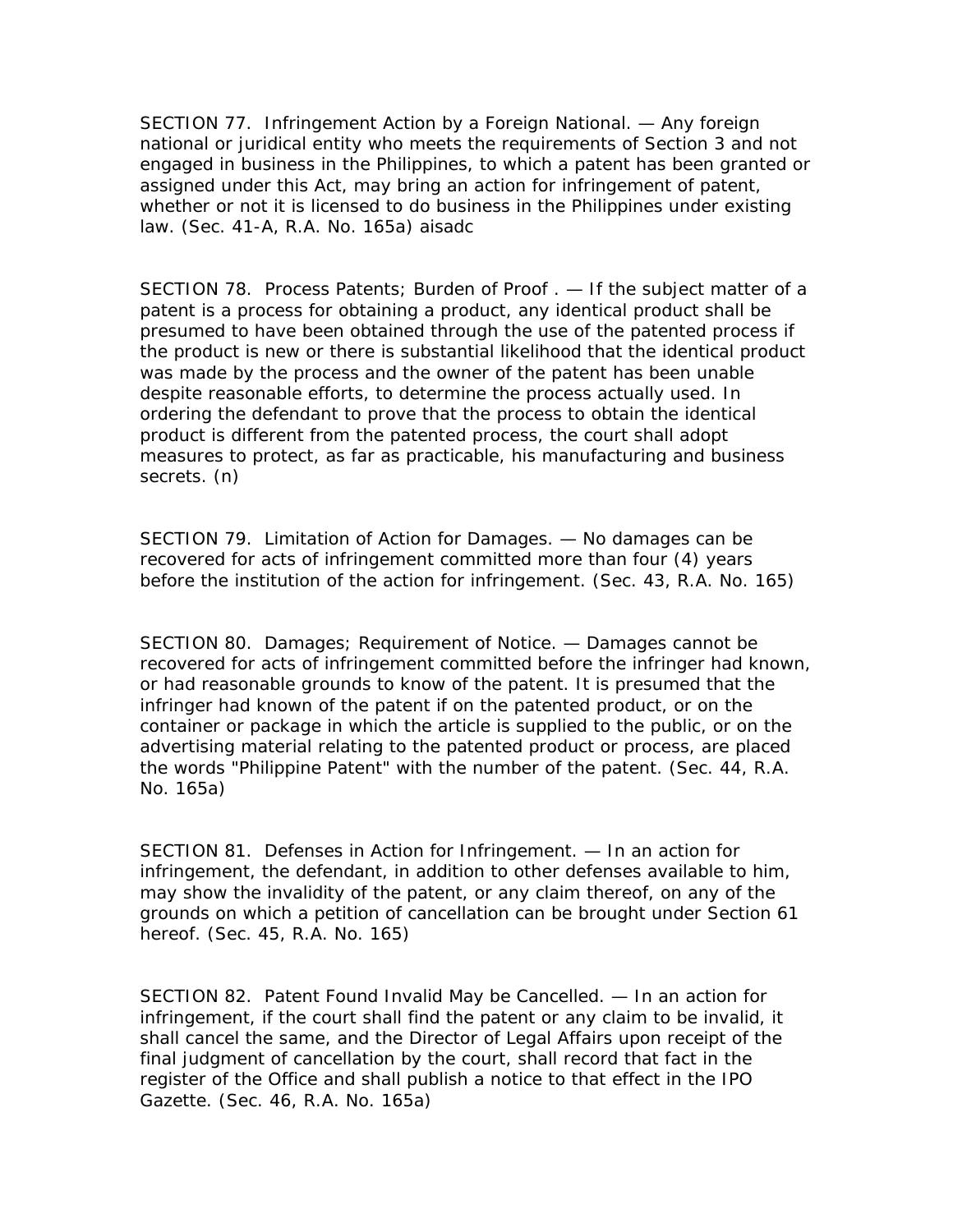SECTION 83. Assessor in Infringement Action. —

- 83.1. Two (2) or more assessors may be appointed by the court. The assessors shall be possessed of the necessary scientific and technical knowledge required by the subject matter in litigation. Either party may challenge the fitness of any assessor proposed for appointment.
- 83.2. Each assessor shall receive a compensation in an amount to be fixed by the court and advanced by the complaining party, which shall be awarded as part of his costs should he prevail in the action. (Sec. 47, R.A. No. 165a)

SECTION 84. Criminal Action for Repetition of Infringement. — If infringement is repeated by the infringer or by anyone in connivance with him after finality of the judgment of the court against the infringer, the offenders shall, without prejudice to the institution of a civil action for damages, be criminally liable therefor and, upon conviction, shall suffer imprisonment for the period of not less than six (6) months but not more than three (3) years and/or a fine of not less than One hundred thousand pesos (P100,000) but not more than Three hundred thousand pesos (P300,000), at the discretion of the court. The criminal action herein provided shall prescribe in three (3) years from date of the commission of the crime. (Sec. 48, R.A. No. 165a)

CHAPTER IX Voluntary Licensing

SECTION 85. Voluntary License Contract. — To encourage the transfer and dissemination of technology, prevent or control practices and conditions that may in particular cases constitute an abuse of intellectual property rights having an adverse effect on competition and trade, all technology transfer arrangements shall comply with the provisions of this Chapter. (n)

SECTION 86. Jurisdiction to Settle Disputes on Royalties. — The Director of the Documentation, Information and Technology Transfer Bureau shall exercise quasi-judicial jurisdiction in the settlement of disputes between parties to a technology transfer arrangement arising from technology transfer payments, including the fixing of appropriate amount or rate of royalty. (n)

SECTION 87. Prohibited Clauses. — Except in cases under Section 91, the following provisions shall be deemed prima facie to have an adverse effect on competition and trade: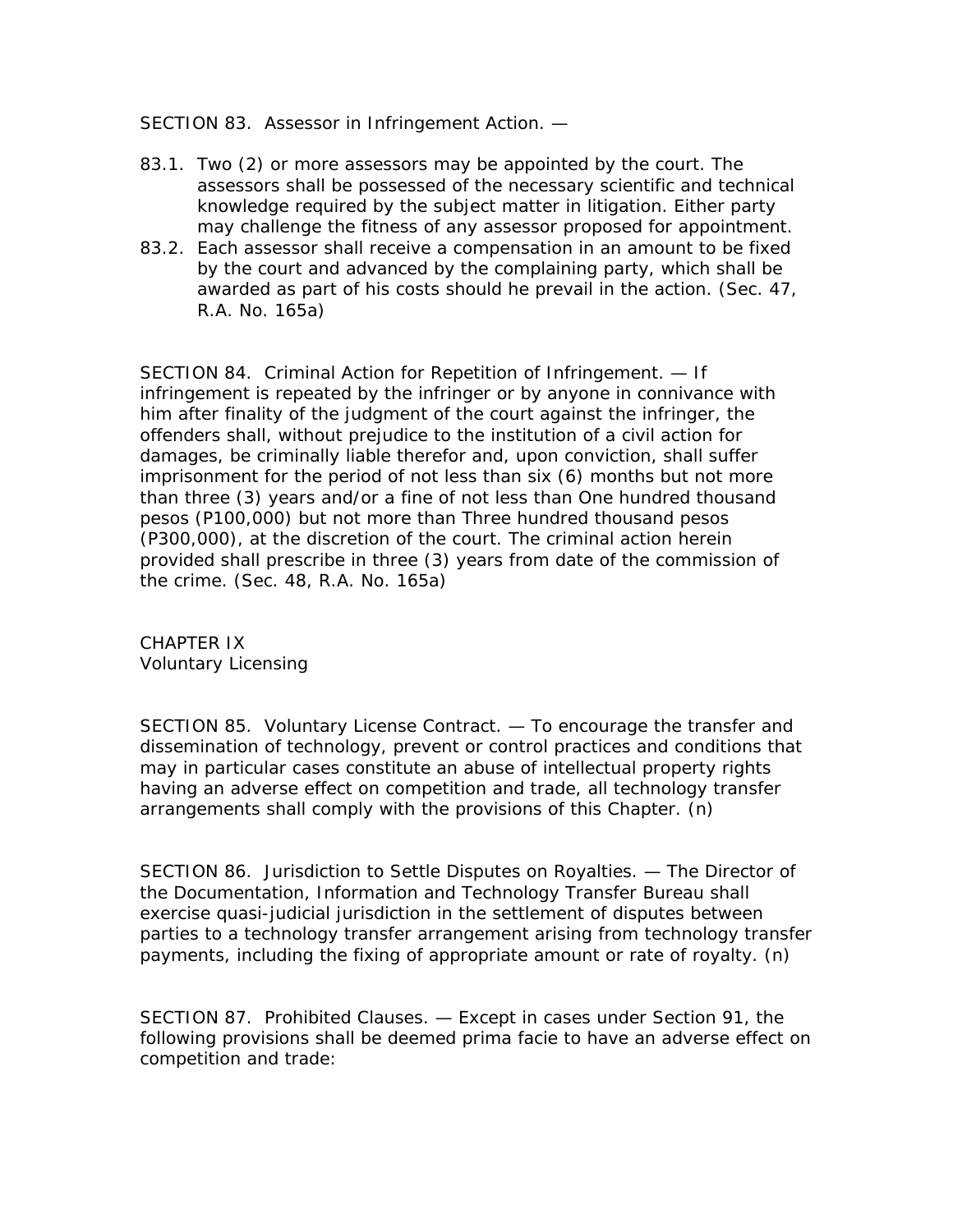- 87.1. Those which impose upon the licensee the obligation to acquire from a specific source capital goods, intermediate products, raw materials, and other technologies, or of permanently employing personnel indicated by the licensor;
- 87.2. Those pursuant to which the licensor reserves the right to fix the sale or resale prices of the products manufactured on the basis of the license;
- 87.3. Those that contain restrictions regarding the volume and structure of production;
- 87.4. Those that prohibit the use of competitive technologies in a nonexclusive technology transfer agreement;
- 87.5. Those that establish a full or partial purchase option in favor of the licensor;
- 87.6. Those that obligate the licensee to transfer for free to the licensor the inventions or improvements that may be obtained through the use of the licensed technology;
- 87.7. Those that require payment of royalties to the owners of patents for patents which are not used;
- 87.8. Those that prohibit the licensee to export the licensed product unless justified for the protection of the legitimate interest of the licensor such as exports to countries where exclusive licenses to manufacture and/or distribute the licensed product(s) have already been granted;
- 87.9. Those which restrict the use of the technology supplied after the expiration of the technology transfer arrangement, except in cases of early termination of the technology transfer arrangement due to reason(s) attributable to the licensee;
- 87.10.Those which require payments for patents and other industrial property rights after their expiration, termination arrangement;
- 87.11.Those which require that the technology recipient shall not contest the validity of any of the patents of the technology supplier;
- 87.12.Those which restrict the research and development activities of the licensee designed to absorb and adapt the transferred technology to local conditions or to initiate research and development programs in connection with new products, processes or equipment;
- 87.13.Those which prevent the licensee from adapting the imported technology to local conditions, or introducing innovation to it, as long as it does not impair the quality standards prescribed by the licensor;
- 87.14.Those which exempt the licensor for liability for non-fulfilment of his responsibilities under the technology transfer arrangement and/or liability arising from third party suits brought about by the use of the licensed product or the licensed technology; and
- 87.15.Other clauses with equivalent effects. (Sec. 33-C (2), RA 165a)

SECTION 88. Mandatory Provisions. — The following provisions shall be included in voluntary license contracts: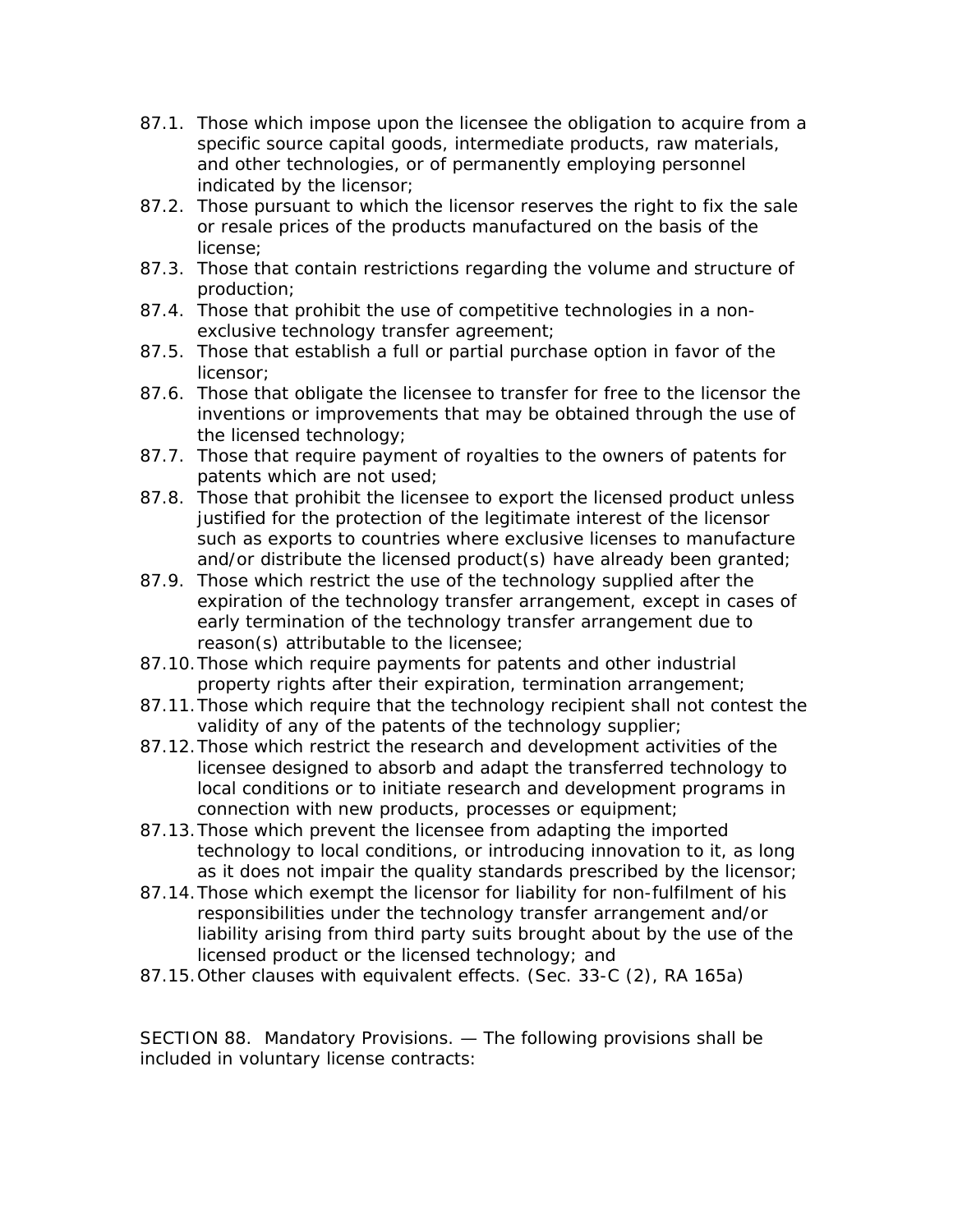- 88.1. That the laws of the Philippines shall govern the interpretation of the same and in the event of litigation, the venue shall be the proper court in the place where the licensee has its principal office;
- 88.2. Continued access to improvements in techniques and processes related to the technology shall be made available during the period of the technology transfer arrangement;
- 88.3. In the event the technology transfer arrangement shall provide for arbitration, the Procedure of Arbitration of the Arbitration Law of the Philippines or the Arbitration Rules of the United Nations Commission on International Trade Law (UNCITRAL) or the Rules of Conciliation and Arbitration of the International Chamber of Commerce (ICC) shall apply and the venue of arbitration shall be the Philippines or any neutral country; and
- 88.4. The Philippine taxes on all payments relating to the technology transfer arrangement shall be borne by the licensor. (n) cdt

SECTION 89. Rights of Licensor. — In the absence of any provision to the contrary in the technology transfer arrangement, the grant of a license shall not prevent the licensor from granting further licenses to third person nor from exploiting the subject matter of the technology transfer arrangement himself. (Sec. 33-B, R.A. 165a)

SECTION 90. Rights of Licensee. — The licensee shall be entitled to exploit the subject matter of the technology transfer arrangement during the whole term of the technology transfer arrangement. (Sec. 33-C (1), R.A. 165a)

SECTION 91. Exceptional Cases. — In exceptional or meritorious cases where substantial benefits will accrue to the economy, such as high technology content, increase in foreign exchange earnings, employment generation, regional dispersal of industries and/or substitution with or use of local raw materials, or in the case of Board of Investments, registered companies with pioneer status, exemption from any of the above requirements may be allowed by the Documentation, Information and Technology Transfer Bureau after evaluation thereof on a case by case basis. (n)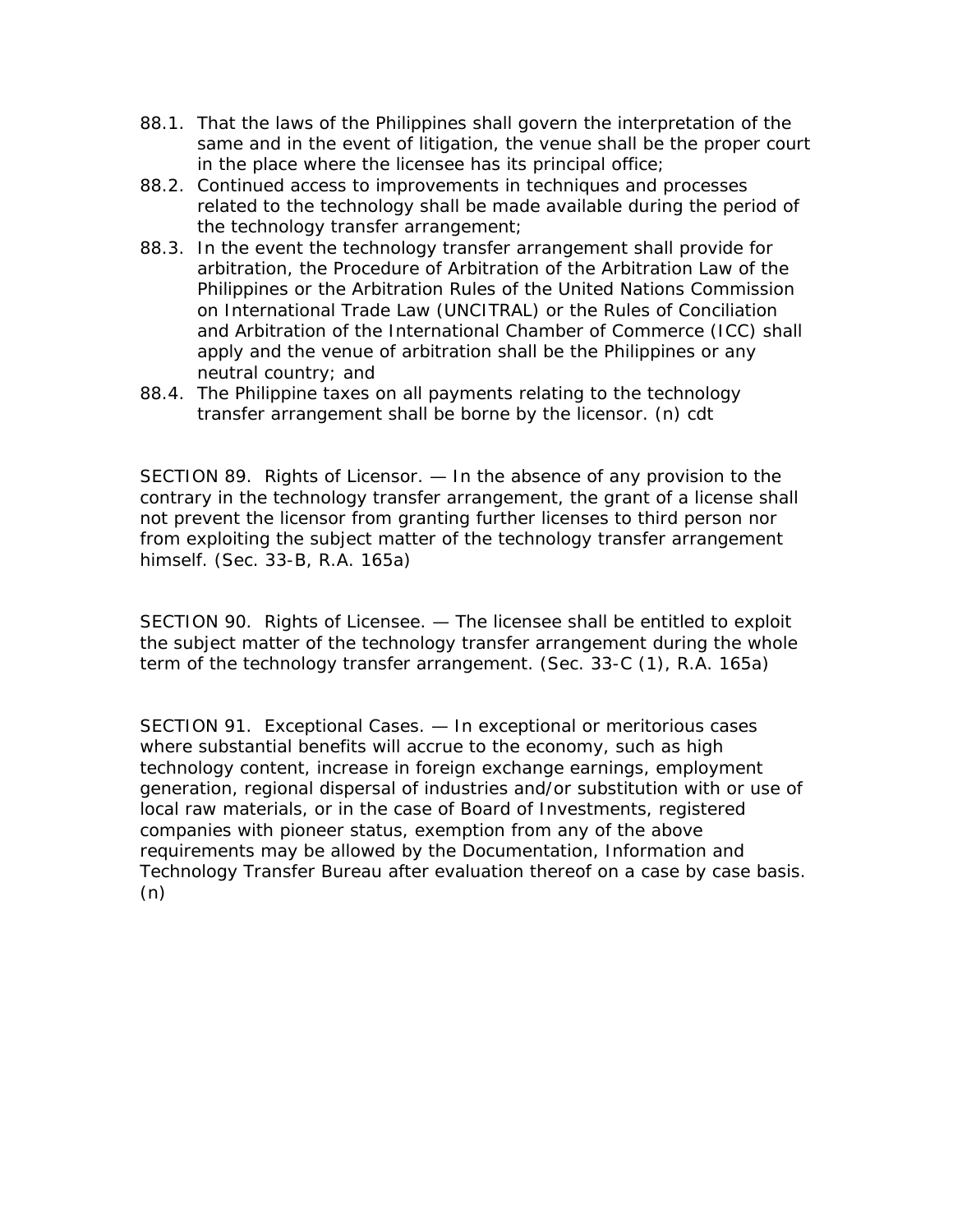SECTION 92. Non-Registration with the Documentation, Information and Technology Transfer Bureau. — Technology transfer arrangements that conform with the provisions of Sections 86 and 87 need not be registered with the Documentation, Information and Technology Transfer Bureau. Nonconformance with any of the provisions of Sections 87 and 88, however, shall automatically render the technology transfer arrangement unenforceable, unless said technology transfer arrangement is approved and registered with the Documentation, Information and Technology Transfer Bureau under the provisions of Section 91 on exceptional cases. (n)

CHAPTER X Compulsory Licensing

SECTION 93. Grounds for Compulsory Licensing. — The Director of Legal Affairs may grant a license to exploit a patented invention, even without the agreement of the patent owner, in favor of any person who has shown his capability to exploit the invention, under any of the following circumstances:

- 93.1. National emergency or other circumstances of extreme urgency;
- 93.2. Where the public interest, in particular, national security, nutrition, health or the development of other vital sectors of the national economy as determined by the appropriate agency of the Government, so requires; or
- 93.3. Where a judicial or administrative body has determined that the manner of exploitation by the owner of the patent or his licensee is anti-competitive; or
- 93.4. In case of public non-commercial use of the patent by the patentee, without satisfactory reason;
- 93.5. If the patented invention is not being worked in the Philippines on a commercial scale, although capable of being worked, without satisfactory reason: Provided, That the importation of the patented article shall constitute working or using the patent. (Secs. 34, 34-A, 34-B, R.A. No. 165a)

SECTION 94. Period for Filing a Petition for a Compulsory License. —

- 94.1. A compulsory license may not be applied for on the ground stated in Subsection 93.5 before the expiration of a period of four (4) years from the date of filing of the application or three (3) years from the date of the patent whichever period expires last.
- 94.2. A compulsory license which is applied for on any of the grounds stated in Subsections 93.2, 93.3, and 93.4 and Section 97 may be applied for at any time after the grant of the patent. (Sec. 34(1), R.A. No. 165)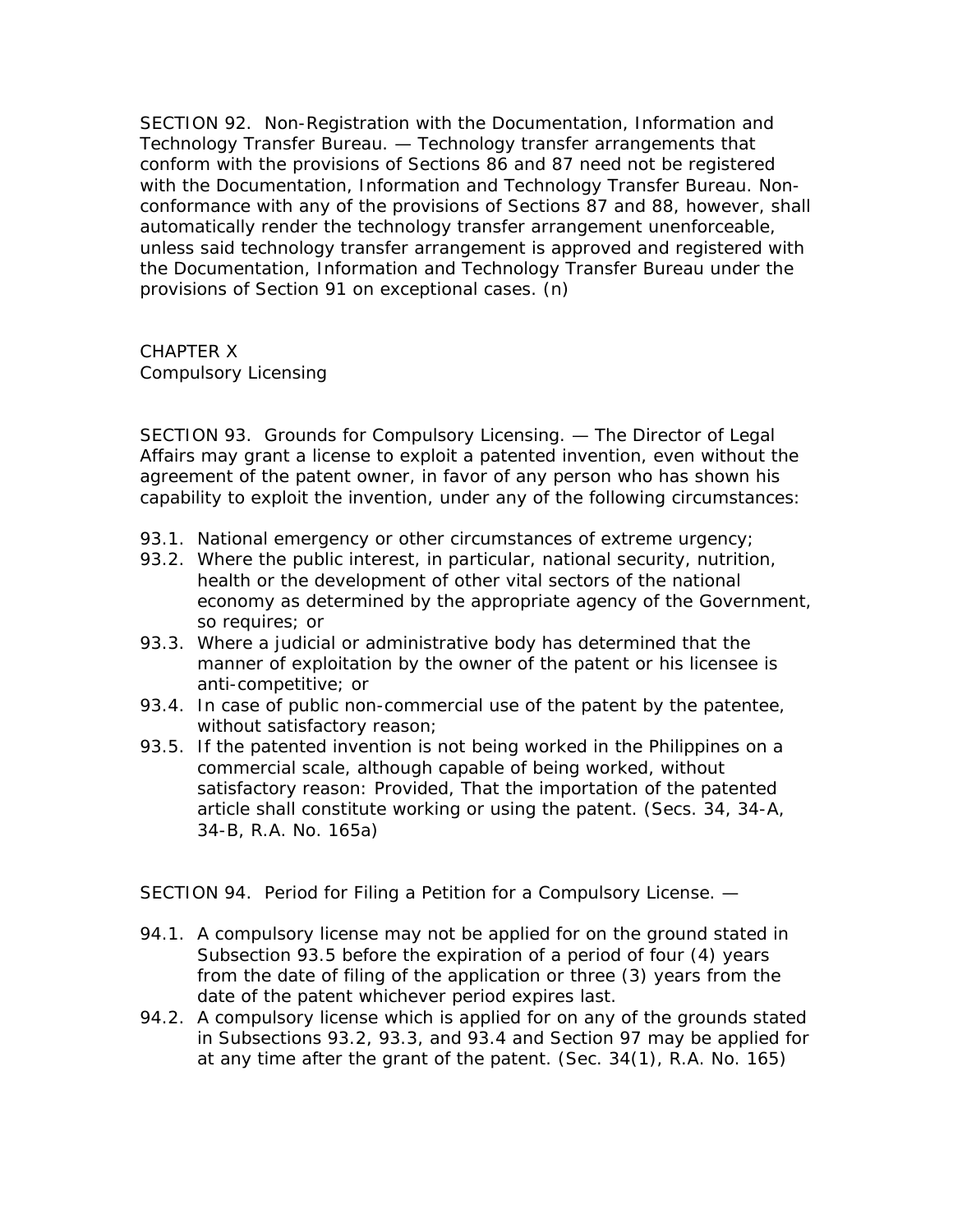SECTION 95. Requirement to Obtain a License on Reasonable Commercial Terms. —

- 95.1. The license will only be granted after the petitioner has made efforts to obtain authorization from the patent owner on reasonable commercial terms and conditions but such efforts have not been successful within a reasonable period of time.
- 95.2. The requirement under Subsection 95.1 shall not apply in the following cases:
	- a. Where the petition for compulsory license seeks to remedy a practice determined after judicial or administrative process to be anti-competitive;
	- b. In situations of national emergency or other circumstances of extreme urgency;
	- c. In cases of public non-commercial use.
- 95.3. In situations of national emergency or other circumstances of extreme urgency, the right holder shall be notified as soon as reasonably practicable.
- 95.4. In the case of public non-commercial use, where the government or contractor, without making a patent search, knows or has demonstrable grounds to know that a valid patent is or will be used by or for the government, the right holder shall be informed promptly. (n)

SECTION 96. Compulsory Licensing of Patents Involving Semi-Conductor Technology. — In the case of compulsory licensing of patents involving semiconductor technology, the license may only be granted in case of public noncommercial use or to remedy a practice determined after judicial or administrative process to be anti-competitive. (n)

SECTION 97. Compulsory License Based on Interdependence of Patents. — If the invention protected by a patent, hereafter referred to as the "second patent," within the country cannot be worked without infringing another patent, hereafter referred to as the "first patent," granted on a prior application or benefiting from an earlier priority, a compulsory license may be granted to the owner of the second patent to the extent necessary for the working of his invention, subject to the following conditions:

- 97.1. The invention claimed in the second patent involves an important technical advance of considerable economic significance in relation to the first patent;
- 97.2. The owner of the first patent shall be entitled to a cross-license on reasonable terms to use the invention claimed in the second patent;
- 97.3. The use authorized in respect of the first patent shall be nonassignable except with the assignment of the second patent; and cdasia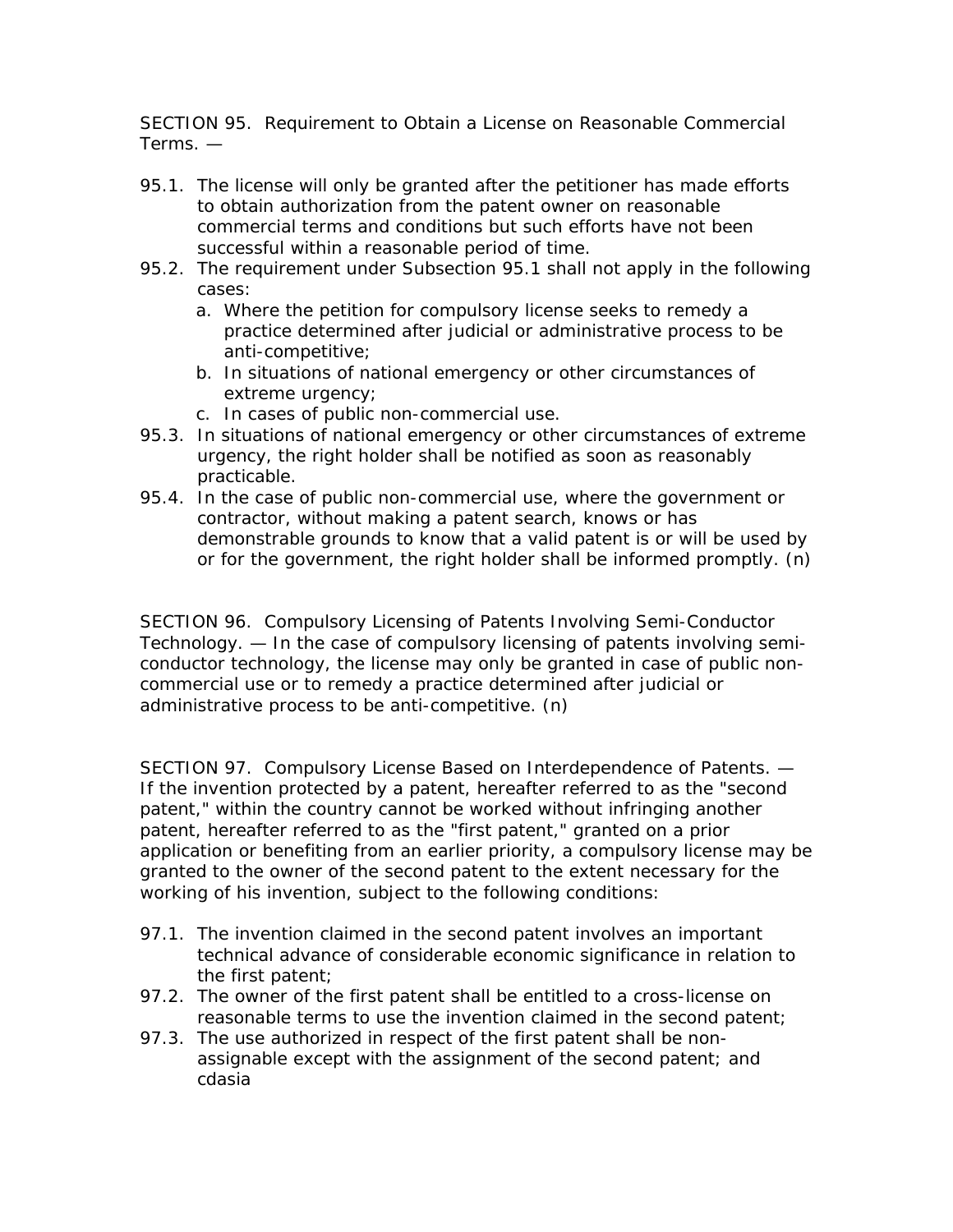97.4. The terms and conditions of Sections 95, 96 and 98 to 100 of this Act. (Sec. 34-C, R.A. No. 165a)

SECTION 98. Form and Contents of Petition. — The petition for compulsory licensing must be in writing, verified by the petitioner and accompanied by payment of the required filing fee. It shall contain the name and address of the petitioner as well as those of the respondents, the number and date of issue of the patent in connection with which compulsory license is sought, the name of the patentee, the title of the invention, the statutory grounds upon which compulsory license is sought, the ultimate facts constituting the petitioner's cause of action, and the relief prayed for. (Sec. 34-D, R.A. No. 165)

SECTION 99. Notice of Hearing. —

- 99.1. Upon filing of a petition, the Director of Legal Affairs shall forthwith serve notice of the filing thereof upon the patent owner and all persons having grants or licenses, or any other right, title or interest in and to the patent and invention covered thereby as appears of record in the Office, and of notice of the date of hearing thereon, on such persons and petitioner. The resident agent or representative appointed in accordance with Section 33 hereof, shall be bound to accept service of notice of the filing of the petition within the meaning of this Section.
- 99.2. In every case, the notice shall be published by the said Office in a newspaper of general circulation, once a week for three (3) consecutive weeks and once in the IPO Gazette at applicant's expense. (Sec. 34-E, R.A. No. 165)

SECTION 100. Terms and Conditions of Compulsory License. — The basic terms and conditions including the rate of royalties of a compulsory license shall be fixed by the Director of Legal Affairs subject to the following conditions:

- 100.1. The scope and duration of such license shall be limited to the purpose for which it was authorized;
- 100.2. The license shall be non-exclusive;
- 100.3. The license shall be non-assignable, except with that part of the enterprise or business with which the invention is being exploited;
- 100.4. Use of the subject matter of the license shall be devoted predominantly for the supply of the Philippine market: Provided, That this limitation shall not apply where the grant of the license is based on the ground that the patentee's manner of exploiting the patent is determined by judicial or administrative process, to be anticompetitive.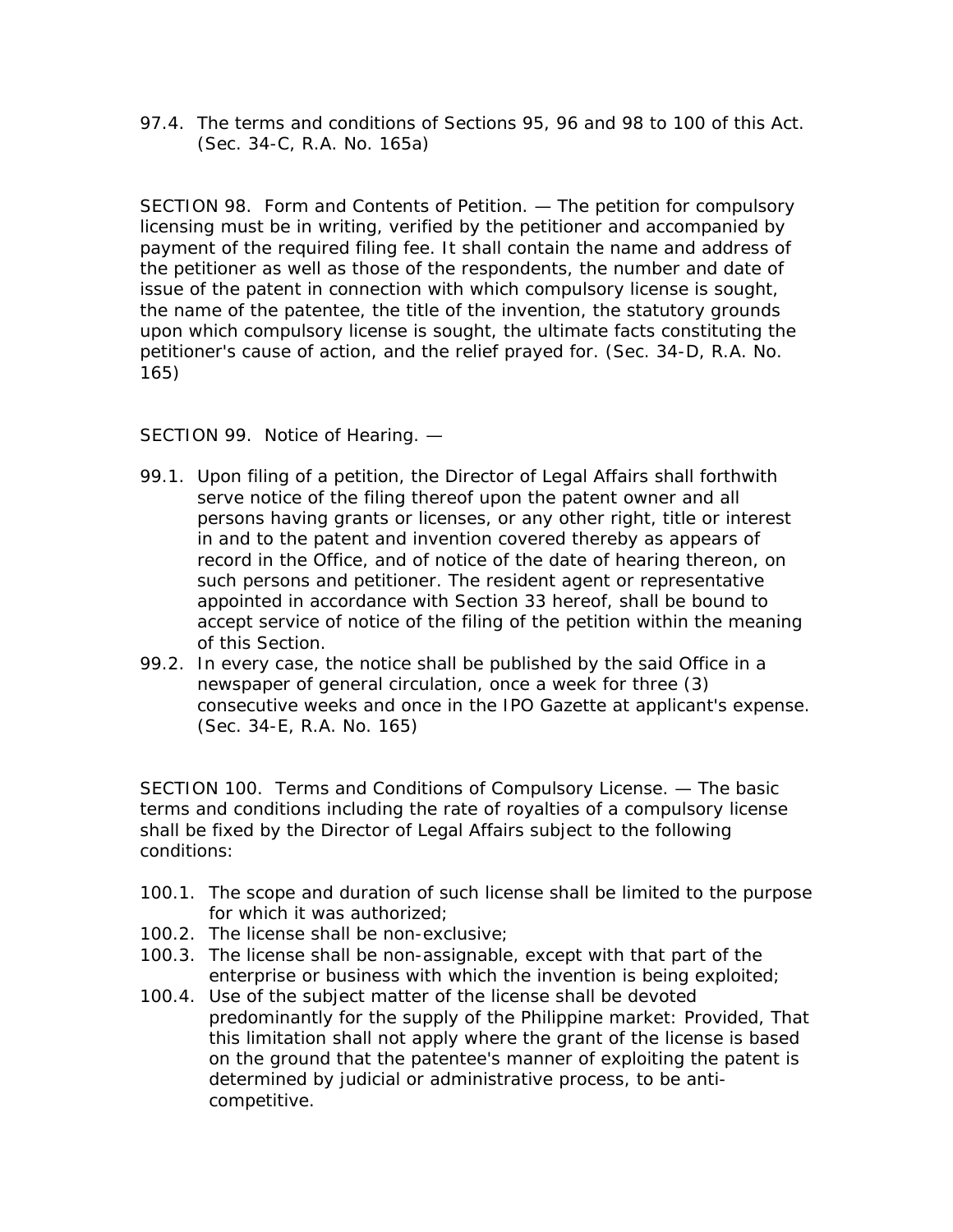- 100.5. The license may be terminated upon proper showing that circumstances which led to its grant have ceased to exist and are unlikely to recur: Provided, That adequate protection shall be afforded to the legitimate interest of the licensee; and
- 100.6. The patentee shall be paid adequate remuneration taking into account the economic value of the grant or authorization, except that in cases where the license was granted to remedy a practice which was determined after judicial or administrative process, to be anticompetitive, the need to correct the anti-competitive practice may be taken into account in fixing the amount of remuneration. (Sec. 35-B, R.A. No. 165a)

SECTION 101. Amendment, Cancellation, Surrender of Compulsory License.

—

- 101.1. Upon the request of the patentee or the licensee, the Director of Legal Affairs may amend the decision granting the compulsory license, upon proper showing of new facts or circumstances justifying such amendment.
- 101.2. Upon the request of the patentee, the said Director may cancel the compulsory license:
	- a. If the ground for the grant of the compulsory license no longer exists and is unlikely to recur;
	- b. If the licensee has neither begun to supply the domestic market nor made serious preparation therefore;
	- c. If the licensee has not complied with the prescribed terms of the license;
- 101.3. The licensee may surrender the license by a written declaration submitted to the Office.
- 101.4. The said Director shall cause the amendment, surrender, or cancellation in the Register, notify the patentee, and/or the licensee, and cause notice thereof to be published in the IPO Gazette. (Sec. 35-D, R.A. No. 165a)

SECTION 102. Licensee's Exemption from Liability. — Any person who works a patented product, substance and/or process under a license granted under this Chapter, shall be free from any liability for infringement: Provided however, That in the case of voluntary licensing, no collusion with the licensor is proven. This is without prejudice to the right of the rightful owner of the patent to recover from the licensor whatever he may have received as royalties under the license. (Sec. 35-E, R.A. No. 165a)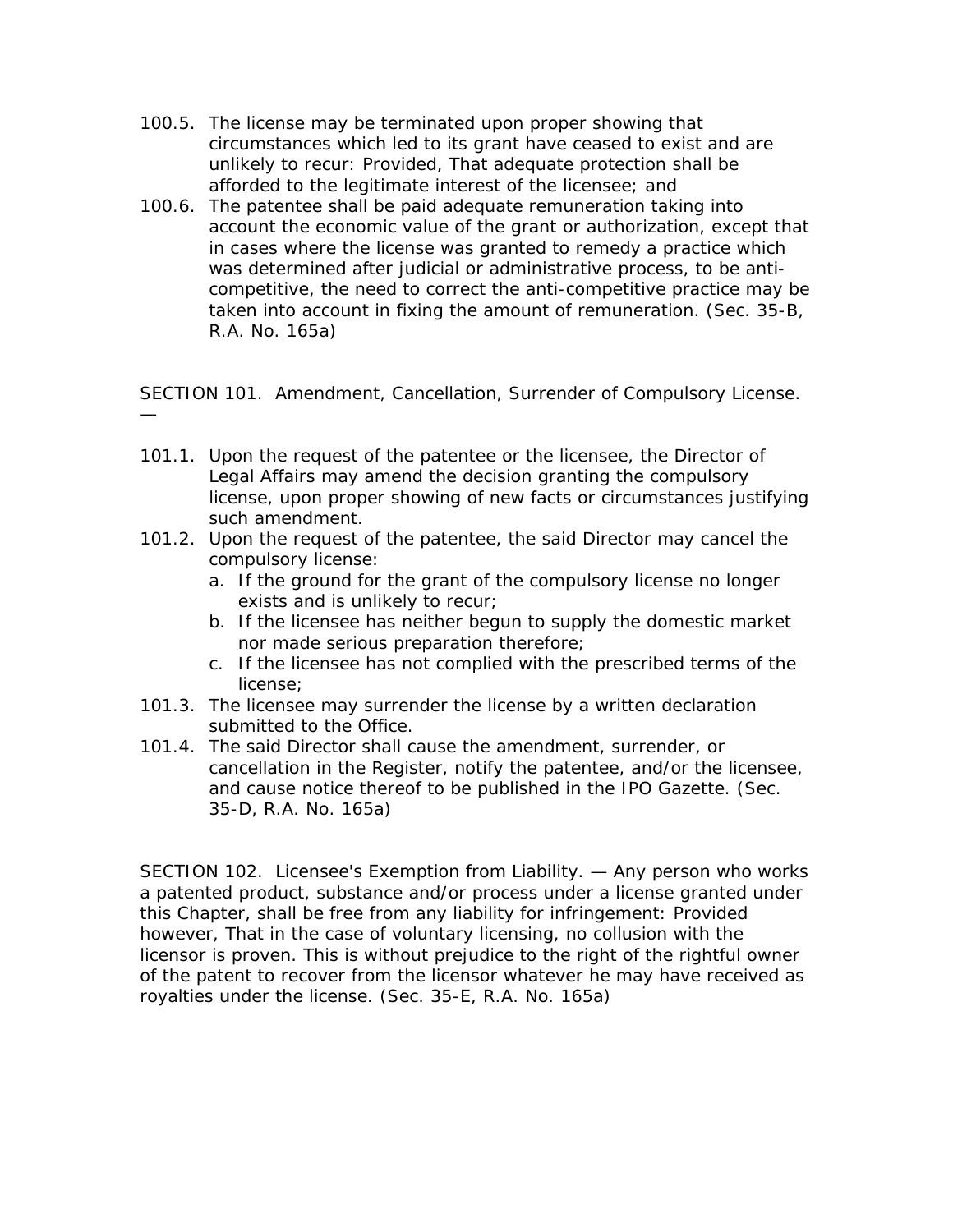CHAPTER XI Assignment and Transmission of Rights

SECTION 103. Transmission of Rights. —

- 103.1. Patents or applications for patents and invention to which they relate, shall be protected in the same way as the rights of other property under the Civil Code.
- 103.2. Inventions and any right, title or interest in and to patents and inventions covered thereby, may be assigned or transmitted by inheritance or bequest or may be the subject of a license contract. (Sec. 50, R.A. No. 165a)

SECTION 104. Assignment of Inventions. — An assignment may be of the entire right, title or interest in and to the patent and the invention covered thereby, or of an undivided share of the entire patent and invention, in which event the parties become joint owners thereof. An assignment may be limited to a specified territory. (Sec. 51, R.A. No. 165)

SECTION 105. Form of Assignment. — The assignment must be in writing, acknowledged before a notary public or other officer authorized to administer oath or perform notarial acts, and certified under the hand and official seal of the notary or such other officer. (Sec. 52, R.A. No. 165)

SECTION 106. Recording. —

- 106.1. The Office shall record assignments, licenses and other instruments relating to the transmission of any right, title or interest in and to inventions, and patents or application for patents or inventions to which they relate, which are presented in due form to the Office for registration, in books and records kept for the purpose. The original documents together with a signed duplicate thereof shall be filed, and the contents thereof should be kept confidential. If the original is not available, an authenticated copy thereof in duplicate may be filed. Upon recording, the Office shall retain the duplicate, return the original or the authenticated copy to the party who filed the same and notice of the recording shall be published in the IPO Gazette.
- 106.2. Such instruments shall be void as against any subsequent purchaser or mortgagee for valuable consideration and without notice, unless, it is so recorded in the Office, within three (3) months from the date of said instrument, or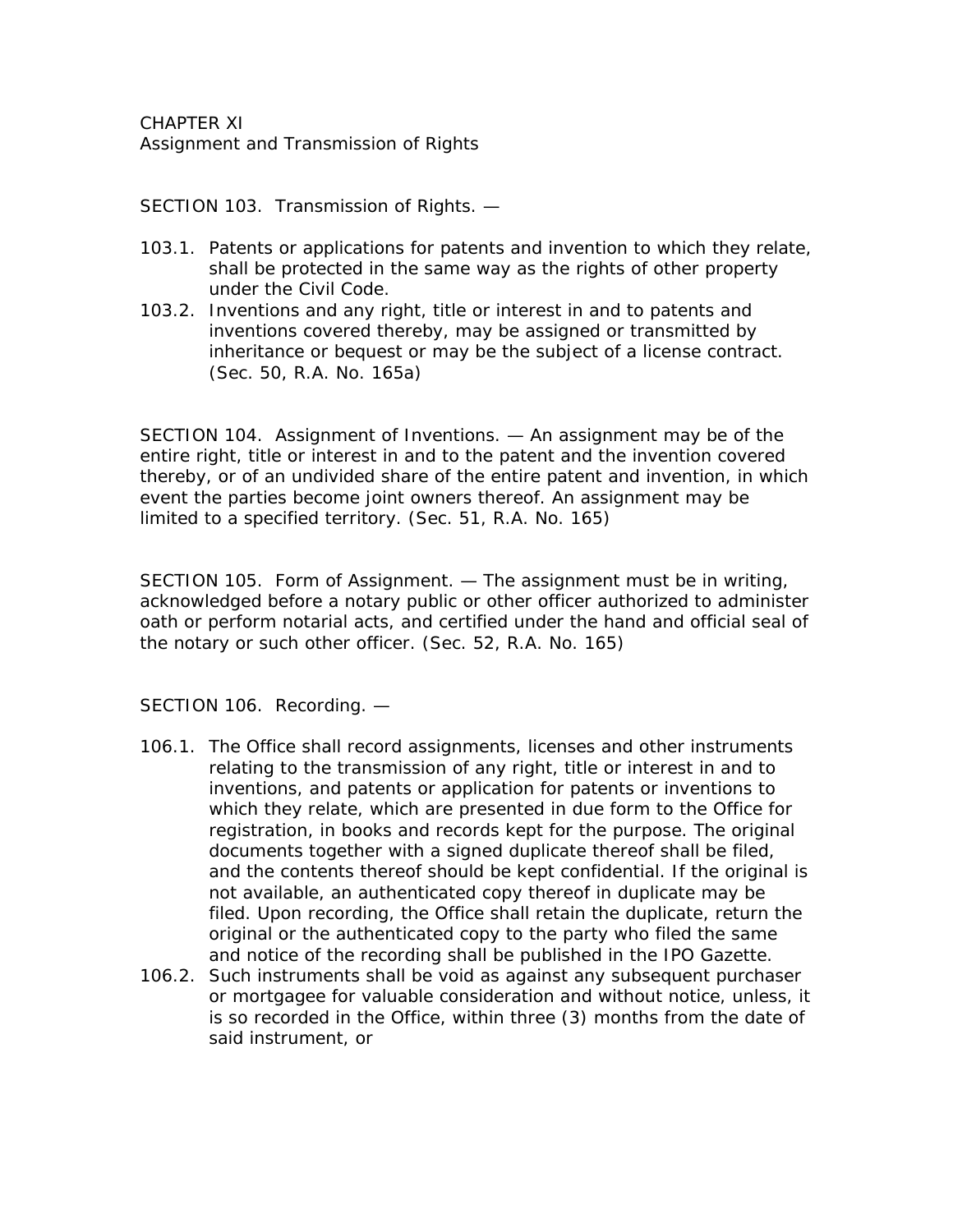SECTION 107. Rights of Joint Owners. — If two (2) or more persons jointly own a patent and the invention covered thereby, either by the issuance of the patent in their joint favor or by reason of the assignment of an undivided share in the patent and invention or by reason of the succession in title to such share, each of the joint owners shall be entitled to personally make, use, sell, or import the invention for his own profit: Provided, however, That neither of the joint owners shall be entitled to grant licenses or to assign his right, title or interest or part thereof without the consent of the other owner or owners, or without proportionally dividing the proceeds with such other owner or owners. (Sec. 54, R.A. No. 165)

CHAPTER XII Registration of Utility Models

SECTION 108. Applicability of Provisions Relating to Patents. —

- 108.1. Subject to Section 109, the provisions governing patents shall apply, mutatis mutandis, to the registration of utility models.
- 108.2. Where the right to a patent conflicts with the right to a utility model registration in the case referred to in Section 29, the said provision shall apply as if the word "patent" were replaced by the words "patent or utility model registration". (Sec. 55, R.A. No. 165a)

SECTION 109. Special Provisions Relating to Utility Models. —

109.1.

- a. An invention qualifies for registration as a utility model if it is new and industrially applicable.
- b. Section 21, "Patentable Inventions", shall apply except the reference to inventive step as a condition of protection. cdtai
- 109.2. Sections 43 to 49 shall not apply in the case of applications for registration of a utility model.
- 109.3. A utility model registration shall expire, without any possibility of renewal, at the end of the seventh year after the date of the filing of the application.
- 109.4. In proceedings under Sections 61 to 64, the utility model registration shall be canceled on the following grounds:
	- a. That the claimed invention does not qualify for registration as a utility model and does not meet the requirements of registrability, in particular having regard to Subsection 109.1 and Sections 22, 23, 24 and 27;
	- b. That the description and the claims do not comply with the prescribed requirements;
	- c. That any drawing which is necessary for the understanding of the invention has not been furnished;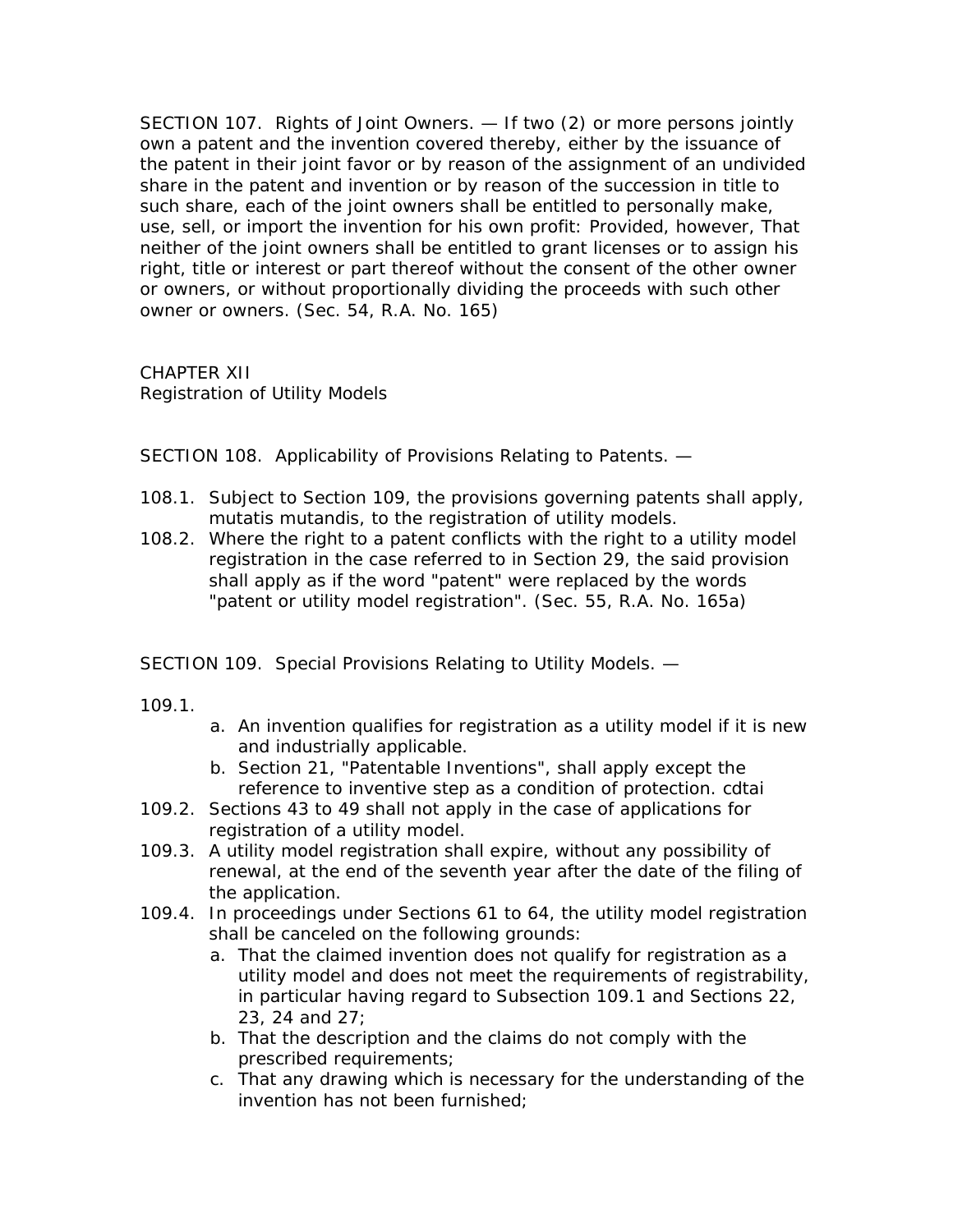d. That the owner of the utility model registration is not the inventor or his successor in title. (Secs. 55, 56, and 57, R.A. No. 165a)

SECTION 110. Conversion of Patent Applications or Applications for Utility Model Registration. —

- 110.1. At any time before the grant or refusal of a patent, an applicant for a patent may, upon payment of the prescribed fee, convert his application into an application for registration of a utility model, which shall be accorded the filing date of the initial application. An application may be converted only once.
- 110.2. At any time before the grant or refusal of a utility model registration, an applicant for a utility model registration may, upon payment of the prescribed fee, convert his application into a patent application, which shall be accorded the filing date of the initial application. (Sec. 58, R.A. No. 165a)

SECTION 111. Prohibition against Filing of Parallel Applications. — An applicant may not file two (2) applications for the same subject, one for utility model registration and the other for the grant of a patent whether simultaneously or consecutively. (Sec. 59, R.A. No. 165a)

CHAPTER XIII Industrial Design

SECTION 112. Definition of Industrial Design. — An industrial design is any composition of lines or colors or any three-dimensional form, whether or not associated with lines or colors: Provided, That such composition or form gives a special appearance to and can serve as pattern for an industrial product or handicraft. (Sec. 55, R.A. No. 165a)

SECTION 113. Substantive Conditions for Protection. —

- 113.1. Only industrial designs that are new or original shall benefit from protection under this Act.
- 113.2. Industrial designs dictated essentially by technical or functional considerations to obtain a technical result or those that are contrary to public order, health or morals shall not be protected. (n)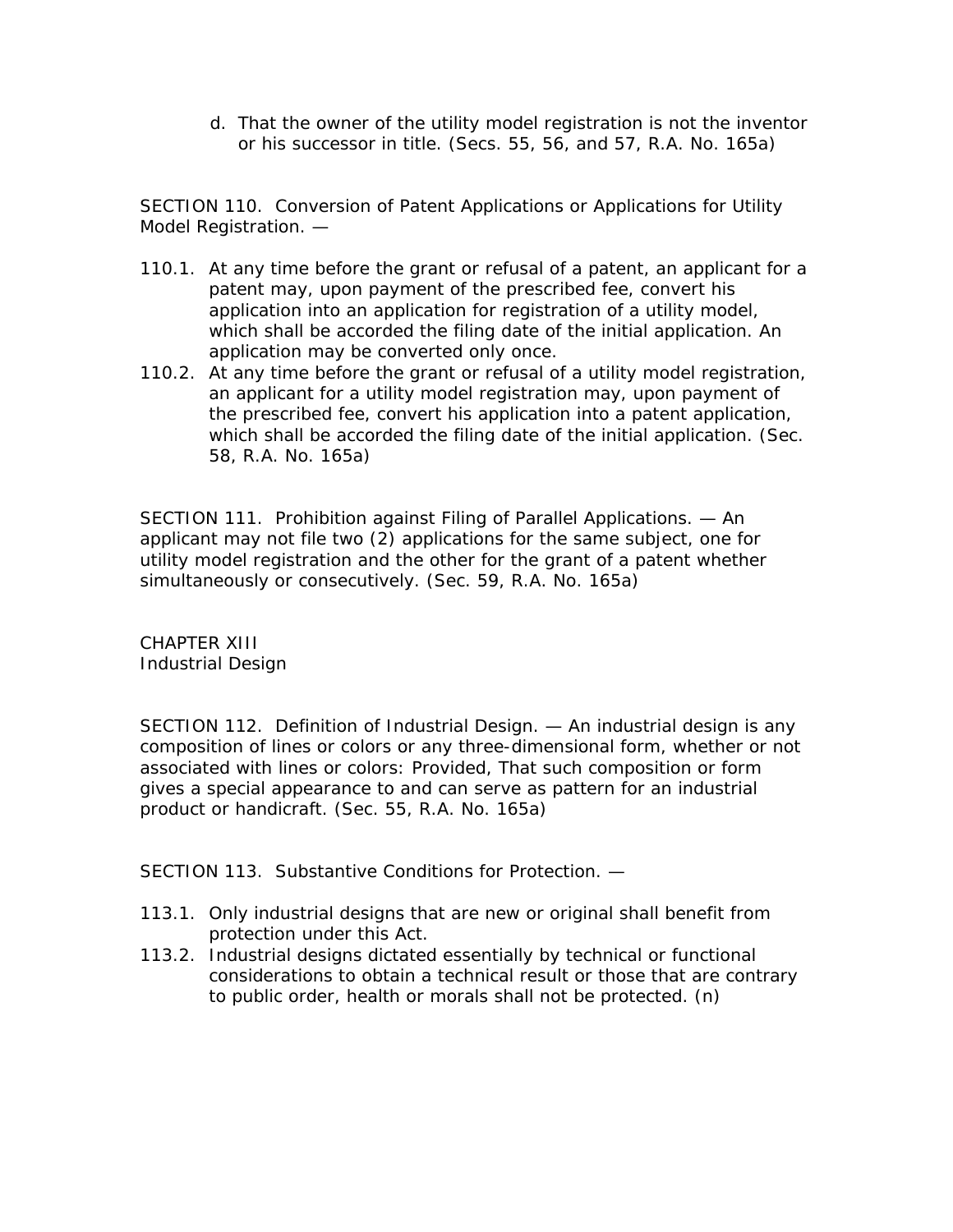## SECTION 114. Contents of the Application. —

- 114.1. Every application for registration of an industrial design shall contain:
	- a. A request for registration of the industrial design;
	- b. Information identifying the applicant;
	- c. An indication of the kind of article of manufacture or handicraft to which the design shall be applied;
	- d. A representation of the article of manufacture or handicraft by way of drawings, photographs or other adequate graphic representation of the design as applied to the article of manufacture or handicraft which clearly and fully discloses those features for which design protection is claimed; and
	- e. The name and address of the creator, or where the applicant is not the creator, a statement indicating the origin of the right to the industrial design registration.
- 114.2. The application may be accompanied by a specimen of the article embodying the industrial design and shall be subject to the payment of the prescribed fee. (n)

SECTION 115. Several Industrial Designs in One Application. — Two (2) or more industrial designs may be the subject of the same application: Provided, That they relate to the same sub-class of the International Classification or to the same set or composition of articles. (n)

SECTION 116. Examination. —

- 116.1. The Office shall accord as the filing date the date of receipt of the application containing indications allowing the identity of the applicant to be established and a representation of the article embodying the industrial design or a pictorial representation thereof.
- 116.2. If the application does not meet these requirements the filing date should be that date when all the elements specified in Section 105 are filed or the mistakes corrected. Otherwise if the requirements are not complied within the prescribed period, the application shall be considered withdrawn.
- 116.3. After the application has been accorded a filing date and the required fees paid on time, the applicant shall comply with the requirements of Section 114 within the prescribed period, otherwise the application shall be considered withdrawn.
- 116.4. The Office shall examine whether the industrial design complies with requirements of Section 112 and Subsections 113.2 and 113.3. (n)

SECTION 117. Registration. —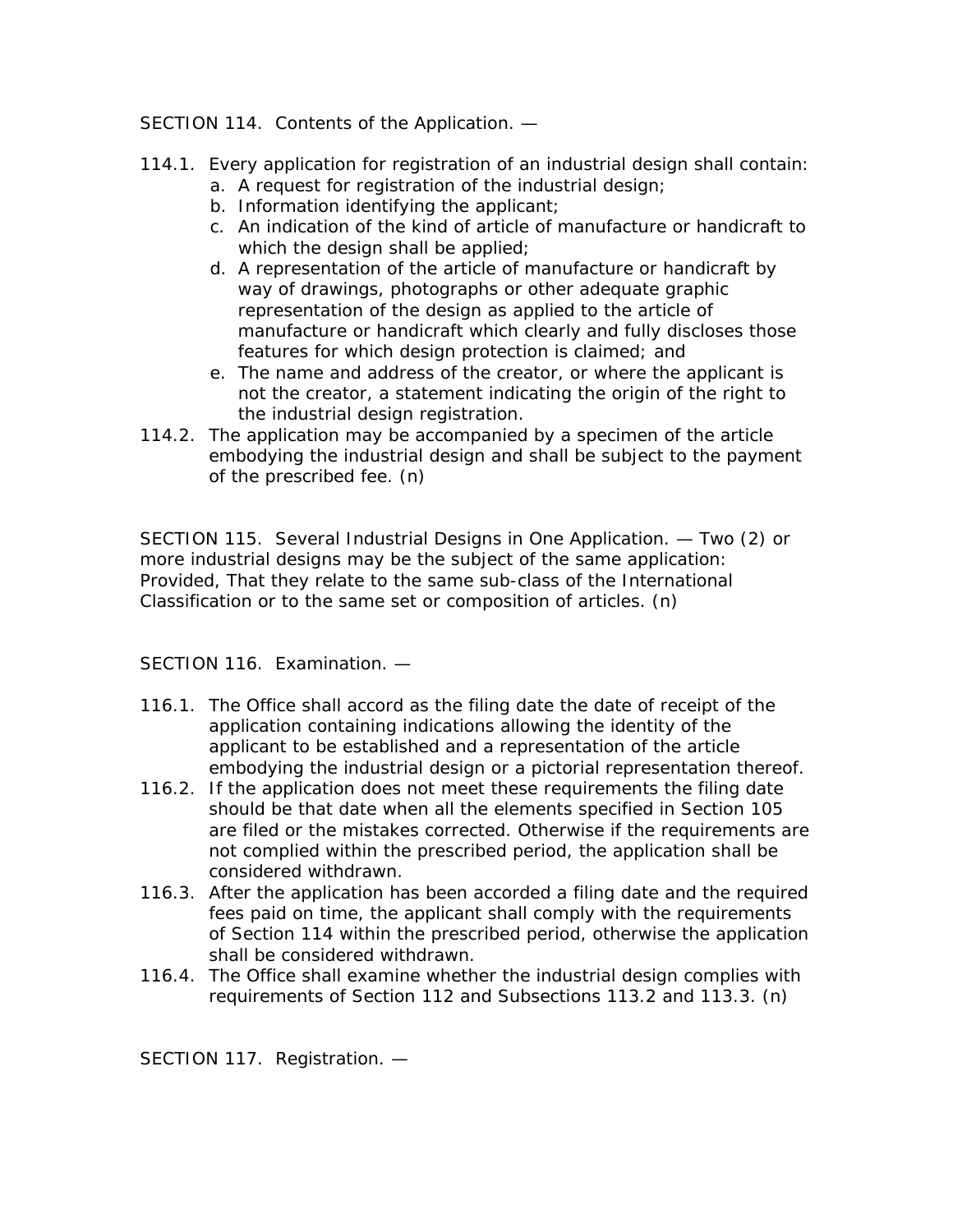- 117.1. Where the Office finds that the conditions referred to in Section 113 are fulfilled, it shall order that registration be effected in the industrial design register and cause the issuance of an industrial design certificate of registration, otherwise, it shall refuse the application.
- 117.2. The form and contents of an industrial design certificate shall be established by the Regulations: Provided, That the name and address of the creator shall be mentioned in every case.
- 117.3. Registration shall be published in the form and within the period fixed by the Regulations.
- 117.4. The Office shall record in the register any change in the identity of the proprietor of the industrial design or his representative, if proof thereof is furnished to it. A fee shall be paid, with the request to record the change in the identity of the proprietor. If the fee is not paid, the request shall be deemed not to have been filed. In such case, the former proprietor and the former representative shall remain subject to the rights and obligations as provided in this Act. Anyone may inspect the Register and the files of registered industrial designs including the files of cancellation proceedings. (n)

SECTION 118. The Term of Industrial Design Registration. —

- 118.1. The registration of an industrial design shall be for a period of five (5) years from the filing date of the application.
- 118.2. The registration of an industrial design may be renewed for not more than two (2) consecutive periods of five (5) years each, by paying the renewal fee. The renewal fee shall be paid within twelve (12) months preceding the expiration of the period of registration. However, a grace period of six (6) months shall be granted for payment of the fees after such expiration, upon payment of a surcharge
- 118.3. The Regulations shall fix the amount of renewal fee, the surcharge and other requirements regarding the recording of renewals of registration.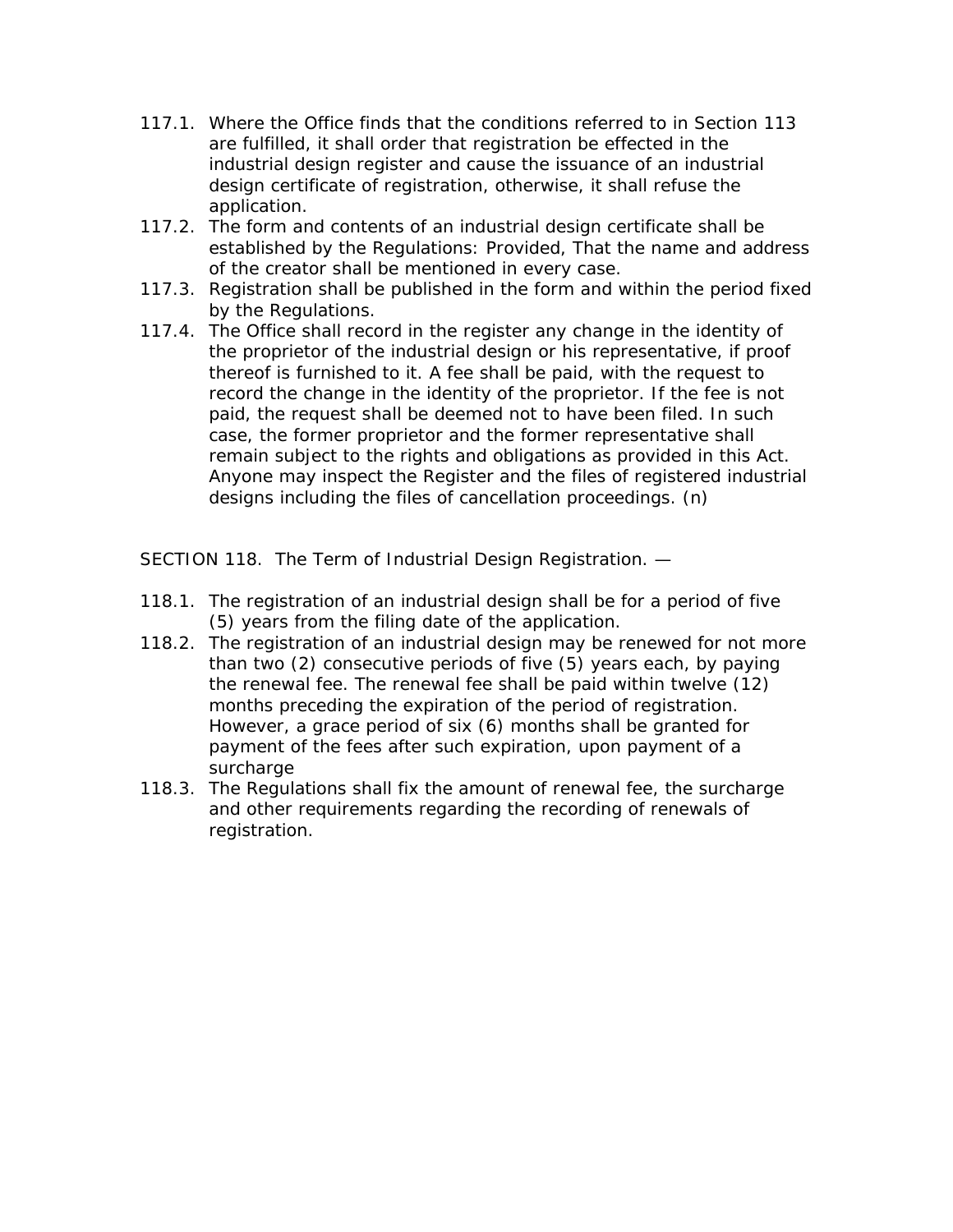SECTION 119. Application of Other Sections and Chapters. —

- 119.1. The following provisions relating to patents shall apply mutatis mutandis to an industrial design registration:
	- Section  $21 -$  Novelty;
	- Section 24 Prior art: Provided, That the disclosure is contained in printed documents or in any tangible form;
	- Section  $25 -$  Non-prejudicial Disclosure;
	- Section 27 Inventions Created Pursuant to a Commission;
	- Section  $28 -$  Right to a Patent:
	- Section  $29 -$  First to File Rule;
	- Section 31 Right of Priority: Provided, That the application for industrial design shall be filed within six (6) months from the earliest filing date of the corresponding foreign application;
	- Section 33 Appointment of Agent or Representative;
	- Section  $51 -$  Refusal of the Application;
	- Sections 56 to 60 Surrender, Correction of and Changes in Patent;
	- Chapter VII Remedies of a Person with a Right to Patent;
	- Chapter VIII Rights of Patentees and Infringement of Patents; and
	- Chapter XI Assignment and Transmission of Rights.
- 119.2. If the essential elements of an industrial design which is the subject of an application have been obtained from the creation of another person without his consent, protection under this Chapter cannot be invoked against the injured party. (n)

SECTION 120. Cancellation of Design Registration. —

- 120.1. At any time during the term of the industrial design registration, any person upon payment of the required fee, may petition the Director of Legal Affairs to cancel the industrial design on any of the following grounds:
	- a. If the subject matter of the industrial design is not registrable within the terms of Sections 112 and 113;
	- b. If the subject matter is not new; or
	- c. If the subject matter of the industrial design extends beyond the content of the application as originally filed.
- 120.2. Where the grounds for cancellation relate to a part of the industrial design, cancellation may be effected to such extent only. The restriction may be effected in the form of an alteration of the effected features of the design. (n)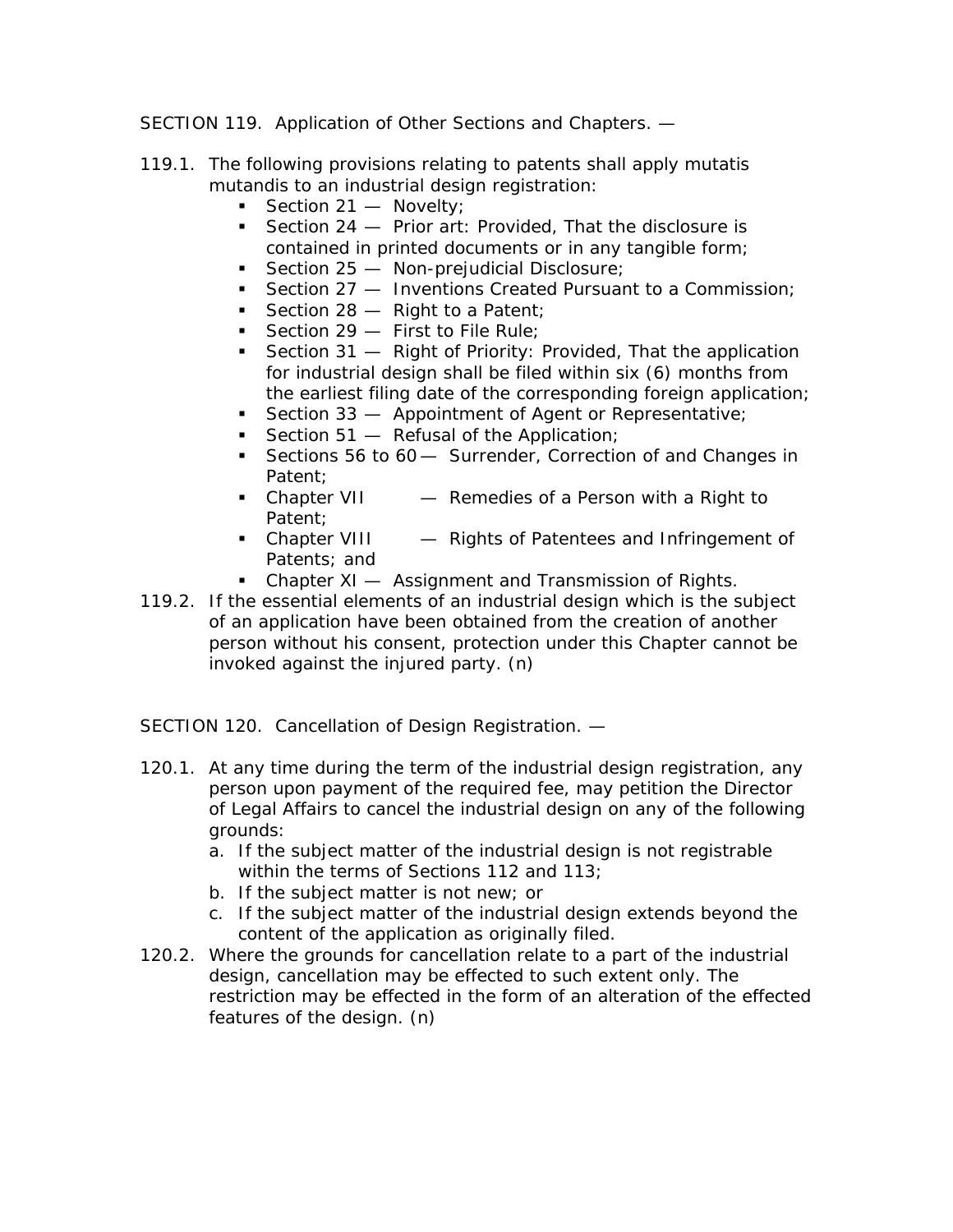## **PART III THE LAW ON TRADEMARKS, SERVICE MARKS AND TRADE NAMES**

SECTION 121. Definitions. — As used in Part III, the following terms have the following meanings:

- 121.1. "Mark" means any visible sign capable of distinguishing the goods (trademark) or services (service mark) of an enterprise and shall include a stamped or marked container of goods; (Sec. 38, R.A. No. 166a)
- 121.2. "Collective mark" means any visible sign designated as such in the application for registration and capable of distinguishing the origin or any other common characteristic, including the quality of goods or services of different enterprises which use the sign under the control of the registered owner of the collective mark; (Sec. 40, R.A. No. 166a)
- 121.3. "Trade name" means the name or designation identifying or distinguishing an enterprise; (Sec. 38, R.A. No. 166a)
- 121.4. "Bureau" means the Bureau of Trademarks;
- 121.5. "Director" means the Director of Trademarks;
- 121.6. "Regulations" means the Rules of Practice in Trademarks and Service Marks formulated by the Director of Trademarks and approved by the Director General; and
- 121.7. "Examiner" means the trademark examiner. (Sec. 38, R.A. No. 166a)

SECTION 122. How Marks are Acquired. — The rights in a mark shall be acquired through registration made validly in accordance with the provisions of this law. (Sec. 2-A, R.A. No. 166a)

SECTION 123. Registrability. —

- 123.1. A mark cannot be registered if it:
	- a. Consists of immoral, deceptive or scandalous matter, or matter which may disparage or falsely suggest a connection with persons, living or dead, institutions, beliefs, or national symbols, or bring them into contempt or disrepute;
	- b. Consists of the flag or coat of arms or other insignia of the Philippines or any of its political subdivisions, or of any foreign nation, or any simulation thereof;
	- c. Consists of a name, portrait or signature identifying a particular living individual except by his written consent, or the name, signature, or portrait of a deceased President of the Philippines, during the life of his widow, if any, except by written consent of the widow;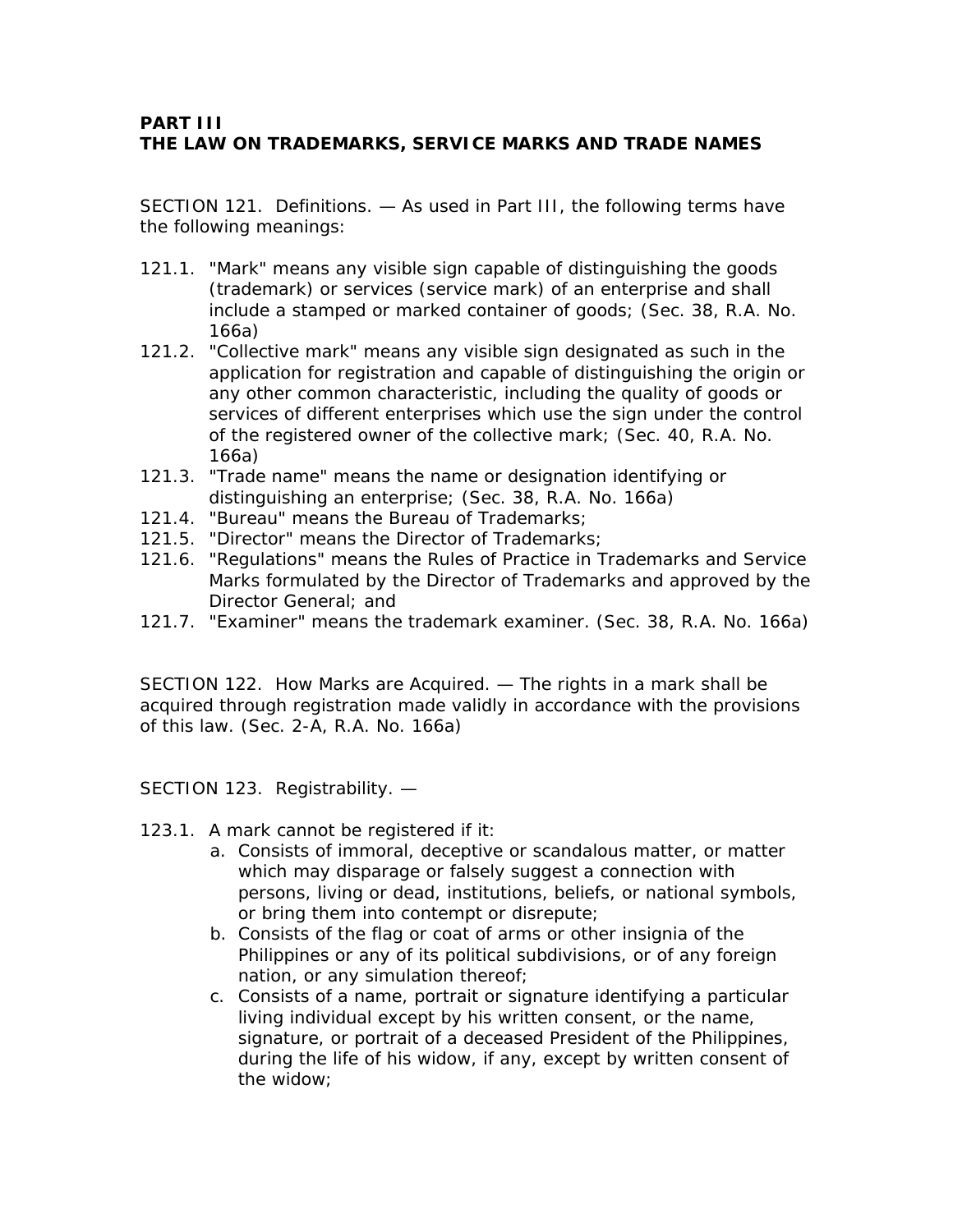- d. Is identical with a registered mark belonging to a different proprietor or a mark with an earlier filing or priority date, in respect of: cd
	- i. The same goods or services, or
	- ii. Closely related goods or services, or
	- iii. If it nearly resembles such a mark as to be likely to deceive or cause confusion;
- e. Is identical with, or confusingly similar to, or constitutes a translation of a mark which is considered by the competent authority of the Philippines to be well-known internationally and in the Philippines, whether or not it is registered here, as being already the mark of a person other than the applicant for registration, and used for identical or similar goods or services: Provided, That in determining whether a mark is well-known, account shall be taken of the knowledge of the relevant sector of the public, rather than of the public at large, including knowledge in the Philippines which has been obtained as a result of the promotion of the mark;
- f. Is identical with, or confusingly similar to, or constitutes a translation of a mark considered well-known in accordance with the preceding paragraph, which is registered in the Philippines with respect to goods or services which are not similar to those with respect to which registration is applied for: Provided, That use of the mark in relation to those goods or services would indicate a connection between those goods or services, and the owner of the registered mark: Provided further, That the interests of the owner of the registered mark are likely to be damaged by such use;
- g. Is likely to mislead the public, particularly as to the nature, quality, characteristics or geographical origin of the goods or services;
- h. Consists exclusively of signs that are generic for the goods or services that they seek to identify;
- i. Consists exclusively of signs or of indications that have become customary or usual to designate the goods or services in everyday language or in bona fide and established trade practice;
- j. Consists exclusively of signs or of indications that may serve in trade to designate the kind, quality, quantity, intended purpose, value, geographical origin, time or production of the goods or rendering of the services, or other characteristics of the goods or services;
- k. Consists of shapes that may be necessitated by technical factors or by the nature of the goods themselves or factors that affect their intrinsic value;
- l. Consists of color alone, unless defined by a given form; or
- m. Is contrary to public order or morality.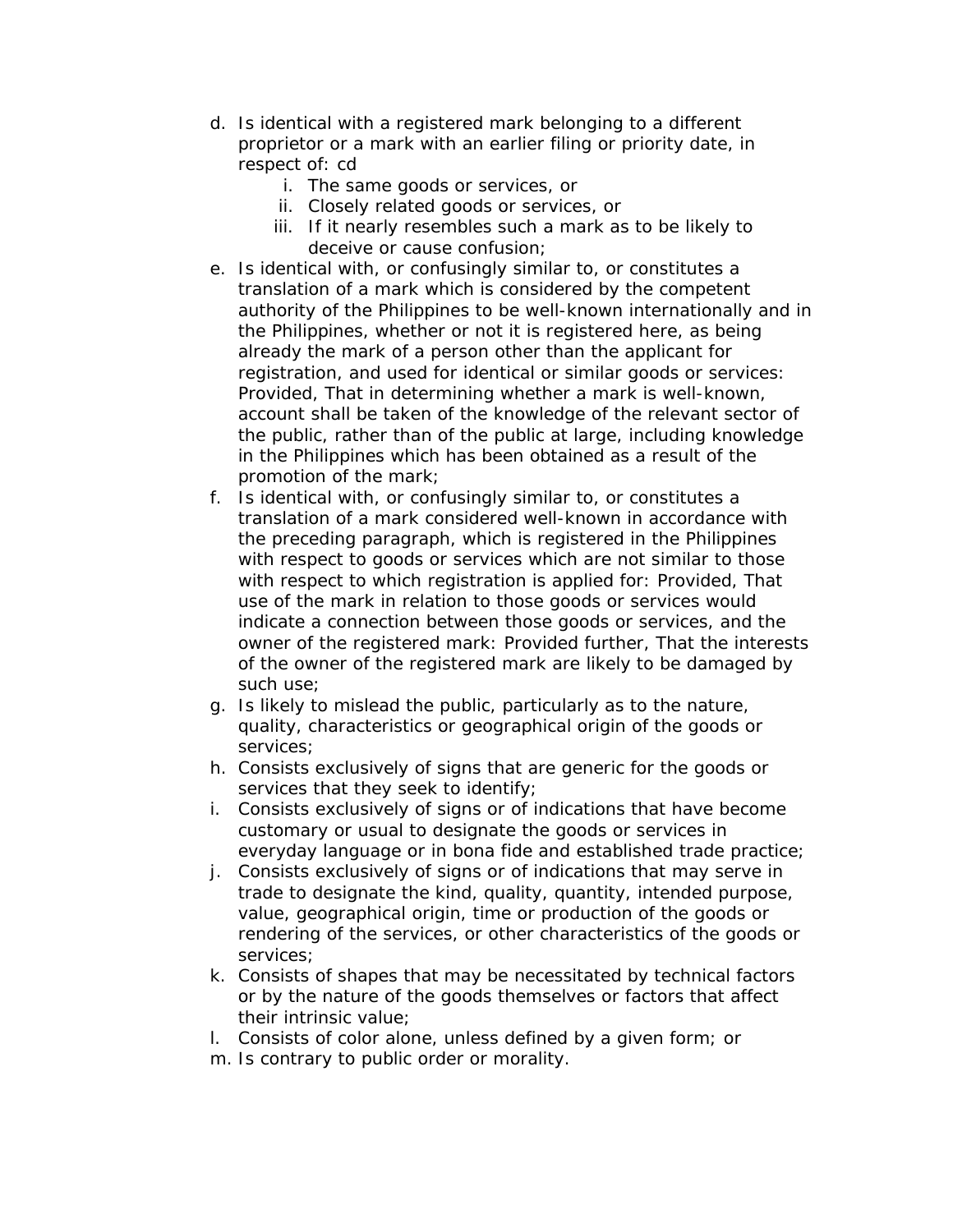- 123.2. As regards signs or devices mentioned in paragraphs  $(i)$ ,  $(k)$ , and  $(l)$ , nothing shall prevent the registration of any such sign or device which has become distinctive in relation to the goods for which registration is requested as a result of the use that have been made of it in commerce in the Philippines. The Office may accept as prima facie evidence that the mark has become distinctive, as used in connection with the applicant's goods or services in commerce, proof of substantially exclusive and continuous use thereof by the applicant in commerce in the Philippines for five (5) years before the date on which the claim of distinctiveness is made.
- 123.3. The nature of the goods to which the mark is applied will not constitute an obstacle to registration. (Sec. 4, R.A. No. 166a)

SECTION 124. Requirements of Application. —

- 124.1. The application for the registration of the mark shall be in Filipino or in English and shall contain the following:
	- a. A request for registration;
	- b. The name and address of the applicant;
	- c. The name of a State of which the applicant is a national or where he has domicile; and the name of a State in which the applicant has a real and effective industrial or commercial establishment, if any;
	- d. Where the applicant is a juridical entity, the law under which it is organized and existing;
	- e. The appointment of an agent or representative, if the applicant is not domiciled in the Philippines;
	- f. Where the applicant claims the priority of an earlier application, an indication of:
		- i. The name of the State with whose national office the earlier application was filed or if filed with an office other than a national office, the name of that office,
		- ii. The date on which the earlier application was filed, and
		- iii. Where available, the application number of the earlier application;
	- g. Where the applicant claims color as a distinctive feature of the mark, a statement to that effect as well as the name or names of the color or colors claimed and an indication, in respect of each color, of the principal parts of the mark which are in that color;
	- h. Where the mark is a three-dimensional mark, a statement to that effect;
	- i. One or more reproductions of the mark, as prescribed in the Regulations;
	- j. A transliteration or translation of the mark or of some parts of the mark, as prescribed in the Regulations;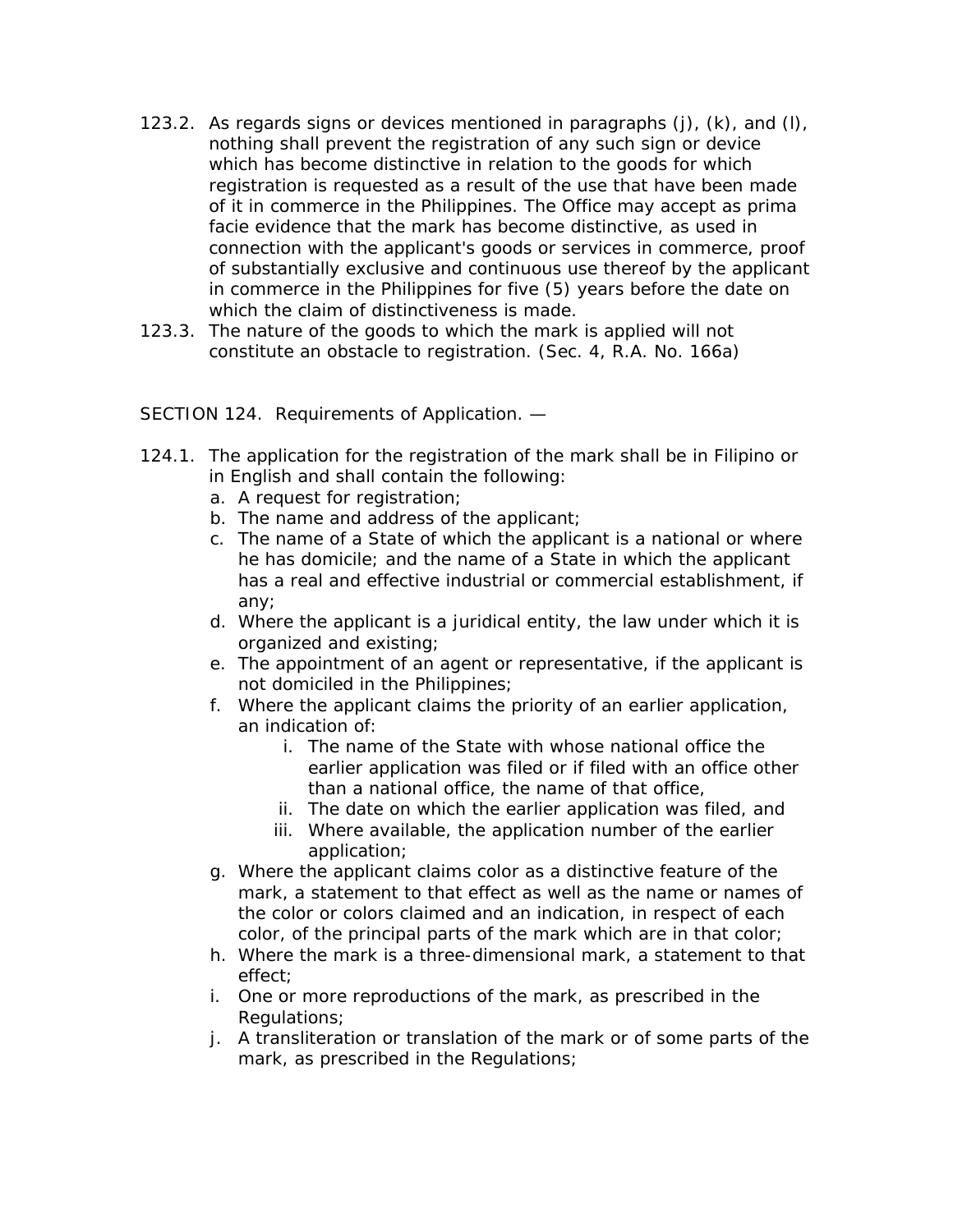- k. The names of the goods or services for which the registration is sought, grouped according to the classes of the Nice Classification, together with the number of the class of the said Classification to which each group of goods or services belongs; and
- l. A signature by, or other self-identification of, the applicant or his representative.
- 124.2. The applicant or the registrant shall file a declaration of actual use of the mark with evidence to that effect, as prescribed by the Regulations within three (3) years from the filing date of the application. Otherwise, the application shall be refused or the mark shall be removed from the Register by the Director.
- 124.3. One (1) application may relate to several goods and/or services, whether they belong to one (1) class or to several classes of the Nice Classification.
- 124.4. If during the examination of the application, the Office finds factual basis to reasonably doubt the veracity of any indication or element in the application, it may require the applicant to submit sufficient evidence to remove the doubt. (Sec. 5, R.A. No. 166a)

SECTION 125. Representation; Address for Service. — If the applicant is not domiciled or has no real and effective commercial establishment in the Philippines, he shall designate by a written document filed in the Office, the name and address of a Philippine resident who may be served notices or process in proceedings affecting the mark. Such notices or services may be served upon the person so designated by leaving a copy thereof at the address specified in the last designation filed. If the person so designated cannot be found at the address given in the last designation, such notice or process may be served upon the Director. (Sec. 3, R.A. No. 166a)

SECTION 126. Disclaimers. — The Office may allow or require the applicant to disclaim an unregistrable component of an otherwise registrable mark but such disclaimer shall not prejudice or affect the applicant's or owner's rights then existing or thereafter arising in the disclaimed matter, nor such shall disclaimer prejudice or affect the applicant's or owner's right on another application of later date if the disclaimed matter became distinctive of the applicant's or owner's goods, business or services. (Sec. 13, R.A. No. 166a)

SECTION 127. Filing Date. —

- 127.1. Requirements. The filing date of an application shall be the date on which the Office received the following indications and elements in English or Filipino:
	- a. An express or implicit indication that the registration of a mark is sought;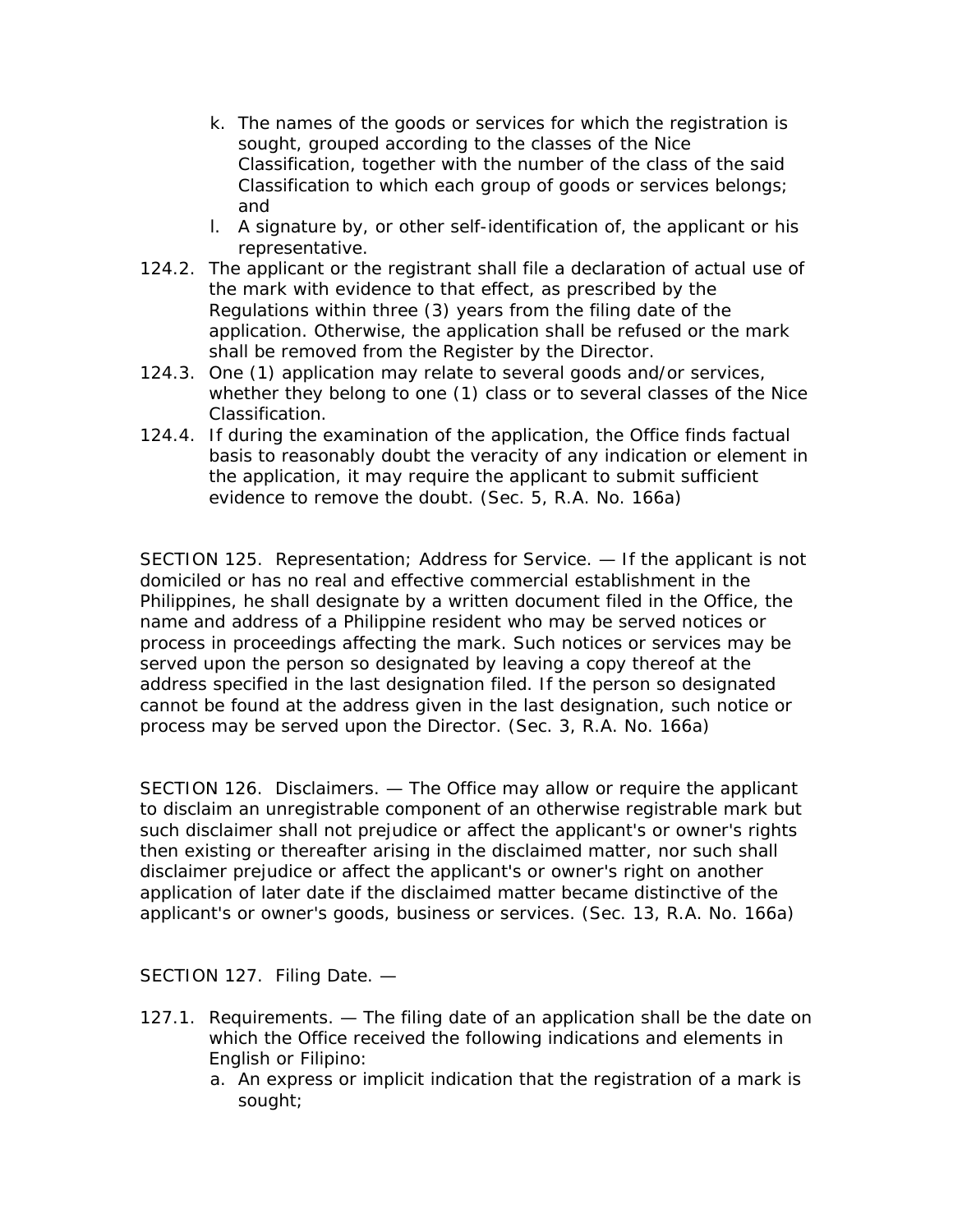- b. The identity of the applicant;
- c. Indications sufficient to contact the applicant or his representative, if any;
- d. A reproduction of the mark whose registration is sought; and
- e. The list of the goods or services for which the registration is sought.
- 127.2. No filing date shall be accorded until the required fee is paid. (n)

SECTION 128. Single Registration for Goods and/or Services. — Where goods and/or services belonging to several classes of the Nice Classification have been included in one (1) application, such an application shall result in one registration. (n)

SECTION 129. Division of Application. — Any application referring to several goods or services, hereafter referred to as the "initial application," may be divided by the applicant into two (2) or more applications, hereafter referred to as the "divisional applications," by distributing among the latter the goods or services referred to in the initial application. The divisional applications shall preserve the filing date of the initial application or the benefit of the right of priority. (n)

SECTION 130. Signature and Other Means of Self-Identification. —

- 130.1. Where a signature is required, the Office shall accept:
	- a. A hand-written signature; or
	- b. The use of other forms of signature, such as a printed or stamped signature, or the use of a seal, instead of a hand-written signature: Provided, That where a seal is used, it should be accompanied by an indication in letters of the name of the signatory.
- 130.2. The Office shall accept communications to it by telecopier, or by electronic means subject to the conditions or requirements that will be prescribed by the Regulations. When communications are made by telefacsimile, the reproduction of the signature, or the reproduction of the seal together with, where required, the indication in letters of the name of the natural person whose seal is used, appears. The original communications must be received by the Office within thirty (30) days from date of receipt of the telefacsimile.
- 130.3. No attestation, notarization, authentication, legalization or other certification of any signature or other means of self-identification referred to in the preceding paragraphs, will be required, except, where the signature concerns the surrender of a registration. (n)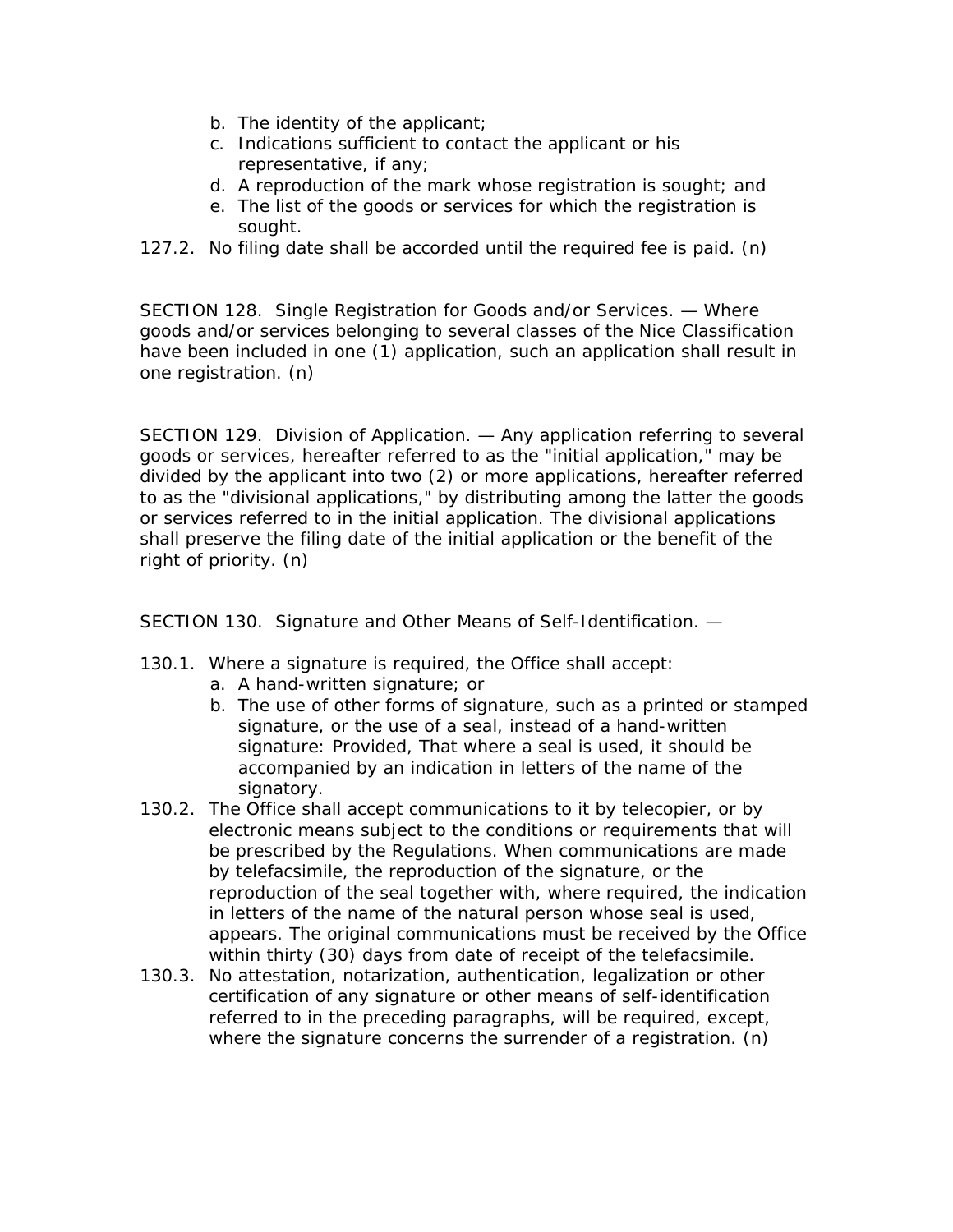SECTION 131. Priority Right. —

- 131.1. An application for registration of a mark filed in the Philippines by a person referred to in Section 3, and who previously duly filed an application for registration of the same mark in one of those countries, shall be considered as filed as of the day the application was first filed in the foreign country.
- 131.2. No registration of a mark in the Philippines by a person described in this section shall be granted until such mark has been registered in the country of origin of the applicant.
- 131.3. Nothing in this section shall entitle the owner of a registration granted under this section to sue for acts committed prior to the date on which his mark was registered in this country: Provided, That, notwithstanding the foregoing, the owner of a well-known mark as defined in Section 123.1(e) of this Act, that is not registered in the Philippines, may, against an identical or confusingly similar mark, oppose its registration, or petition the cancellation of its registration or sue for unfair competition, without prejudice to availing himself of other remedies provided for under the law.
- 131.4. In like manner and subject to the same conditions and requirements, the right provided in this section may be based upon a subsequent regularly filed application in the same foreign country: Provided, That any foreign application filed prior to such subsequent application has been withdrawn, abandoned, or otherwise disposed of, without having been laid open to public inspection and without leaving any rights outstanding, and has not served, nor thereafter shall serve, as a basis for claiming a right of priority. (Sec. 37, R.A. No. 166a)

SECTION 132. Application Number and Filing Date. —

- 132.1. The Office shall examine whether the application satisfies the requirements for the grant of a filing date as provided in Section 127 and Regulations relating thereto. If the application does not satisfy the filing requirements, the Office shall notify the applicant who shall within a period fixed by the Regulations complete or correct the application as required, otherwise, the application shall be considered withdrawn.
- 132.2. Once an application meets the filing requirements of Section 127, it shall be numbered in the sequential order, and the applicant shall be informed of the application number and the filing date of the application will be deemed to have been abandoned. (n)

SECTION 133. Examination and Publication. —

133.1. Once the application meets the filing requirements of Section 127, the Office shall examine whether the application meets the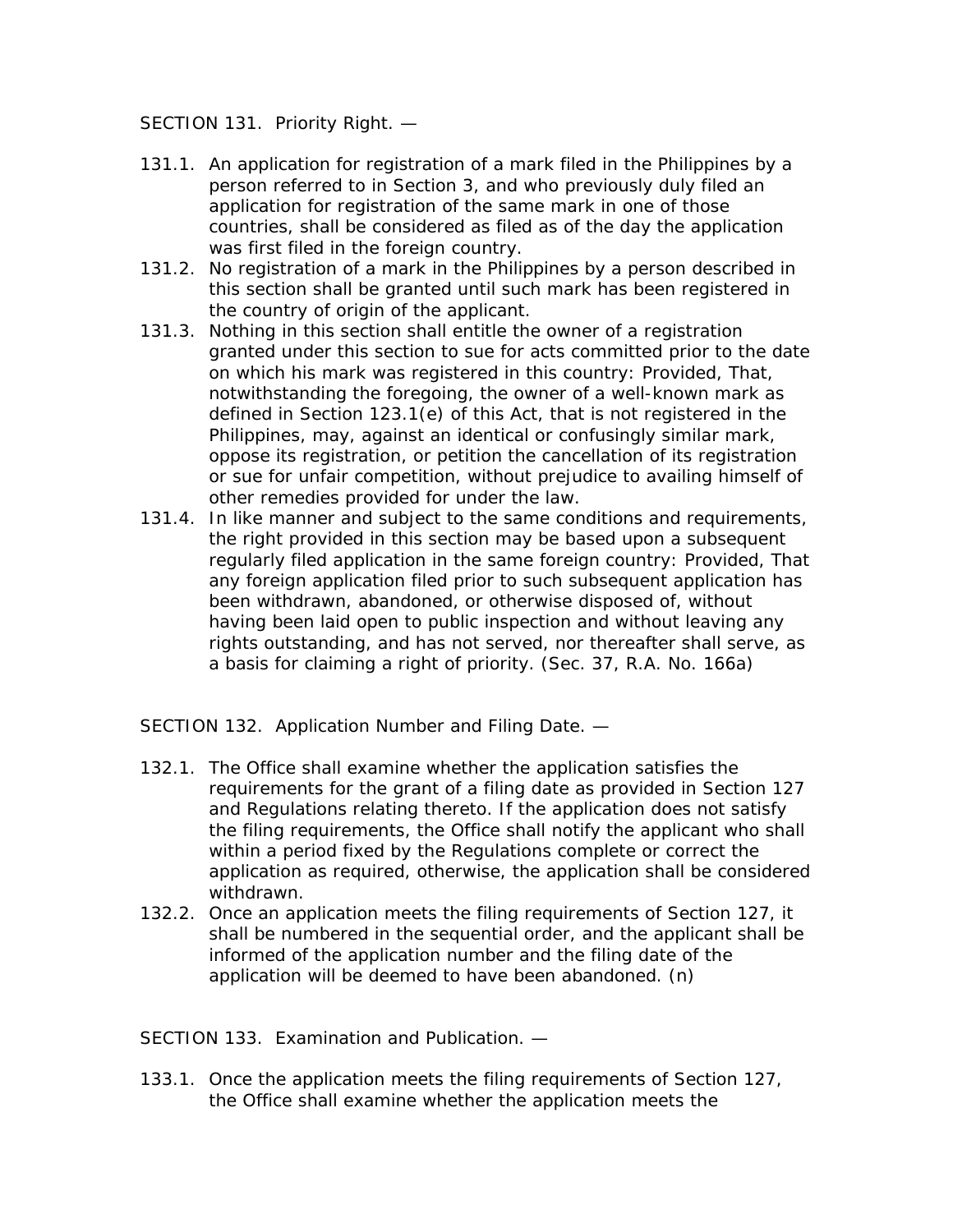requirements of Section 124 and the mark as defined in Section 121 is registrable under Section 123.

- 133.2. Where the Office finds that the conditions referred to in Subsection 133.1 are fulfilled, it shall, upon payment of the prescribed fee, forthwith cause the application, as filed, to be published in the prescribed manner.
- 133.3. If after the examination, the applicant is not entitled to registration for any reason, the Office shall advise the applicant thereof and the reasons therefor. The applicant shall have a period of four (4) months in which to reply or amend his application, which shall then be re-examined. The Regulations shall determine the procedure for the re-examination or revival of an application as well as the appeal to the Director of Trademarks from any final action by the Examiner.
- 133.4. An abandoned application may be revived as a pending application within three (3) months from the date of abandonment, upon good cause shown and the payment of the required fee.
- 133.5. The final decision of refusal of the Director of Trademarks shall be appealable to the Director General in accordance with the procedure fixed by the Regulations. (Sec. 7, R.A. No. 166a)

SECTION 134. Opposition. — Any person who believes that he would be damaged by the registration of a mark may, upon payment of the required fee and within thirty (30) days after the publication referred to in Subsection 133.2, file with the Office an opposition to the application. Such opposition shall be in writing and verified by the oppositor or by any person on his behalf who knows the facts, and shall specify the grounds on which it is based and include a statement of the facts relied upon. Copies of certificates of registration of marks registered in other countries or other supporting documents mentioned in the opposition shall be filed therewith, together with the translation in English, if not in the English language. For good cause shown and upon payment of the required surcharge, the time for filing an opposition may be extended by the Director of Legal Affairs, who shall notify the applicant of such extension. The Regulations shall fix the maximum period of time within which to file the opposition. (Sec. 8, R.A. No. 165a)

SECTION 135. Notice and Hearing. — Upon the filing of an opposition, the Office shall serve notice of the filing on the applicant, and of the date of the hearing thereof upon the applicant and the oppositor and all other persons having any right, title or interest in the mark covered by the application, as appear of record in the Office. (Sec. 9, R.A. No. 165)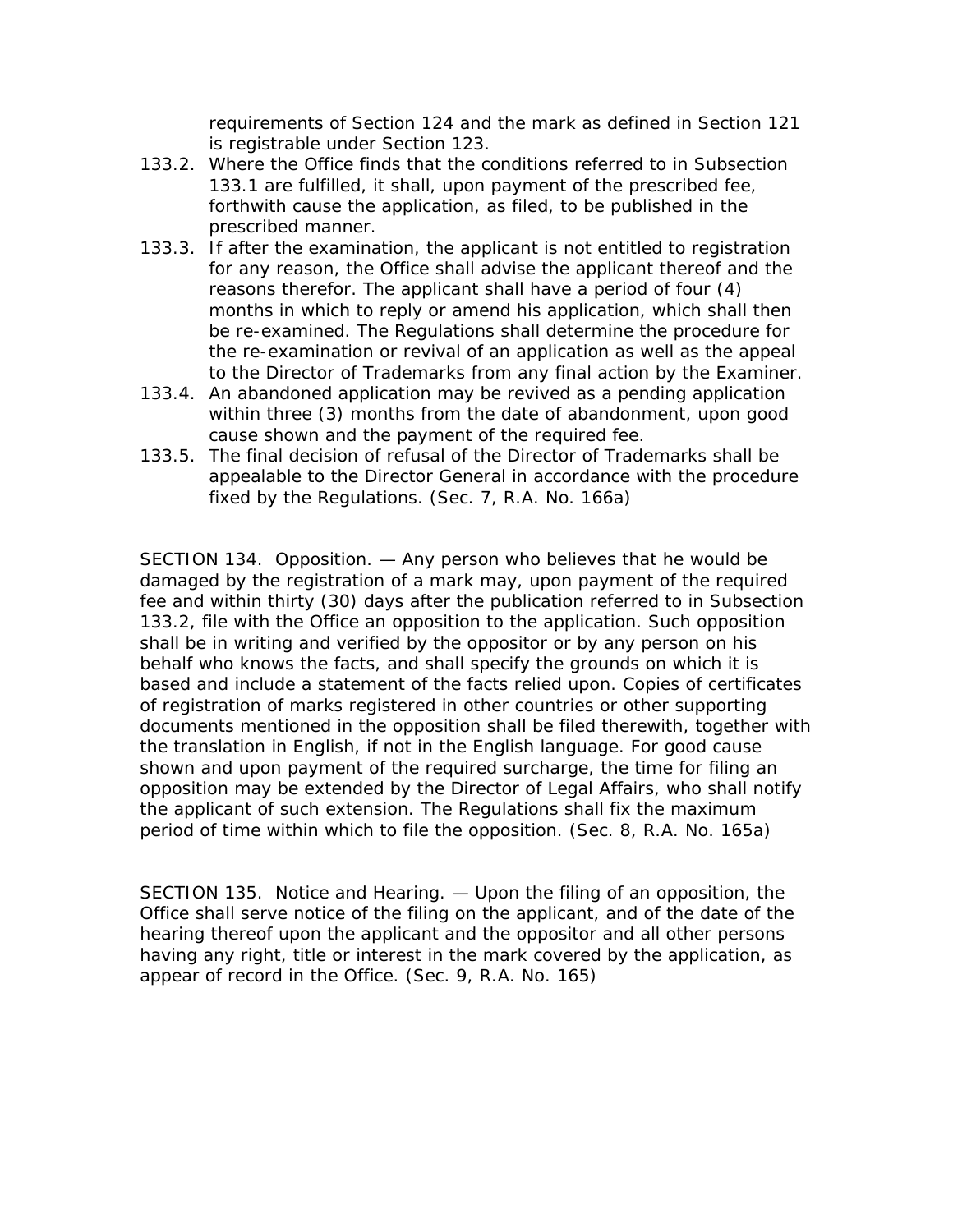SECTION 136. Issuance and Publication of Certificate. — When the period for filing the opposition has expired, or when the Director of Legal Affairs shall have denied the opposition, the Office upon payment of the required fee, shall issue the certificate of registration. Upon issuance of a certificate of registration, notice thereof making reference to the publication of the application shall be published in the IPO Gazette. (Sec. 10, R.A. No. 165)

SECTION 137. Registration of Mark and Issuance of a Certificate to the Owner or his Assignee. —

- 137.1. The Office shall maintain a Register in which shall be registered marks, numbered in the order of their registration, and all transactions in respect of each mark, required to be recorded by virtue of this law.
- 137.2. The registration of a mark shall include a reproduction of the mark and shall mention: its number; the name and address of the registered owner and, if the registered owner's address is outside the country, his address for service within the country; the dates of application and registration; if priority is claimed, an indication of this fact, and the number, date and country of the application, basis of the priority claims; the list of goods or services in respect of which registration has been granted, with the indication of the corresponding class or classes; and such other data as the Regulations may prescribe from time to time. Cdasia
- 137.3. A certificate of registration of a mark may be issued to the assignee of the applicant: Provided, That the assignment is recorded in the Office. In case of a change of ownership, the Office shall at the written request signed by the owner, or his representative, or by the new owner, or his representative and upon a proper showing and the payment of the prescribed fee, issue to such assignee a new certificate of registration of the said mark in the name of such assignee, and for the unexpired part of the original period.
- 137.4. The Office shall record any change of address, or address for service, which shall be notified to it by the registered owner.
- 137.5. In the absence of any provision to the contrary in this Act, communications to be made to the registered owner by virtue of this Act shall be sent to him at his last recorded address and, at the same, at his last recorded address for service. (Sec. 19, R.A. No. 166a)

SECTION 138. Certificates of Registration. — A certificate of registration of a mark shall be prima facie evidence of the validity of the registration, the registrant's ownership of the mark, and of the registrant's exclusive right to use the same in connection with the goods or services and those that are related thereto specified in the certificate. (Sec. 20, R.A. No. 165)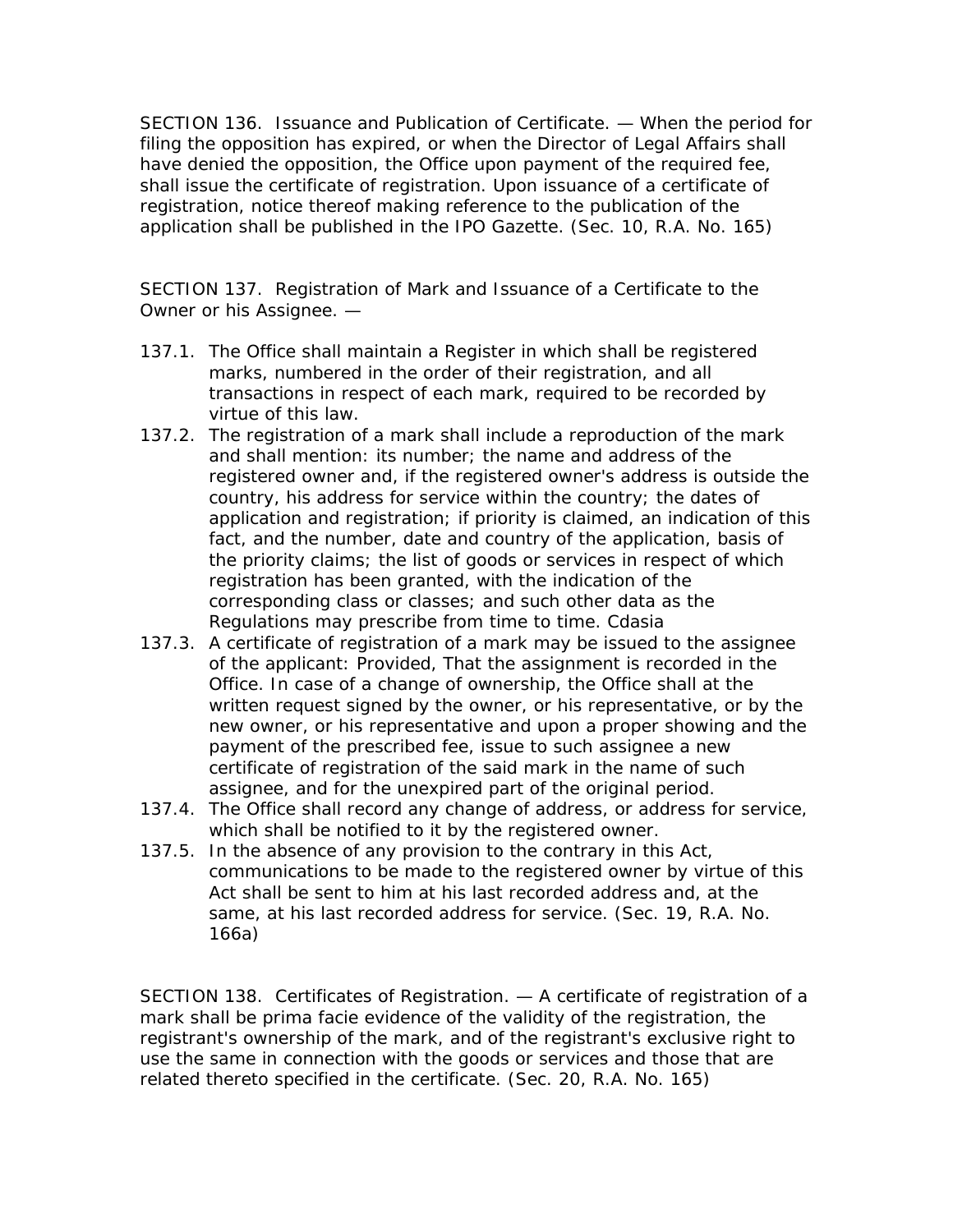SECTION 139. Publication of Registered Marks; Inspection of Register. —

- 139.1. The Office shall publish, in the form and within the period fixed by the Regulations, the marks registered, in the order of their registration, reproducing all the particulars referred to in Subsection 137.2.
- 139.2. Marks registered at the Office may be inspected free of charge and any person may obtain copies thereof at his own expense. This provision shall also be applicable to transactions recorded in respect of any registered mark. (n)

SECTION 140. Cancellation upon Application by Registrant; Amendment or Disclaimer of Registration. — Upon application of the registrant, the Office may permit any registration to be surrendered for cancellation, and upon cancellation the appropriate entry shall be made in the records of the Office. Upon application of the registrant and payment of the prescribed fee, the Office for good cause may permit any registration to be amended or to be disclaimed in part: Provided, That the amendment or disclaimer does not alter materially the character of the mark. Appropriate entry shall be made in the records of the Office upon the certificate of registration or, if said certificate is lost or destroyed, upon a certified copy thereof. (Sec. 14, R.A. No. 166)

SECTION 141. Sealed and Certified Copies as Evidence. — Copies of any records, books, papers, or drawings belonging to the Office relating to marks, and copies of registrations, when authenticated by the seal of the Office and certified by the Director of the Administrative, Financial and Human Resource Development Service Bureau or in his name by an employee of the Office duly authorized by said Director, shall be evidence in all cases wherein the originals would be evidence; and any person who applies and pays the prescribed fee shall secure such copies. (n)

SECTION 142. Correction of Mistakes Made by the Office. — Whenever a material mistake in a registration incurred through the fault of the Office is clearly disclosed by the records of the Office, a certificate stating the fact and nature of such mistake shall be issued without charge, recorded and a printed copy thereof shall be attached to each printed copy of the registration. Such corrected registration shall thereafter have the same effect as the original certificate; or in the discretion of the Director of the Administrative, Financial and Human Resource Development Service Bureau a new certificate of registration may be issued without charge. All certificates of correction heretofore issued in accordance with the Regulations and the registration to which they are attached shall have the same force and effect as if such certificates and their issuance had been authorized by this Act. (n)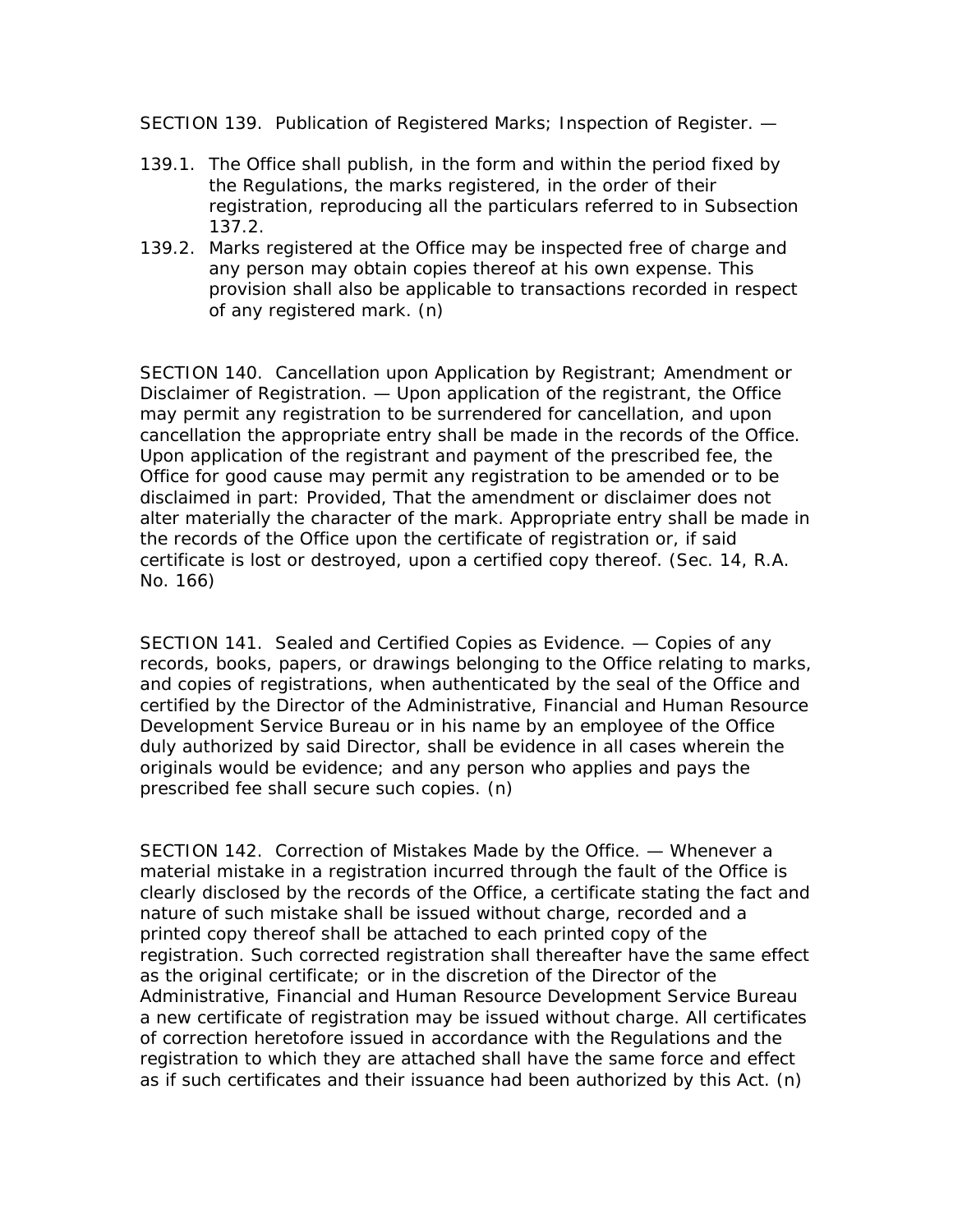SECTION 143. Correction of Mistakes Made by Applicant. — Whenever a mistake is made in a registration and such mistake occurred in good faith through the fault of the applicant, the Office may issue a certificate upon the payment of the prescribed fee: Provided, That the correction does not involve any change in the registration that requires republication of the mark. (n)

SECTION 144. Classification of Goods and Services. —

- 144.1. Each registration, and any publication of the Office which concerns an application or registration effected by the Office shall indicate the goods or services by their names, grouped according to the classes of the Nice Classification, and each group shall be preceded by the number of the class of that Classification to which that group of goods or services belongs, presented in the order of the classes of the said Classification.
- 144.2. Goods or services may not be considered as being similar or dissimilar to each other on the ground that, in any registration or publication by the Office, they appear in different classes of the Nice Classification. (Sec. 6, R.A. No. 166a)

SECTION 145. Duration. — A certificate of registration shall remain in force for ten (10) years: Provided, That the registrant shall file a declaration of actual use and evidence to that effect, or shall show valid reasons based on the existence of obstacles to such use, as prescribed by the Regulations, within one (1) year from the fifth anniversary of the date of the registration of the mark. Otherwise, the mark shall be removed from the Register by the Office. (Sec. 12, R.A. No. 166a)

SECTION 146. Renewal. —

- 146.1. A certificate of registration may be renewed for periods of ten (10) years at its expiration upon payment of the prescribed fee and upon filing of a request. The request shall contain the following indications: a. An indication that renewal is sought; aisadc
	- b. The name and address of the registrant or his successor-ininterest, hereafter referred to as the "right holder";
	- c. The registration number of the registration concerned;
	- d. The filing date of the application which resulted in the registration concerned to be renewed;
	- e. Where the right holder has a representative, the name and address of that representative;
	- f. The names of the recorded goods or services for which the renewal is requested or the names of the recorded goods or services for which the renewal is not requested, grouped according to the classes of the Nice Classification to which that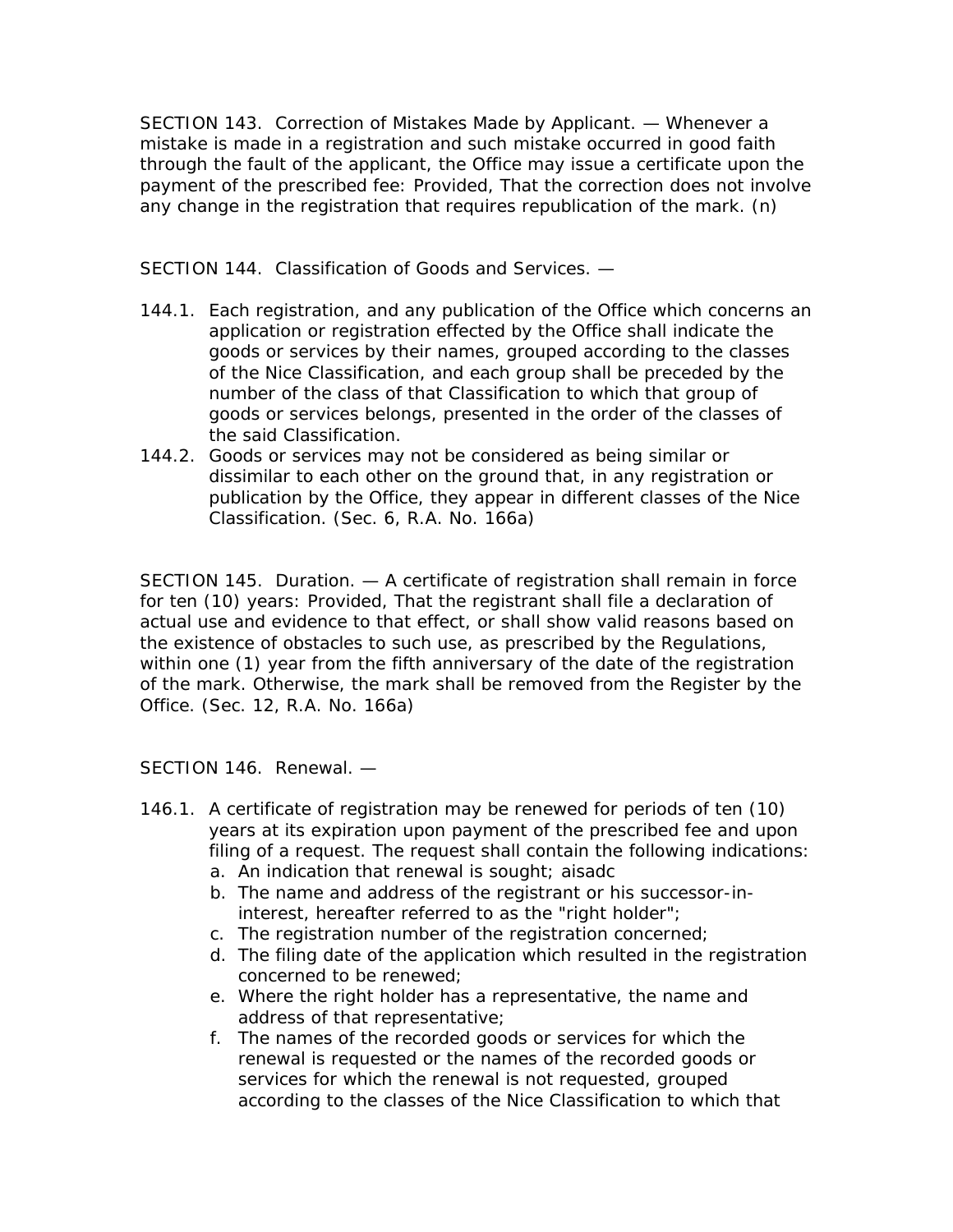group of goods or services belongs and presented in the order of the classes of the said Classification; and

- g. A signature by the right holder or his representative.
- 146.2. Such request shall be in Filipino or English and may be made at any time within six (6) months before the expiration of the period for which the registration was issued or renewed, or it may be made within six (6) months after such expiration on payment of the additional fee herein prescribed.
- 146.3. If the Office refuses to renew the registration, it shall notify the registrant of his refusal and the reasons therefore.
- 146.4. An applicant for renewal not domiciled in the Philippines shall be subject to and comply with the requirements of this Act. (Sec. 15, R.A. No. 166a)

SECTION 147. Rights Conferred. —

- 147.1. The owner of a registered mark shall have the exclusive right to prevent all third parties not having the owner's consent from using in the course of trade identical or similar signs or containers for goods or services which are identical or similar to those in respect of which the trademark is registered where such use would result in a likelihood of confusion. In case of the use of an identical sign for identical goods or services, a likelihood of confusion shall be presumed.
- 147.2. The exclusive right of the owner of a well-known mark defined in Subsection 123.1(e) which is registered in the Philippines, shall extend to goods and services which are not similar to those in respect of which the mark is registered: Provided, That use of that mark in relation to those goods or services would indicate a connection between those goods or services and the owner of the registered mark: Provided further, That the interests of the owner of the registered mark are likely to be damaged by such use. (n)

SECTION 148. Use of Indications by Third Parties for Purposes Other than those for which the Mark is Used. — Registration of the mark shall not confer on the registered owner the right to preclude third parties from using bona fide their names, addresses, pseudonyms, a geographical name, or exact indications concerning the kind, quality, quantity, destination, value, place of origin, or time of production or of supply, of their goods or services: Provided, That such use is confined to the purposes of mere identification or information and cannot mislead the public as to the source of the goods or services. (n)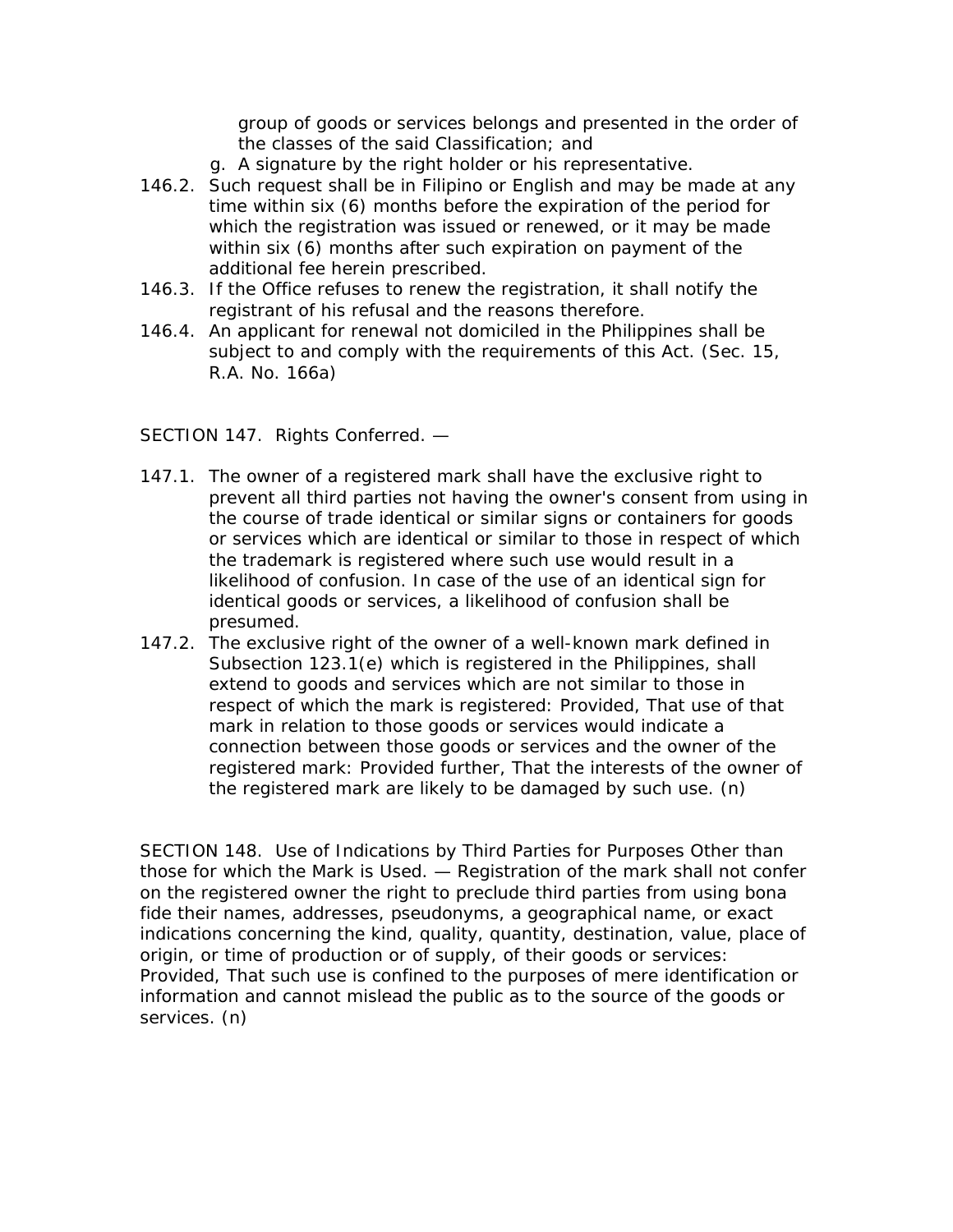SECTION 149. Assignment and Transfer of Application and Registration. —

- 149.1. An application for registration of a mark, or its registration, may be assigned or transferred with or without the transfer of the business using the mark. (n)
- 149.2. Such assignment or transfer shall, however, be null and void if it is liable to mislead the public, particularly as regards the nature, source, manufacturing process, characteristics, or suitability for their purpose, of the goods or services to which the mark is applied.
- 149.3. The assignment of the application for registration of a mark, or of its registration, shall be in writing and require the signatures of the contracting parties. Transfers by mergers or other forms of succession may be made by any document supporting such transfer.
- 149.4. Assignments and transfers of registrations of marks shall be recorded at the Office on payment of the prescribed fee; assignment and transfers of applications for registration shall, on payment of the same fee, be provisionally recorded, and the mark, when registered, shall be in the name of the assignee or transferee.
- 149.5. Assignments and transfers shall have no effect against third parties until they are recorded at the Office. (Sec. 31, R.A. No. 166a)

SECTION 150. License Contracts. —

- 150.1. Any license contract concerning the registration of a mark, or an application therefor, shall provide for effective control by the licensor of the quality of the goods or services of the licensee in connection with which the mark is used. If the license contract does not provide for such quality control, or if such quality control is not effectively carried out, the license contract shall not be valid.
- 150.2. A license contract shall be submitted to the Office which shall keep its contents confidential but shall record it and publish a reference thereto. A license contract shall have no effect against third parties until such recording is effected. The Regulations shall fix the procedure for the recording of the license contract. (n)

SECTION 151. Cancellation. —

- 151.1. A petition to cancel a registration of a mark under this Act may be filed with the Bureau of Legal Affairs by any person who believes that he is or will be damaged by the registration of a mark under this Act as follows:
	- a. Within five (5) years from the date of the registration of the mark under this Act.
	- b. At any time, if the registered mark becomes the generic name for the goods or services, or a portion thereof, for which it is registered, or has been abandoned, or its registration was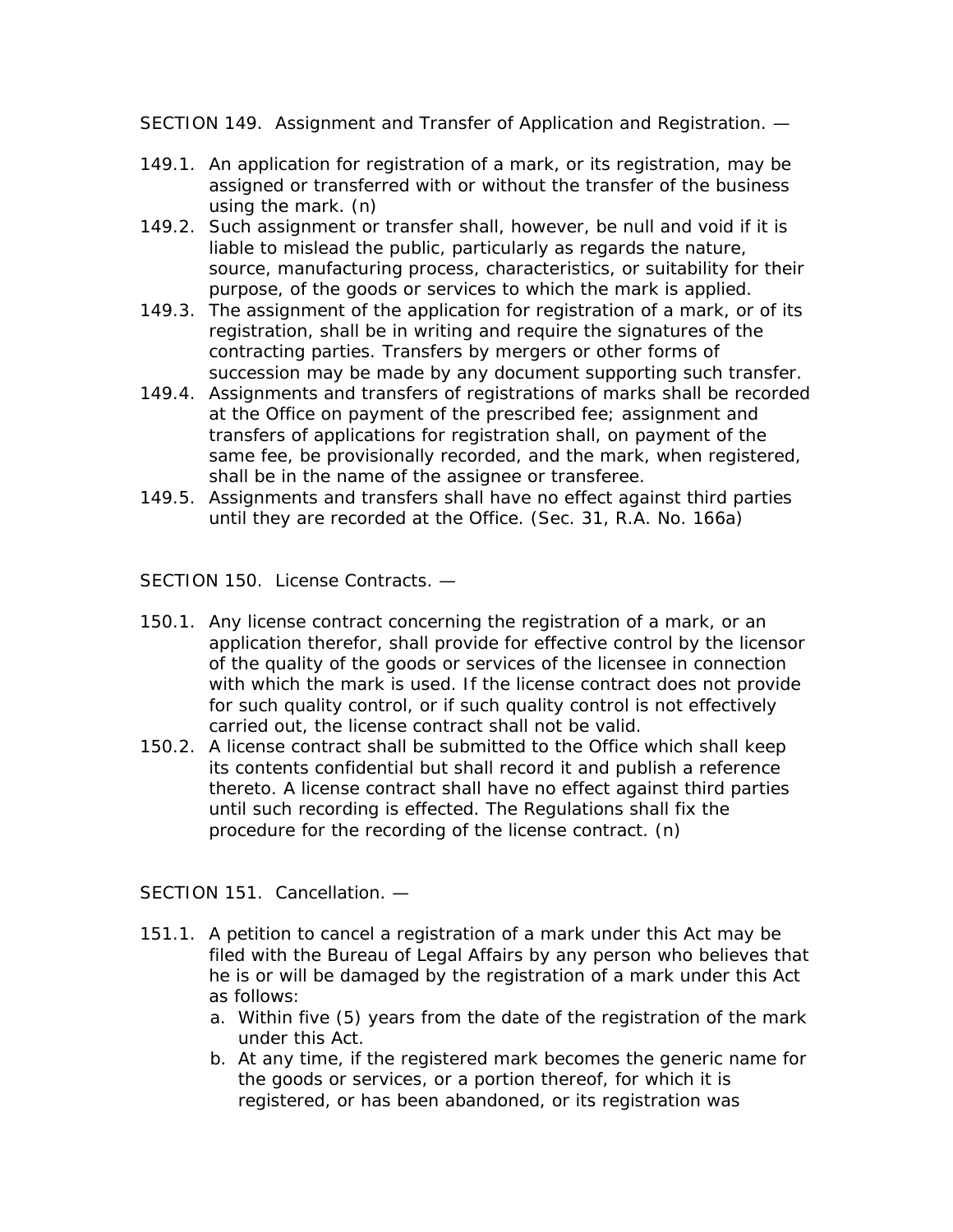obtained fraudulently or contrary to the provisions of this Act, or if the registered mark is being used by, or with the permission of, the registrant so as to misrepresent the source of the goods or services on or in connection with which the mark is used. If the registered mark becomes the generic name for less than all of the goods or services for which it is registered, a petition to cancel the registration for only those goods or services may be filed. A registered mark shall not be deemed to be the generic name of goods or services solely because such mark is also used as a name of or to identify a unique product or service. The primary significance of the registered mark to the relevant public rather than purchaser motivation shall be the test for determining whether the registered mark has become the generic name of goods or services on or in connection with which it has been used. (n)

- c. At any time, if the registered owner of the mark without legitimate reason fails to use the mark within the Philippines, or to cause it to be used in the Philippines by virtue of a license during an uninterrupted period of three (3) years or longer.
- 151.2. Notwithstanding the foregoing provisions, the court or the administrative agency vested with jurisdiction to hear and adjudicate any action to enforce the rights to a registered mark shall likewise exercise jurisdiction to determine whether the registration of said mark may be cancelled in accordance with this Act. The filing of a suit to enforce the registered mark with the proper court or agency shall exclude any other court or agency from assuming jurisdiction over a subsequently filed petition to cancel the same mark. On the other hand, the earlier filing of petition to cancel the mark with the Bureau of Legal Affairs shall not constitute a prejudicial question that must be resolved before an action to enforce the rights to same registered mark may be decided. (Sec. 17, R.A. No. 166a)

SECTION 152. Non-use of a Mark When Excused. —

- 152.1. Non-use of a mark may be excused if caused by circumstances arising independently of the will of the trademark owner. Lack of funds shall not excuse non-use of a mark.
- 152.2. The use of the mark in a form different from the form in which it is registered, which does not alter its distinctive character, shall not be ground for cancellation or removal of the mark and shall not diminish the protection granted to the mark.
- 152.3. The use of a mark in connection with one or more of the goods or services belonging to the class in respect of which the mark is registered shall prevent its cancellation or removal in respect of all other goods or services of the same class. Cd
- 152.4. The use of a mark by a company related with the registrant or applicant shall inure to the latter's benefit, and such use shall not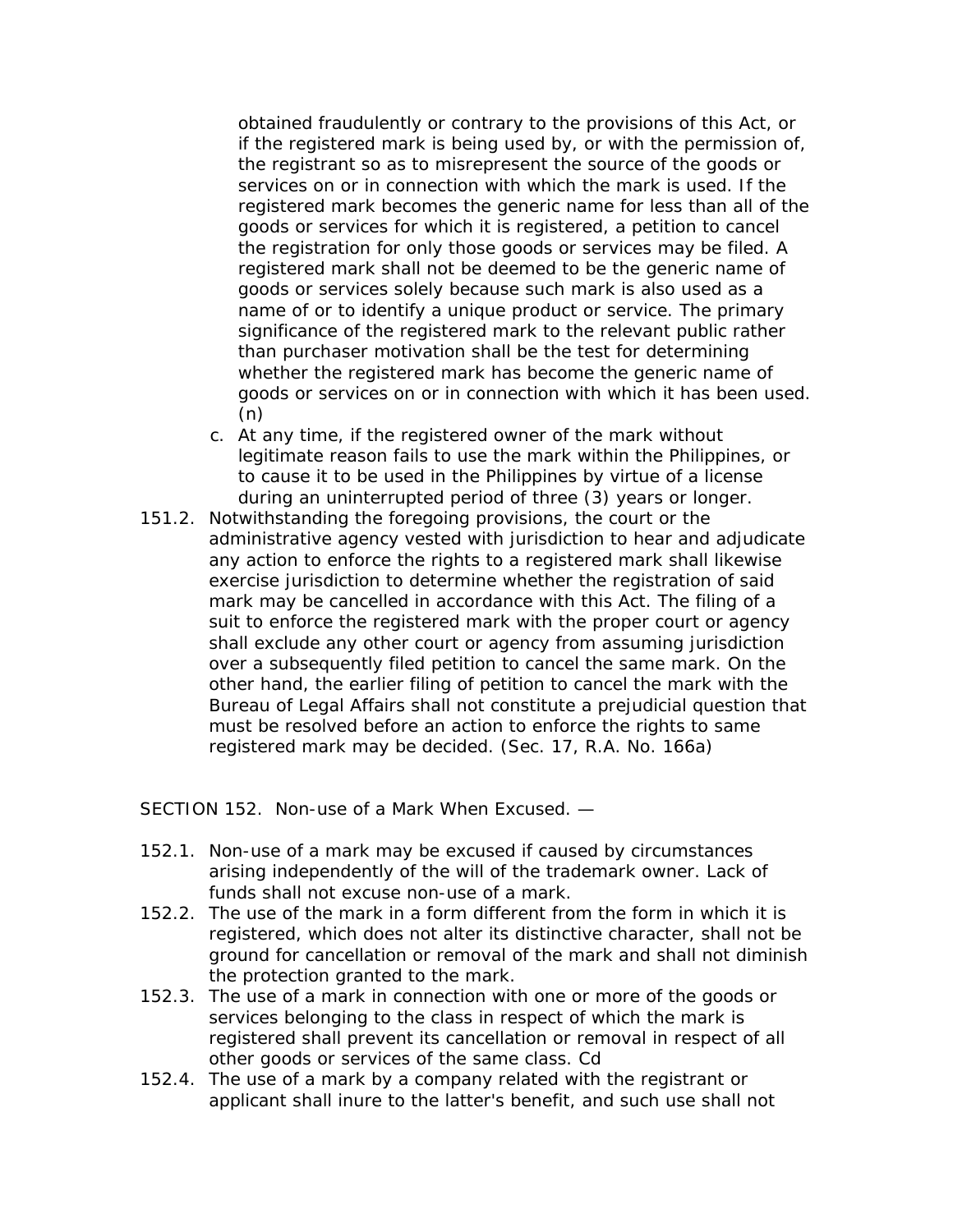affect the validity of such mark or of its registration: Provided, That such mark is not used in such manner as to deceive the public. If use of a mark by a person is controlled by the registrant or applicant with respect to the nature and quality of the goods or services, such use shall inure to the benefit of the registrant or applicant. (n)

SECTION 153. Requirements of Petition; Notice and Hearing. — Insofar as applicable, the petition for cancellation shall be in the same form as that provided in Section 134 hereof, and notice and hearing shall be as provided in Section 135 hereof.

SECTION 154. Cancellation of Registration. — If the Bureau of Legal Affairs finds that a case for cancellation has been made out, it shall order the cancellation of the registration. When the order or judgment becomes final, any right conferred by such registration upon the registrant or any person in interest of record shall terminate. Notice of cancellation shall be published in the IPO Gazette. (Sec. 19, R.A. No. 166a)

SECTION 155. Remedies; Infringement. — Any person who shall, without the consent of the owner of the registered mark:

- 155.1. Use in commerce any reproduction, counterfeit, copy, or colorable imitation of a registered mark or the same container or a dominant feature thereof in connection with the sale, offering for sale, distribution, advertising of any goods or services including other preparatory steps necessary to carry out the sale of any goods or services on or in connection with which such use is likely to cause confusion, or to cause mistake, or to deceive; or
- 155.2. Reproduce, counterfeit, copy or colorably imitate a registered mark or a dominant feature thereof and apply such reproduction, counterfeit, copy or colorable imitation to labels, signs, prints, packages, wrappers, receptacles or advertisements intended to be used in commerce upon or in connection with the sale, offering for sale, distribution, or advertising of goods or services on or in connection with which such use is likely to cause confusion, or to cause mistake, or to deceive, shall be liable in a civil action for infringement by the registrant for the remedies hereinafter set forth: Provided, That the infringement takes place at the moment any of the acts stated in Subsection 155.1 or this subsection are committed regardless of whether there is actual sale of goods or services using the infringing material. (Sec. 22, R.A. No 166a)

SECTION 156. Actions, and Damages and Injunction for Infringement. —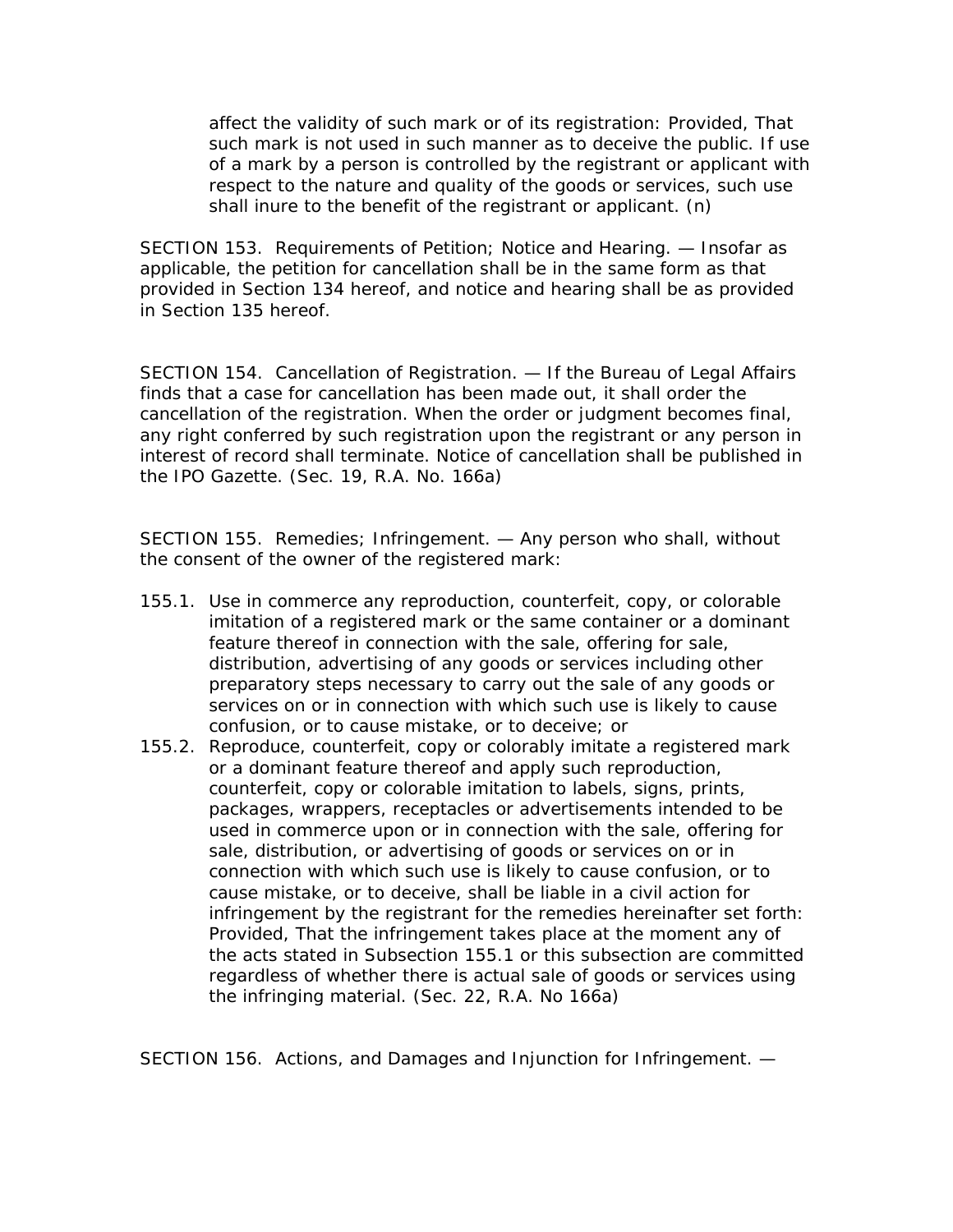- 156.1. The owner of a registered mark may recover damages from any person who infringes his rights, and the measure of the damages suffered shall be either the reasonable profit which the complaining party would have made, had the defendant not infringed his rights, or the profit which the defendant actually made out of the infringement, or in the event such measure of damages cannot be readily ascertained with reasonable certainty, then the court may award as damages a reasonable percentage based upon the amount of gross sales of the defendant or the value of the services in connection with which the mark or trade name was used in the infringement of the rights of the complaining party. (Sec. 23, first par., R.A. No. 166a)
- 156.2. On application of the complainant, the court may impound during the pendency of the action, sales invoices and other documents evidencing sales. (n)
- 156.3. In cases where actual intent to mislead the public or to defraud the complainant is shown, in the discretion of the court, the damages may be doubled. (Sec. 23, first par., R.A. No. 166)
- 156.4. The complainant, upon proper showing, may also be granted injunction. (Sec. 23, second par., R.A. No. 166a)

SECTION 157. Power of Court to Order Infringing Material Destroyed. —

- 157.1. In any action arising under this Act, in which a violation of any right of the owner of the registered mark is established, the court may order that goods found to be infringing be, without compensation of any sort, disposed of outside the channels of commerce in such a manner as to avoid any harm caused to the right holder, or destroyed; and all labels, signs, prints, packages, wrappers, receptacles and advertisements in the possession of the defendant, bearing the registered mark or trade name or any reproduction, counterfeit, copy or colorable imitation thereof, all plates, molds, matrices and other means of making the same, shall be delivered up and destroyed.
- 157.2. In regard to counterfeit goods, the simple removal of the trademark affixed shall not be sufficient other than in exceptional cases which shall be determined by the Regulations, to permit the release of the goods into the channels of commerce. (Sec. 24, R.A. No. 166a)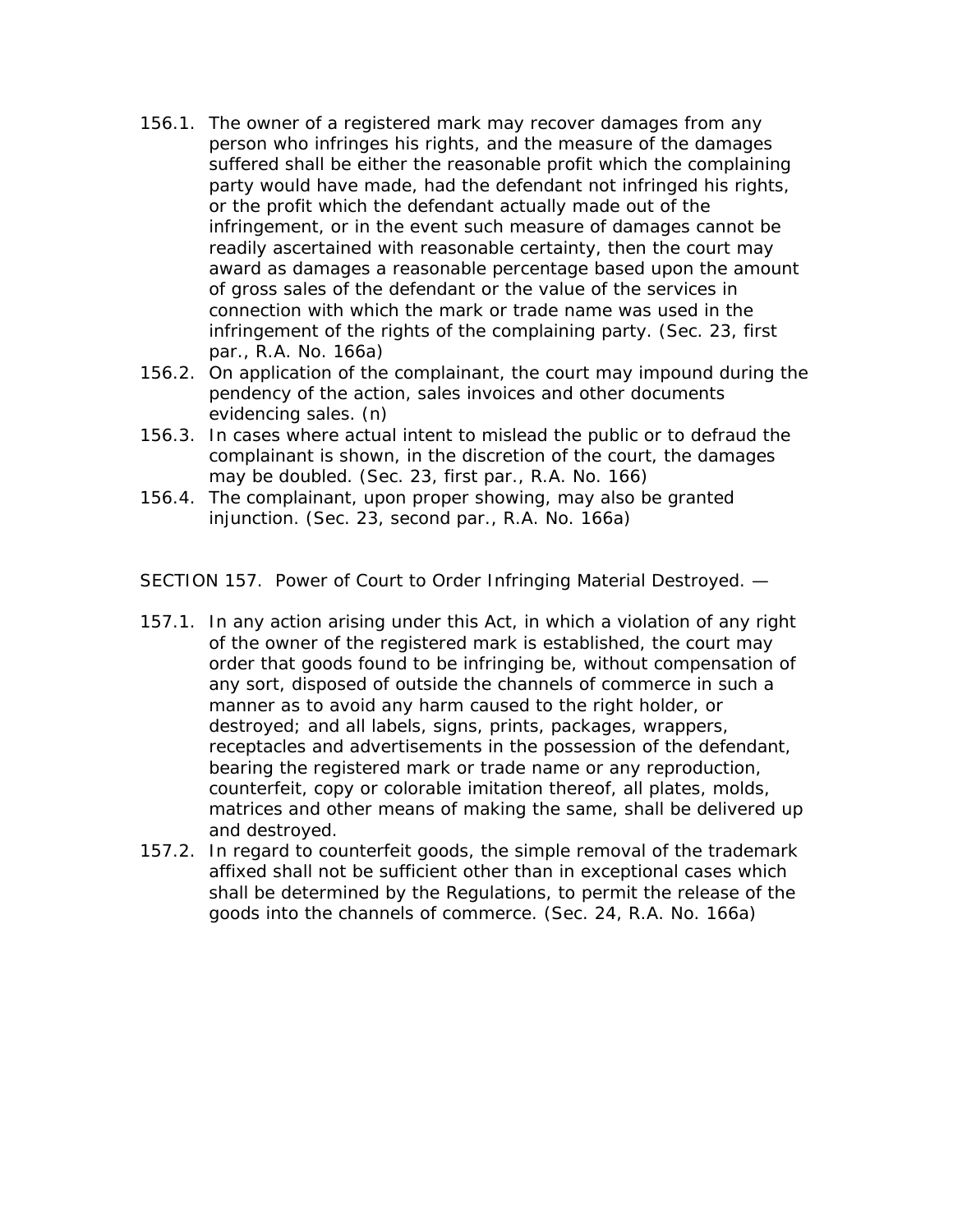SECTION 158. Damages; Requirement of Notice. — In any suit for infringement, the owner of the registered mark shall not be entitled to recover profits or damages unless the acts have been committed with knowledge that such imitation is likely to cause confusion, or to cause mistake, or to deceive. Such knowledge is presumed if the registrant gives notice that his mark is registered by displaying with the mark the words '"Registered Mark" or the letter R within a circle or if the defendant had otherwise actual notice of the registration. (Sec. 21, R.A. No. 166a)

SECTION 159. Limitations to Actions for Infringement. — Notwithstanding any other provision of this Act, the remedies given to the owner of a right infringed under this Act shall be limited as follows:

- 159.1. Notwithstanding the provisions of Section 155 hereof, a registered mark shall have no effect against any person who, in good faith, before the filing date or the priority date, was using the mark for the purposes of his business or enterprise: Provided, That his right may only be transferred or assigned together with his enterprise or business or with that part of his enterprise or business in which the mark is used.
- 159.2. Where an infringer who is engaged solely in the business of printing the mark or other infringing materials for others is an innocent infringer, the owner of the right infringed shall be entitled as against such infringer only to an injunction against future printing.
- 159.3. Where the infringement complained of is contained in or is part of paid advertisement in a newspaper, magazine, or other similar periodical or in an electronic communication, the remedies of the owner of the right infringed as against the publisher or distributor of such newspaper, magazine, or other similar periodical or electronic communication shall be limited to an injunction against the presentation of such advertising matter in future issues of such newspapers, magazines, or other similar periodicals or in future transmissions of such electronic communications. The limitations of this subparagraph shall apply only to innocent infringers: Provided, That such injunctive relief shall not be available to the owner of the right infringed with respect to an issue of a newspaper, magazine, or other similar periodical or an electronic communication containing infringing matter where restraining the dissemination of such infringing matter in any particular issue of such periodical or in an electronic communication would delay the delivery of such issue or transmission of such electronic communication is customarily conducted in accordance with the sound business practice, and not due to any method or device adopted to evade this section or to prevent or delay the issuance of an injunction or restraining order with respect to such infringing matter. (n)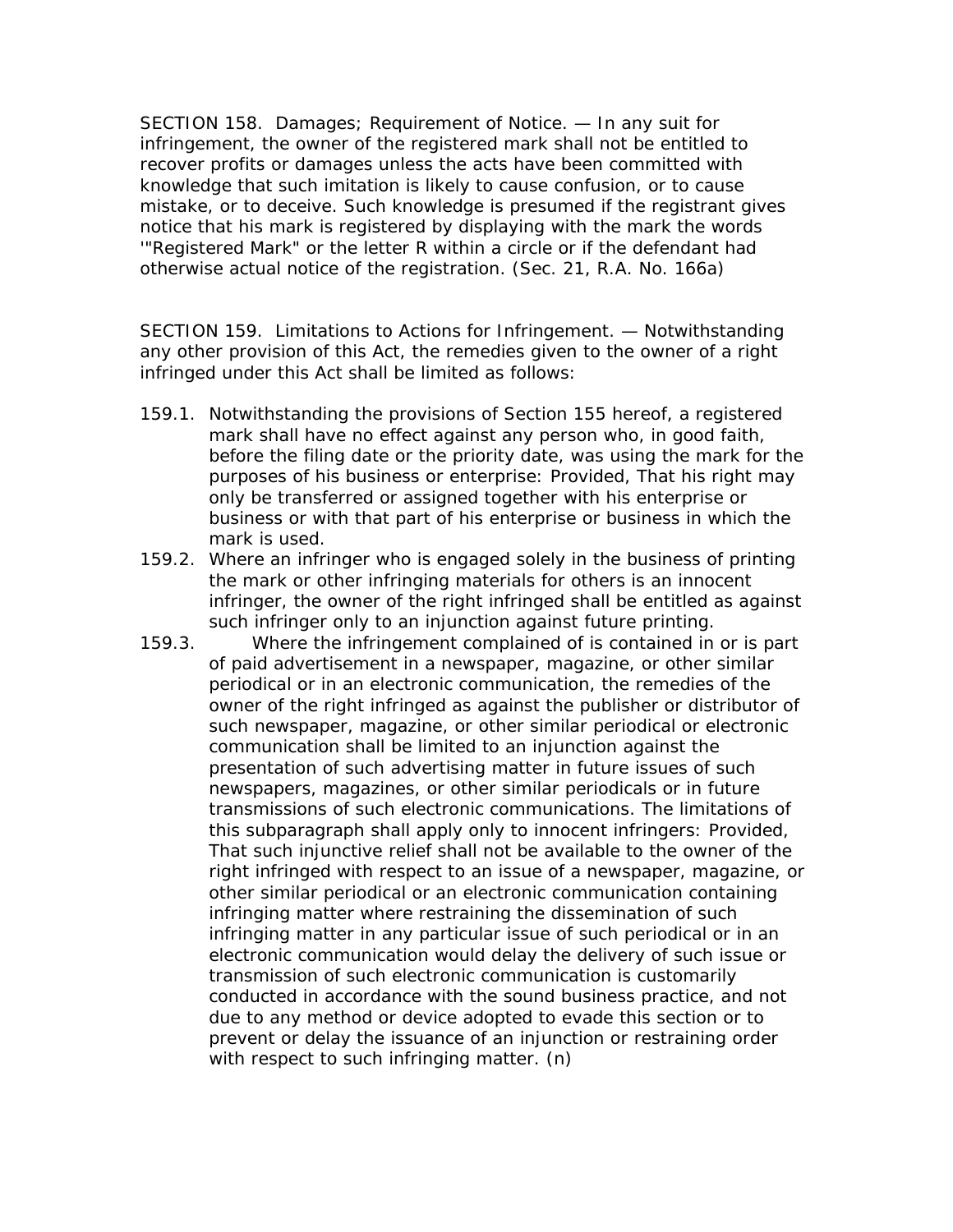SECTION 160. Right of Foreign Corporation to Sue in Trademark or Service Mark Enforcement Action. — Any foreign national or juridical person who meets the requirements of Section 3 of this Act and does not engage in business in the Philippines may bring a civil or administrative action hereunder for opposition, cancellation, infringement, unfair competition, or false designation of origin and false description, whether or not it is licensed to do business in the Philippines under existing laws. (Sec. 21-A, R.A. No. 166a)

SECTION 161. Authority to Determine Right to Registration. — In any action involving a registered mark, the court may determine the right to registration, order the cancellation of a registration, in whole or in part, and otherwise rectify the register with respect to the registration of any party to the action in the exercise of this. Judgment and orders shall be certified by the court to the Director, who shall make appropriate entry upon the records of the Bureau, and shall be controlled thereby. (Sec. 25, R.A. No. 166a)

SECTION 162. Action for False or Fraudulent Declaration. — Any person who shall procure registration in the Office of a mark by a false or fraudulent declaration or representation, whether oral or in writing, or by any false means, shall be liable in a civil action by any person injured thereby for any damages sustained in consequence thereof (Sec. 26, R.A. No. 166)

SECTION 163. Jurisdiction of Court. — All actions under Sections 150, 155, 164, and 166 to 169 shall be brought before the proper courts with appropriate jurisdiction under existing laws. (Sec. 27, R.A. No. 166)

SECTION 164. Notice of Filing Suit Given to the Director. — It shall be the duty of the clerks of such courts within one (1) month after the filing of any action, suit, or proceeding involving a mark registered under the provisions of this Act, to notify the Director in writing setting forth: the names and addresses of the litigants and designating the number of the registration or registrations and within one (1) month after the judgment is entered or an appeal is taken, the clerk of court shall give notice thereof to the Office, and the latter shall endorse the same upon the filewrapper of the said registration or registrations and incorporate the same as a part of the contents of said filewrapper. (n)

SECTION 165. Trade Names or Business Names. —

165.1. A name or designation may not be used as a trade name if by its nature or the use to which such name or designation may be put, it is contrary to public order or morals and if, in particular, it is liable to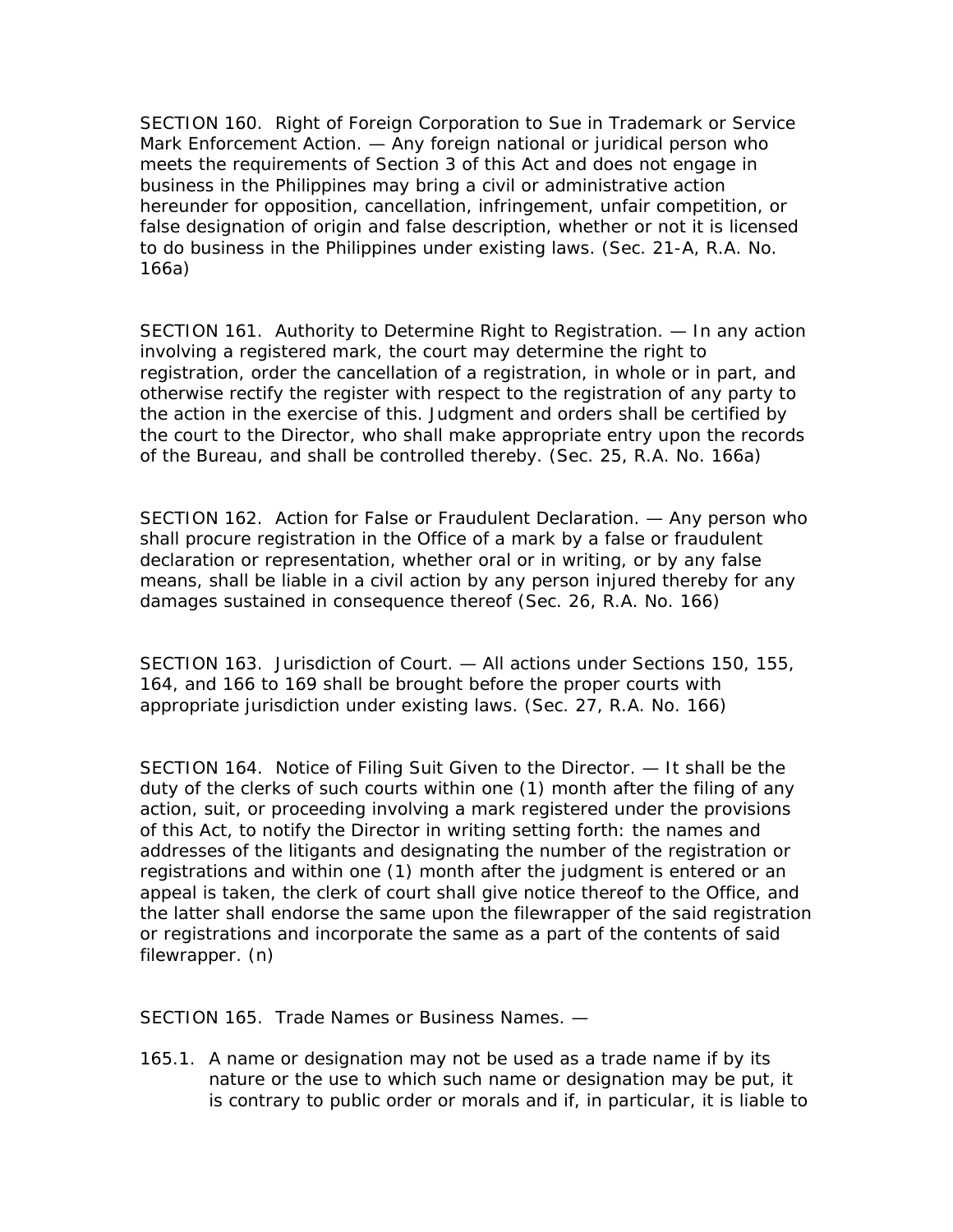deceive trade circles or the public as to the nature of the enterprise identified by that name.

165.2.

- a. Notwithstanding any laws or regulations providing for any obligation to register trade names, such names shall be protected, even prior to or without registration, against any unlawful act committed by third parties.
- b. In particular, any subsequent use of the trade name by a third party, whether as a trade name or a mark or collective mark, or any such use of a similar trade name or mark, likely to mislead the public, shall be deemed unlawful.
- 165.3. The remedies provided for in Sections 153 to 156 and Sections 166 and 167 shall apply mutatis mutandis.
- 165.4. Any change in the ownership of a trade name shall be made with the transfer of the enterprise or part thereof identified by that name. The provisions of Subsections 149.2 to 149.4 shall apply mutatis mutandis.

SECTION 166. Goods Bearing Infringing Marks or Trade Names. — No article of imported merchandise which shall copy or simulate the name of any domestic product, or manufacturer, or dealer, or which shall copy or simulate a mark registered in accordance with the provisions of this Act, or shall bear a mark or trade name calculated to induce the public to believe that the article is manufactured in the Philippines, or that it is manufactured in any foreign country or locality other than the country or locality where it is in fact manufactured, shall be admitted to entry at any customhouse of the Philippines. In order to aid the officers of the customs service in enforcing this prohibition, any person who is entitled to the benefits of this Act, may require that his name and residence, and the name of the locality in which his goods are manufactured, a copy of the certificate of registration of his mark or trade name, to be recorded in books which shall be kept for this purpose in the Bureau of Customs, under such regulations as the Collector of Customs with the approval of the Secretary of Finance shall prescribe, and may furnish to the said Bureau facsimiles of his name, the name of the locality in which his goods are manufactured, or his registered mark or trade name, and thereupon the Collector of Customs shall cause one (1) or more copies of the same to be transmitted to each collector or to other proper officer of the Bureau of Customs. (Sec. 35, R.A. No. 166)

SECTION 167. Collective Marks. —

167.1. Subject to Subsections 167.2 and 167.3, Sections 122 to 164 and 166 shall apply to collective marks, except that references therein to "mark" shall be read as "collective mark".

167.2.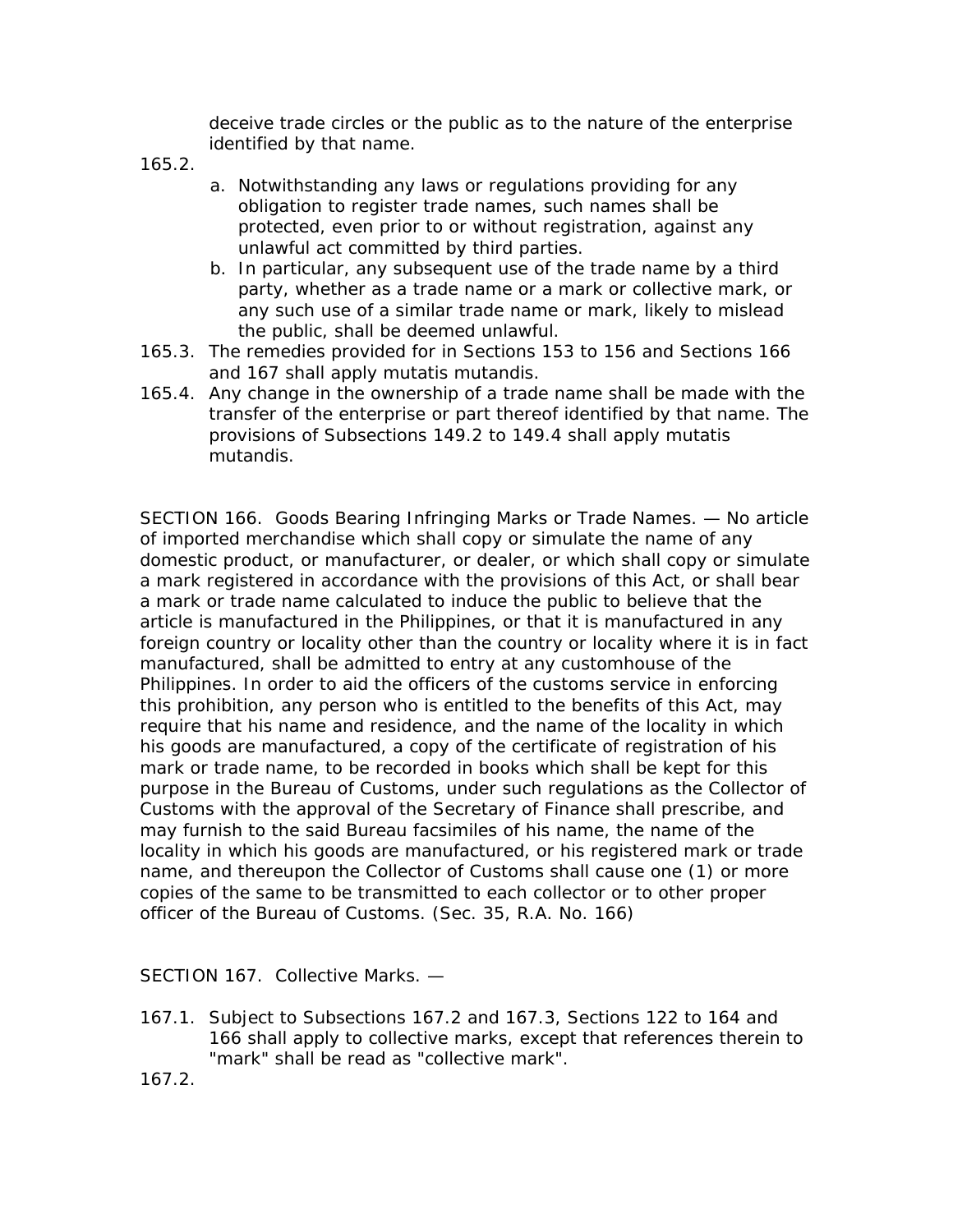- a. An application for registration of a collective mark shall designate the mark as a collective mark and shall be accompanied by a copy of the agreement, if any, governing the use of the collective mark.
- b. The registered owner of a collective mark shall notify the Director of any changes made in respect of the agreement referred to in paragraph (a).
- 167.3. In addition to the grounds provided in Section 149, the Court shall cancel the registration of a collective mark if the person requesting the cancellation proves that only the registered owner uses the mark, or that he uses or permits its use in contravention of the agreements referred to in Subsection 166.2 or that he uses or permits its use in a manner liable to deceive trade circles or the public as to the origin or any other common characteristics of the goods or services concerned.
- 167.4. The registration of a collective mark, or an application therefor shall not be the subject of a license contract. (Sec. 40, R.A. No. 166a)

SECTION 168. Unfair Competition, Rights, Regulation and Remedies. —

- 168.1. A person who has identified in the mind of the public the goods he manufactures or deals in, his business or services from those of others, whether or not a registered mark is employed, has a property right in the goodwill of the said goods, business or services so identified, which will be protected in the same manner as other property rights.
- 168.2. Any person who shall employ deception or any other means contrary to good faith by which he shall pass off the goods manufactured by him or in which he deals, or his business, or services for those of the one having established such goodwill, or who shall commit any acts calculated to produce said result, shall be guilty of unfair competition, and shall be subject to an action therefor.
- 168.3. In particular, and without in any way limiting the scope of protection against unfair competition, the following shall be deemed guilty of unfair competition:
	- a. Any person, who is selling his goods and gives them the general appearance of goods of another manufacturer or dealer, either as to the goods themselves or in the wrapping of the packages in which they are contained, or the devices or words thereon, or in any other feature of their appearance, which would be likely to influence purchasers to believe that the goods offered are those of a manufacturer or dealer, other than the actual manufacturer or dealer, or who otherwise clothes the goods with such appearance as shall deceive the public and defraud another of his legitimate trade, or any subsequent vendor of such goods or any agent of any vendor engaged in selling such goods with a like purpose;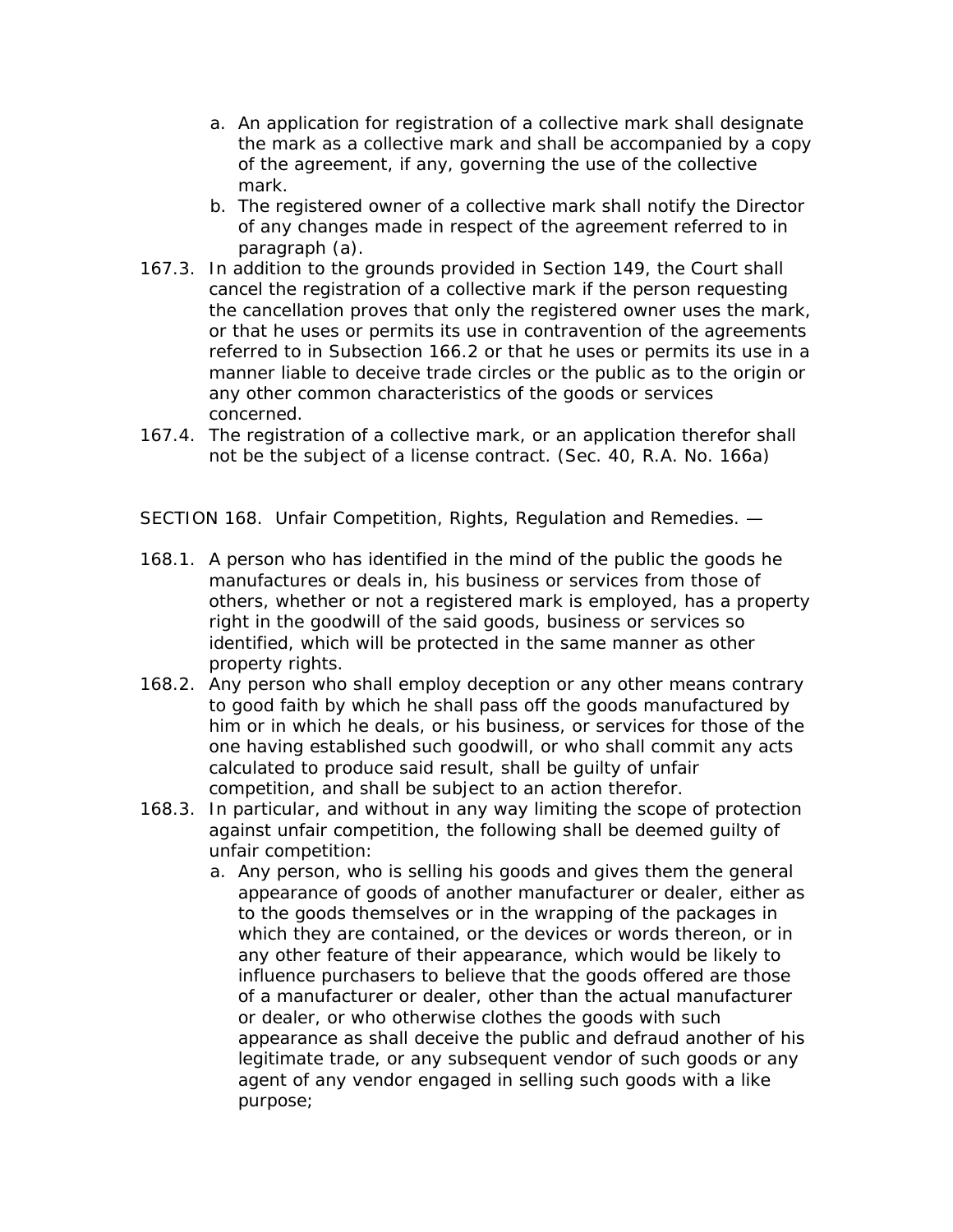- b. Any person who by any artifice, or device, or who employs any other means calculated to induce the false belief that such person is offering the services of another who has identified such services in the mind of the public; or
- c. Any person who shall make any false statement in the course of trade or who shall commit any other act contrary to good faith of a nature calculated to discredit the goods, business or services of another.
- 168.4. The remedies provided by Sections 156, 157 and 161 shall apply mutatis mutandis. (Sec. 29, R.A. No. 166a)

SECTION 169. False Designations of Origin; False Description or Representation. —

- 169.1. Any person who, on or in connection with any goods or services, or any container for goods, uses in commerce any word, term, name, symbol, or device, or any combination thereof, or any false designation of origin, false or misleading description of fact, or false or misleading representation of fact, which:
	- a. Is likely to cause confusion, or to cause mistake, or to deceive as to the affiliation, connection, or association of such person with another person, or as to the origin, sponsorship, or approval of his or her goods, services, or commercial activities by another person; or
	- b. In commercial advertising or promotion, misrepresents the nature, characteristics, qualities, or geographic origin of his or her or another person's goods, services, or commercial activities, shall be liable to a civil action for damages and injunction provided in Sections 156 and 157 of this Act by any person who believes that he or she is or is likely to be damaged by such act.
- 169.2. Any goods marked or labelled in contravention of the provisions of this Section shall not be imported into the Philippines or admitted entry at any customhouse of the Philippines. The owner, importer, or consignee of goods refused entry at any customhouse under this section may have any recourse under the customs revenue laws or may have the remedy given by this Act in cases involving goods refused entry or seized. (Sec. 30, R.A. No. 166a)

SECTION 170. Penalties. — Independent of the civil and administrative sanctions imposed by law, a criminal penalty of imprisonment from two (2) years to five (5) years and a fine ranging from Fifty thousand pesos (P50,000) to Two hundred thousand pesos (P200,000), shall be imposed on any person who is found guilty of committing any of the acts mentioned in Section 155, Section 168 and Subsection 169.1. (Arts. 188 and 189, Revised Penal Code)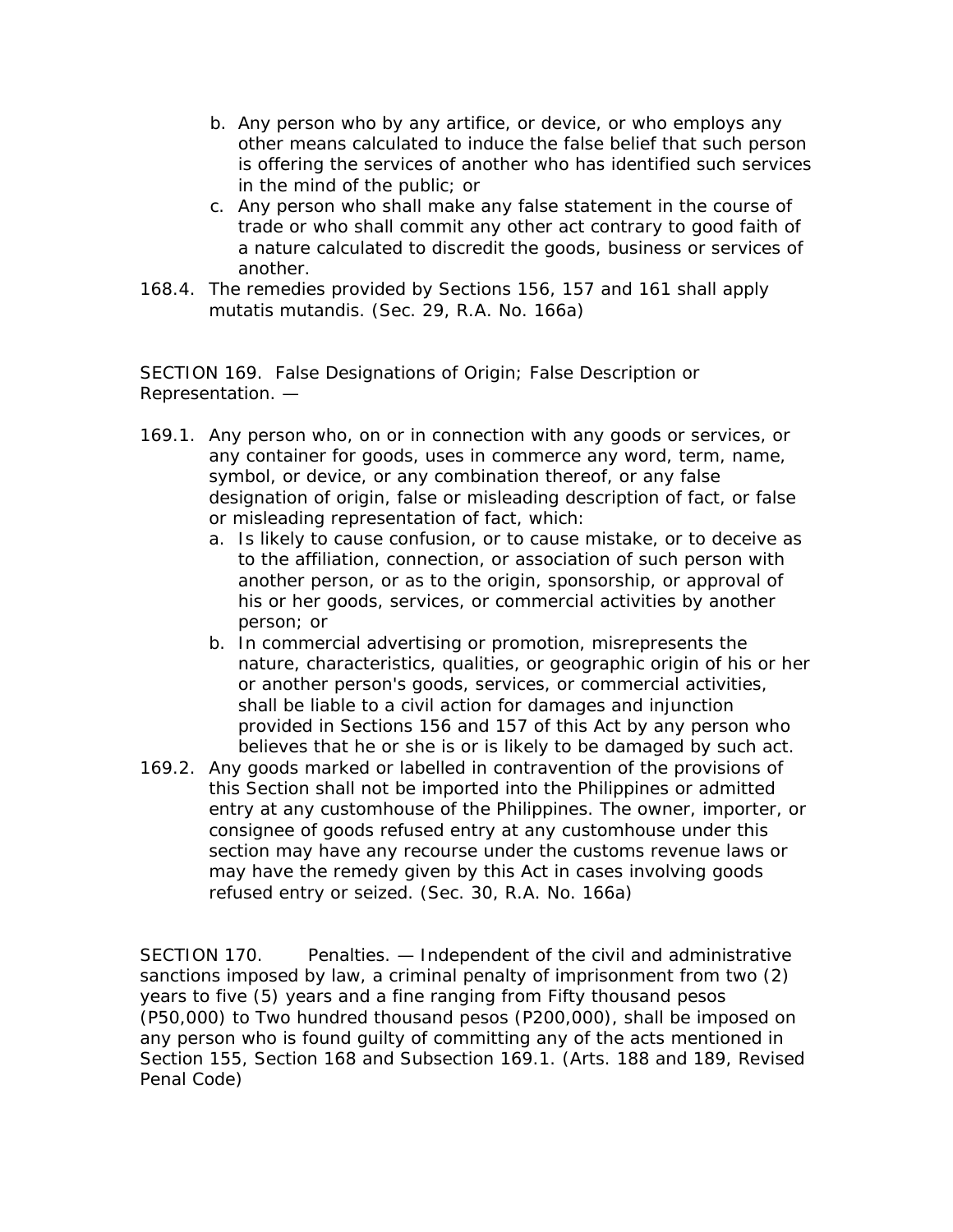CHAPTER I Preliminary Provisions

SECTION 171. Definitions. — For the purpose of this Act, the following terms have the following meaning:

- 171.1. "Author" is the natural person who has created the work;
- 171.2. A "collective work" is a work which has been created by two (2) or more natural persons at the initiative and under the direction of another with the understanding that it will be disclosed by the latter under his own name and that contributing natural persons will not be identified;
- 171.3. "Communication to the public" or "communicate to the public" means the making of a work available to the public by wire or wireless means in such a way that members of the public may access these works from a place and time individually chosen by them;
- 171.4. A "computer" is an electronic or similar device having informationprocessing capabilities, and a "computer program" is a set of instructions expressed in words, codes, schemes or in any other form, which is capable when incorporated in a medium that the computer can read, of causing the computer to perform or achieve a particular task or result;
- 171.5. "Public lending" is the transfer of possession of the original or a copy of a work or sound recording for a limited period, for non-profit purposes, by an institution the services of which are available to the public, such as public library or archive;
- 171.6. "Public performance", in the case of a work other than an audiovisual work, is the recitation, playing, dancing, acting or otherwise performing the work, either directly or by means of any device or process; in the case of an audiovisual work, the showing of its images in sequence and the making of the sounds accompanying it audible; and, in the case of a sound recording, making the recorded sounds audible at a place or at places where persons outside the normal circle of a family and that family's closest social acquaintances are or can be present, irrespective of whether they are or can be present at the same place and at the same time, or at different places and/or at different times, and where the performance can be perceived without the need for communication within the meaning of Subsection 171.3;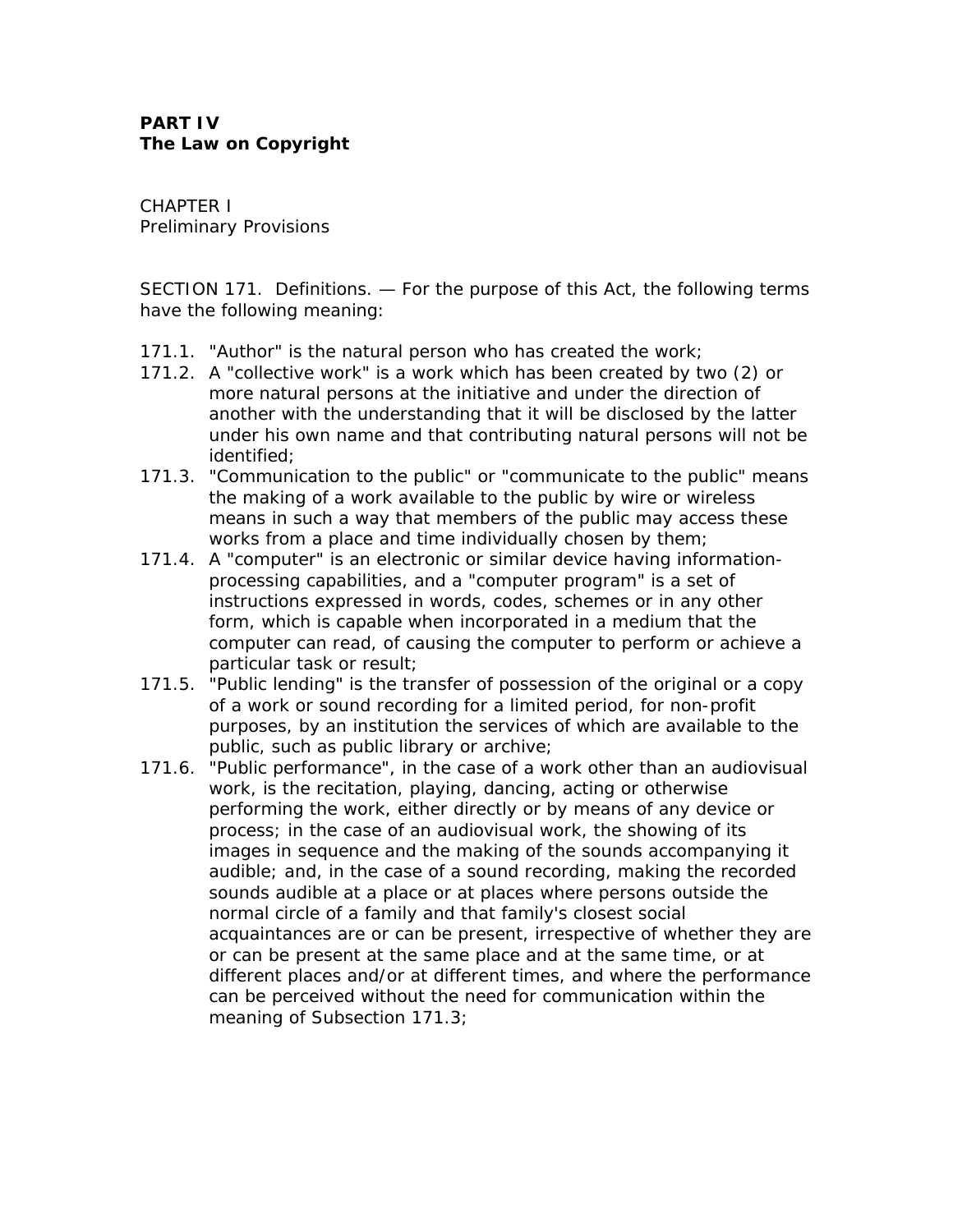- 171.7. "Published works" means works, which, with the consent of the authors, are made available to the public by wire or wireless means in such a way that members of the public may access these works from a place and time individually chosen by them: Provided, That availability of such copies has been such, as to satisfy the reasonable requirements of the public, having regard to the nature of the work;
- 171.8. "Rental" is the transfer of the possession of the original or a copy of a work or a sound recording for a limited period of time, for profitmaking purposes;
- 171.9. "Reproduction" is the making of one (1) or more copies of a work or a sound recording in any manner or form (Sec. 41 (E), P.D. No. 49 a);
- 171.10.A "work of applied art" is an artistic creation with utilitarian functions or incorporated in a useful article, whether made by hand or produced on an industrial scale;
- 171.11.A "work of the Government of the Philippines" is a work created by an officer or employee of the Philippine Government or any of its subdivisions and instrumentalities, including government-owned or controlled corporations as a part of his regularly prescribed official duties.

CHAPTER II Original Works

SECTION 172. Literary and Artistic Works. —

- 172.1. Literary and artistic works, hereinafter referred to as "works", are original intellectual creations in the literary and artistic domain protected from the moment of their creation and shall include in particular:
	- a. Books, pamphlets, articles and other writings;
	- b. Periodicals and newspapers;
	- c. Lectures, sermons, addresses, dissertations prepared for oral delivery, whether or not reduced in writing or other material form;
	- d. Letters;
	- e. Dramatic or dramatico-musical compositions; choreographic works or entertainment in dumb shows;
	- f. Musical compositions, with or without words;
	- g. Works of drawing, painting, architecture, sculpture, engraving, lithography or other works of art; models or designs for works of art;
	- h. Original ornamental designs or models for articles of manufacture, whether or not registrable as an industrial design, and other works of applied art;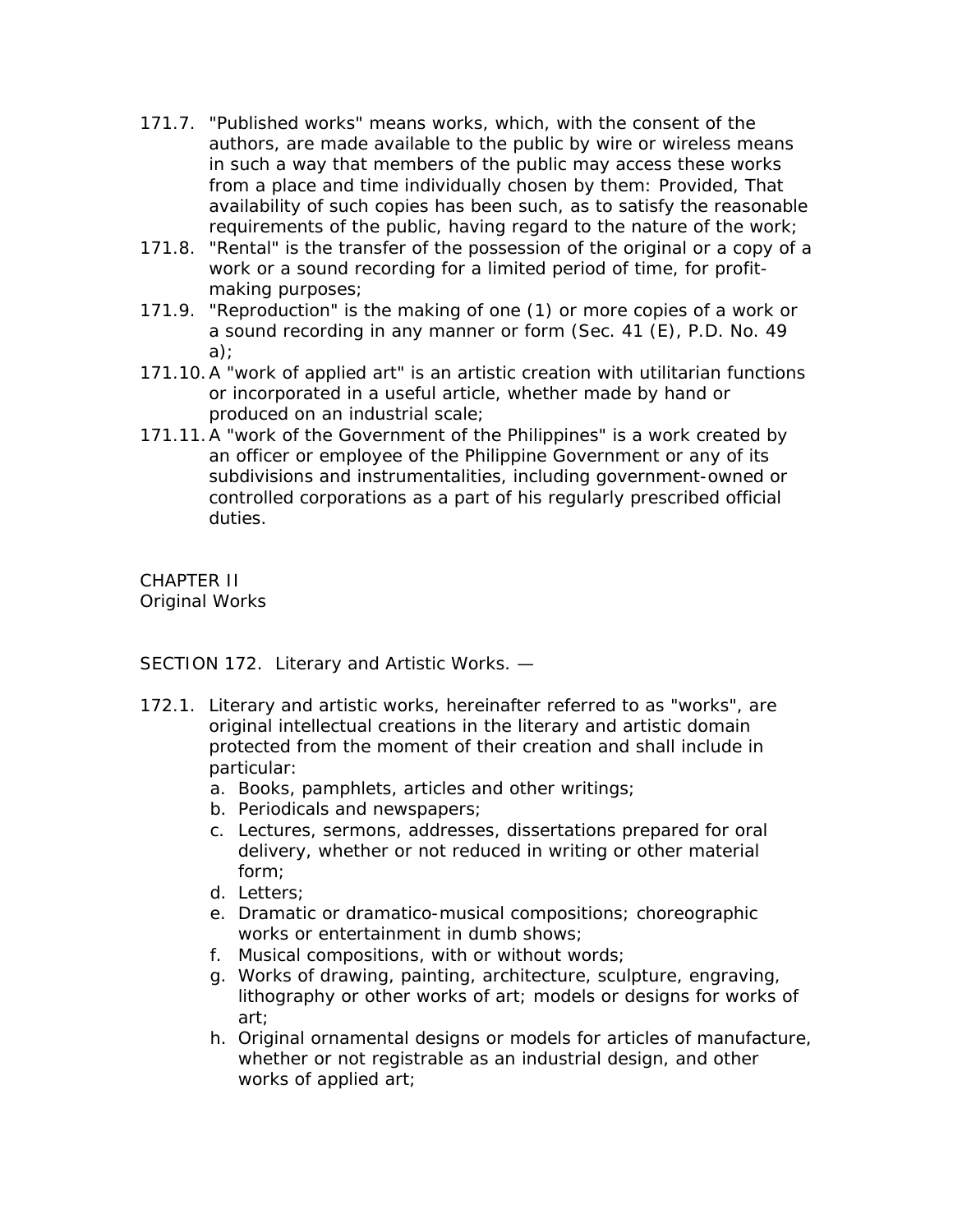- i. Illustrations, maps, plans, sketches, charts and three-dimensional works relative to geography, topography, architecture or science;
- j. Drawings or plastic works of a scientific or technical character;
- k. Photographic works including works produced by a process analogous to photography; lantern slides;
- l. Audiovisual works and cinematographic works and works produced by a process analogous to cinematography or any process for making audio-visual recordings;
- m. Pictorial illustrations and advertisements;
- n. Computer programs; and
- o. Other literary, scholarly, scientific and artistic works.
- 172.2. Works are protected by the sole fact of their creation, irrespective of their mode or form of expression, as well as of their content, quality and purpose. (Sec. 2, P.D. No. 49a) cda

CHAPTER III Derivative Works

SECTION 173. Derivative Works. —

- 173.1. The following derivative works shall also be protected by copyright:
	- a. Dramatizations, translations, adaptations, abridgments, arrangements, and other alterations of literary or artistic works; and
	- b. Collections of literary, scholarly or artistic works, and compilations of data and other materials which are original by reason of the selection or coordination or arrangement of their contents. (Sec. 2, [P] and [Q], P.D. No. 49)
- 173.2. The works referred to in paragraphs (a) and (b) of Subsection 173.1 shall be protected as new works: Provided however, That such new work shall not affect the force of any subsisting copyright upon the original works employed or any part thereof, or be construed to imply any right to such use of the original works, or to secure or extend copyright in such original works. (Sec. 8, P.D. 49; Art. 10, TRIPS)

SECTION 174. Published Edition of Work. — In addition to the right to publish granted by the author, his heirs, or assigns, the publisher shall have a copyright consisting merely of the right of reproduction of the typographical arrangement of the published edition of the work. (n)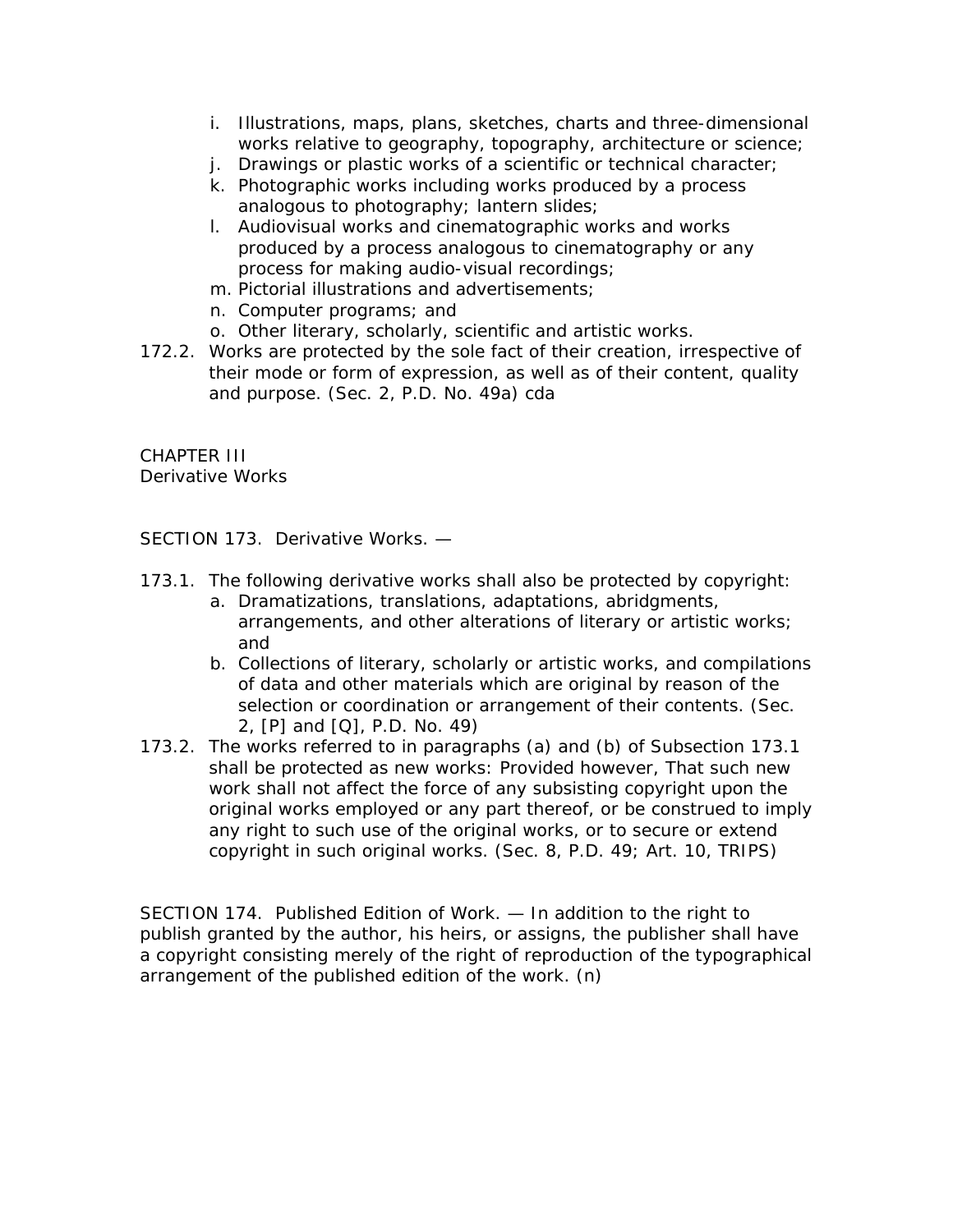SECTION 175. Unprotected Subject Matter. — Notwithstanding the provisions of Sections 172 and 173, no protection shall extend, under this law, to any idea, procedure, system, method or operation, concept, principle, discovery or mere data as such, even if they are expressed, explained, illustrated or embodied in a work; news of the day and other miscellaneous facts having the character of mere items of press information; or any official text of a legislative, administrative or legal nature, as well as any official translation thereof. (n)

SECTION 176. Works of the Government. —

- 176.1. No copyright shall subsist in any work of the Government of the Philippines. However, prior approval of the government agency or office wherein the work is created shall be necessary for exploitation of such work for profit. Such agency or office may, among other things, impose as a condition the payment of royalties. No prior approval or conditions shall be required for the use for any purpose of statutes, rules and regulations, and speeches, lectures, sermons, addresses, and dissertations, pronounced, read or rendered in courts of justice, before administrative agencies, in deliberative assemblies and in meetings of public character. (Sec. 9, first par., P.D. No. 49)
- 176.2. The author of speeches, lectures, sermons, addresses, and dissertations mentioned in the preceding paragraphs shall have the exclusive right of making a collection of his works. (n)
- 176.3. Notwithstanding the foregoing provisions, the Government is not precluded from receiving and holding copyrights transferred to it by assignment, bequest or otherwise; nor shall publication or republication by the Government in a public document of any work in which copyright is subsisting be taken to cause any abridgment or annulment of the copyright or to authorize any use or appropriation of such work without the consent of the copyright owner. (Sec. 9, third par., P.D. No. 49)

CHAPTER V Copyright or Economic Rights

SECTION 177. Copyright or Economic Rights. — Subject to the provisions of Chapter VIII, copyright or economic rights shall consist of the exclusive right to carry out, authorize or prevent the following acts:

177.1. Reproduction of the work or substantial portion of the work;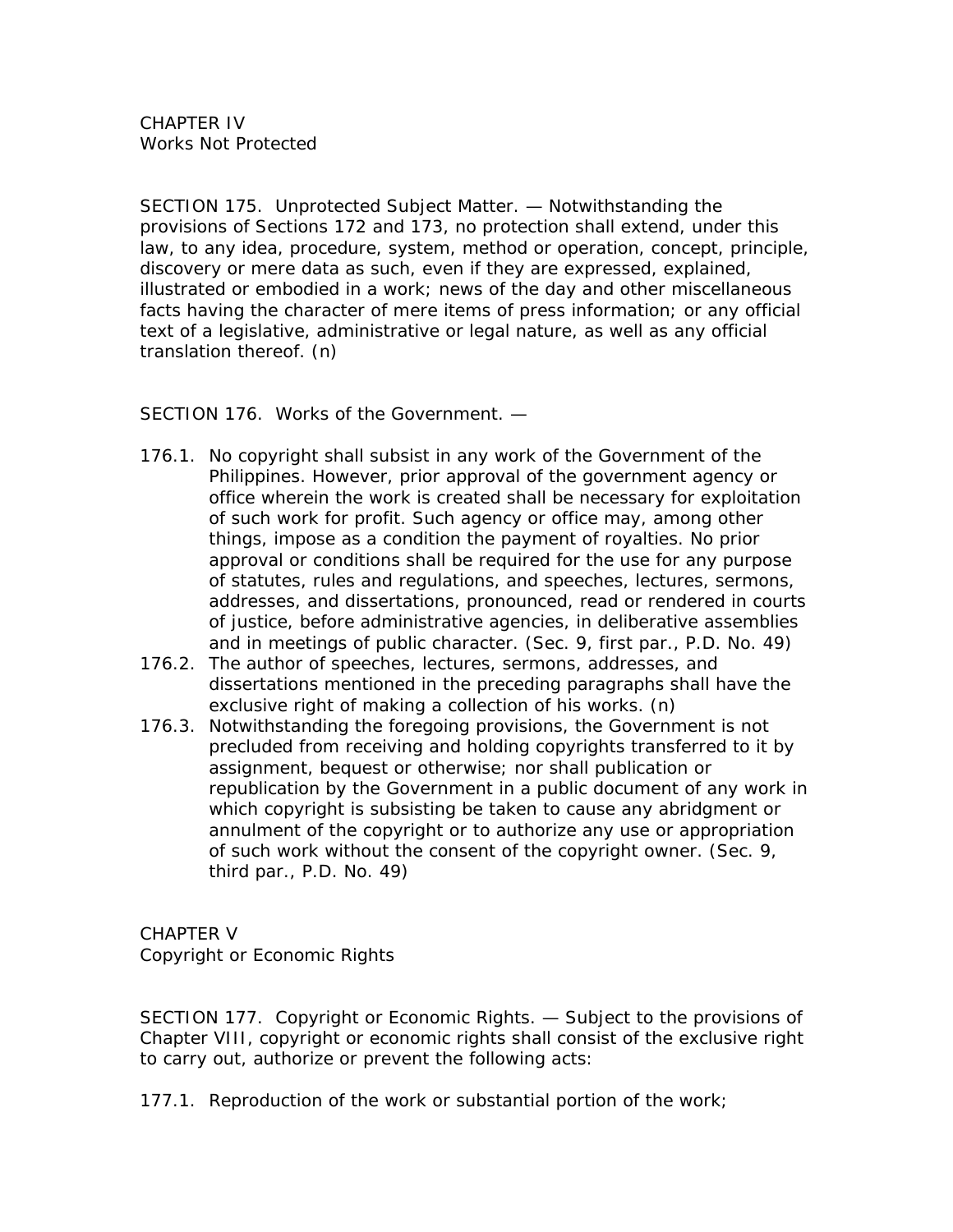- 177.2. Dramatization, translation, adaptation, abridgment, arrangement or other transformation of the work; aisadc
- 177.3. The first public distribution of the original and each copy of the work by sale or other forms of transfer of ownership;
- 177.4. Rental of the original or a copy of an audiovisual or cinematographic work, a work embodied in a sound recording, a computer program, a compilation of data and other materials or a musical work in graphic form, irrespective of the ownership of the original or the copy which is the subject of the rental; (n)
- 177.5. Public display of the original or a copy of the work;
- 177.6. Public performance of the work; and
- 177.7. Other communication to the public of the work. (Sec. 5, P. D. No. 49a)

CHAPTER VI Ownership of Copyright

SECTION 178. Rules on Copyright Ownership. — Copyright ownership shall be governed by the following rules:

- 178.1. Subject to the provisions of this section, in the case of original literary and artistic works, copyright shall belong to the author of the work;
- 178.2. In the case of works of joint authorship, the co-authors shall be the original owners of the copyright and in the absence of agreement, their rights shall be governed by the rules on co-ownership. If, however, a work of joint authorship consists of parts that can be used separately and the author of each part can be identified, the author of each part shall be the original owner of the copyright in the part that he has created;
- 178.3. In the case of work created by an author during and in the course of his employment, the copyright shall belong to:
	- a. The employee, if the creation of the object of copyright is not a part of his regular duties even if the employee uses the time, facilities and materials of the employer.
	- b. The employer, if the work is the result of the performance of his regularly-assigned duties, unless there is an agreement, express or implied, to the contrary.
- 178.4. In the case of a work commissioned by a person other than an employer of the author and who pays for it and the work is made in pursuance of the commission, the person who so commissioned the work shall have ownership of the work, but the copyright thereto shall remain with the creator, unless there is a written stipulation to the contrary;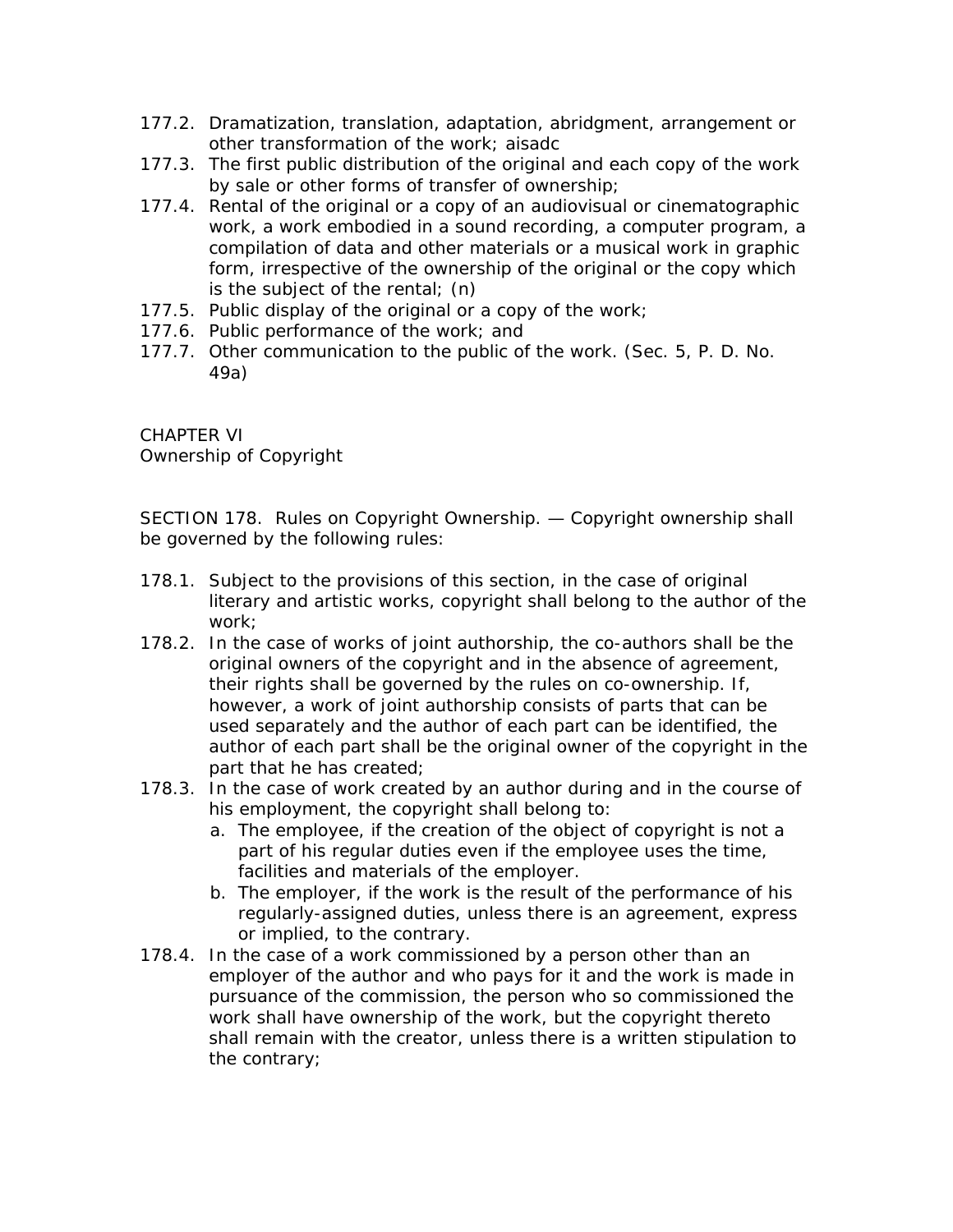- 178.5. In the case of audiovisual work, the copyright shall belong to the producer, the author of the scenario, the composer of the music, the film director, and the author of the work so adapted. However, subject to contrary or other stipulations among the creators, the producer shall exercise the copyright to an extent required for the exhibition of the work in any manner, except for the right to collect performing license fees for the performance of musical compositions, with or without words, which are incorporated into the work; and
- 178.6. In respect of letters, the copyright shall belong to the writer subject to the provisions of Article 723 of the Civil Code. (Sec. 6, P.D. No. 49a)

SECTION 179. Anonymous and Pseudonymous Works. — For purposes of this Act, the publishers shall be deemed to represent the authors of articles and other writings published without the names of the authors or under pseudonyms, unless the contrary appears, or the pseudonyms or adopted name leaves no doubt as to the author's identity, or if the author of the anonymous works discloses his identity. (Sec. 7, P.D. 49) cdtai

CHAPTER VII Transfer or Assignment of Copyright

SECTION 180. Rights of Assignee. —

- 180.1. The copyright may be assigned in whole or in part. Within the scope of the assignment, the assignee is entitled to all the rights and remedies which the assignor had with respect to the copyright.
- 180.2. The copyright is not deemed assigned inter vivos in whole or in part unless there is a written indication of such intention.
- 180.3. The submission of a literary, photographic or artistic work to a newspaper, magazine or periodical for publication shall constitute only a license to make a single publication unless a greater right is expressly granted. If two (2) or more persons jointly own a copyright or any part thereof, neither of the owners shall be entitled to grant licenses without the prior written consent of the other owner or owners. (Sec. 15, P.D. No. 49a)

SECTION 181. Copyright and Material Object. — The copyright is distinct from the property in the material object subject to it. Consequently, the transfer or assignment of the copyright shall not itself constitute a transfer of the material object. Nor shall a transfer or assignment of the sole copy or of one or several copies of the work imply transfer or assignment of the copyright. (Sec. 16, P.D. No. 49)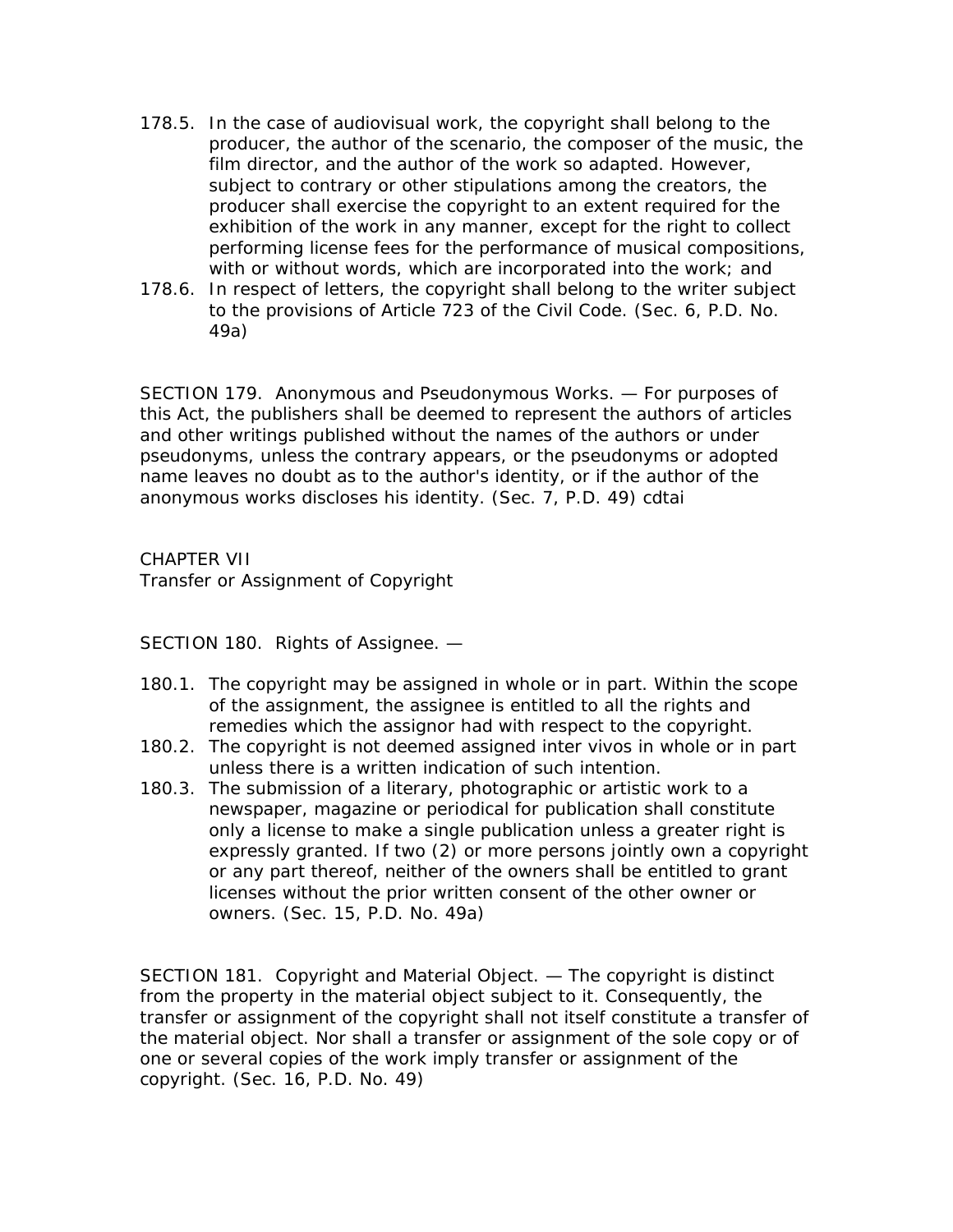SECTION 182. Filing of Assignment or License. — An assignment or exclusive license may be filed in duplicate with the National Library upon payment of the prescribed fee for registration in books and records kept for the purpose. Upon recording, a copy of the instrument shall be returned to the sender with a notation of the fact of record. Notice of the record shall be published in the IPO Gazette. (Sec. 19, P.D. No. 49a)

SECTION 183. Designation of Society. — The copyright owners or their heirs may designate a society of artists, writers or composers to enforce their economic rights and moral rights on their behalf. (Sec. 32, P.D. No. 49a)

CHAPTER VIII Limitations on Copyright

SECTION 184. Limitations on Copyright. —

- 184.1. Notwithstanding the provisions of Chapter V, the following acts shall not constitute infringement of copyright:
	- a. The recitation or performance of a work, once it has been lawfully made accessible to the public, if done privately and free of charge or if made strictly for a charitable or religious institution or society; (Sec. 10(1), P.D. No. 49)
	- b. The making of quotations from a published work if they are compatible with fair use and only to the extent justified for the purpose, including quotations from newspaper articles and periodicals in the form of press summaries: Provided, That the source and the name of the author, if appearing on the work, are mentioned; (Sec. 11, third par., P.D. No. 49)
	- c. The reproduction or communication to the public by mass media of articles on current political, social, economic, scientific or religious topic, lectures, addresses and other works of the same nature, which are delivered in public if such use is for information purposes and has not been expressly reserved: Provided, That the source is clearly indicated; (Sec. 11, P.D. No. 49)
	- d. The reproduction and communication to the public of literary, scientific or artistic works as part of reports of current events by means of photography, cinematography or broadcasting to the extent necessary for the purpose; (Sec. 12, P.D. No. 49)
	- e. The inclusion of a work in a publication, broadcast, or other communication to the public, sound recording or film, if such inclusion is made by way of illustration for teaching purposes and is compatible with fair use: Provided, That the source and of the name of the author, if appearing in the work, are mentioned;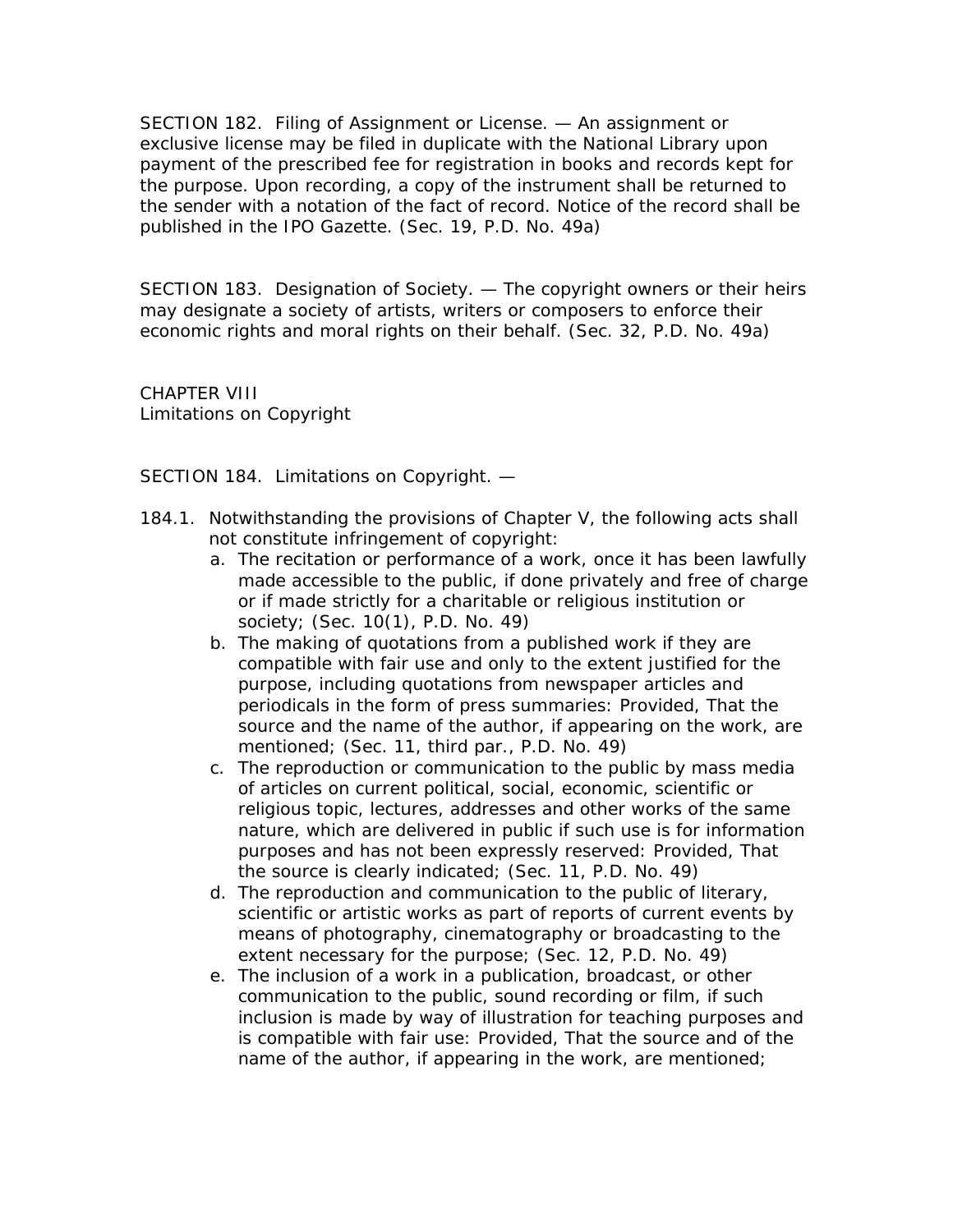- f. The recording made in schools, universities, or educational institutions of a work included in a broadcast for the use of such schools, universities or educational institutions: Provided, That such recording must be deleted within a reasonable period after they were first broadcast: Provided, further, That such recording may not be made from audiovisual works which are part of the general cinema repertoire of feature films except for brief excerpts of the work;
- g. The making of ephemeral recordings by a broadcasting organization by means of its own facilities and for use in its own broadcast; cdt
- h. The use made of a work by or under the direction or control of the Government, by the National Library or by educational, scientific or professional institutions where such use is in the public interest and is compatible with fair use;
- i. The public performance or the communication to the public of a work, in a place where no admission fee is charged in respect of such public performance or communication, by a club or institution for charitable or educational purpose only, whose aim is not profit making, subject to such other limitations as may be provided in the Regulations; (n)
- j. Public display of the original or a copy of the work not made by means of a film, slide, television image or otherwise on screen or by means of any other device or process: Provided, That either the work has been published, or, that the original or the copy displayed has been sold, given away or otherwise transferred to another person by the author or his successor in title; and
- k. Any use made of a work for the purpose of any judicial proceedings or for the giving of professional advice by a legal practitioner.
- 184.2. The provisions of this section shall be interpreted in such a way as to allow the work to be used in a manner which does not conflict with the normal exploitation of the work and does not unreasonably prejudice the right holder's legitimate interests.

SECTION 185. Fair Use of a Copyrighted Work. —

185.1. The fair use of a copyrighted work for criticism, comment, news reporting, teaching including multiple copies for classroom use, scholarship, research, and similar purposes is not an infringement of copyright. Decompilation, which is understood here to be the reproduction of the code and translation of the forms of the computer program to achieve the inter-operability of an independently created computer program with other programs may also constitute fair use. In determining whether the use made of a work in any particular case is fair use, the factors to be considered shall include: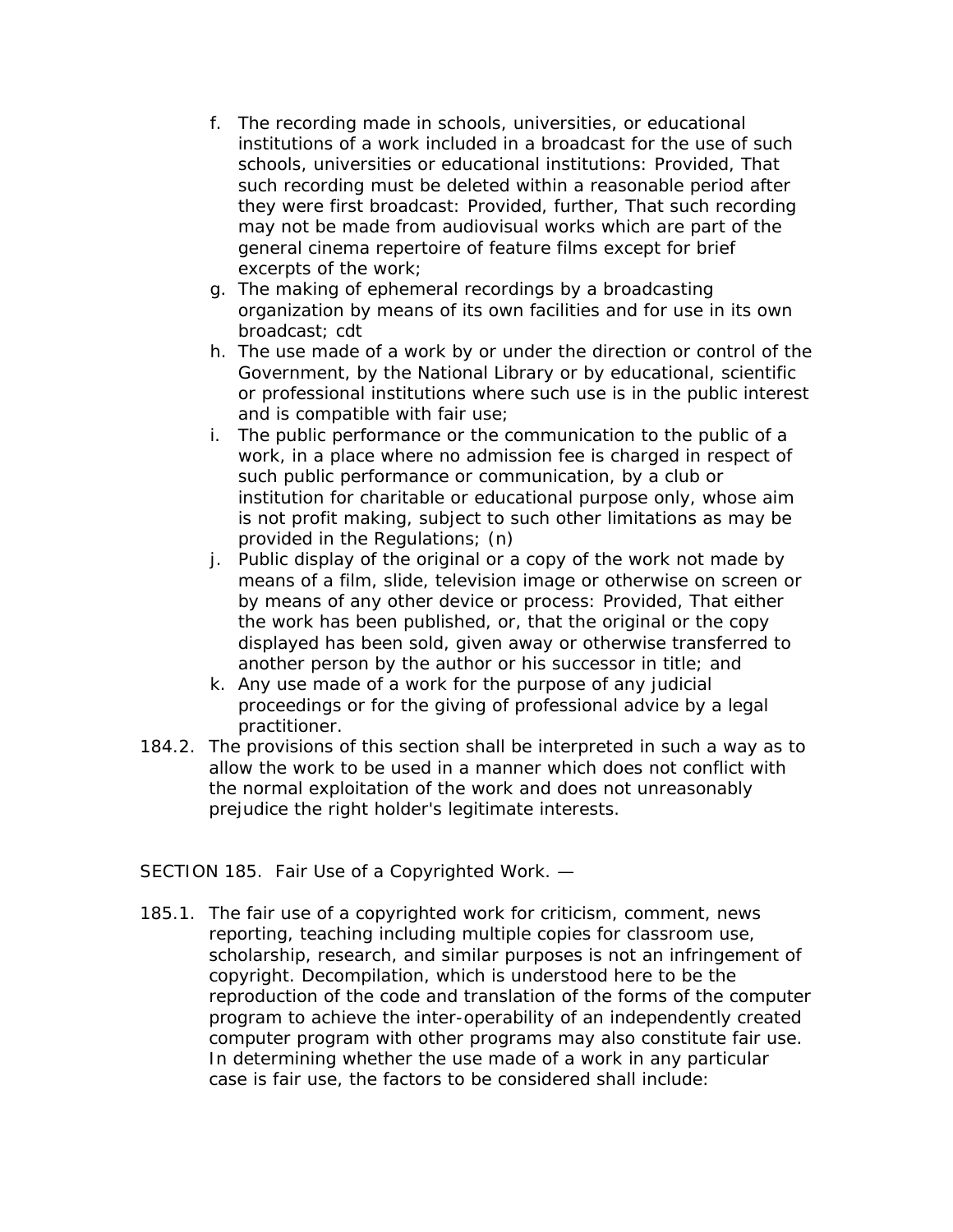- a. The purpose and character of the use, including whether such use is of a commercial nature or is for non-profit educational purposes;
- b. The nature of the copyrighted work;
- c. The amount and substantiality of the portion used in relation to the copyrighted work as a whole; and
- d. The effect of the use upon the potential market for or value of the copyrighted work.
- 185.2. The fact that a work is unpublished shall not by itself bar a finding of fair use if such finding is made upon consideration of all the above factors.

SECTION 186. Work of Architecture. — Copyright in a work of architecture shall include the right to control the erection of any building which reproduces the whole or a substantial part of the work either in its original form or in any form recognizably derived from the original: Provided, That the copyright in any such work shall not include the right to control the reconstruction or rehabilitation in the same style as the original of a building to which that copyright relates. (n)

SECTION 187. Reproduction of Published Work. —

- 187.1. Notwithstanding the provision of Section 177, and subject to the provisions of Subsection 187.2, the private reproduction of a published work in a single copy, where the reproduction is made by a natural person exclusively for research and private study, shall be permitted, without the authorization of the owner of copyright in the work.
- 187.2. The permission granted under Subsection 187.1 shall not extend to the reproduction of:
	- a. A work of architecture in the form of building or other construction;
	- b. An entire book, or a substantial part thereof, or of a musical work in graphic form by reprographic means;
	- c. A compilation of data and other materials;
	- d. A computer program except as provided in Section 189; and
	- e. Any work in cases where reproduction would unreasonably conflict with a normal exploitation of the work or would otherwise unreasonably prejudice the legitimate interests of the author. (n)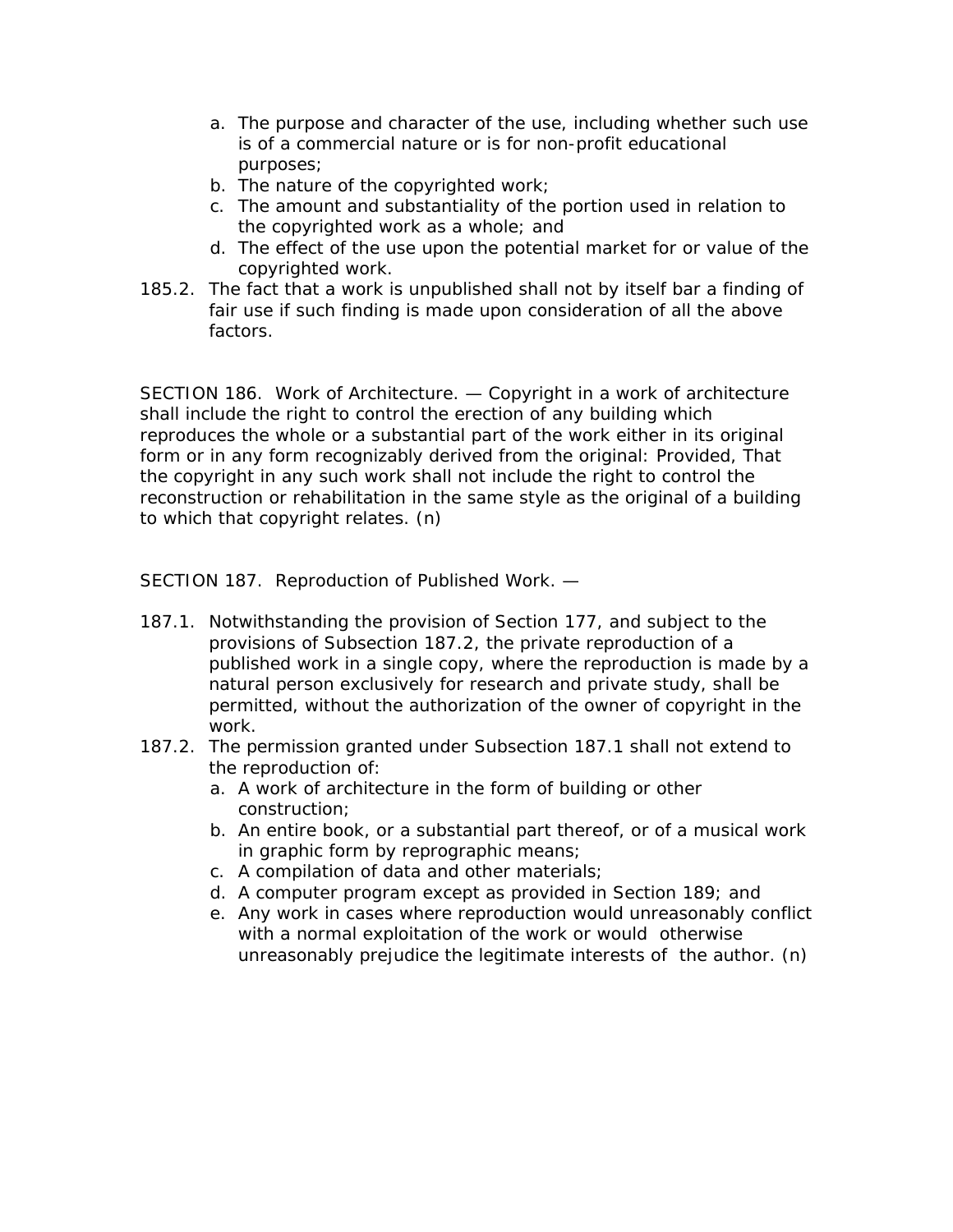SECTION 188. Reprographic Reproduction by Libraries. —

- 188.1. Notwithstanding the provisions of Subsection 177.6, any library or archive whose activities are not for profit may, without the authorization of the author of copyright owner, make a single copy of the work by reprographic reproduction:
	- a. Where the work by reason of its fragile character or rarity cannot be lent to user in its original form;
	- b. Where the works are isolated articles contained in composite works or brief portions of other published works and the reproduction is necessary to supply them, when this is considered expedient, to persons requesting their loan for purposes of research or study instead of lending the volumes or booklets which contain them; and
	- c. Where the making of such a copy is in order to preserve and, if necessary in the event that it is lost, destroyed or rendered unusable, replace a copy, or to replace, in the permanent collection of another similar library or archive, a copy which has been lost, destroyed or rendered unusable and copies are not available with the publisher.
- 188.2. Notwithstanding the above provisions, it shall not be permissible to produce a volume of a work published in several volumes or to produce missing tomes or pages of magazines or similar works, unless the volume, tome or part is out of stock: Provided, That every library which, by law, is entitled to receive copies of a printed work, shall be entitled, when special reasons so require, to reproduce a copy of a published work which is considered necessary for the collection of the library but which is out of stock. (Sec. 13, P.D. 49a)

SECTION 189. Reproduction of Computer Program. —

- 189.1. Notwithstanding the provisions of Section 177, the reproduction in one (1) back-up copy or adaptation of a computer program shall be permitted, without the authorization of the author of, or other owner of copyright in, a computer program, by the lawful owner of that computer program: Provided, That the copy or adaptation is necessary for:
	- a. The use of the computer program in conjunction with a computer for the purpose, and to the extent, for which the computer program has been obtained; and
	- b. Archival purposes, and, for the replacement of the lawfully owned copy of the computer program in the event that the lawfully obtained copy of the computer program is lost, destroyed or rendered unusable.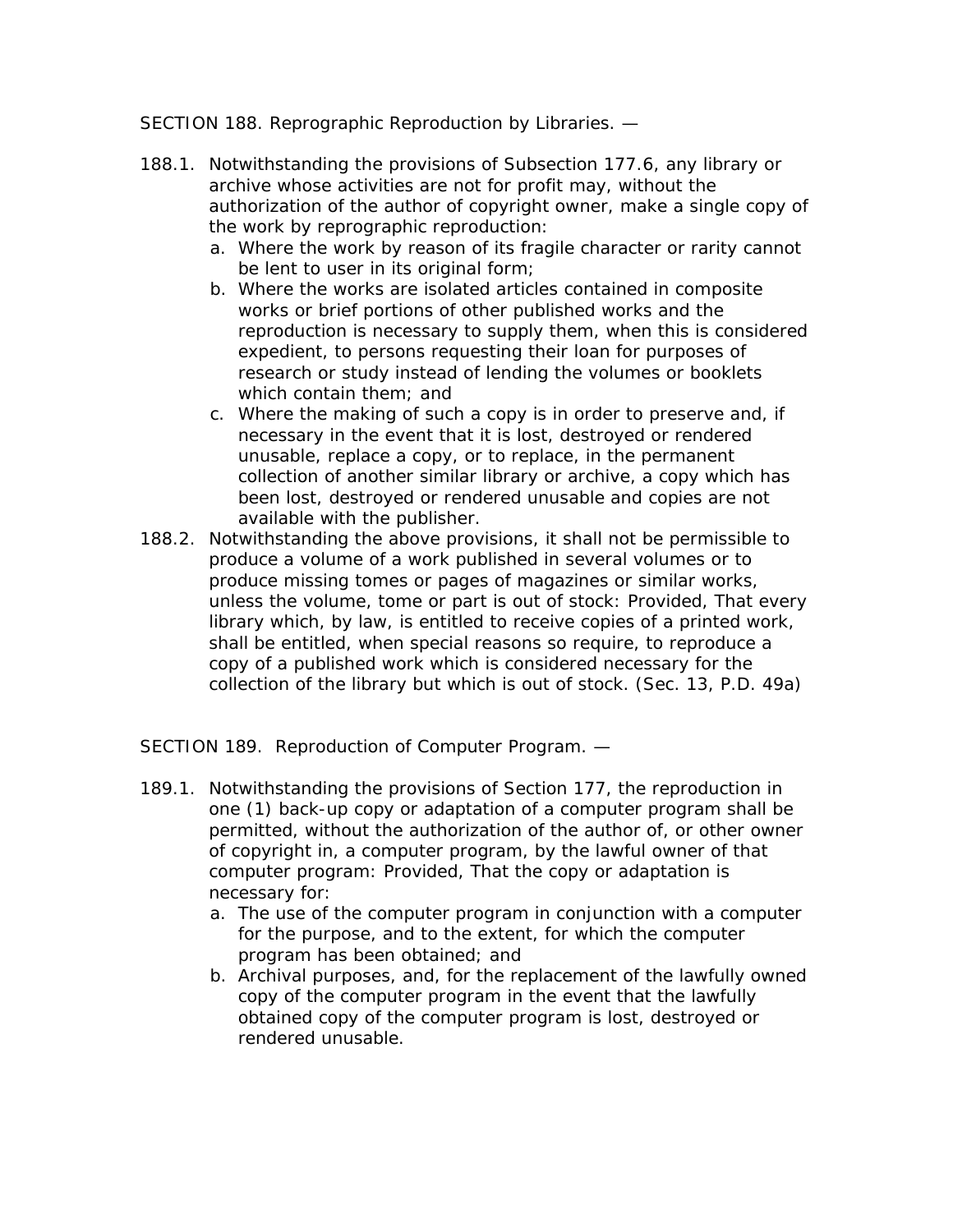- 189.2. No copy or adaptation mentioned in this Section shall be used for any purpose other than the ones determined in this Section, and any such copy or adaptation shall be destroyed in the event that continued possession of the copy of the computer program ceases to be lawful.
- 189.3. This provision shall be without prejudice to the application of Section 185 whenever appropriate. (n)

SECTION 190. Importation for Personal Purposes. —

- 190.1. Notwithstanding the provision of Subsection 177.6, but subject to the limitation under the Subsection 185.2, the importation of a copy of a work by an individual for his personal purposes shall be permitted without the authorization of the author of, or other owner of copyright in, the work under the following circumstances: aisadc a. When copies of the work are not available in the Philippines and:
	- i. Not more than one (1) copy at one time is imported for strictly individual use only; or
	- ii. The importation is by authority of and for the use of the Philippine Government; or
	- iii. The importation, consisting of not more than three (3) such copies or likenesses in any one invoice, is not for sale but for the use only of any religious, charitable, or educational society or institution duly incorporated or registered, or is for the encouragement of the fine arts, or for any state school, college, university, or free public library in the Philippines.
	- b. When such copies form parts of libraries and personal baggage belonging to persons or families arriving from foreign countries and are not intended for sale: Provided, That such copies do not exceed three (3).
- 190.2. Copies imported as allowed by this Section may not lawfully be used in any way to violate the rights of owner the copyright or annul or limit the protection secured by this Act, and such unlawful use shall be deemed an infringement and shall be punishable as such without prejudice to the proprietor's right of action.
- 190.3. Subject to the approval of the Secretary of Finance, the Commissioner of Customs is hereby empowered to make rules and regulations for preventing the importation of articles the importation of which is prohibited under this Section and under treaties and conventions to which the Philippines may be a party and for seizing and condemning and disposing of the same in case they are discovered after they have been imported. (Sec. 30, P.D. No. 49)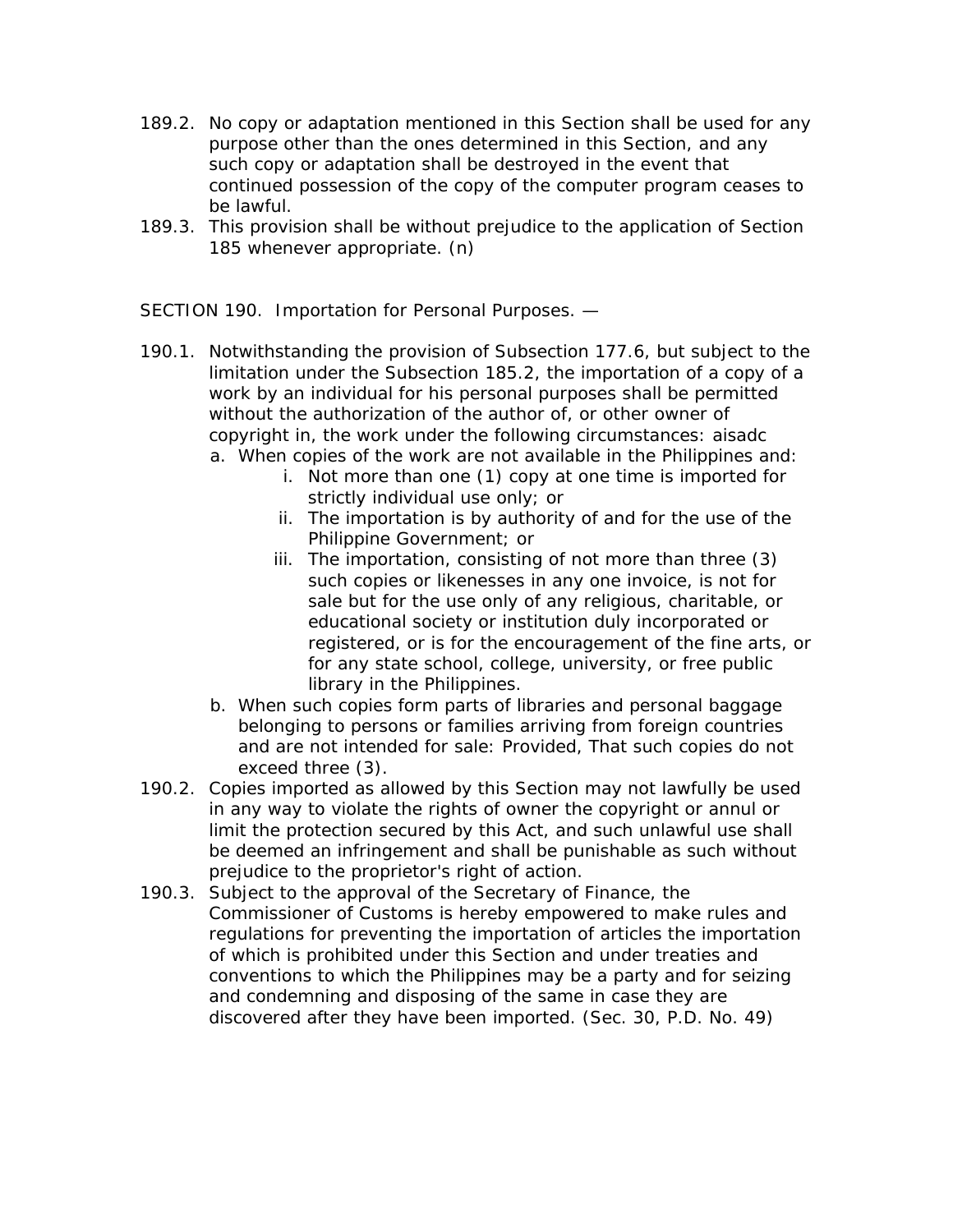CHAPTER IX Deposit and Notice

SECTION 191. Registration and Deposit with National Library and the Supreme Court Library. — After the first public dissemination of performance by authority of the copyright owner of a work falling under Subsections 172.1, 172.2 and 172.3 of this Act, there shall, for the purpose of completing the records of the National Library and the Supreme Court Library, within three (3) weeks, be registered and deposited with it, by personal delivery or by registered mail, two (2) complete copies or reproductions of the work in such form as the directors of said libraries may prescribe. A certificate of deposit shall be issued for which the prescribed fee shall be collected and the copyright owner shall be exempt from making additional deposit of the works with the National Library and the Supreme Court Library under other laws. If, within three (3) weeks after receipt by the copyright owner of a written demand from the directors for such deposit, the required copies or reproductions are not delivered and the fee is not paid, the copyright owner shall be liable to pay a fine equivalent to the required fee per month of delay and to pay to the National Library and the Supreme Court Library the amount of the retail price of the best edition of the work. Only the above mentioned classes of work shall be accepted for deposit by the National Library and the Supreme Court Library. (Sec. 26, P.D. No. 49a)

SECTION 192. Notice of Copyright. — Each copy of a work published or offered for sale may contain a notice bearing the name of the copyright owner, and the year of its first publication, and, in copies produced after the creator's death, the year of such death. (Sec. 27, P.D. No. 49a)

CHAPTER X Moral Rights

SECTION 193. Scope of Moral Rights. — The author of a work shall, independently of the economic rights in Section 177 or the grant of an assignment or license with respect to such right, have the right:

- 193.1. To require that the authorship of the works be attributed to him, in particular, the right that his name, as far as practicable, be indicated in a prominent way on the copies, and in connection with the public use of his work;
- 193.2. To make any alterations of his work prior to, or to withhold it from publication;
- 193.3. To object to any distortion, mutilation or other modification of, or other derogatory action in relation to, his work which would be prejudicial to his honor or reputation; and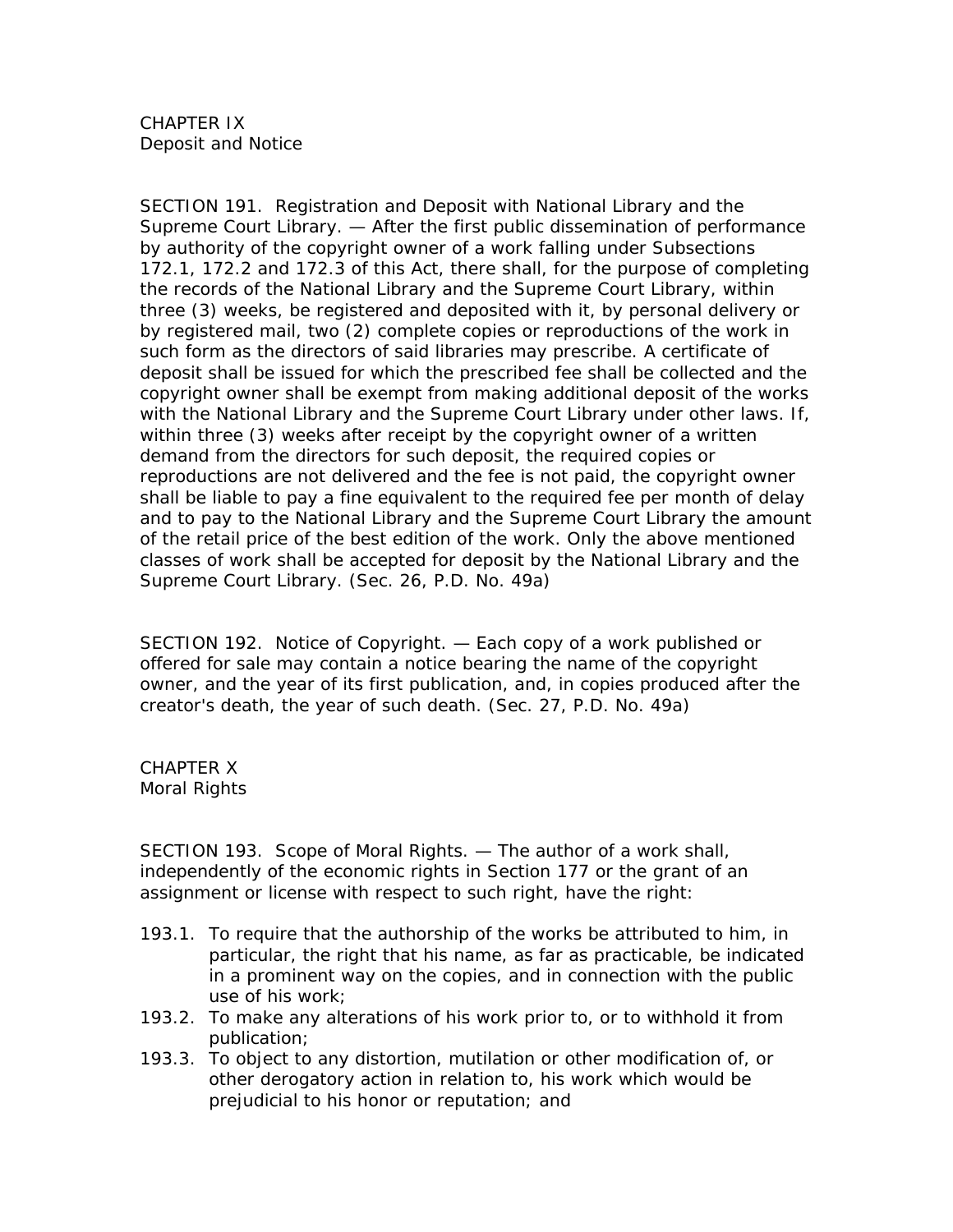193.4. To restrain the use of his name with respect to any work not of his own creation or in a distorted version of his work. (Sec. 34, P.D. No. 49)

SECTION 194. Breach of Contract. — An author cannot be compelled to perform his contract to create a work or for the publication of his work already in existence. However, he may be held liable for damages for breach of such contract. (Sec. 35, P.D. No. 49)

SECTION 195. Waiver of Moral Rights. — An author may waive his rights mentioned in Section 193 by a written instrument, but no such waiver shall be valid where its effects is to permit another:

- 195.1. To use the name of the author, or the title of his work, or otherwise to make use of his reputation with respect to any version or adaptation of his work which, because of alterations therein, would substantially tend to injure the literary or artistic reputation of another author; or
- 195.2. To use the name of the author with respect to a work he did not create. (Sec. 36, P.D. No. 49)

SECTION 196. Contribution to Collective Work. — When an author contributes to a collective work, his right to have his contribution attributed to him is deemed waived unless he expressly reserves it. (Sec. 37, P.D. No. 49)

SECTION 197. Editing, Arranging and Adaptation of Work. — In the absence of a contrary stipulation at the time an author licenses or permits another to use his work, the necessary editing, arranging or adaptation of such work, for publication, broadcast, use in a motion picture, dramatization, or mechanical or electrical reproduction in accordance with the reasonable and customary standards or requirements of the medium in which the work is to be used, shall not be deemed to contravene the author's rights secured by this chapter. Nor shall complete destruction of a work unconditionally transferred by the author be deemed to violate such rights. (Sec. 38, P.D. No. 49)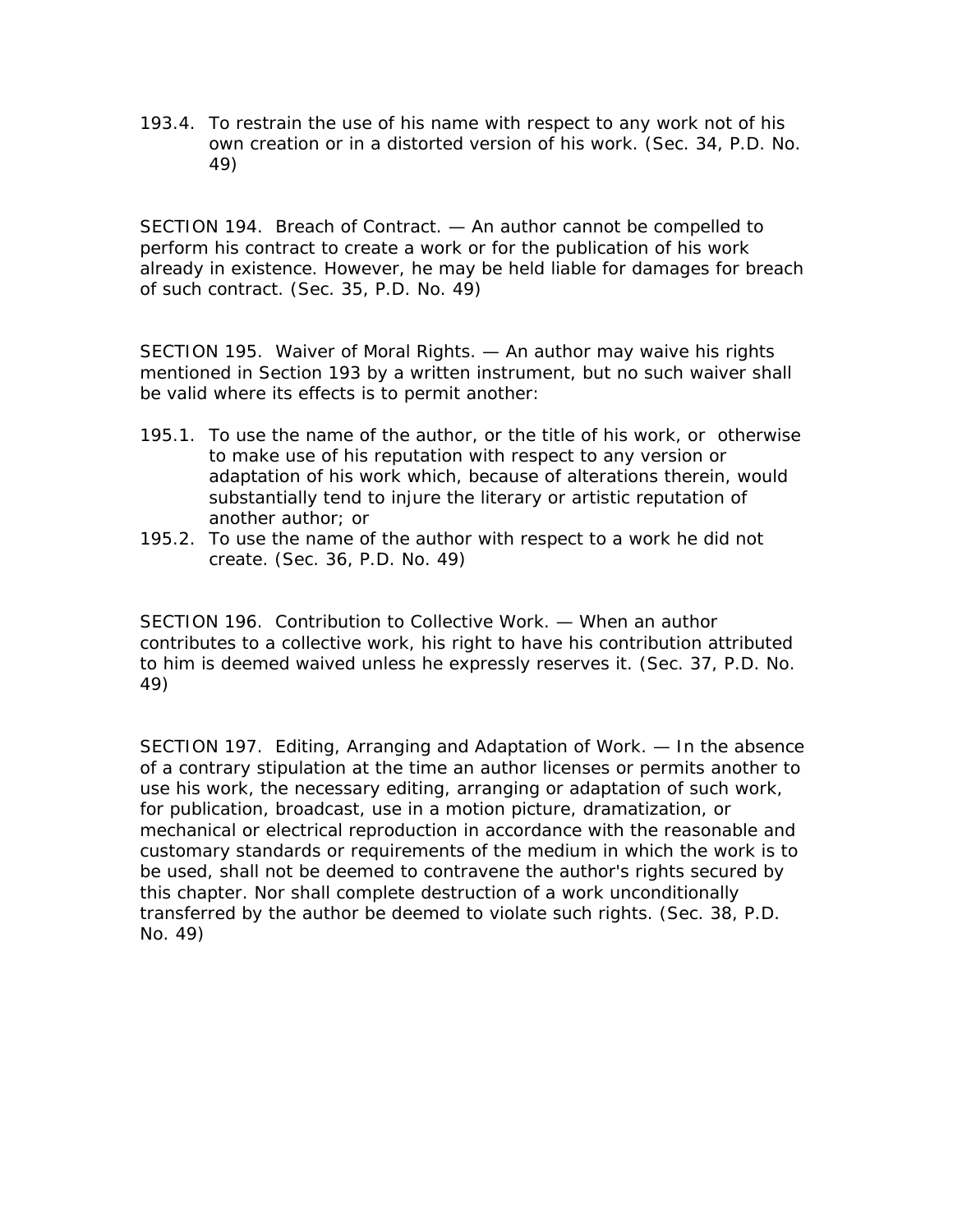SECTION 198. Term of Moral Rights. —

- 198.1. The rights of an author under this chapter shall last during the lifetime of the author and for fifty (50) years after his death and shall not be assignable or subject to license. The person or persons to be charged with the posthumous enforcement of these rights shall be named in writing to be filed with the National Library. In default of such person or persons, such enforcement shall devolve upon either the author's heirs, and in default of the heirs, the Director of the National Library.
- 198.2. For purposes of this Section, "Person" shall mean any individual, partnership, corporation, association, or society. The Director of the National Library may prescribe reasonable fees to be charged for his services in the application of provisions of this Section. (Sec. 39, P.D. No. 49)

SECTION 199. Enforcement Remedies. — Violation of any of the rights conferred by this Chapter shall entitle those charged with their enforcement to the same rights and remedies available to a copyright owner. In addition, damages which may be availed of under the Civil Code may also be recovered. Any damage recovered after the creator's death shall be held in trust for and remitted to his heirs, and in default of the heirs, shall belong to the government. (Sec. 40, P. D. No. 49)

CHAPTER XI Right to Proceeds in Subsequent Transfers

SECTION 200. Sale or Lease of Work. — In every sale or lease of an original work of painting or sculpture or of the original manuscript of a writer or composer, subsequent to the first disposition thereof by the author, the author or his heirs shall have an inalienable right to participate in the gross proceeds of the sale or lease to the extent of five percent (5%). This right shall exist during the lifetime of the author and for fifty (50) years after his death. (Sec. 31, P.D. No. 49)

SECTION 201. Works Not Covered. — The provisions of this Chapter shall not apply to prints, etchings, engravings, works of applied art, or works of similar kind wherein the author primarily derives gain from the proceeds of reproductions. (Sec. 33, P.D. No. 49)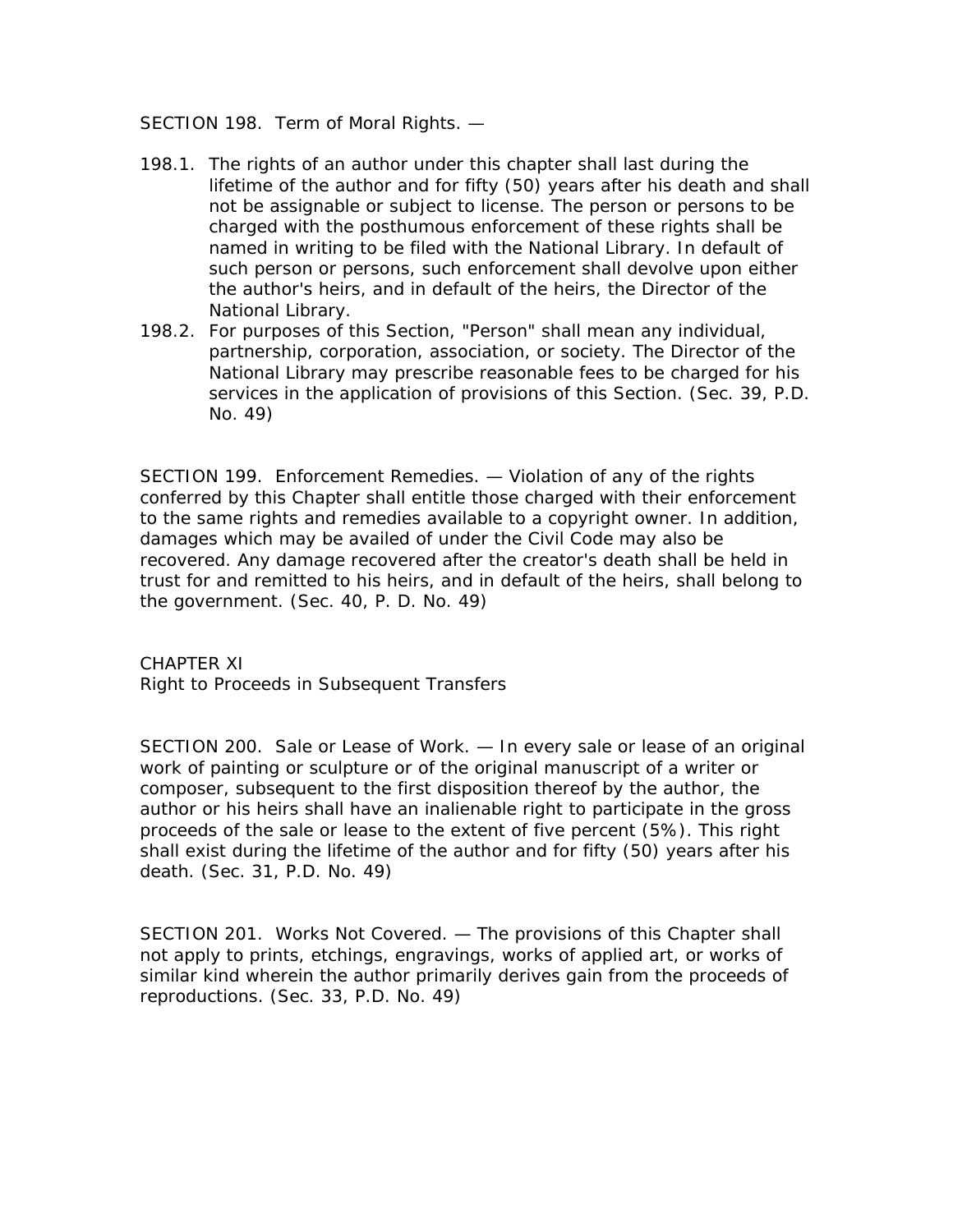CHAPTER XII

Rights of Performers, Producers of Sounds Recordings and Broadcasting **Organizations** 

SECTION 202. Definitions. — For the purpose of this Act, the following terms shall have the following meanings:

- 202.1. "Performers" are actors, singers, musicians, dancers, and other persons who act, sing, declaim, play in, interpret, or otherwise perform literary and artistic work;
- 202.2. "Sound recording" means the fixation of the sounds of a performance or of other sounds, or representation of sound, other than in the form of a fixation incorporated in a cinematographic or other audiovisual work;
- 202.3. An "audiovisual work or fixation" is a work that consists of a series of related images which impart the impression of motion, with or without accompanying sounds, susceptible of being made visible and, where accompanied by sounds, susceptible of being made audible;
- 202.4. "Fixation" means the embodiment of sounds, or of the representations thereof, from which they can be perceived, reproduced or communicated through a device;
- 202.5. "Producer of a sound recording" means the person, or the legal entity, who or which takes the initiative and has the responsibility for the first fixation of the sounds of a performance or other sounds, or the representation of sounds; cd
- 202.6. "Publication of a fixed performance or a sound recording" means the offering of copies of the fixed performance or the sound recording to the public, with the consent of the right holder: Provided, That copies are offered to the public in reasonable quality;
- 202.7. "Broadcasting" means the transmission by wireless means for the public reception of sounds or of images or of representations thereof; such transmission by satellite is also "broadcasting" where the means for decrypting are provided to the public by the broadcasting organization or with its consent;
- 202.8. "Broadcasting organization" shall include a natural person or a juridical entity duly authorized to engage in broadcasting; and
- 202.9. "Communication to the public of a performance or a sound recording" means the transmission to the public, by any medium, otherwise than by broadcasting, of sounds of a performance or the representations of sounds fixed in a sound recording. For purposes of Section 209, "communication to the public" includes making the sounds or representations of sounds fixed in a sound recording audible to the public.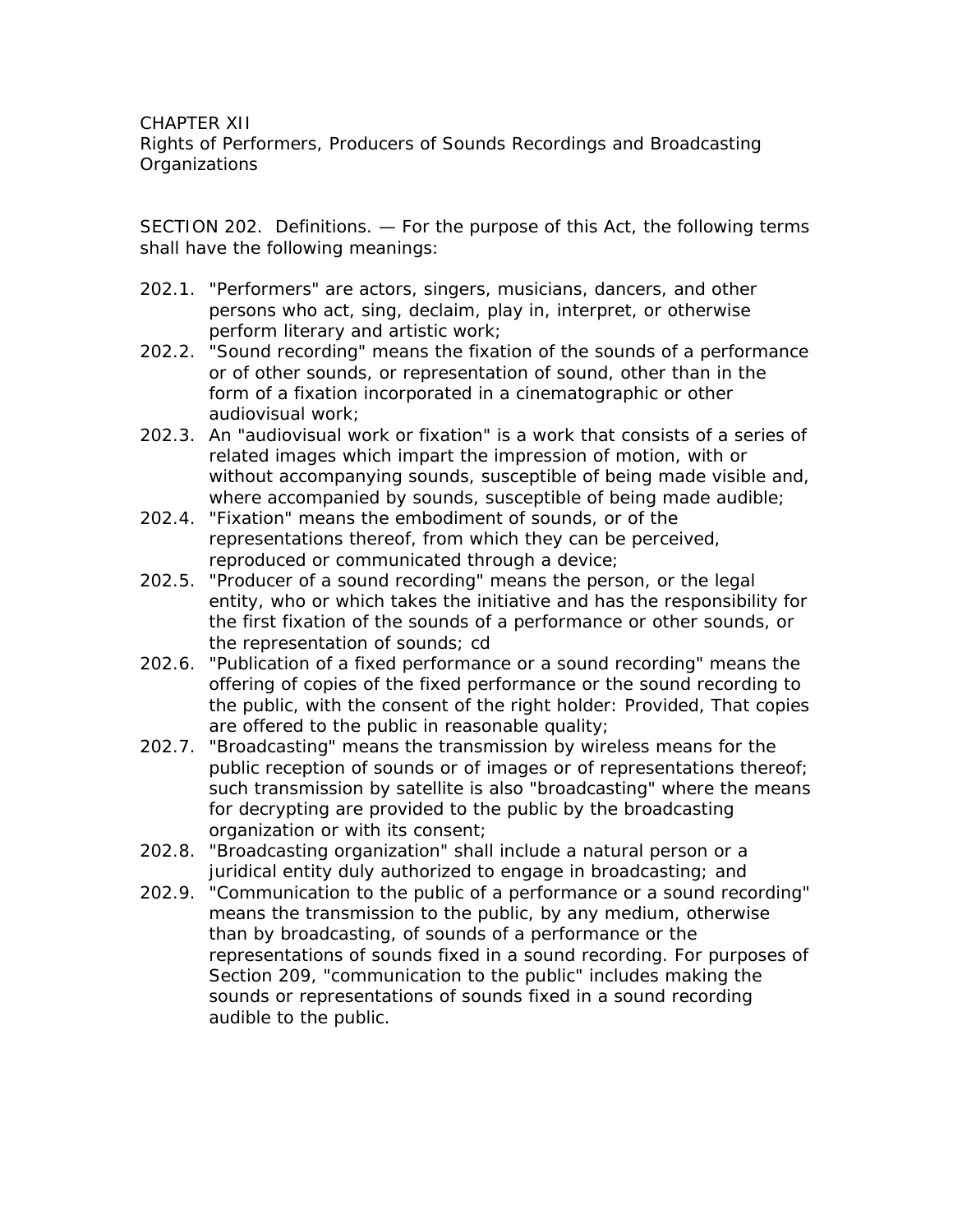SECTION 203. Scope of Performers' Rights. — Subject to the provisions of Section 212, performers shall enjoy the following exclusive rights:

- 203.1. As regards their performances, the right of authorizing:
	- a. The broadcasting and other communication to the public of their performance; and
	- b. The fixation of their unfixed performance.
- 203.2. The right of authorizing the direct or indirect reproduction of their performances fixed in sound recordings, in any manner or form;
- 203.3. Subject to the provisions of Section 206, the right of authorizing the first public distribution of the original and copies of their performance fixed in the sound recording through sale or rental or other forms of transfer of ownership;
- 203.4. The right of authorizing the commercial rental to the public of the original and copies of their performances fixed in sound recordings, even after distribution of them by, or pursuant to the authorization by the performer; and
- 203.5. The right of authorizing the making available to the public of their performances fixed in sound recordings, by wire or wireless means, in such a way that members of the public may access them from a place and time individually chosen by them. (Sec. 42, P.D. No. 49a)

SECTION 204. Moral Rights of Performers. —

- 204.1. Independently of a performer's economic rights, the performer, shall, as regards his live aural performances or performances fixed in sound recordings, have the right to claim to be identified as the performer of his performances, except where the omission is dictated by the manner of the use of the performance, and to object to any distortion, mutilation or other modification of his performances that would be prejudicial to his reputation.
- 204.2. The rights granted to a performer in accordance with Subsection 203.1 shall be maintained and exercised fifty (50) years after his death, by his heirs, and in default of heirs, the government, where protection is claimed. (Sec. 43, P.D. No. 49)

SECTION 205. Limitation on Right. —

- 205.1. Subject to the provisions of Section 206, once the performer has authorized the broadcasting or fixation of his performance, the provisions of Sections 203 shall have no further application.
- 205.2. The provisions of Section 184 and Section 185 shall apply mutatis mutandis to performers. (n)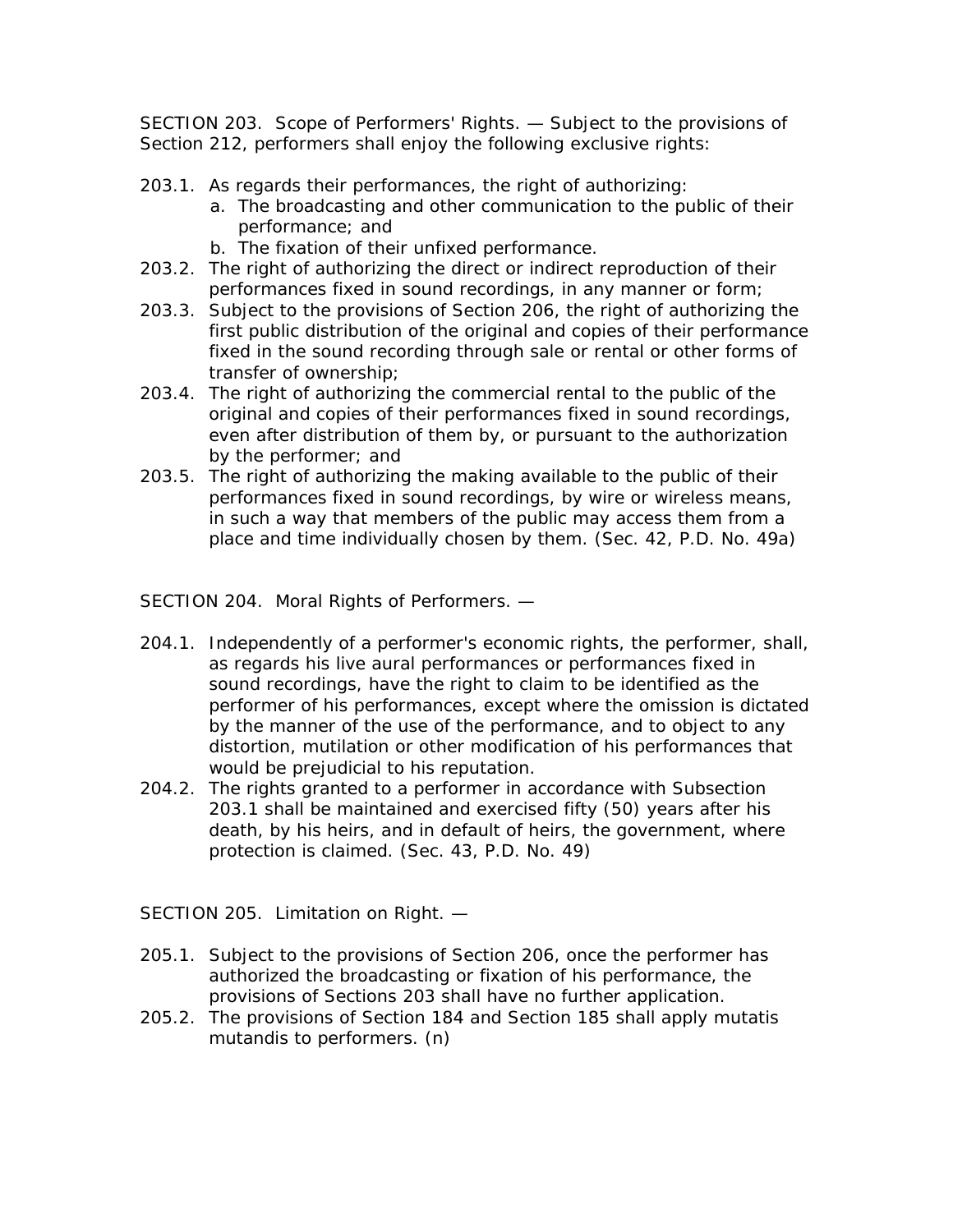SECTION 206. Additional Remuneration for Subsequent Communications or Broadcasts. — Unless otherwise provided in the contract, in every communication to the public or broadcast of a performance subsequent to the first communication or broadcast thereof by the broadcasting organization, the performer shall be entitled to an additional remuneration equivalent to at least five percent (5%) of the original compensation he or she received for the first communication or broadcast. (n)

SECTION 207. Contract Terms. — Nothing in this Chapter shall be construed to deprive performers of the right to agree by contracts on terms and conditions more favorable for them in respect of any use of their performance. (n)

CHAPTER XIII Producers of Sound Recordings

SECTION 208. Scope of Right. — Subject to the provisions of Section 212, producers of sound recordings shall enjoy the following exclusive rights:

- 208.1. The right to authorize the direct or indirect reproduction of their sound recordings, in any manner or form; the placing of these reproductions in the market and the right of rental or lending;
- 208.2. The right to authorize the first public distribution of the original and copies of their sound recordings through sale or rental or other forms of transferring ownership; and
- 208.3. The right to authorize the commercial rental to the public of the original and copies of their sound recordings, even after distribution by them by or pursuant to authorization by the producer. (Sec. 46, P.D. No. 49a)

SECTION 209. Communication to the Public. — If a sound recording published for commercial purposes, or a reproduction of such sound recording, is used directly for broadcasting or for other communication to the public, or is publicly performed with the intention of making and enhancing profit, a single equitable remuneration for the performer or performers, and the producer of the sound recording shall be paid by the user to both the performers and the producer, who, in the absence of any agreement shall share equally. (Sec. 47, P.D. No. 49a)

SECTION 210. Limitation of Right. — Sections 184 and 185 shall apply mutatis mutandis to the producer of sound recordings. (Sec. 48, P.D. No. 49a)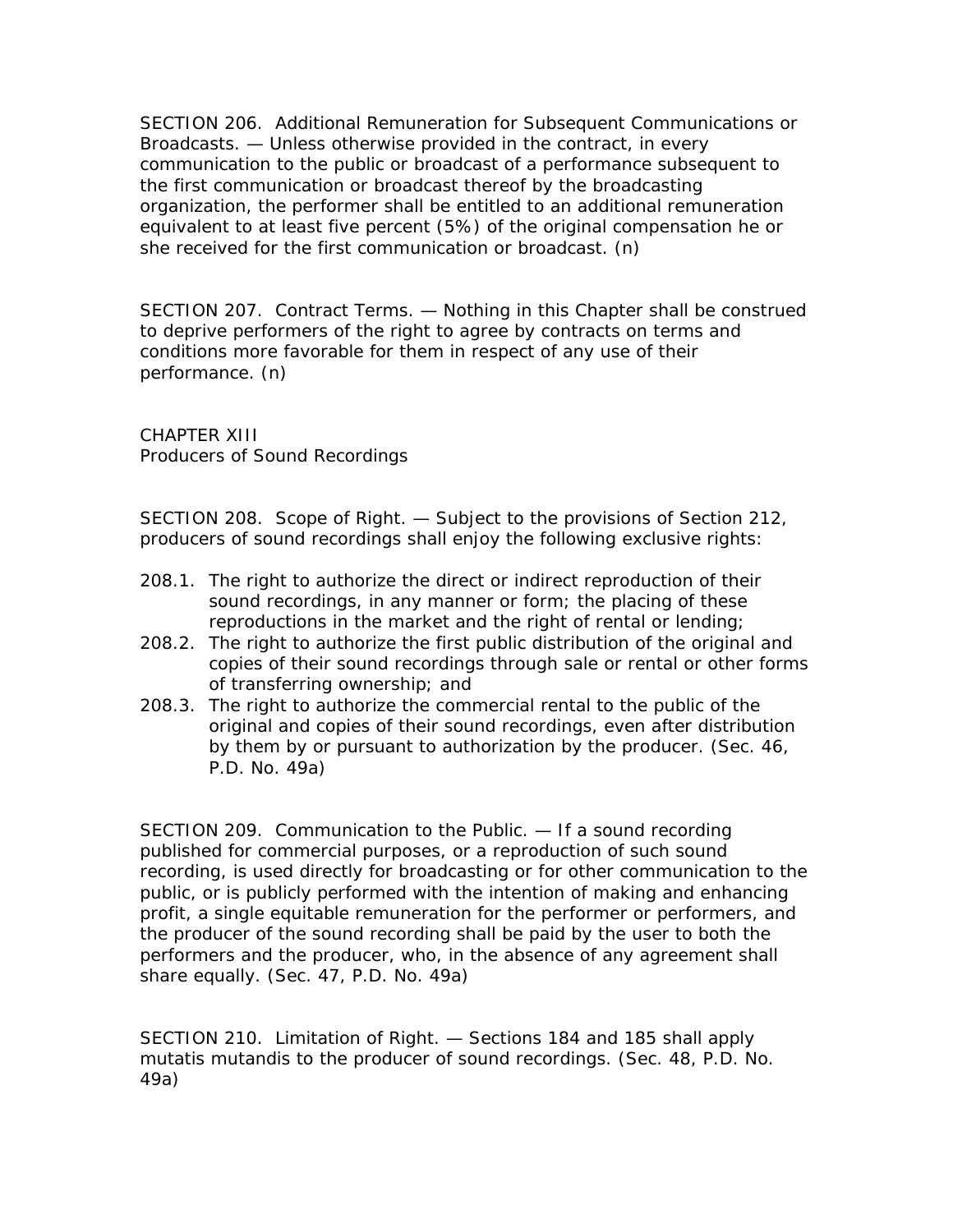CHAPTER XIV Broadcasting Organizations

SECTION 211. Scope of Right. — Subject to the provisions of Section 212, broadcasting organizations shall enjoy the exclusive right to carry out, authorize or prevent any of the following acts:

- 211.1. The rebroadcasting of their broadcasts;
- 211.2. The recording in any manner, including the making of films or the use of video tape, of their broadcasts for the purpose of communication to the public of television broadcasts of the same; and
- 211.3. The use of such records for fresh transmissions or for fresh recording. (Sec. 52, P.D. No. 49)

CHAPTER XV Limitations on Protection

SECTION 212. Limitations on Rights. — Sections 203, 208 and 209 shall not apply where the acts referred to in those Sections are related to:

- 212.1. The use by a natural person exclusively for his own personal purposes;
- 212.2. Using short excerpts for reporting current events;
- 212.3. Use solely for the purpose of teaching or for scientific research; and
- 212.4. Fair use of the broadcast subject to the conditions under Section 185. (Sec. 44, P.D. No. 49a)

CHAPTER XVI Term of Protection

SECTION 213. Term of Protection. —

- 213.1. Subject to the provisions of Subsections 213.2 to 213.5, the copyright in works under Sections 172 and 173 shall be protected during the life of the author and for fifty (50) years after his death. This rule also applies to posthumous works. (Sec. 21, first sentence, P.D. No. 49a)
- 213.2. In case of works of joint authorship, the economic rights shall be protected during the life of the last surviving author and for fifty (50) years after his death. (Sec. 21, second sentence, P.D. No. 49)
- 213.3. In case of anonymous or pseudonymous works, the copyright shall be protected for fifty (50) years from the date on which the work was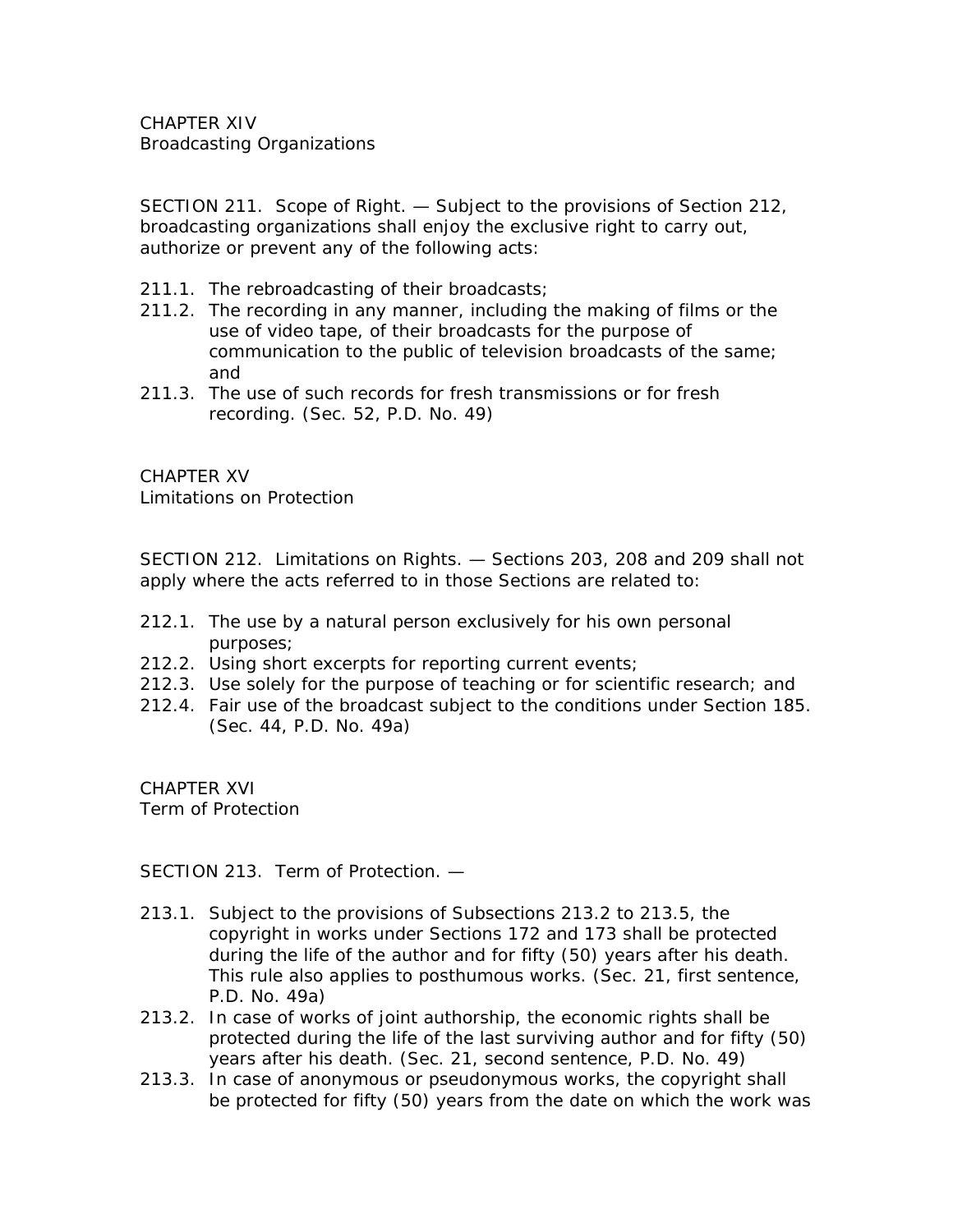first lawfully published: Provided, That where, before the expiration of the said period, the author's identity is revealed or is no longer in doubt, the provisions of Subsections 213.1. and 213.2 shall apply, as the case may be: Provided, further, That such works if not published before shall be protected for fifty (50) years counted from the making of the work. (Sec. 23, P.D. No. 49)

- 213.4. In case of works of applied art the protection shall be for a period of twenty-five (25) years from the date of making. (Sec. 24(B), P.D. No. 49a)
- 213.5. In case of photographic works, the protection shall be for fifty (50) years from publication of the work and, if unpublished, fifty (50) years from the making. (Sec. 24(C), P.D. 49a)
- 213.6. In case of audio-visual works including those produced by process analogous to photography or any process for making audio-visual recordings, the term shall be fifty (50) years from date of publication and, if unpublished, from the date of making. (Sec. 24(C), P.D. No. 49a)

SECTION 214. Calculation of Term. — The term of protection subsequent to the death of the author provided in the preceding Section shall run from the date of his death or of publication, but such terms shall always be deemed to begin on the first day of January of the year following the event which gave rise to them. (Sec. 25, P.D. No. 49)

SECTION 215. Term of Protection for Performers, Producers and Broadcasting Organizations. —

- 215.1. The rights granted to performers and producers of sound recordings under this law shall expire:
	- a. For performances not incorporated in recordings, fifty (50) years from the end of the year in which the performance took place; and
	- b. For sound or image and sound recordings and for performances incorporated therein, fifty (50) years from the end of the year in which the recording took place.
- 215.2. In case of broadcasts, the term shall be twenty (20) years from the date the broadcast took place. The extended term shall be applied only to old works with subsisting protection under the prior law. (Sec. 55, P.D. No. 49a)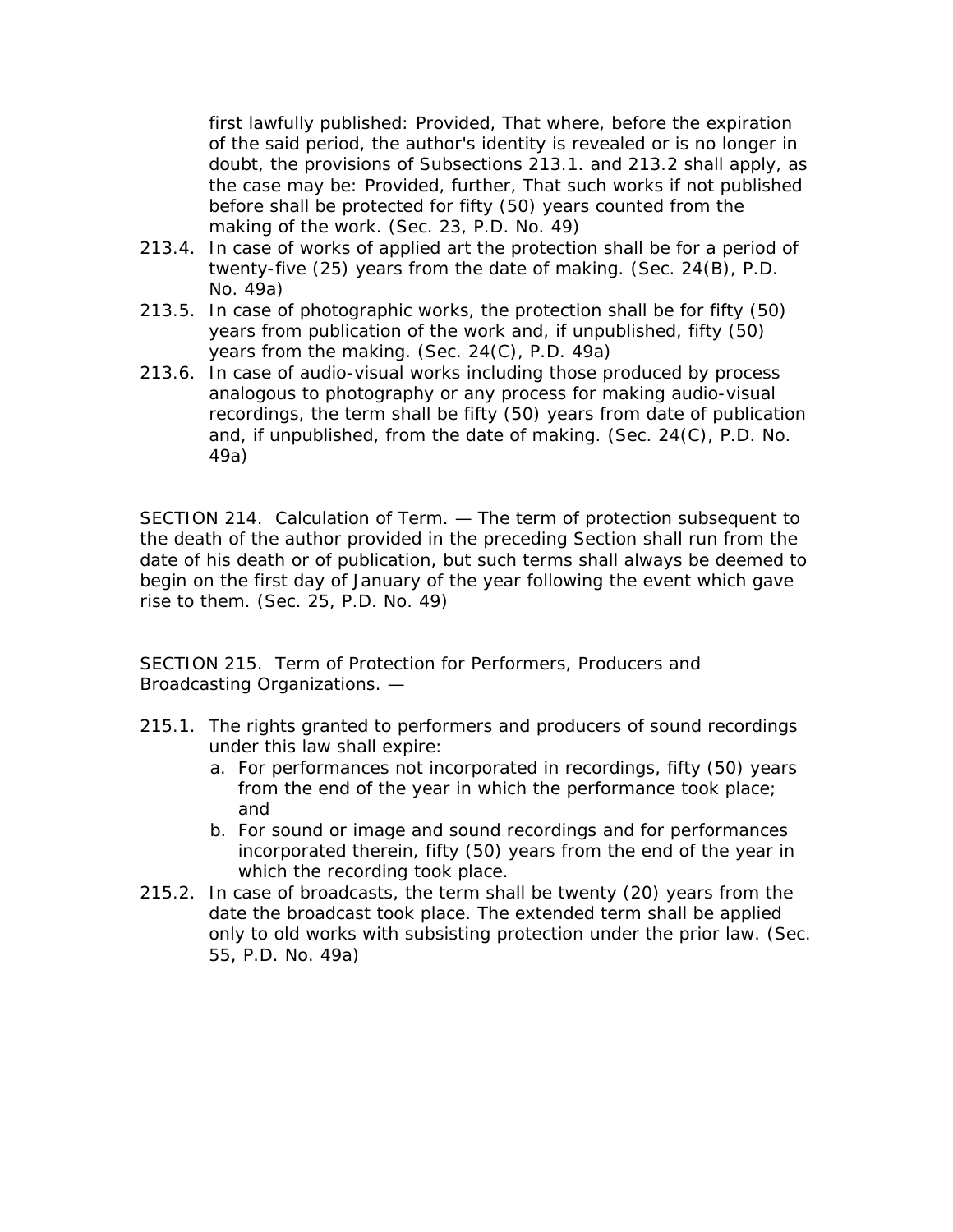SECTION 216. Remedies for Infringement. —

- 216.1. Any person infringing a right protected under this law shall be liable:
	- a. To an injunction restraining such infringement. The court may also order the defendant to desist from an infringement, among others, to prevent the entry into the channels of commerce of imported goods that involve an infringement, immediately after customs clearance of such goods.
	- b. Pay to the copyright proprietor or his assigns or heirs such actual damages, including legal costs and other expenses, as he may have incurred due to the infringement as well as the profits the infringer may have made due to such infringement, and in proving profits the plaintiff shall be required to prove sales only and the defendant shall be required to prove every element of cost which he claims, or, in lieu of actual damages and profits, such damages which to the court shall appear to be just and shall not be regarded as penalty.
	- c. Deliver under oath, for impounding during the pendency of the action, upon such terms and conditions as the court may prescribe, sales invoices and other documents evidencing sales, all articles and their packaging alleged to infringe a copyright and implements for making them.
	- d. Deliver under oath for destruction without any compensation all infringing copies or devices, as well as all plates, molds, or other means for making such infringing copies as the court may order.
	- e. Such other terms and conditions, including the payment of moral and exemplary damages, which the court may deem proper, wise and equitable and the destruction of infringing copies of the work even in the event of acquittal in a criminal case.
- 216.2. In an infringement action, the court shall also have the power to order the seizure and impounding of any article which may serve as evidence in the court proceedings. (Sec. 28, P.D. No. 49a)

SECTION 217. Criminal Penalties. —

- 217.1. Any person infringing any right secured by provisions of Part IV of this Act or aiding or abetting such infringement shall be guilty of a crime punishable by:
	- a. Imprisonment of one (1) year to three (3) years plus a fine ranging from Fifty thousand pesos (P50,000) to One hundred fifty thousand pesos (P150,000) for the first offense.
	- b. Imprisonment of three (3) years and one (1) day to six (6) years plus a fine ranging from One hundred fifty thousand pesos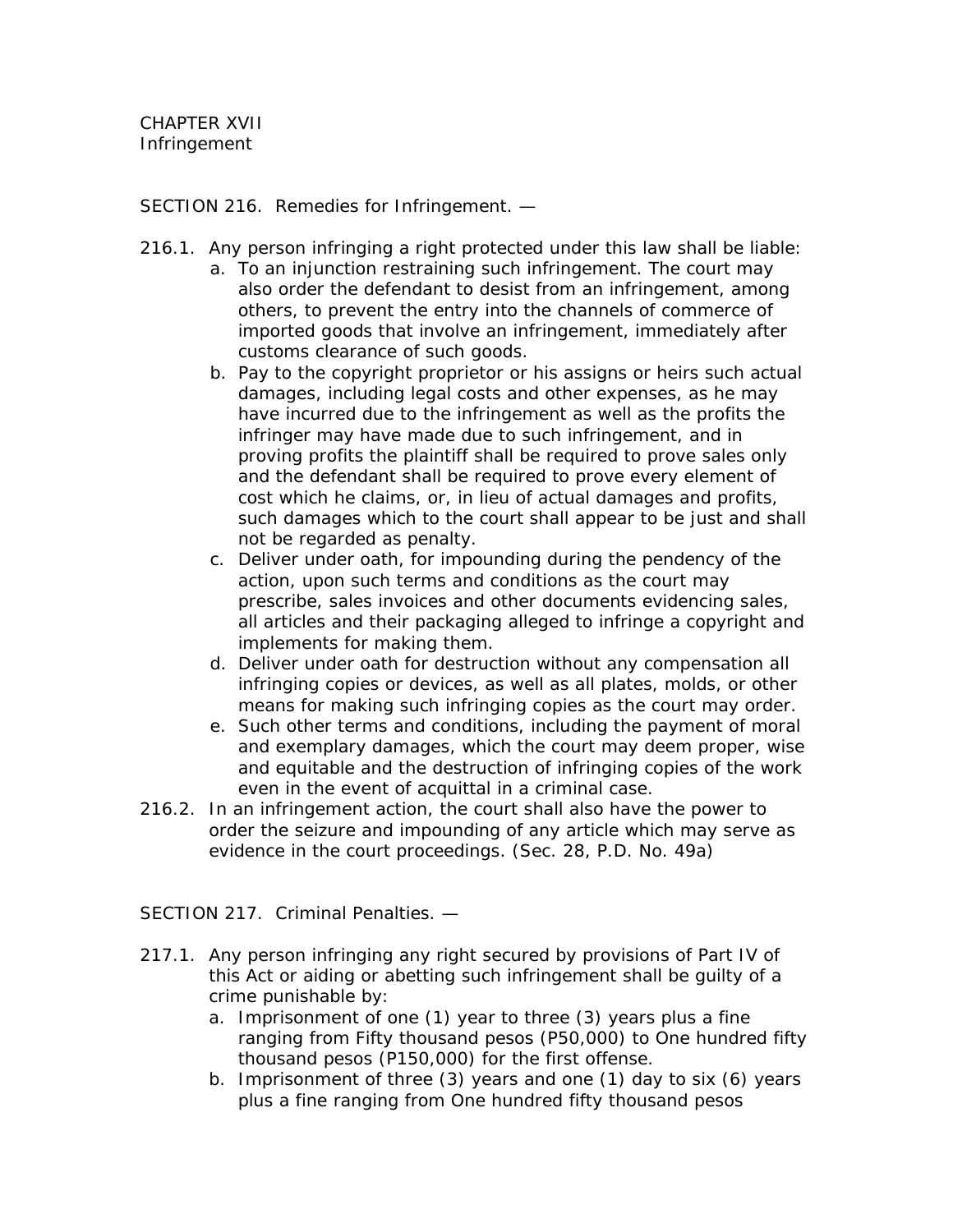(P150,000) to Five hundred thousand pesos (P500,000) for the second offense.

- c. Imprisonment of six (6) years and one (1) day to nine (9) years plus a fine ranging from Five hundred thousand pesos (P500,000) to One million five hundred thousand pesos (P1,500,000) for the third and subsequent offenses.
- d. In all cases, subsidiary imprisonment in cases of insolvency.
- 217.2. In determining the number of years of imprisonment and the amount of fine, the court shall consider the value of the infringing materials that the defendant has produced or manufactured and the damage that the copyright owner has suffered by reason of the infringement.
- 217.3. Any person who at the time when copyright subsists in a work has in his possession an article which he knows, or ought to know, to be an infringing copy of the work for the purpose of:
	- a. Selling, letting for hire, or by way of trade offering or exposing for sale, or hire, the article; cdasia
	- b. Distributing the article for purpose of trade, or for any other purpose to an extent that will prejudice the rights of the copyright owner in the work; or
	- c. Trade exhibit of the article in public, shall be guilty of an offense and shall be liable on conviction to imprisonment and fine as above mentioned. (Sec. 29, P.D. No. 49a)

SECTION 218. Affidavit Evidence. —

- 218.1. In an action under this Chapter, an affidavit made before a notary public by or on behalf of the owner of the copyright in any work or other subject matter and stating that:
	- a. At the time specified therein, copyright subsisted in the work or other subject matter;
	- b. He or the person named therein is the owner of the copyright; and
	- c. The copy of the work or other subject matter annexed thereto is a true copy thereof, shall be admitted in evidence in any proceedings for an offense under this Chapter and shall be prima facie proof of the matters therein stated until the contrary is proved, and the court before which such affidavit is produced shall assume that the affidavit was made by or on behalf of the owner of the copyright.
- 218.2. In an action under this Chapter:
	- a. Copyright shall be presumed to subsist in the work or other subject matter to which the action relates if the defendant does not put in issue the question whether copyright subsists in the work or other subject matter; and
	- b. Where the subsistence of the copyright is established, the plaintiff shall be presumed to be the owner of the copyright if he claims to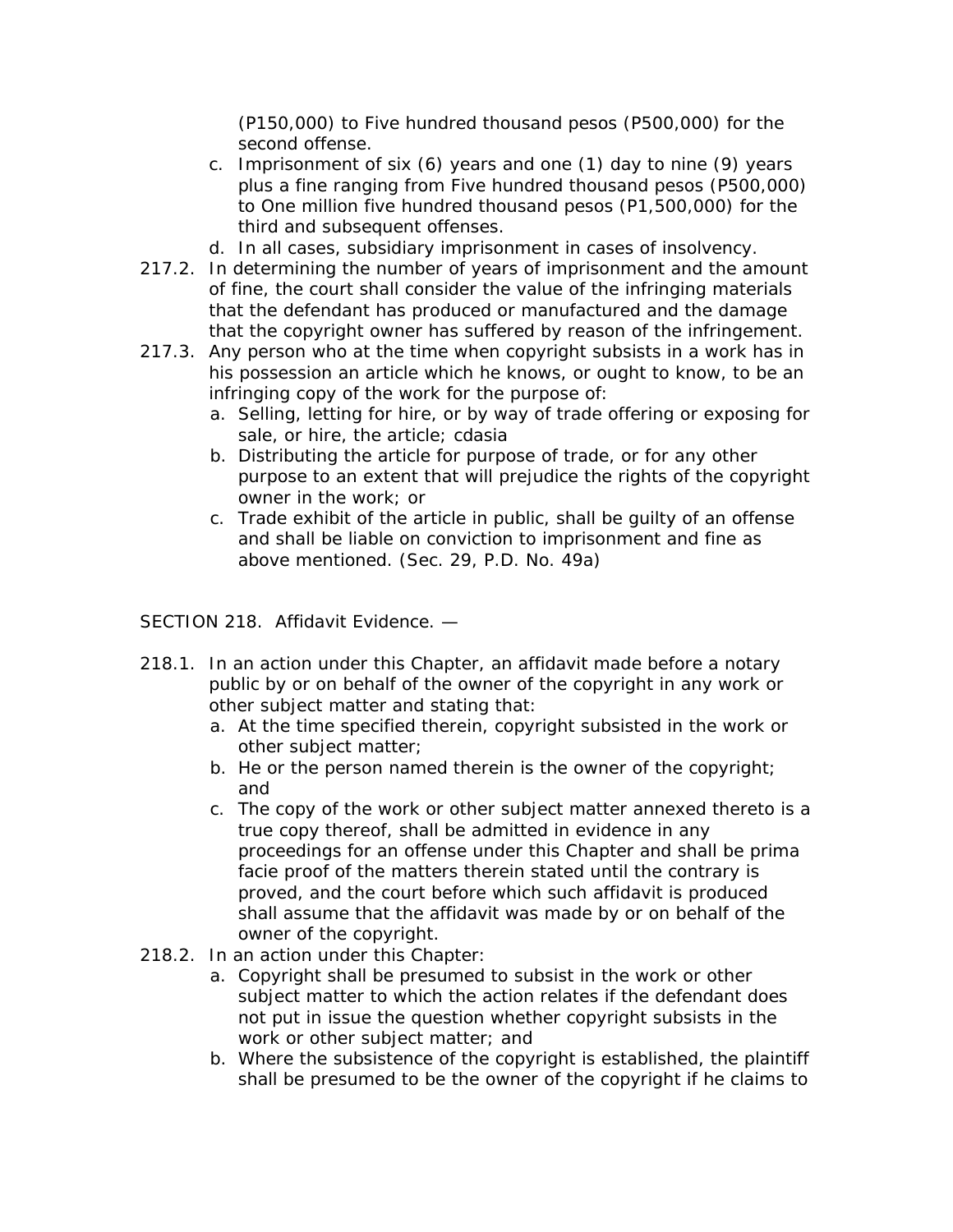be the owner of the copyright and the defendant does not put in issue the question of his ownership.

c. Where the defendant, without good faith, puts in issue the questions of whether copyright subsists in a work or other subject matter to which the action relates, or the ownership of copyright in such work or subject matter, thereby occasioning unnecessary costs or delay in the proceedings, the court may direct that any costs to the defendant in respect of the action shall not be allowed by him and that any costs occasioned by the defendant to other parties shall be paid by him to such other parties. (n)

SECTION 219. Presumption of Authorship. —

- 219.1. The natural person whose name is indicated on a work in the usual manner as the author shall, in the absence of proof to the contrary, be presumed to be the author of the work. This provision shall be applicable even if the name is a pseudonym, where the pseudonym leaves no doubt as to the identity of the author.
- 219.2. The person or body corporate whose name appears on an audiovisual work in the usual manner shall, in the absence of proof to the contrary, be presumed to be the maker of said work. (n)

SECTION 220. International Registration of Works. — A statement concerning a work, recorded in an international register in accordance with an international treaty to which the Philippines is or may become a party, shall be construed as true until the contrary is proved except:

- 220.1. Where the statement cannot be valid under this Act or any other law concerning intellectual property.
- 220.2. Where the statement is contradicted by another statement recorded in the international register. (n)

CHAPTER XVIII Scope of Application

SECTION 221. Points of Attachment for Works under Sections 172 and 173. —

- 221.1. The protection afforded by this Act to copyrightable works under Sections 172 and 173 shall apply to:
	- a. Works of authors who are nationals of, or have their habitual residence in, the Philippines;
	- b. Audio-visual works the producer of which has his headquarters or habitual residence in the Philippines;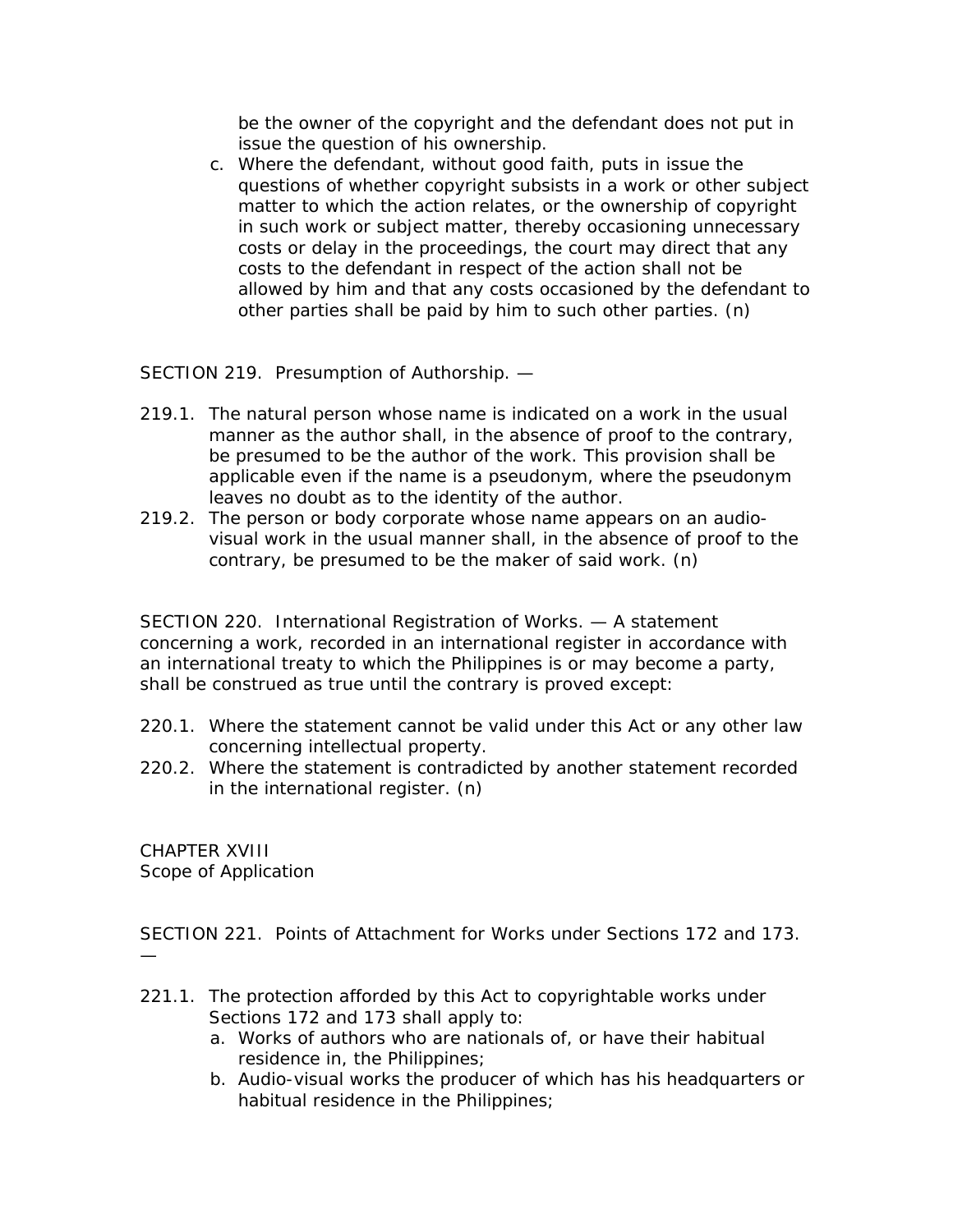- c. Works of architecture erected in the Philippines or other artistic works incorporated in a building or other structure located in the Philippines;
- d. Works first published in the Philippines; and
- e. Works first published in another country but also published in the Philippines within thirty days, irrespective of the nationality or residence of the authors.
- 221.2. The provisions of this Act shall also apply to works that are to be protected by virtue of and in accordance with any international convention or other international agreement to which the Philippines is a party. (n)

SECTION 222. Points of Attachment for Performers. — The provisions of this Act on the protection of performers shall apply to:

- 222.1. Performers who are nationals of the Philippines;
- 222.2. Performers who are not nationals of the Philippines but whose performances:
	- a. Take place in the Philippines; or
	- b. Are incorporated in sound recordings that are protected under this Act; or
	- c. Which has not been fixed in sound recording but are carried by broadcast qualifying for protection under this Act. (n)

SECTION 223. Points of Attachment for Sound Recordings. — The provisions of this Act on the protection of sound recordings shall apply to:

- 223.1. Sound recordings the producers of which are nationals of the Philippines; and
- 223.2. Sound recordings that were first published in the Philippines. (n)

SECTION 224. Points of Attachment for Broadcasts. —

- 224.1. The provisions of this Act on the protection of broadcasts shall apply to:
	- a. Broadcasts of broadcasting organizations the headquarters of which are situated in the Philippines; and
	- b. Broadcasts transmitted from transmitters situated in the Philippines.
- 224.2. The provisions of this Act shall also apply to performers who, and to producers of sound recordings and broadcasting organizations which, are to be protected by virtue of and in accordance with any international convention or other international agreement to which the Philippines is a party. (n)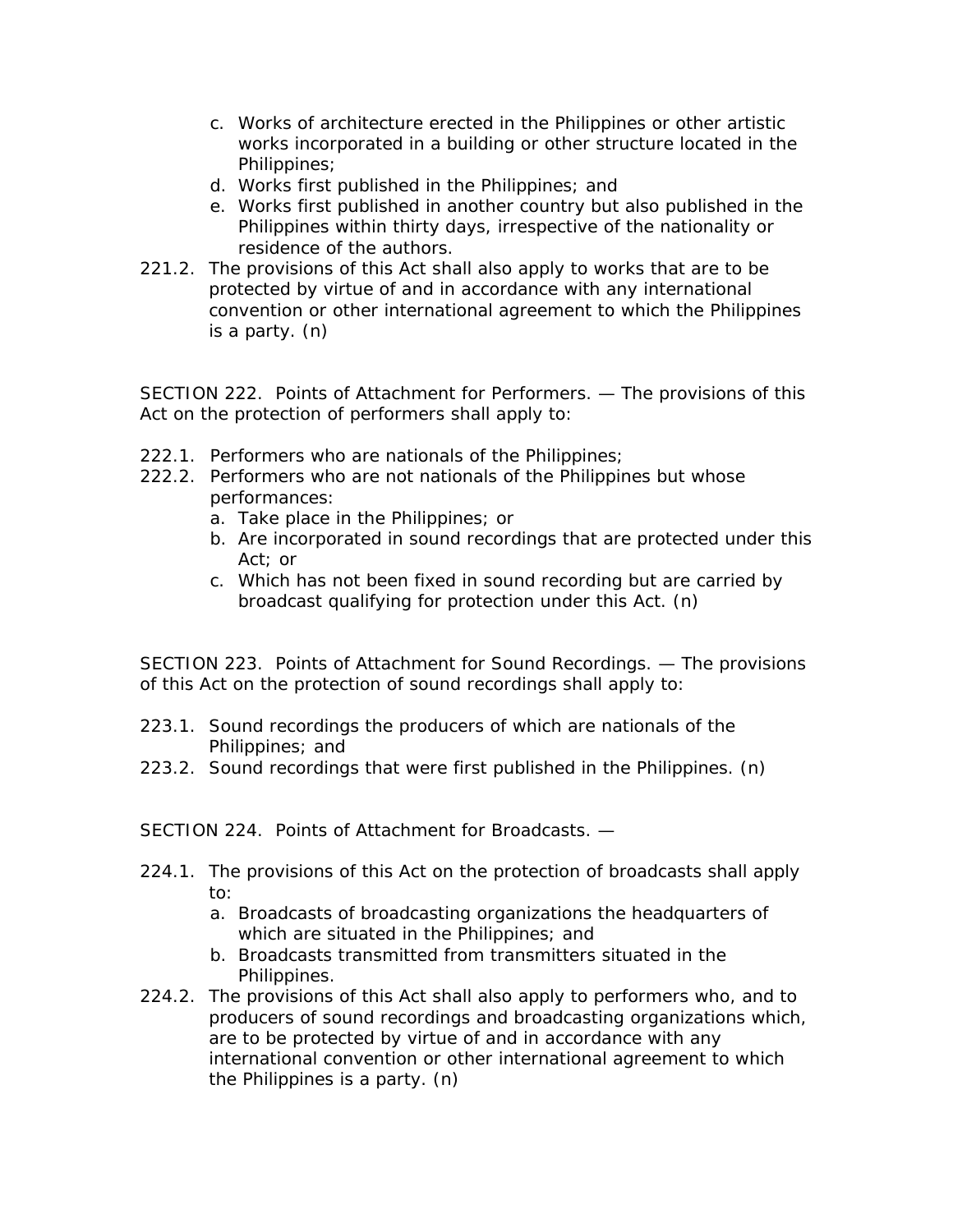CHAPTER XIX Institution of Actions

SECTION 225. Jurisdiction. — Without prejudice to the provisions of Subsection 7.1(c), actions under this Act shall be cognizable by the courts with appropriate jurisdiction under existing law. (Sec. 57, P.D. No. 49a)

SECTION 226. Damages. — No damages may be recovered under this Act after four (4) years from the time the cause of action arose. (Sec. 58, P.D. No. 49)

CHAPTER XX Miscellaneous Provisions

SECTION 227. Ownership of Deposit and Instruments. — All copies deposited and instruments in writing filed with the National Library and the Supreme Court Library in accordance with the provisions of this Act shall become the property of the Government. (Sec. 60, P.D. No. 49)

SECTION 228. Public Records. — The section or division of the National Library and the Supreme Court Library charged with receiving copies and instruments deposited and with keeping records required under this Act and everything in it shall be opened to public inspection. The Director of the National Library is empowered to issue such safeguards and regulations as may be necessary to implement this Section and other provisions of this Act. (Sec. 61, P.D. No. 49)

SECTION 229. Copyright Division; Fees. — The Copyright Section of the National Library shall be classified as a Division upon the effectivity of this Act. The National Library shall have the power to collect, for the discharge of its services under this Act, such fees as may be promulgated by it from time to time subject to the approval of the Department Head. (Sec. 62, P.D. 49a)

## **PART V Final Provisions**

SECTION 230. Equitable Principles to Govern Proceedings. — In all inter partes proceedings in the Office under this Act, the equitable principles of laches, estoppel, and acquiescence where applicable, may be considered and applied. (Sec. 9-A, R.A. No. 165)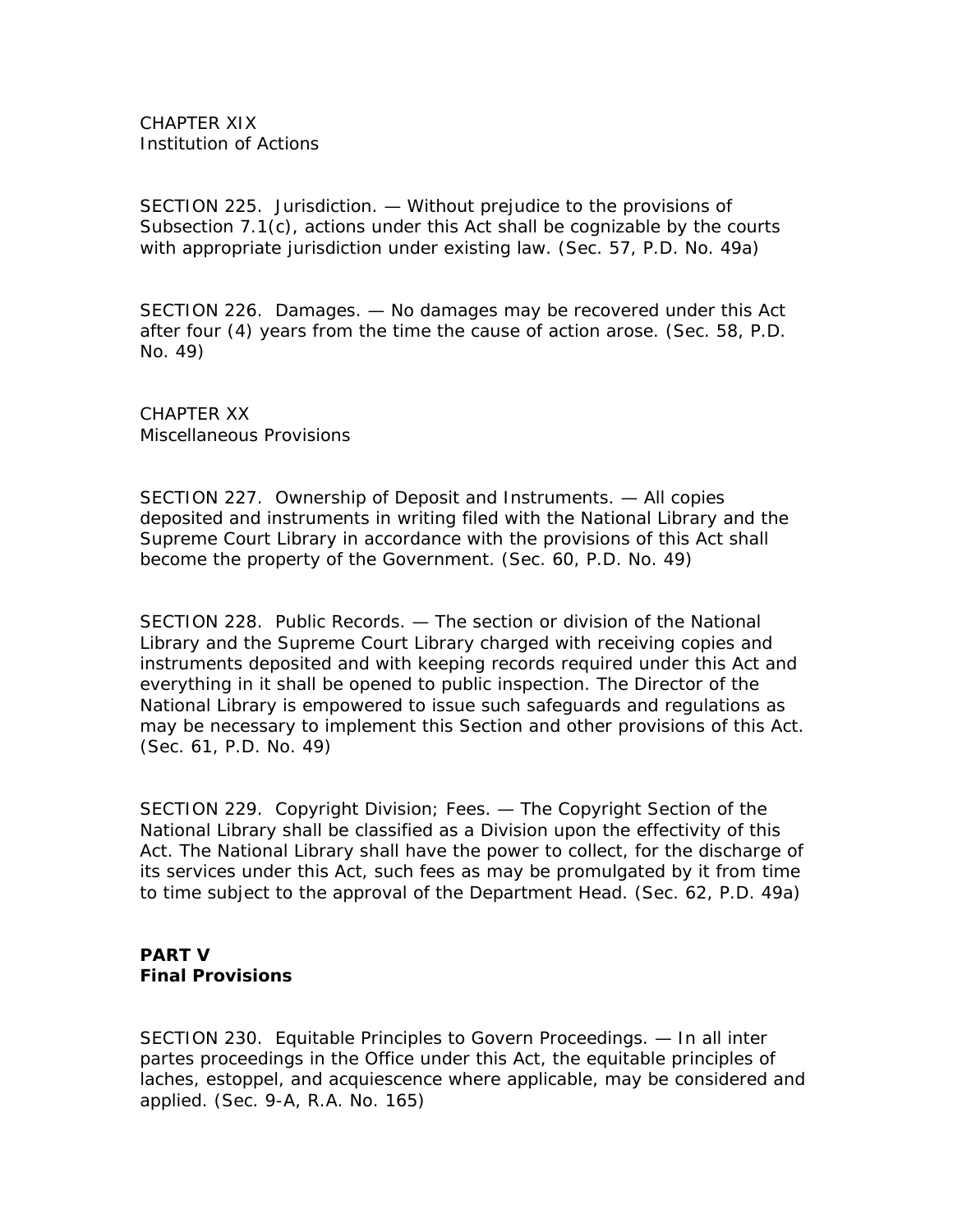SECTION 231. Reverse Reciprocity of Foreign Laws. — Any condition, restriction, limitation, diminution, requirement, penalty or any similar burden imposed by the law of a foreign country on a Philippine national seeking protection of intellectual property rights in that country, shall reciprocally be enforceable upon nationals of said country, within Philippine jurisdiction. (n)

SECTION 232. Appeals. —

- 232.1. Appeals from decisions of regular courts shall be governed by the Rules of Court. Unless restrained by a higher court, the judgment of the trial court shall be executory even pending appeal under such terms and conditions as the court may prescribe.
- 232.2. Unless expressly provided in this Act or other statutes, appeals from decisions of administrative officials shall be provided in the Regulations. (n)

SECTION 233. Organization of the Office; Exemption from the Salary Standardization Law and the Attrition Law.  $-$ 

- 233.1. The Office shall be organized within one (1) year after the approval of this Act. It shall not be subject to the provisions of Republic Act No. 7430.
- 233.2. The Office shall institute its own compensation structure: Provided, That the Office shall make its own system conform as closely as possible with the principles provided for under Republic Act No. 6758. (n)

SECTION 234. Abolition of the Bureau of Patents, Trademarks, and Technology Transfer. — The Bureau of Patents, Trademarks, and Technology Transfer under the Department of Trade and Industry is hereby abolished. All unexpended funds and fees, fines, royalties and other charges collected for the calendar year, properties, equipment and records of the Bureau of Patents, Trademarks and Technology Transfer, and such personnel as may be necessary are hereby transferred to the Office. Personnel not absorbed or transferred to the Office shall enjoy the retirement benefits granted under existing law, otherwise, they shall be paid the equivalent of one month basic salary for every year of service, or the equivalent nearest fractions thereof favorable to them on the basis of the highest salary received. (n)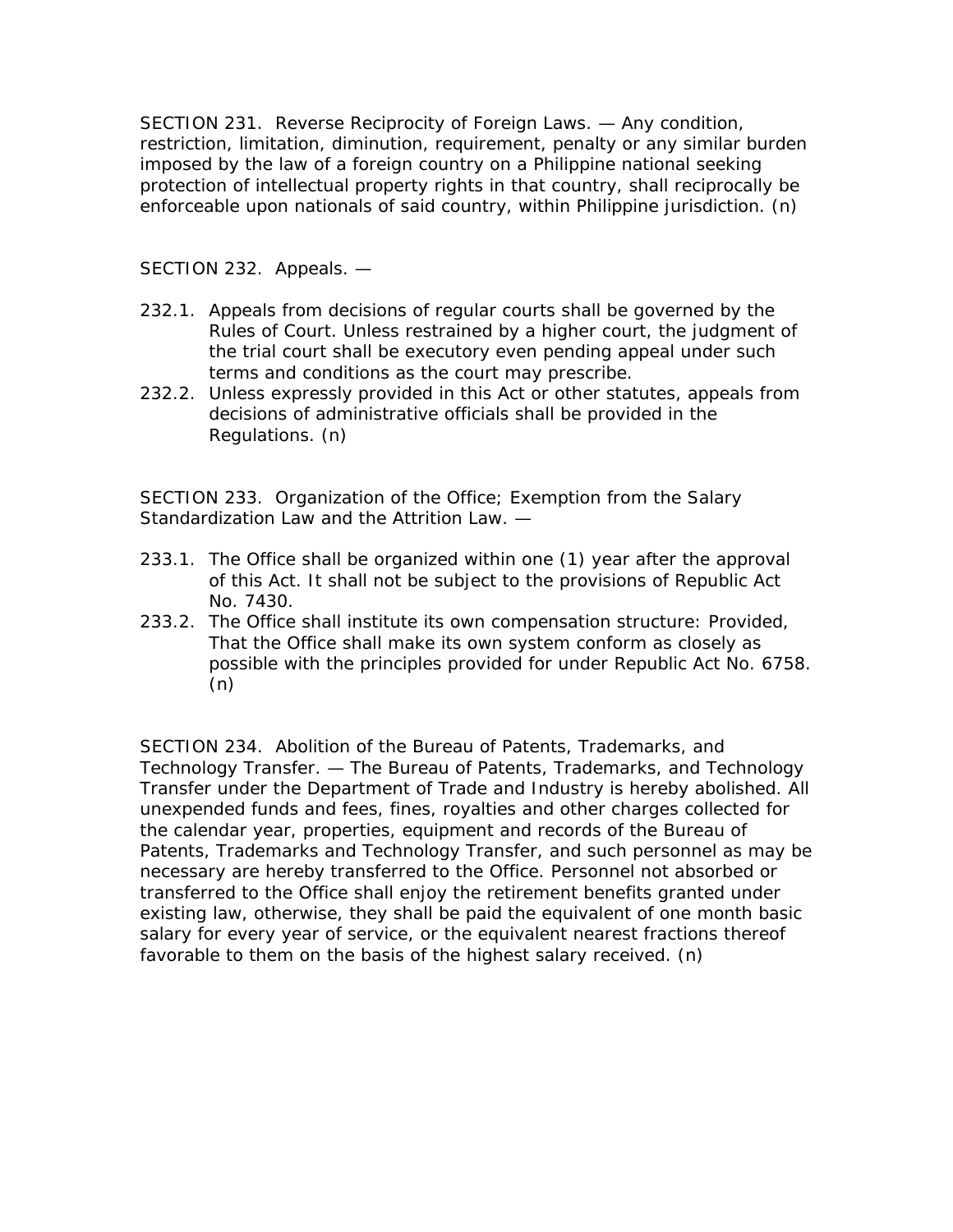SECTION 235. Applications Pending on Effective Date of Act. —

- 235.1. All applications for patents pending in the Bureau of Patents, Trademarks and Technology Transfer shall be proceeded with and patents thereon granted in accordance with the Acts under which said applications were filed, and said Acts are hereby continued to be enforced, to this extent and for this purpose only, notwithstanding the foregoing general repeal thereof: Provided, That applications for utility models or industrial designs pending at the effective date of this Act, shall be proceeded with in accordance with the provisions of this Act, unless the applicants elect to prosecute said applications in accordance with the Acts under which they were filed.
- 235.2. All applications for registration of marks or trade names pending in the Bureau of Patents, Trademarks and Technology Transfer at the effective date of this Act may be amended, if practicable to bring them under the provisions of this Act. The prosecution of such applications so amended and the grant of registrations thereon shall be proceeded with in accordance with the provisions of this Act. If such amendments are not made, the prosecution of said applications shall be proceeded with and registrations thereon granted in accordance with the Acts under which said applications were filed, and said Acts are hereby continued in force to this extent for this purpose only, notwithstanding the foregoing general repeal thereof. (n)

SECTION 236. Preservation of Existing Rights. — Nothing herein shall adversely affect the rights on the enforcement of rights in patents, utility models, industrial designs, marks and works, acquired in good faith prior to the effective date of this Act. (n)

SECTION 237. Notification on Berne Appendix. — The Philippines shall by proper compliance with the requirements set forth under the Appendix of the Berne Convention (Paris Act, 1971) avail itself of the special provisions regarding developing countries, including provisions for licenses grantable by competent authority under the Appendix. (n)

SECTION 238. Appropriations. — The funds needed to carry out the provisions of this Act shall be charged to the appropriations of the Bureau of Patents, Trademarks, and Technology Transfer under the current General Appropriations Act and the fees, fines, royalties and other charges collected by the Bureau for the calendar year pursuant to Sections 14.1 and 234 of this Act. Thereafter such sums as may be necessary for its continued implementations shall be included in the annual General Appropriations Act. (n)